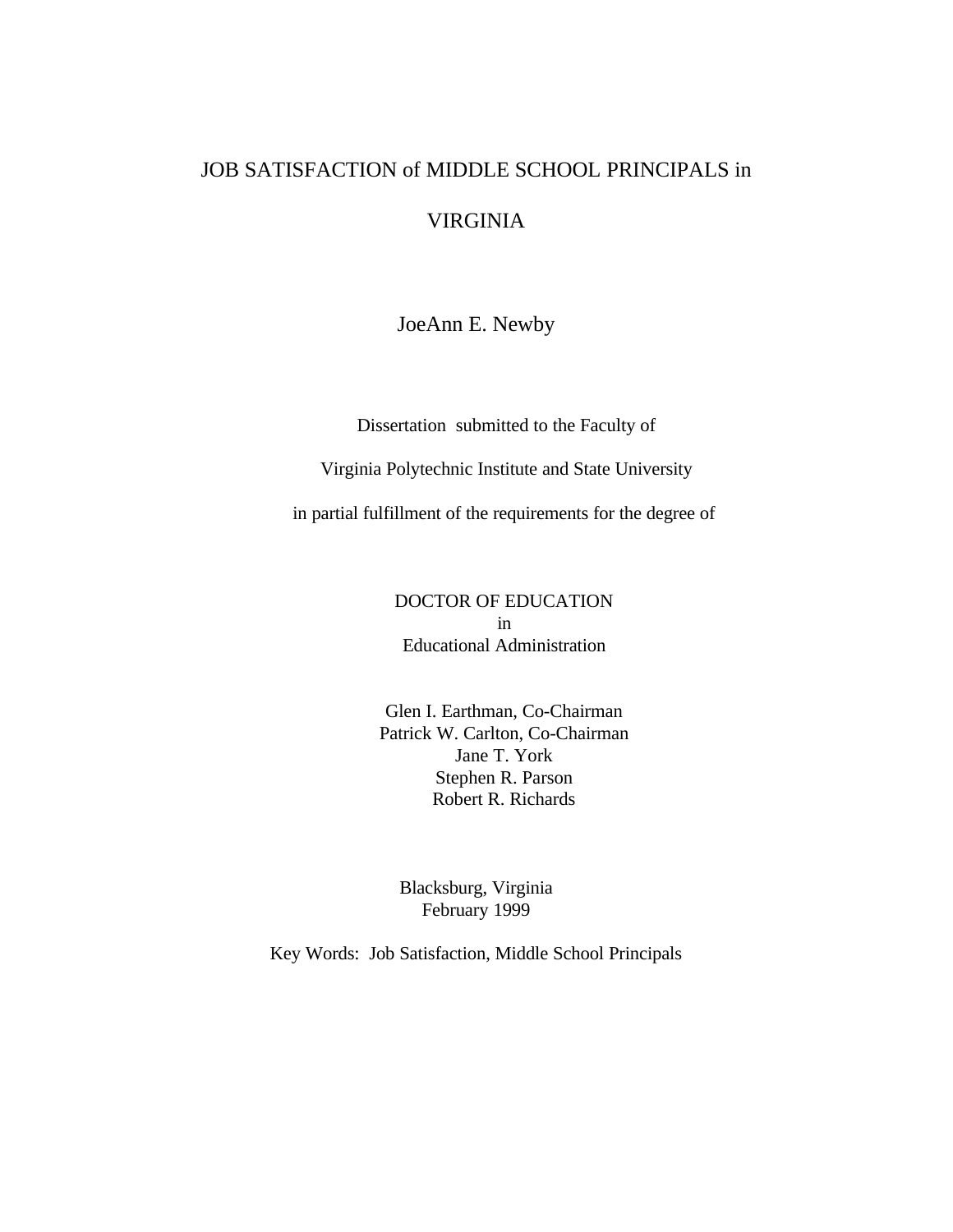### JOB SATISFACTION OF MIDDLE SCHOOL PRINCIPALS IN VIRGINIA

by

JoeAnn E. Newby

Glenn I. Earthman and Patrick W. Carlton, Co-Chairmen

# (ABSTRACT)

The purpose of this study was to assess job satisfaction of middle school principals in Virginia as measured by the Minnesota Satisfaction Questionnaire (MSQ). The primary question addressed by the study was: What is the general satisfaction level of middle school principals in Virginia as measured by the Minnesota Satisfaction Questionnaire? In addition to the primary question, three sub-questions were addressed by the study. They were: a) What is the general satisfaction level according to the demographic variables gender, age, degree, experience, school location, and school size? b) what is the satisfaction level for each of the 20 dimensions of the job measured by the MSQ? and c) what is the satisfaction level for the 20 dimensions of the job according to the demographic variables gender, age, degree, experience, school location, and school size?

One hundred eighty-eight middle school principals in Virginia selected from the 1997-98 Virginia Educational Directory were surveyed with the Individual Data Sheet and the Minnesota Satisfaction Questionnaire. Demographic data pertaining to gender, age, experience, degree, school location, and school size were collected through use of the Individual Data Sheet. The 1967 Long-Form Minnesota Satisfaction Questionnaire was used to measure job satisfaction. Using this instrument, the general satisfaction score for the respondents resulted in a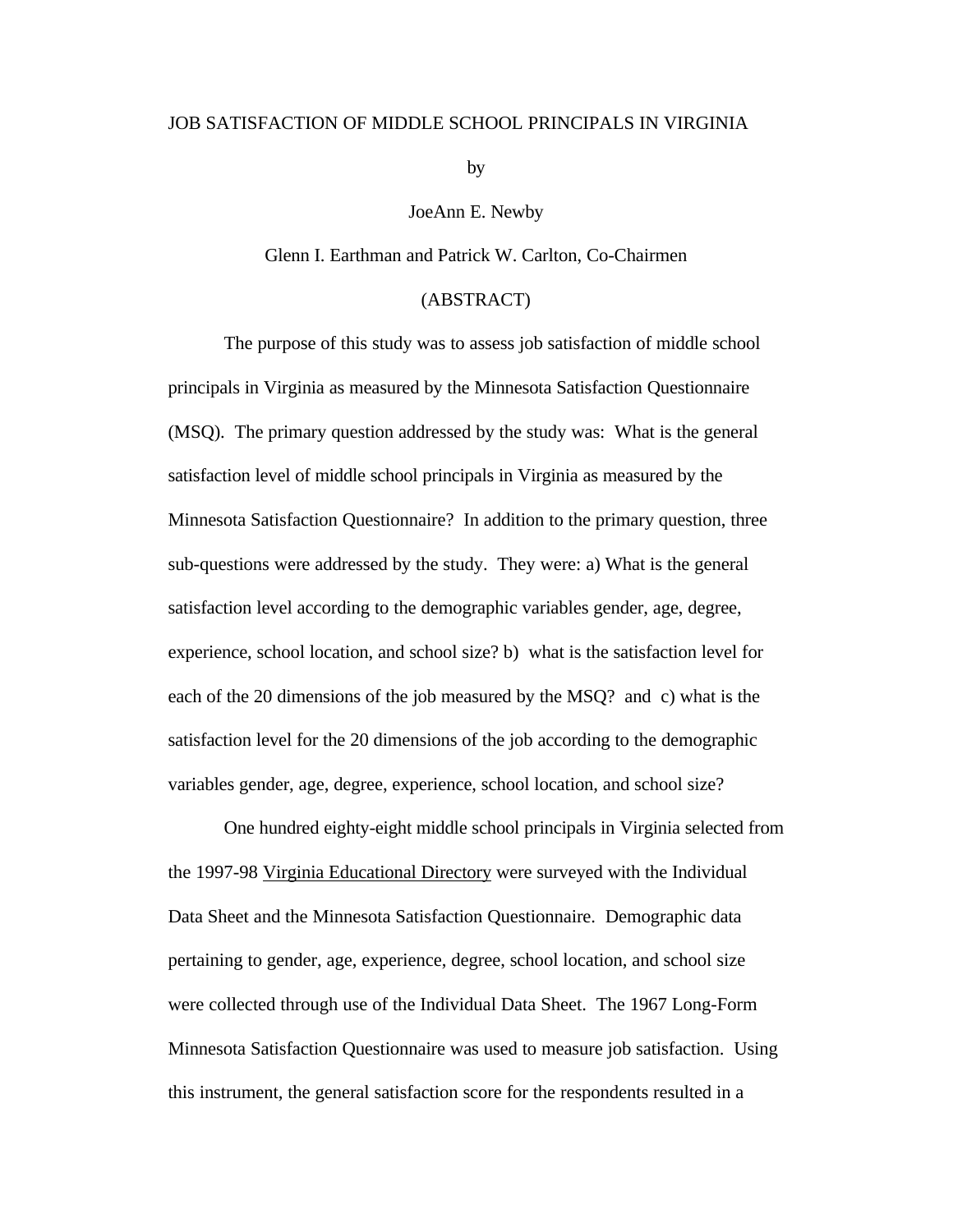mean of 3.65 ( $SD = .57$ ) indicating that these principals are "Satisfied" (3.00-3.99) with their jobs. According to the demographic variables, all general satisfaction scores were within the "Satisfied" range. The mean scores for the 20 dimensions ranged from "Slightly Satisfied" (2.00-2.99) to "Very Satisfied" (4.00-4.99). Compensation ranked the lowest in the hierarchy ( $M=2.83$ ,  $SD=.94$ ), and Social Service ranked the highest ( $M=4.19$ ,  $SD= .73$ ). Demographically, females were significantly more satisfied with Activity and Variety than males; younger and older principals were significantly more satisfied with Activity than middle aged principals; principals with educational specialist degrees were significantly more satisfied with Achievement than doctorate and masters principals; principals from suburban schools were significantly more satisfied with Compensation, Supervision, and Working Conditions than urban and rural principals, and principals at large schools were significantly more satisfied with General Satisfaction, Advancement, and Security than principals from small schools.

Recommendations for further research included: to conduct a study of principal satisfaction and student performance; conduct a comparative investigation of elementary, middle and secondary principal satisfaction; investigate principal satisfaction and school size, and study job satisfaction of principals using the interview technique or an open-ended survey instrument.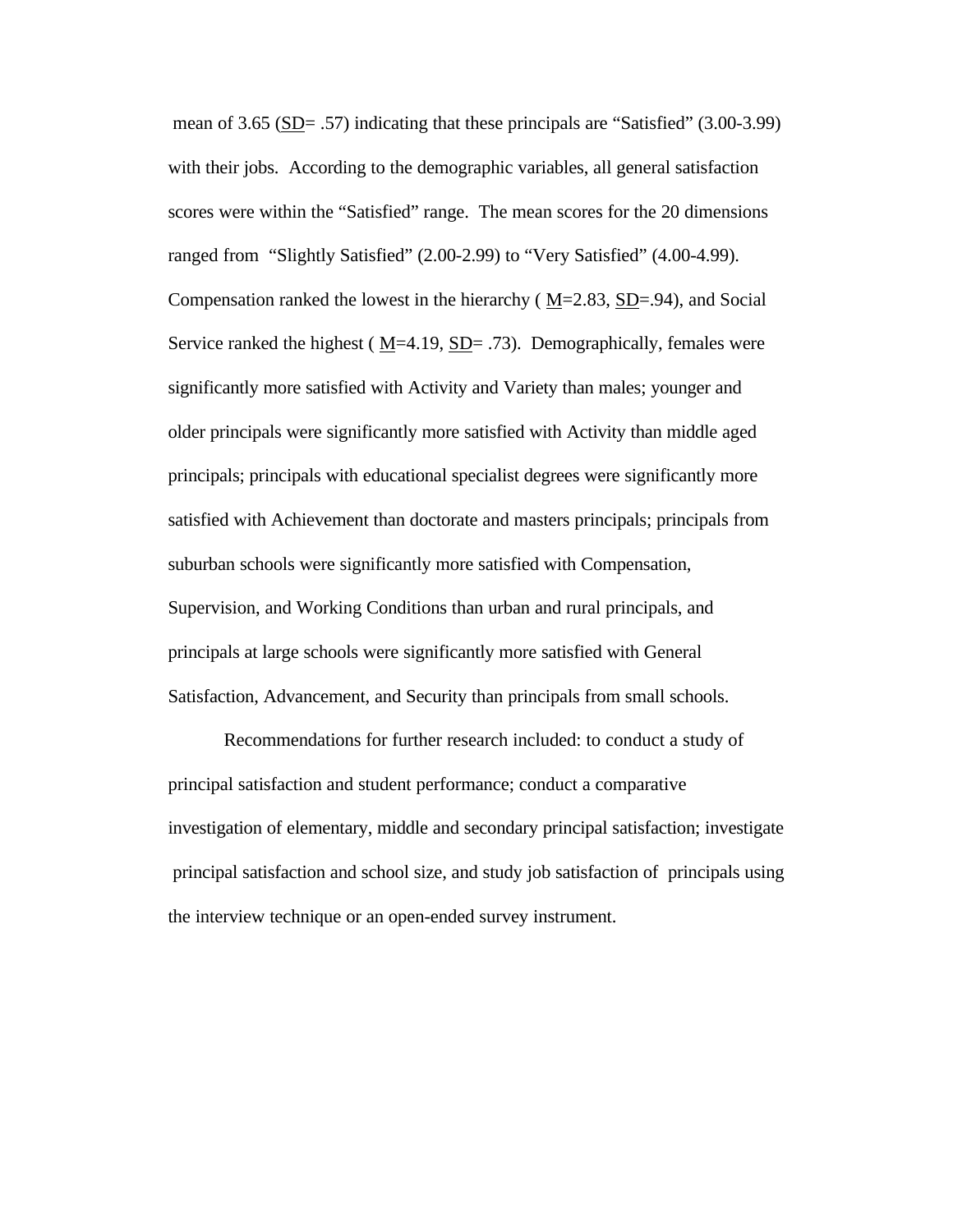#### ACKNOWLEDGEMENTS

First, I give all the glory to God, the source of my strength, for granting me both the mental and physical endurance to complete this monumental task. Then, I would like to thank my entire family, especially my loving husband, John, for his love, patience, and understanding.

I would like to extend a very special thanks to Dr. Clarence Preston Penn for believing in me and for his continued support and encouragement throughout this process.

Special thanks to my co-workers Dr. Marion Wilkins, Rita Holmes, Frank Williams, Elaine Pearson, Edna Powell, George Fauntleroy; the entire staff of Surry Elementary School, and members of the PTA Executive Board for your assistance and encouragement.

To Dr. Glen Earthman, my advisor, and Dr. David Parks, my Tidewater coach, I extend special thanks and gratitude to you for your assistance, encouragement, and support.

iv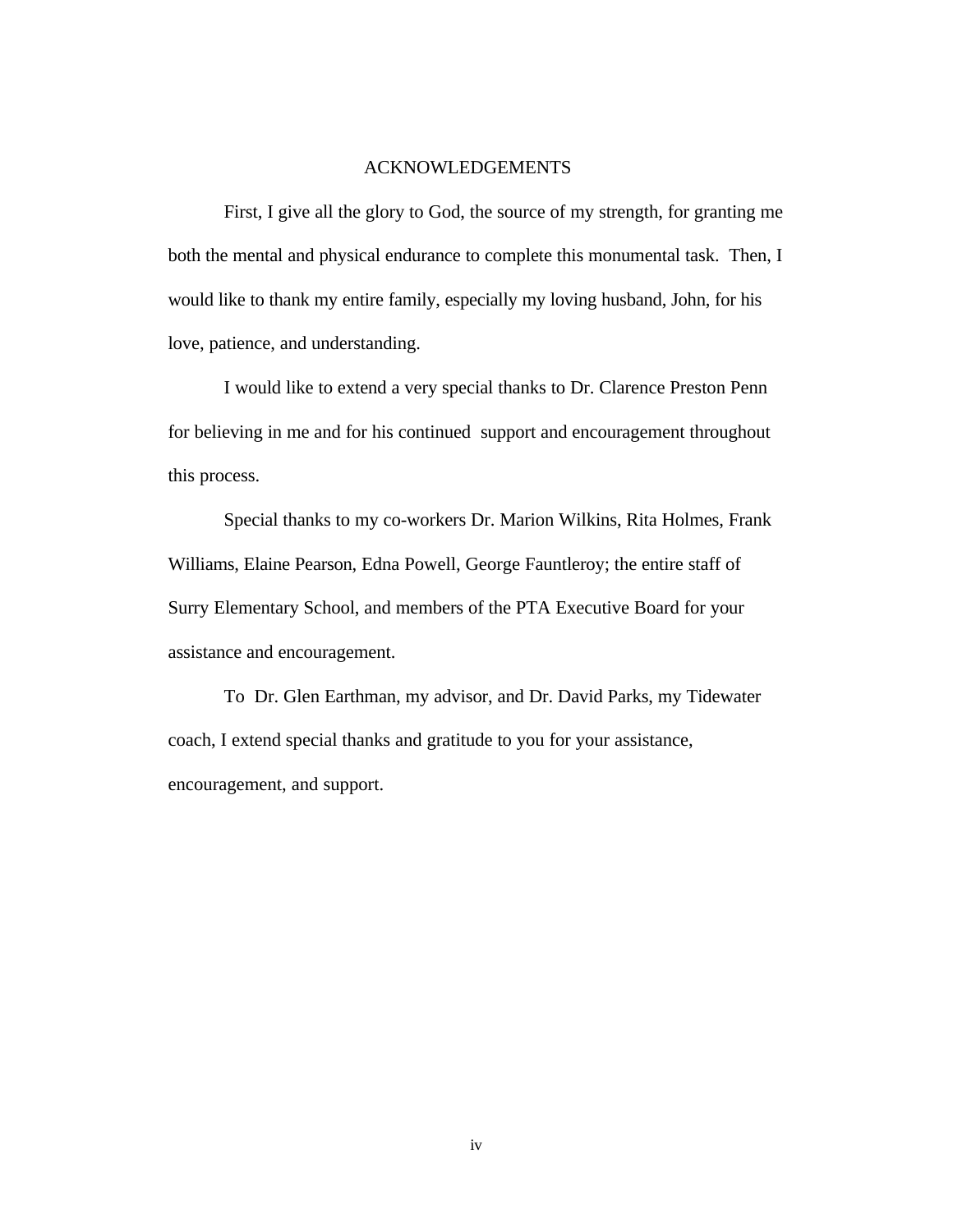# TABLE OF CONTENTS

| 1              |
|----------------|
| 1              |
| 3              |
| 3              |
| $\overline{4}$ |
| $\overline{4}$ |
| 5              |
| 6              |
| 6              |
| 7              |
| 7              |
| 7              |
| 10             |
| 14             |
|                |
| 32             |
| 32             |
|                |
| 32             |
| 33             |
| 39             |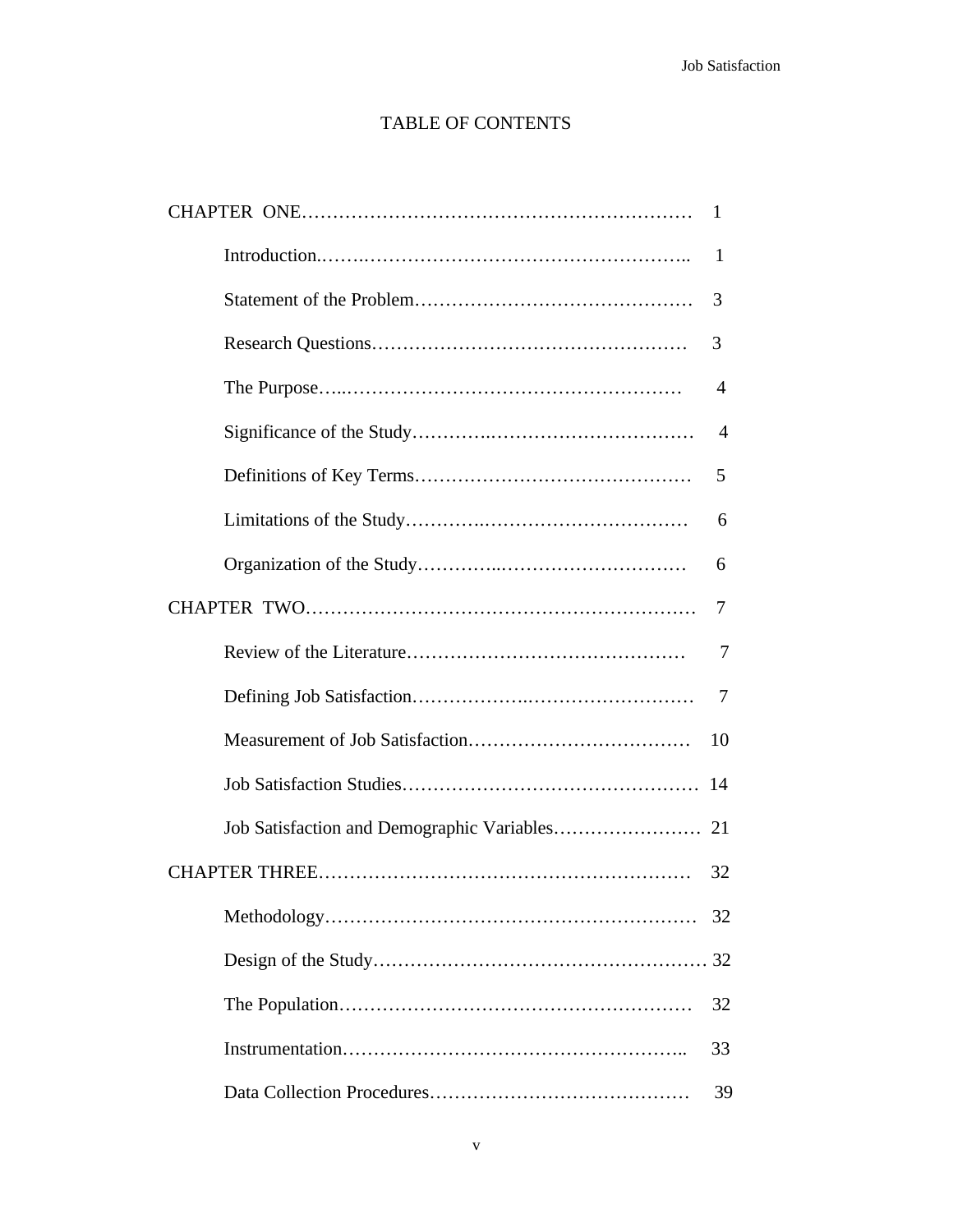|                           | 40  |
|---------------------------|-----|
|                           | 43  |
| <b>MSQ Scale Analysis</b> | 43  |
|                           | 54  |
|                           | 55  |
|                           | 108 |
|                           | 108 |
|                           | 117 |
|                           | 118 |
|                           | 122 |
|                           | 126 |
|                           | 132 |
|                           | 135 |
|                           | 147 |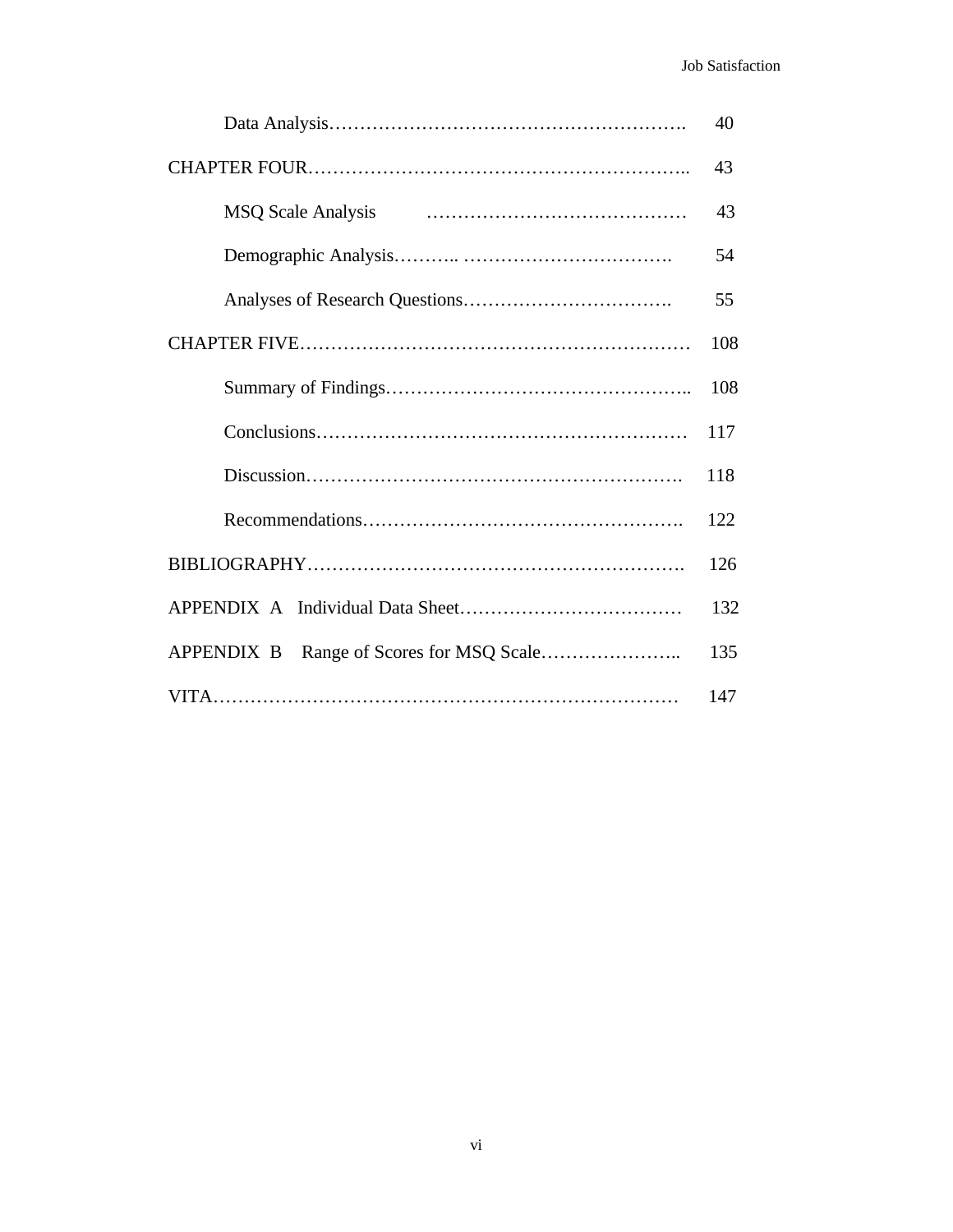# LIST OF TABLES

| <b>Tables</b> |                                            | Page |
|---------------|--------------------------------------------|------|
| $\mathbf{1}$  | <b>Comparative Job Facets</b>              | 13   |
| 2             | Demographic Characteristics of Respondents | 56   |
| 3             | General Satisfaction and Demographics      | 58   |
| 5             | Rank Order of MSQ Dimensions               | 60   |
| 6             | <b>Ability Utilization</b>                 | 63   |
| 7             | Achievement                                | 65   |
| 9             | Activity                                   | 68   |
| 11            | Advancement                                | 70   |
| 13            | Authority                                  | 73   |
| 14            | Creativity                                 | 75   |
| 15            | Compensation                               | 77   |
| 17            | Co-Worker                                  | 80   |
| 18            | Independence                               | 81   |
| 19            | Supervision (Human Relations)              | 83   |
| 21            | <b>Moral Values</b>                        | 86   |
| 22            | <b>School Policies</b>                     | 88   |
| 23            | Recognition                                | 90   |
| 24            | Responsibility                             | 92   |
| 25            | Security                                   | 94   |
| 27            | Social Service                             | 96   |
| 28            | Social Status                              | 98   |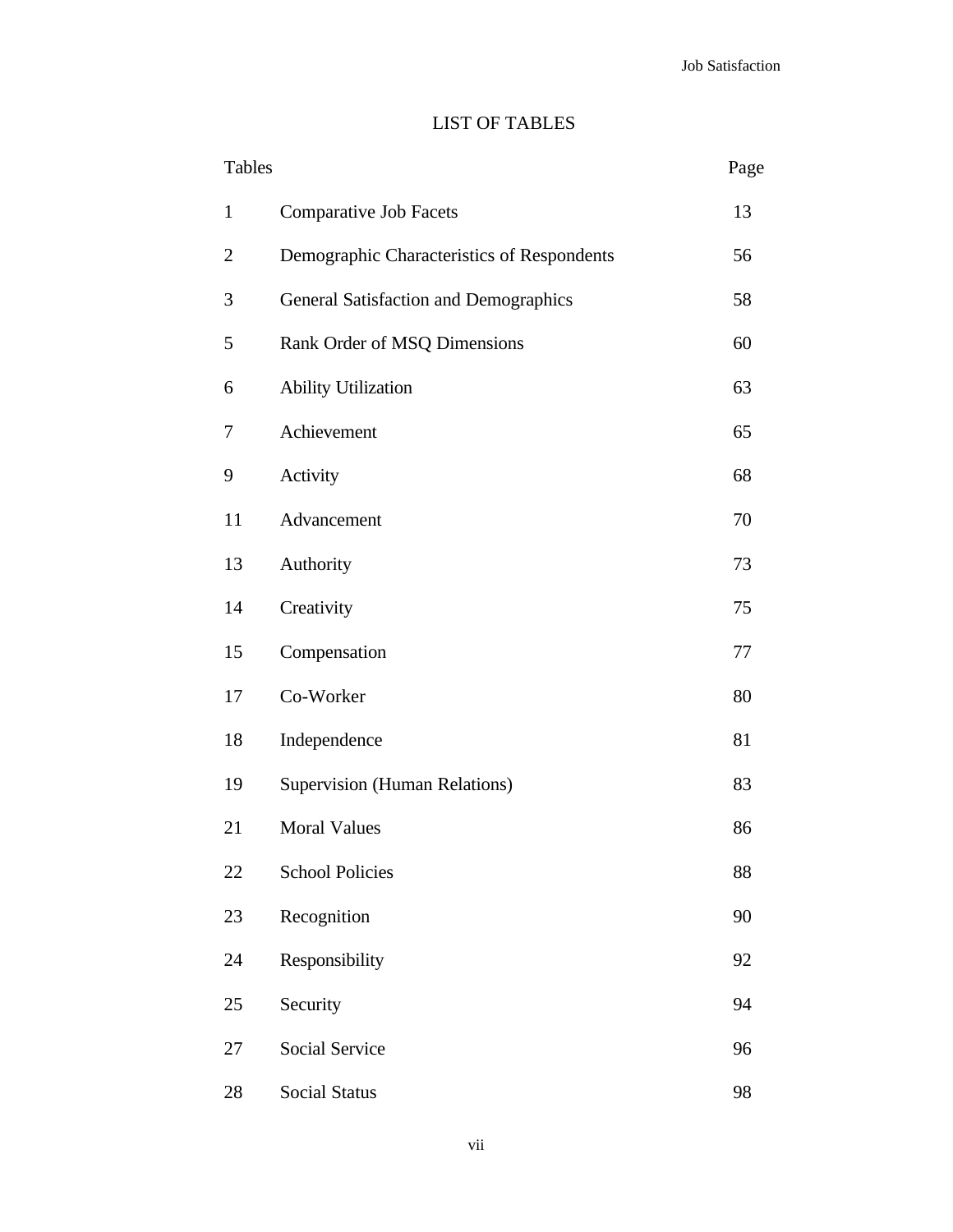| 29 | Supervision (Technical)   | 101 |
|----|---------------------------|-----|
| 31 | Variety                   | 104 |
| 33 | <b>Working Conditions</b> | 106 |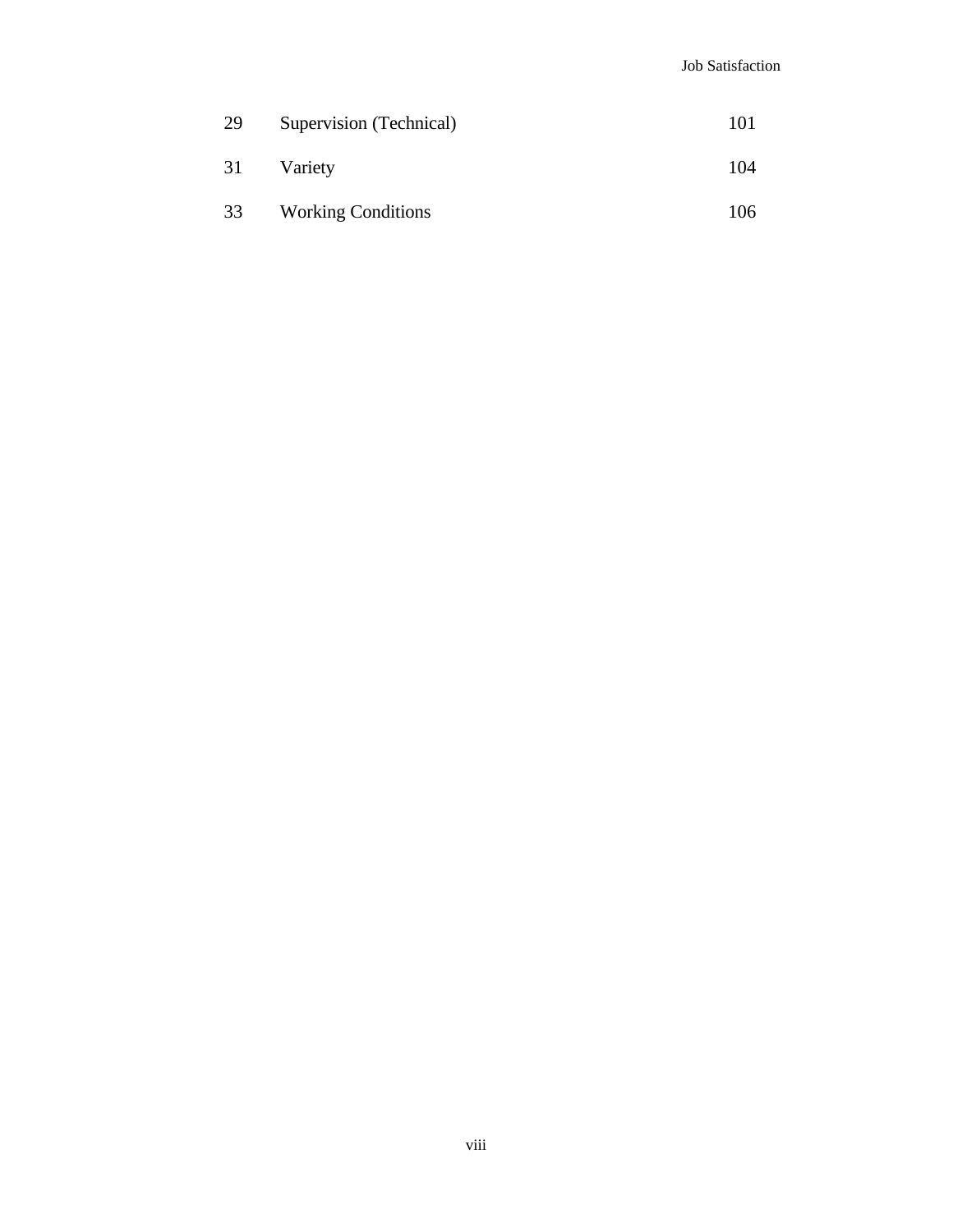# CHAPTER ONE

# INTRODUCTION

Schultz (1982) defined job satisfaction as "the psychological disposition of people toward their work -- and this involves a collection of numerous attitudes or feelings" (p.287). Thus, job satisfaction or dissatisfaction depends on a large number of factors ranging from where employees have to eat their lunch to the sense of self fulfillment they may receive from doing their jobs. Usually, job satisfaction involves a delineation of those factors that an employee perceives to either foster a positive attitude about work, or a negative attitude about work. Herzberg (1973) found that "job attitudes are a powerful force and are functionally related to the productivity, stability, and adjustment of the industrial working force" (p. 96). Also, "the positive effects of high attitudes are more potent than the negative effects of low attitudes" (Herzberg, 1973, p. 96). Thus, a delineation of the factors that produce a positive attitude about work is important to the improvement of job performance.

Studies on job satisfaction in the United States began to emerge in the early 1900's (Hoppock, 1935). During this period, industrial psychologists conducted an array of studies on industry workers in an attempt to study employee behavior at work and to determine the extent of job satisfaction. Subsequently, the findings from these studies produced data relevant to specific job factors and to the employee perceptions of these factors. Managers have found these findings useful when dealing with motivation issues.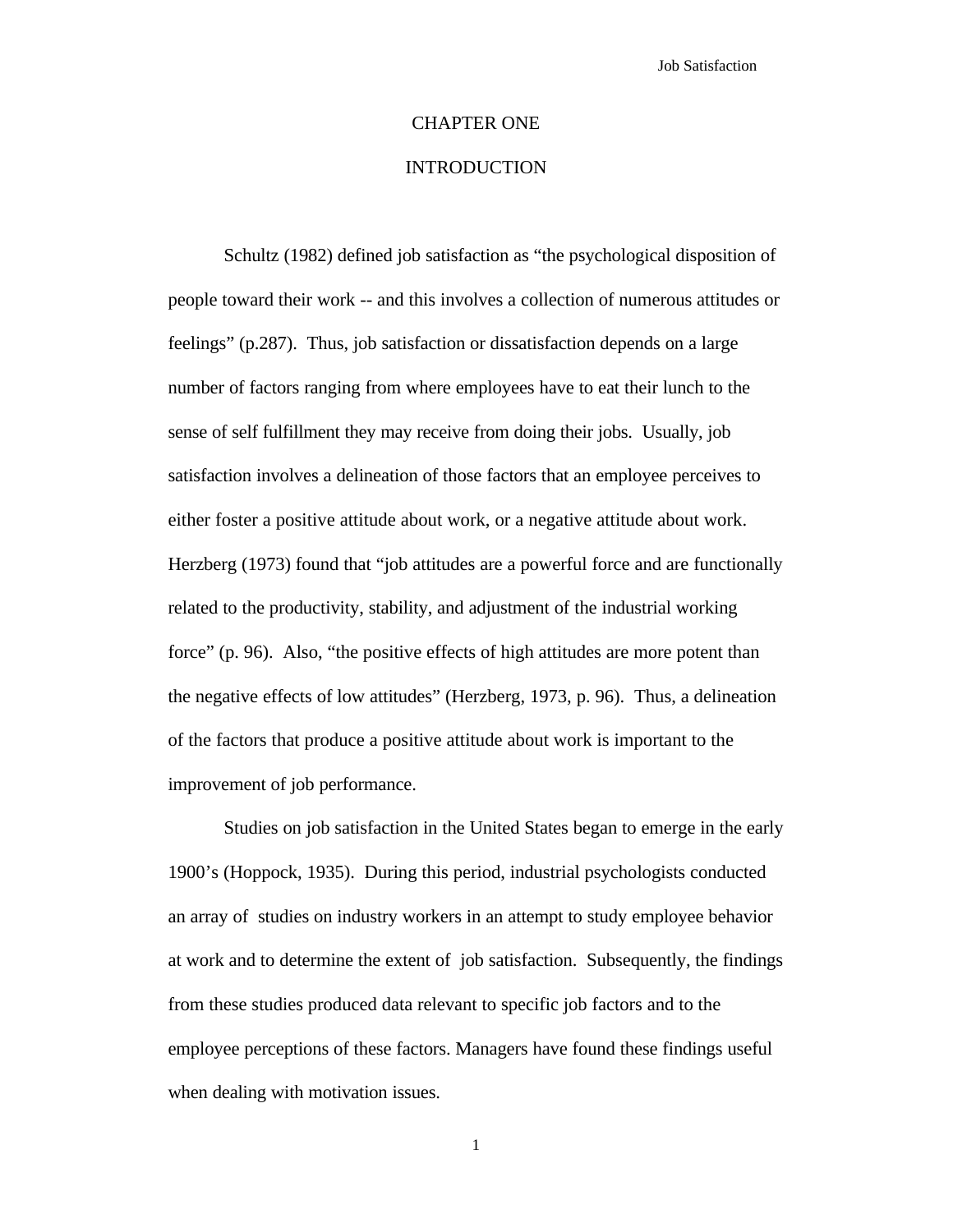Although studies of industry workers provide meaningful data on job satisfaction, it is perhaps misleading to assume that findings pertaining to this population can be generalized for all people in all occupations (Hoppock, 1935). People differ in the extent to which they report job satisfaction, and the explanation for these differences lies in the nature of the jobs which various employees perform. For this reason, researchers began investigating other occupations in order to bring more diverse findings to the literature.

Consequently, beginning in the mid-nineteen-sixties and continuing, investigations were being conducted on various positions in the field of education. Job satisfaction of teachers (Sergiovanni, 1967); supervisors (Lawrence, 1979); elementary principals (Ward, 1977; Villines, 1987; Freeman, 1990; Dupree,1991); secondary principals (Watson, 1991); guidance counselors (Kirk, 1990); and superintendents (Manning, 1976; Penn, 1985) were some of the positions that were studied in the state of Virginia and other states across the country. Findings from the literature conclude that when results are compared across these various positions, there are similarities as well as differences in how people in the field of education perceive their jobs. Additionally, throughout the literature, studies reveal that variables pertaining to school demographics and personal data ( e.g., size of school, age, tenure, and gender) influence these perceptions.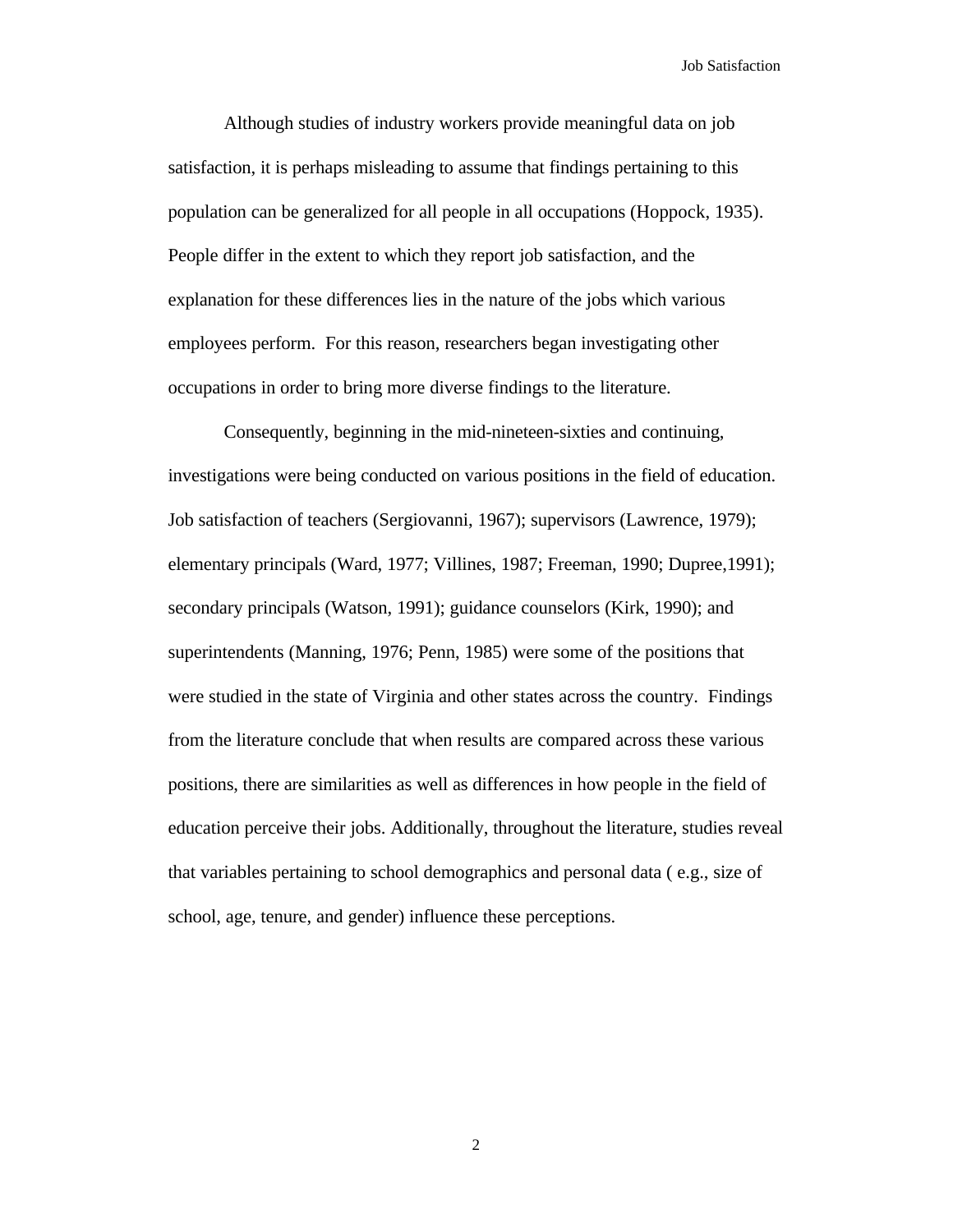# Statement of the Problem

This study sought to investigate three areas of job satisfaction. First, the study investigated the general job satisfaction level of middle school principals in Virginia as measured by the Minnesota Satisfaction Questionnaire (MSQ). Second, the researcher sought to determine which of the twenty dimensions of the job assessed on the MSQ the principals identified as contributing to job satisfaction. Last, the study determined the influence of the variables gender, age, education, experience, school location, and school size on the principals' general satisfaction level , and their satisfaction with the twenty dimensions of the job.

# Research Questions

The questions that guided the study were:

1. What is the general satisfaction level of middle school principals in

Virginia as measured by the Minnesota Satisfaction Questionnaire (MSQ)?

a) What is the General Satisfaction level according to the demographic variables gender, age, degree, experience, school location, and school size?

- a) What is the satisfaction level of each of the twenty dimensions of the job as measured by the MSQ?
- b) What is the satisfaction level for each of the twenty dimensions of the MSQ according to the demographic variables gender, age, degree, experience, school location, and school size?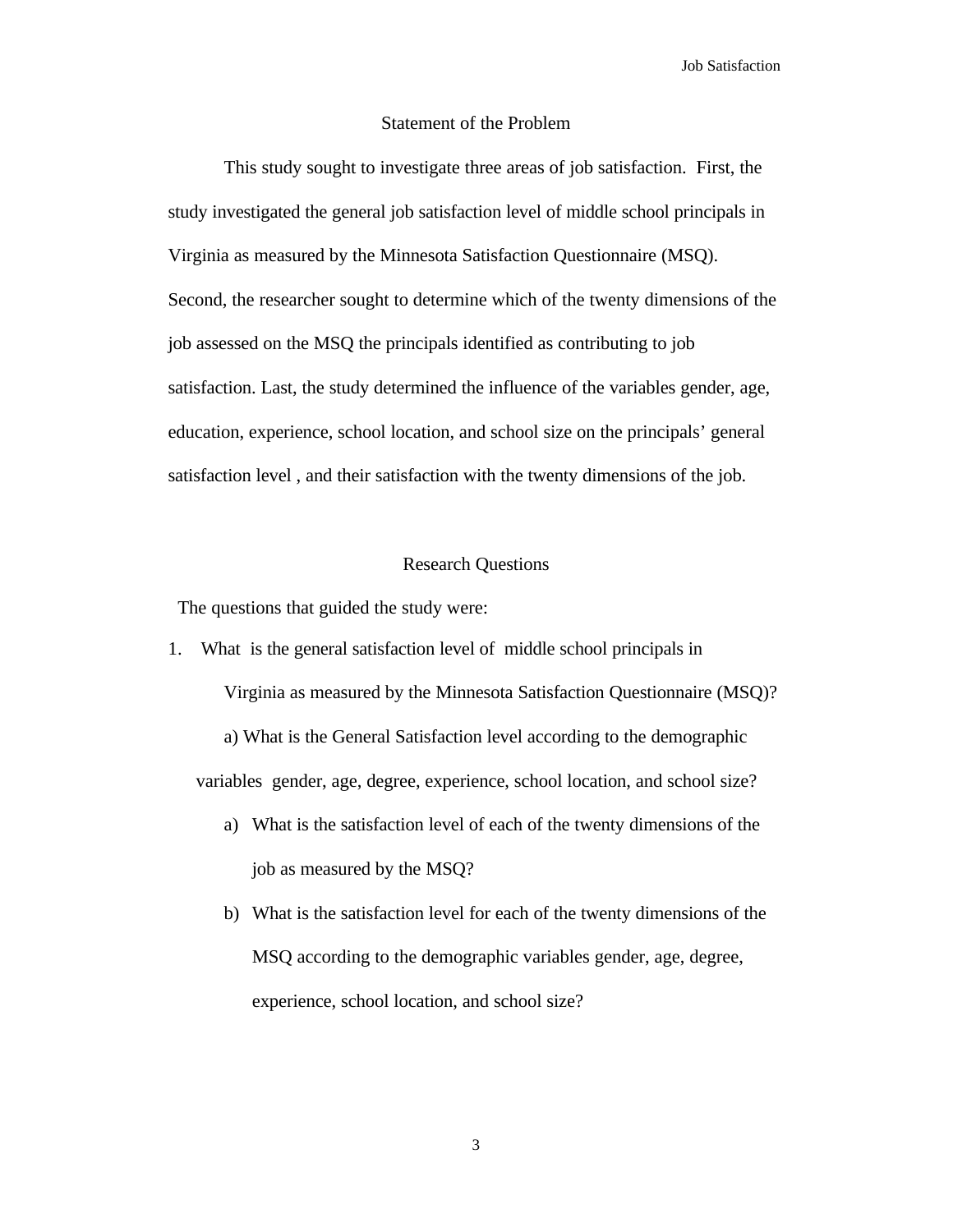c) What is the satisfaction level for each of the twenty dimensions of the MSQ according to the demographic variables gender, age, degree, experience, school location, and school size?

# The Purpose

The primary purpose of this study was to assess the job satisfaction level of middle school principals in Virginia as measured by the Minnesota Satisfaction Questionnaire. Secondary purposes were: to identify the satisfaction levels of the principals according to the demographic variables: gender, age, degree, experience, school location, and school size; to determine principal satisfaction levels for each of the twenty dimensions of the job; and to assess the satisfaction for the twenty dimensions according to the demographic variables.

# Significance of the Study

Research devoted solely to the study of middle school principals is very scarce and the study of job satisfaction of middle school principals in Virginia has yet to be conducted. Therefore, a study to assess the job satisfaction of middle school principals in Virginia as measured by the Minnesota Satisfaction Questionnaire was conducted.

It was anticipated that the results of this study would (a) contribute to a larger body of literature on principal satisfaction; (b) help to establish a foundation for the study of principal job satisfaction; (c) assist graduate schools of education, state and local policy makers, state and local boards of education, and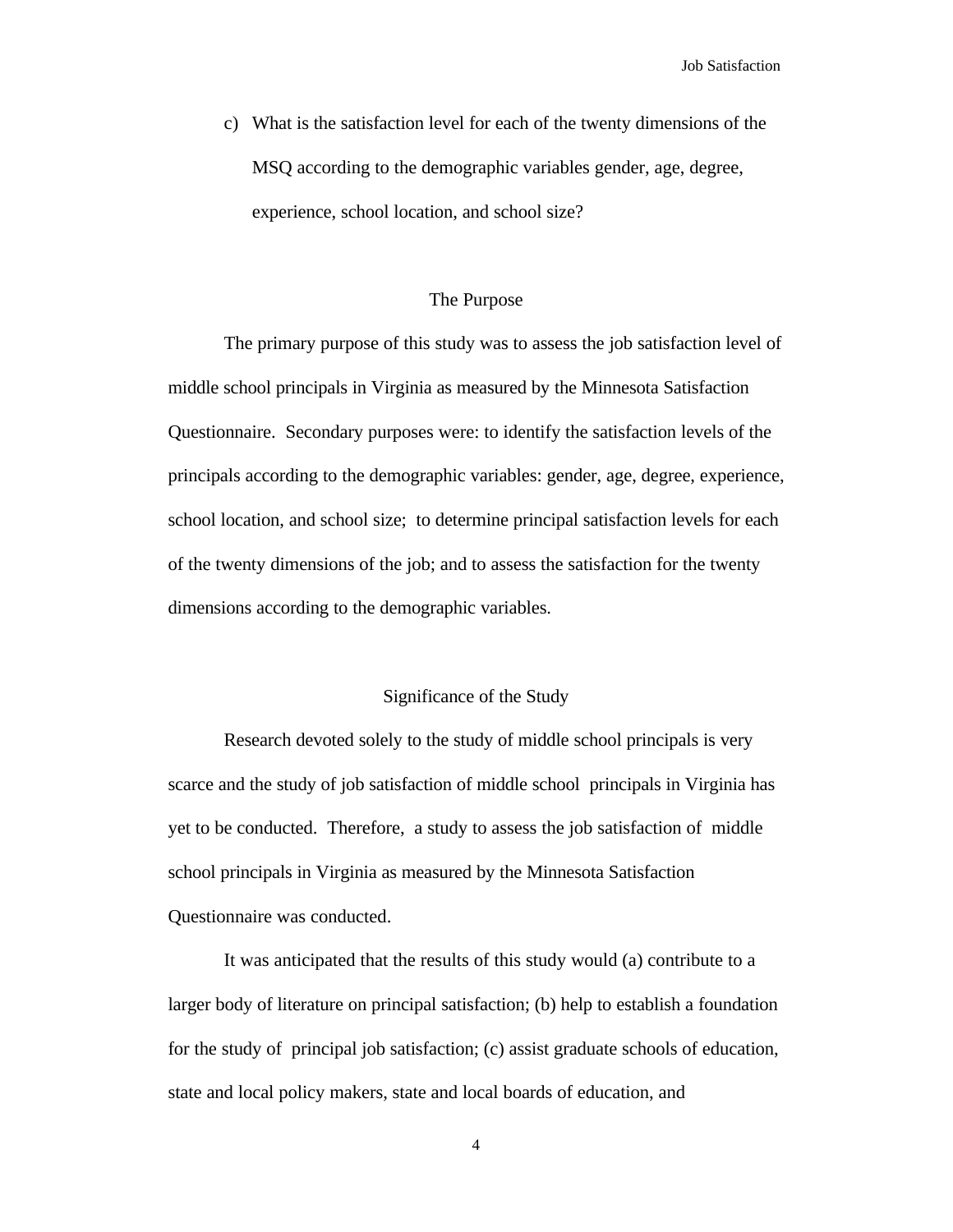superintendents in identifying strategies for making decisions which affect middle school principals, and (d) assist principals who complete the survey in clarifying their attitudes about their jobs.

#### Definitions of Key Terms

Definitions specific to the purposes of this study are presented in this section of the study.

Principal. "The individual identified as the chief building level administrator" (Long, 1989, p. 12).

Middle School. "A school that builds upon the elementary school program for younger children and in turn is built upon by the high school's program for adolescence… not extending below grade 4 or above grade 8" (Long, 1989, p. 12).

Satisfaction. "An individual's positive affective evaluation of the target environment; result of an individual's requirements being fulfilled by the target environment; a pleasant affective state; the individual's appraisal of the extent to which his or her requirements are fulfilled by the environment" (Lofquist  $\&$ Dawis, 1991, p. 27).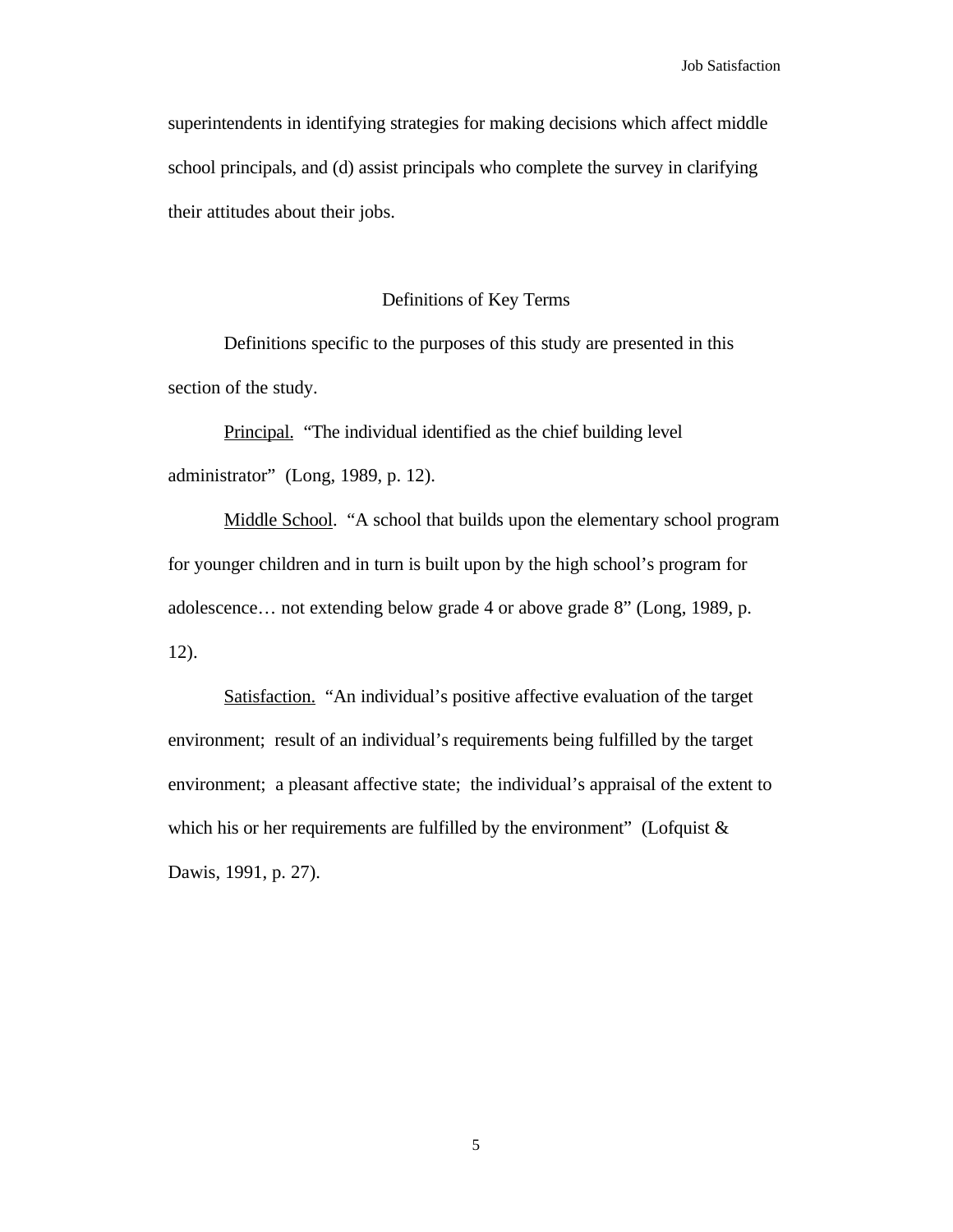# Limitations of the Study

There were certain limitations in the study. These limitations are the following:

- 1. The study was limited to a survey of middle school principals in the Commonwealth of Virginia who were willing to participate in the study. Because of this limitation, it was not possible to make generalizations about middle school principals not employed in the state of Virginia.
- 2. The study was also limited to the respondents' responses on twenty given dimensions of the job as measured by the Minnesota Satisfaction Questionnaire.

# Organization of the Study

This study is organized into five chapters. Chapter One is the introductory chapter and includes the statement of the problem and the guiding questions, the purposes of the study, the significance of the study, definitions of key terms, and limitations of the study. Chapter Two contains the review of related literature on job satisfaction, a review of the measurements of job satisfaction, and a review of the research pertaining to satisfaction and demographic variables. Chapter Three describes the methodology. Chapter Four reports the analysis of data and Chapter Five includes the summary, conclusions, and the recommendations for further study.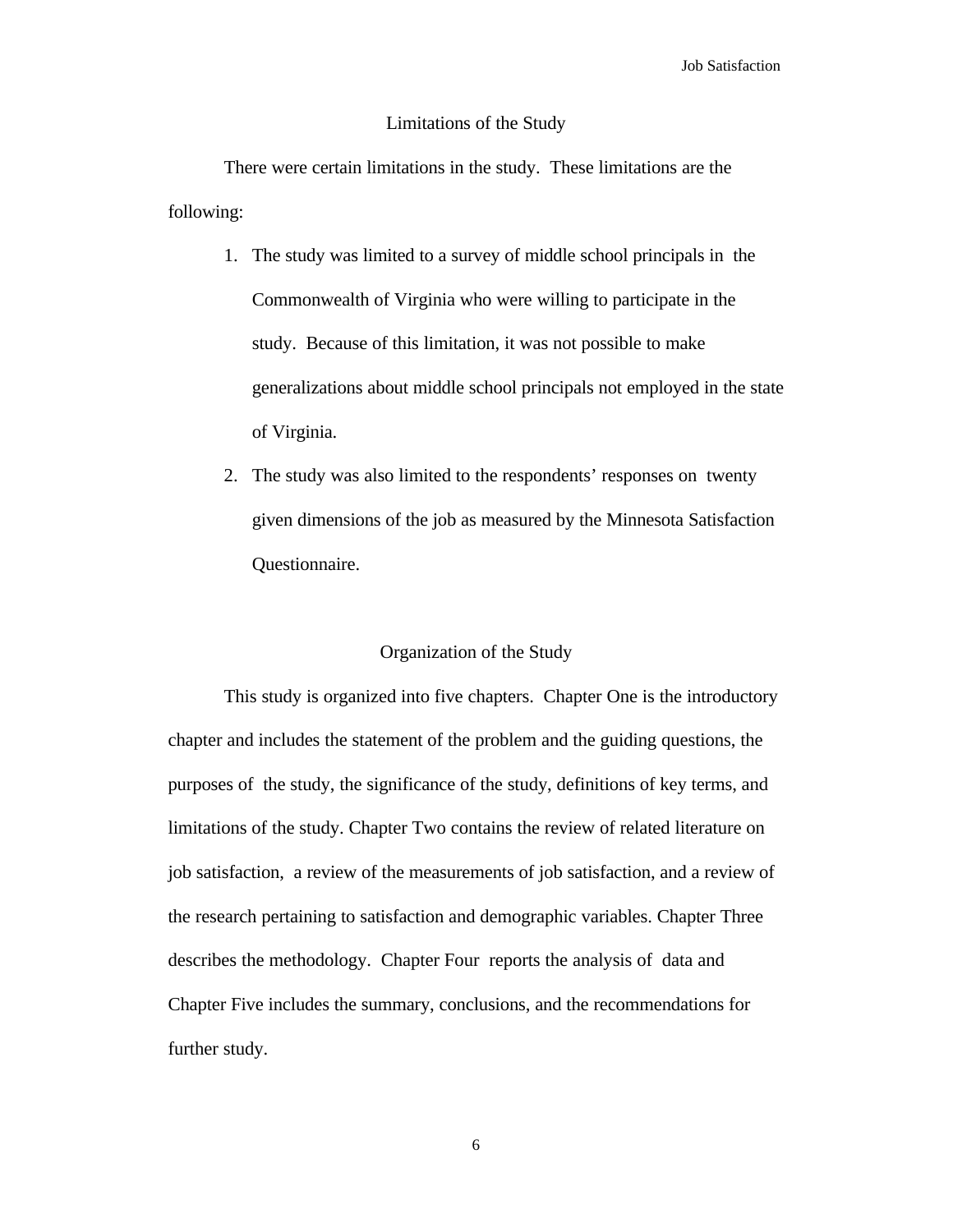#### CHAPTER TWO

# REVIEW OF THE LITERATURE

This chapter summarizes the findings of literature related to job satisfaction. The chapter is divided into three major sections: 1) a discussion of various definitions of job satisfaction, theories explaining the cause of satisfaction, and measures of satisfaction; 2) a summary of satisfaction studies on principal and other positions within the field of education, and 3) a discussion of the demographic variables that influence job satisfaction.

#### Defining Job Satisfaction

A review of satisfaction literature reflects one area in which there seems to be some general agreement among researchers. The area of agreement is the definition of job satisfaction. Smith, Kendall, and Hulin (1969) define it as "the feelings the worker has about his job" (p. 6). These feelings were based on the individual's perceptions of the differences between what was expected as a fair return and what was actually experienced.

Lock (1969) defined total job satisfaction as "the pleasurable emotional state resulting from the appraisal of one's job achieving or facilitating one's values" (p. 316). He also claimed that job satisfaction was a function of what a person wanted from a job and what he perceived it as offering. Lawler (1973) also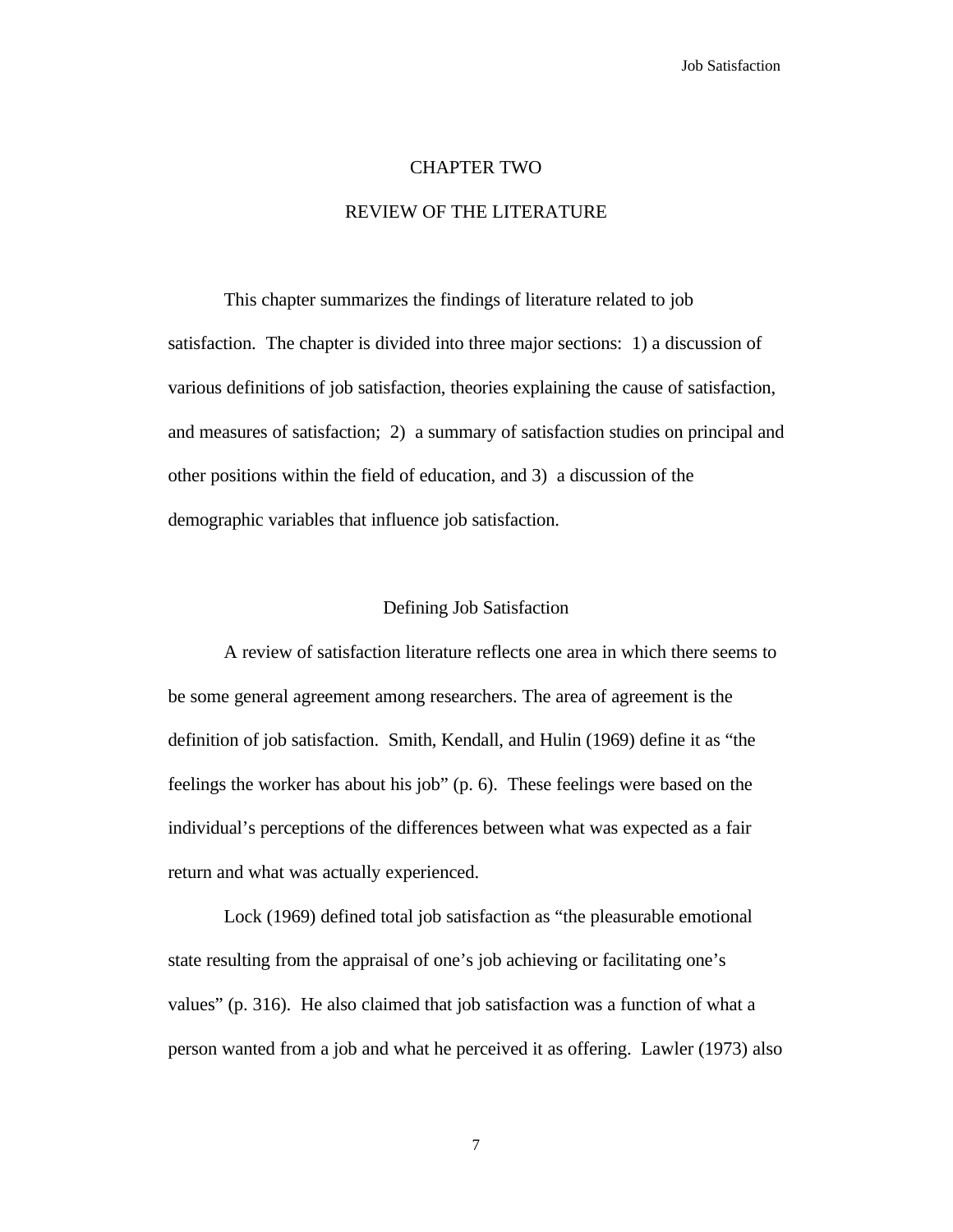explained job satisfaction in terms of the difference between what people thought they should receive and what they perceived that they actually did receive.

Schultz (1982) defined job satisfaction as " the psychological disposition of people toward their work – and this involves a collection of numerous attitudes or feelings" (p. 287).

Lofquist and Dawis (1991) defined satisfaction as "an individual's positive affective evaluation of the target environment; result of an individual's requirements being fulfilled by the target environment; a pleasant affective state; the individual's appraisal of the extent to which his or her requirements are fulfilled by the environment" (p. 27).

 There has been much less agreement on the part of researchers as to what causes job satisfaction. Various theories on job satisfaction have been developed, presented, and ultimately have been either supported or questioned by others in the field. Traditional theories have contended that job satisfaction and dissatisfaction share a single continuum; certain job factors create feelings of satisfaction when they are present and feelings of dissatisfaction when they are absent.

Traditionalists have claimed that both intrinsic and extrinsic factors have the capacity to create satisfaction or dissatisfaction. Intrinsic factors include recognition, achievement, responsibility, and advancement. Extrinsic factors of the job include salary, working conditions, supervision, and administrative policies (Finley, 1991). Robert Hoppock (1935) and Abraham Maslow (1954) are two prominent traditionalists throughout the literature promoting this line of thought.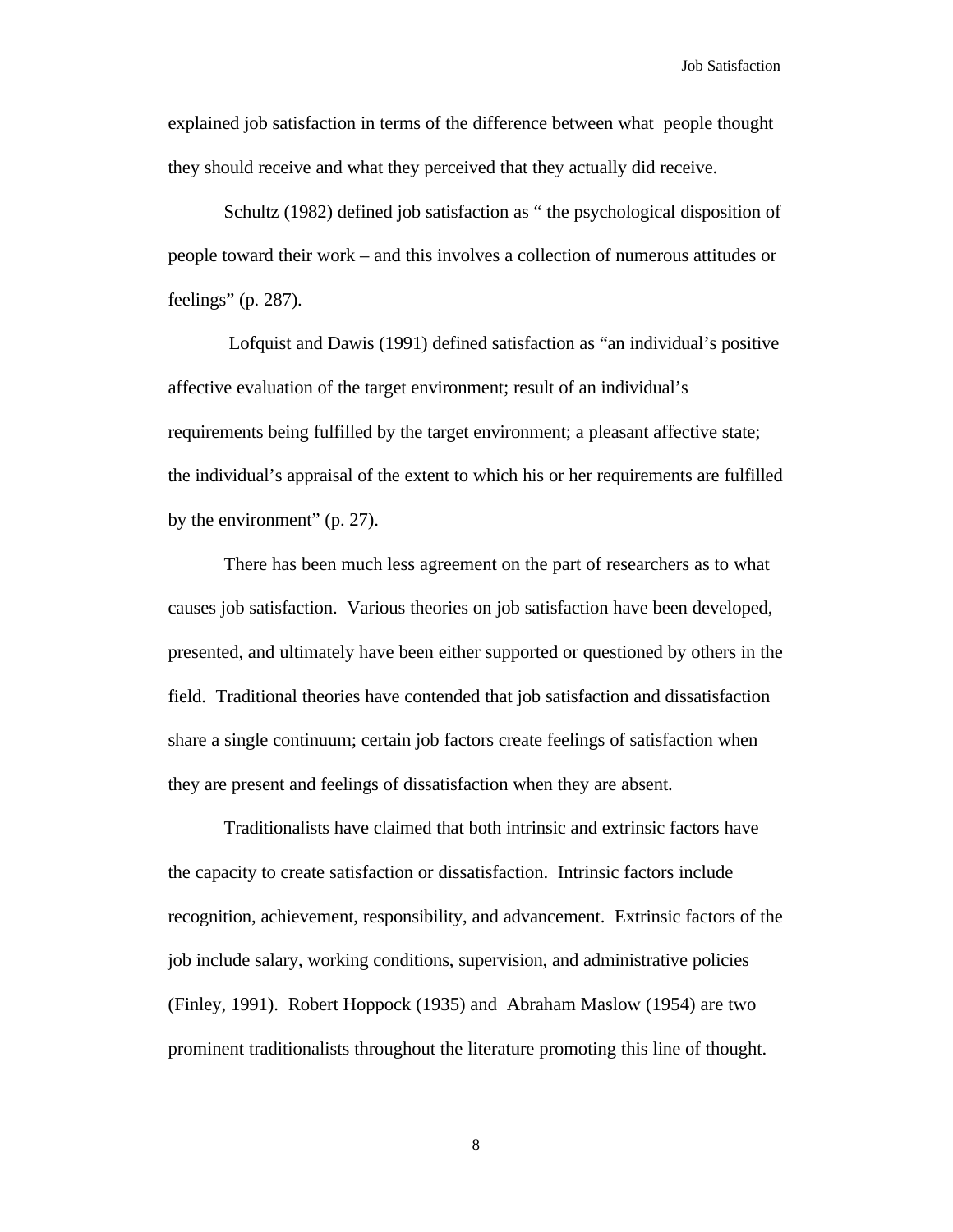In Hoppock's study, he concluded that if the presence of a certain variable led to satisfaction, then its absence led to dissatisfaction. Thus, job satisfaction and job dissatisfaction shared the same continuum. Midway between satisfaction and dissatisfaction was a feeling of neutrality in which the individual was neither satisfied nor dissatisfied.

Maslow (1954) theorized job satisfaction as a hierarchy of needs in which he categorized human needs into five orders. The lowest order consisted of the basic physiological needs such as water, food, and shelter. The second order consisted of physical and financial security. The third order consisted of social needs which included belonging, love, and acceptance of others. The fourth order consisted of self-esteem and recognition by peers. The fifth and highest order of needs consisted of self-actualization; which included self-development, autonomy, and self-direction. According to Maslow, needs at one level had to be met before the next level could become a motivator.

Herzberg (1959), in his study using 203 randomly selected accountants and engineers, refuted the concept of a single continuum between the satisfiers and dissatisfiers. Herzberg contended that job satisfiers were those aspects of work which were intrinsic to the employee and tended to promote feelings of happiness in the worker. The dissatisfiers were those aspects of work which were extrinsic and focused on the environment of the work (Herzberg, 1959). He further concluded that there probably were two continua present, one including those factors that caused satisfaction or lack of satisfaction, and a second which included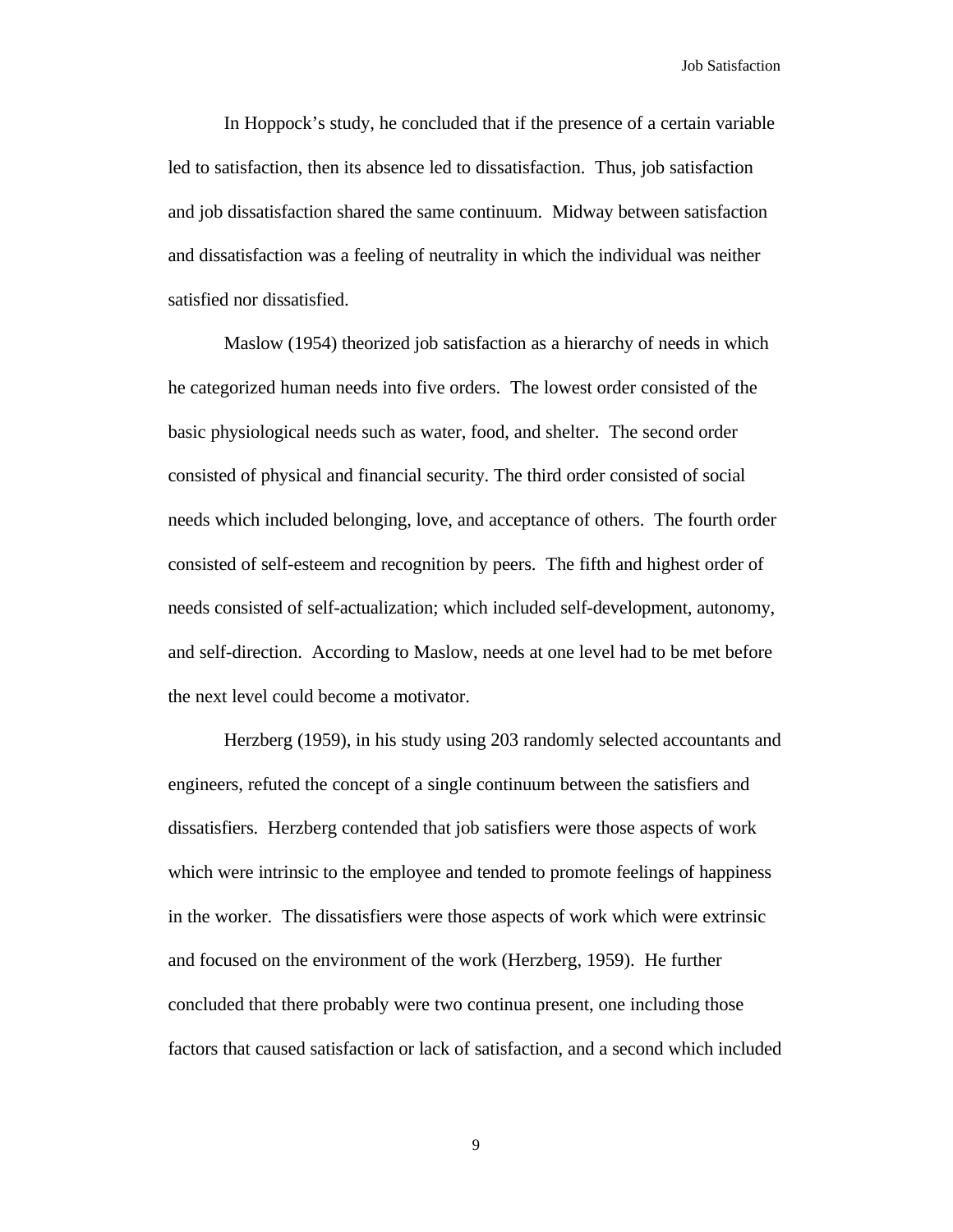factors that caused dissatisfaction or a condition of no dissatisfaction (Herzberg, 1959).

Because discrepancy existed between the thought of the traditionalists and Herzberg, researchers continue to explore various methods to assess the cause of job satisfaction. Robbins (1988) suggests this is important to do because a link may exist between job performance and satisfaction.

# Measurement Of Job Satisfaction

Much of the lack of success in constructing a theoretical basis for the study of job satisfaction may be due to the inability of researchers to agree on a common assessment device. After the analysis of nine operational definitions of job satisfaction, Wanous and Lawler (1972) concluded that , "As far as the measurement of satisfaction is concerned, the data suggest that there is no best way to measure it" (p. 104). Barrett (1972) stated that one major problem confronting industrial psychology was the lack of standardized measurements. O'Conner, Peters, and Gordon (1978) argued that legitimate reasons such as the need to measure specific facets of satisfaction or the extended length of a published scale may drive researchers to develop their own measures. They concluded that a commonly used measure must be developed.

An extensive review of the literature indicated the Herzberg Two-Factor Theory (Herzberg, Mausner, & Synderman, 1959) as a prominent model for identifying the satisfiers or intrinsic factors and the dissatisfiers or extrinsic factors of the job. There is recurring support for the Two-Factor Theory as it relates to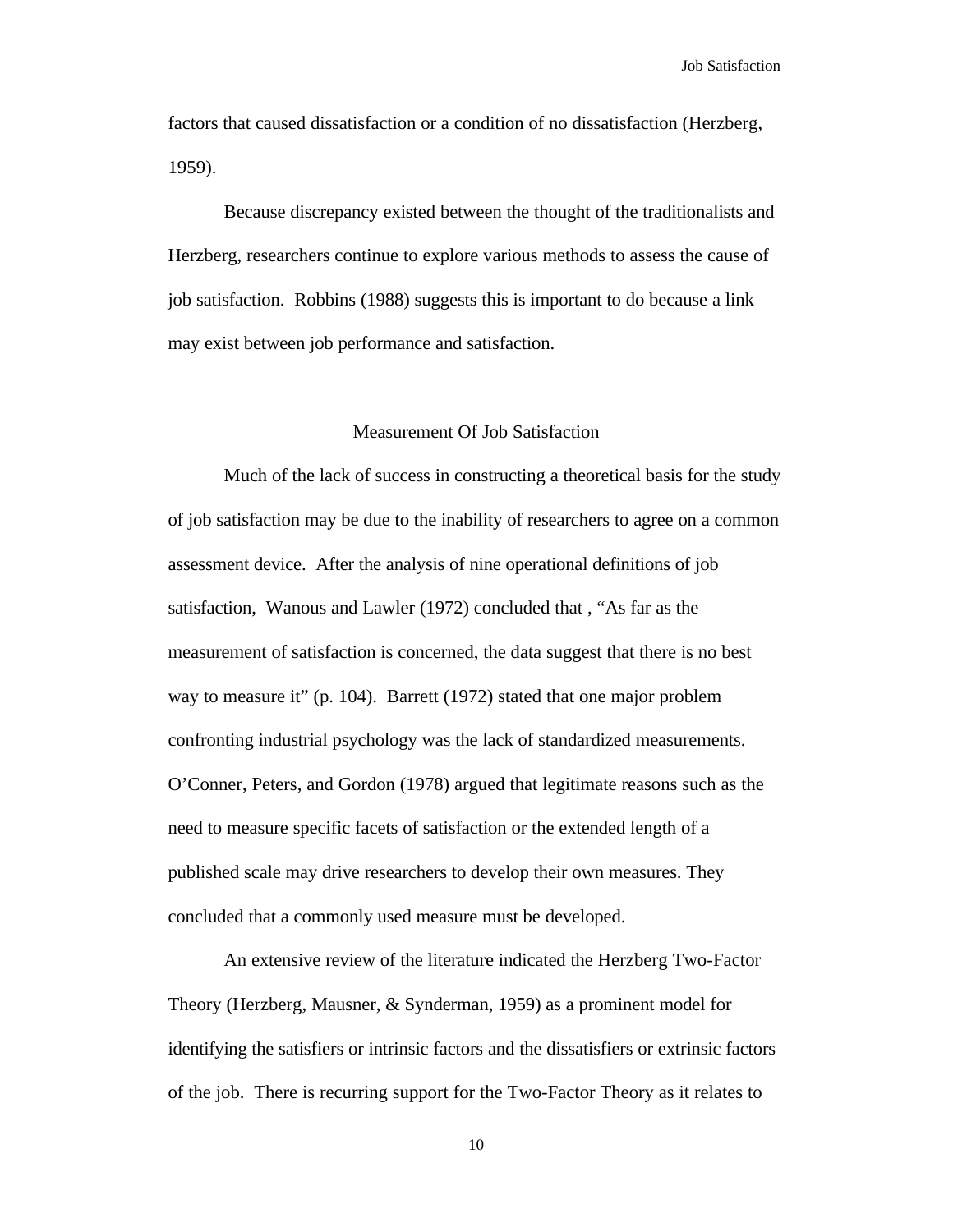school administrators. Herzberg used a semi-structured interview in his study whereby workers were asked to report a time when they felt exceptionally good or exceptionally bad about their jobs. If the worker described an exceptionally good experience which occurred within a short-range sequence of events, from one day to several weeks , they were asked to relate a bad experience which had occurred within a long - range sequence of events, from several weeks to several years (Herzberg, 1959). If a long-range sequence of events had been reported relative to the good feeling, the respondents were asked to give short-range incidents for the bad feeling. The analyses showed that humans have two different categories of needs which are essentially independent of each other and affect behavior in different ways (Herzberg, 1959).

The Job Descriptive Index (JDI) , developed by Smith, Kendall, and Hulin (1969), is the most used and researched measure of job satisfaction (Muchinsky, 1990). The JDI measures five facets of job satisfaction. Each facet is measured using words or short phases to determine if the word or phase matches the respondent's assessment of the job satisfaction of that particular facet. The total score on the JDI is suppose to measure total job satisfaction; however, it is now hypothesized that total job satisfaction is more than the sum of facets satisfaction (Scarpello & Campbell, 1983). The developers of the JDI counter this charge by indicating that the main objective and accomplishment of the JDI is in measuring the satisfaction of the individual facets and not in measuring overall job satisfaction.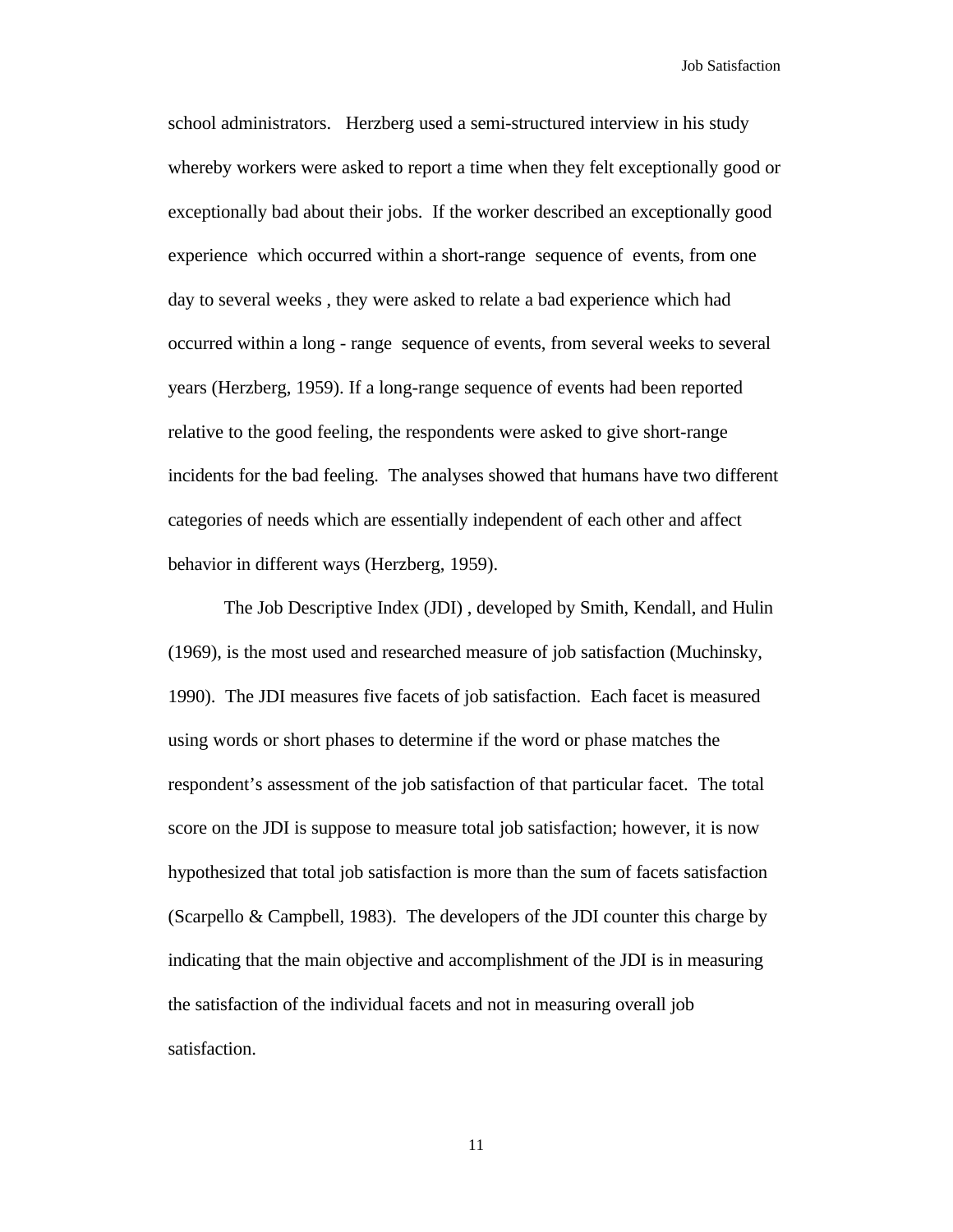The Minnesota Satisfaction Questionnaire (MSQ) was developed by Weiss, Dawis, English, and Lofquist (1967) to measure the individual's satisfaction with twenty different aspects of the work environment and is the second most popular measure of job satisfaction. The MSQ is based on the following rationale: a) employees have a set of expectations concerning their work environments that are derived from their histories, individual abilities, and interests; b) employees have a set of work attitudes that emerge from the fulfillment of those expectations, and c) these attitudes make up employees' evaluation of their work environment or job satisfaction.

The MSQ is available in both a long form and a short form. The long form contains 100 items which measure twenty job facets and the responses can be converted to respondent's satisfaction on each of the facets. The short form uses the same response format but contains twenty items and only measures intrinsic and extrinsic satisfaction. Both forms can be used to report a measure of general job satisfaction.

Table 1, on the following page, shows a comparison of the facets that are measured on each of the three forms of measurement described above.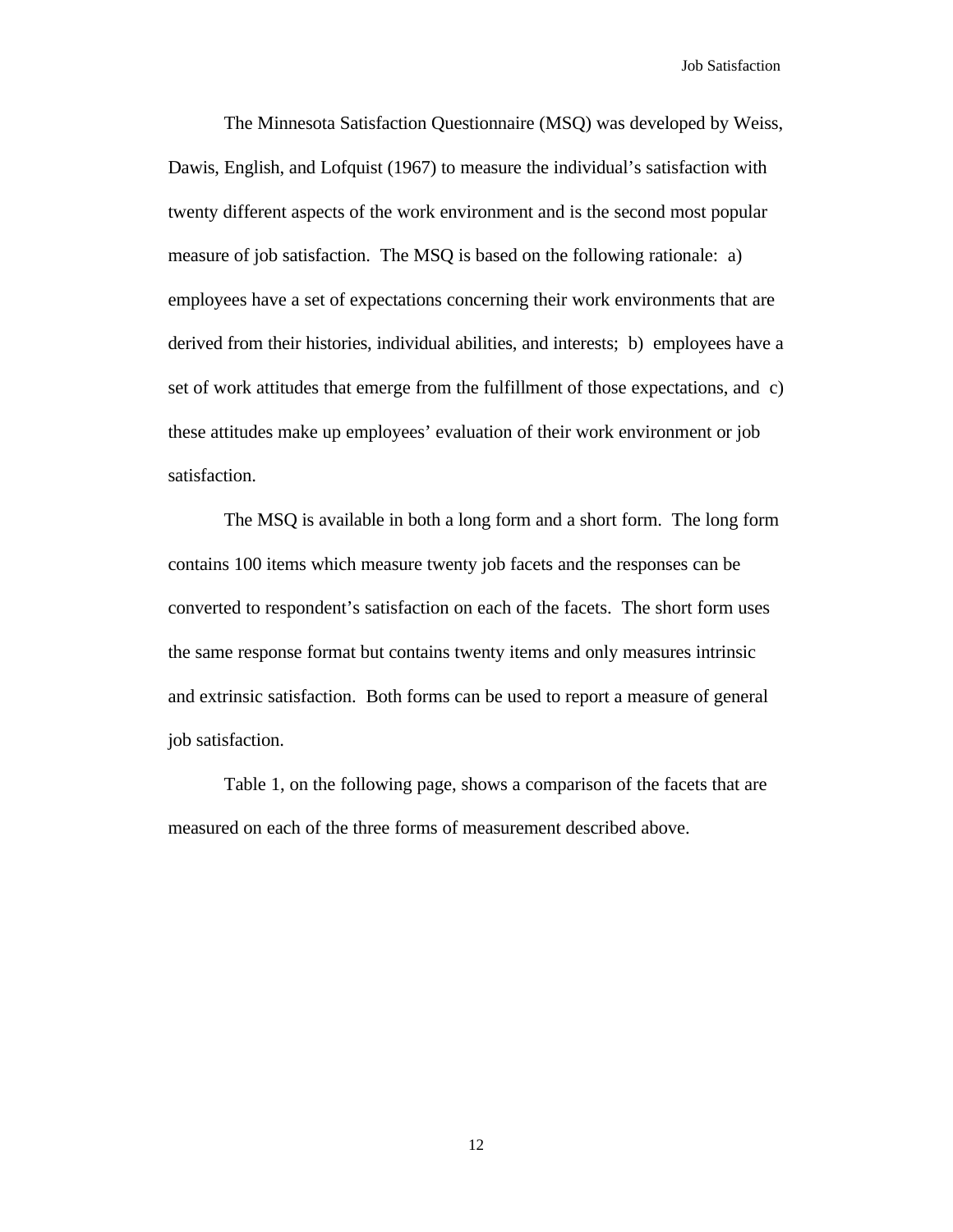# TABLE 1

# Comparative Job Facets

| Herzberg Two-Factor            | Job Descriptive Index | <b>Minnesota Satisfaction</b> |
|--------------------------------|-----------------------|-------------------------------|
| Model                          |                       | Questionnaire                 |
| Advancement                    | Promotion             | Advancement                   |
| <b>Interpersonal Relations</b> | Co-workers            | Co-workers                    |
| Salary                         | Pay                   | Compensation                  |
| Supervision                    | Supervision           | <b>Supervision Human</b>      |
|                                |                       | <b>Relations</b>              |
| <b>Work Itself</b>             | <b>Work Itself</b>    |                               |
| Achievement                    |                       | Achievement                   |
| Recognition                    |                       | Recognition                   |
| Responsibility                 |                       | Responsibility                |
| <b>Company Policies</b>        |                       | <b>Company Policies</b>       |
| Security                       |                       | Security                      |
| <b>Status</b>                  |                       | <b>Status</b>                 |
| Personal Life                  |                       |                               |
| Possibility of Growth          |                       |                               |
|                                |                       | <b>Ability Utilization</b>    |
|                                |                       | Activity                      |
|                                |                       | Authority                     |
|                                |                       | Creativity                    |
|                                |                       | Independence                  |
|                                |                       | <b>Moral Values</b>           |
|                                |                       | <b>Social Service</b>         |
|                                |                       | Variety                       |
|                                |                       | <b>Working Conditions</b>     |
|                                |                       | <b>Technical Supervision</b>  |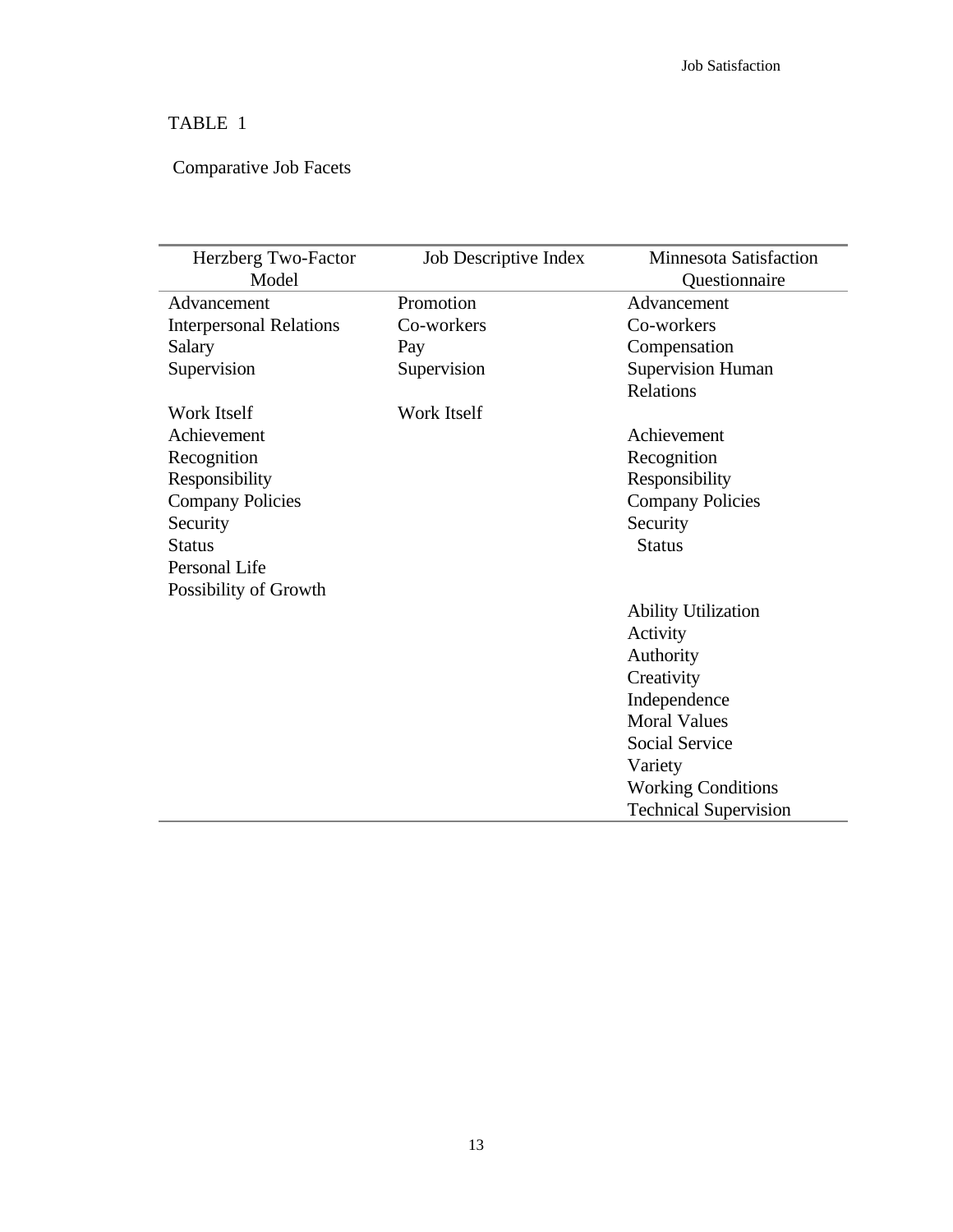# Studies in Education Where the Hezberg

Two-Factor Model, the JDI, and the MSQ Were Used

Herzberg's Motivation-Hygiene Theory was applied to numerous investigations to test its validity and the degree to which the conclusions could be generalized to other diverse populations. In 1976, Manning conducted a study concerning the job satisfaction of Virginia's superintendents. A stratified sample including thirty superintendents were interviewed and Manning noted the following: The motivators of Virginia superintendents were achievement, recognition, responsibility, possibility of growth, and interpersonal relations- school board. The hygiene factors of Virginia superintendents were school district policy and administration, working conditions, interpersonal relations--teachers, interpersonal relations--community, and work itself. The results of this study indicated four of the six Herzberg motivator factors (66 percent) as motivator factors for these superintendents. It also appeared that three of the ten Herzberg hygiene factors (30 percent) were actually identified as hygiene factors by the superintendents. The Herzberg model was a better measure of motivation factors for the superintendents in Virginia than it was a measure of the hygiene factors.

A study of job satisfaction of elementary principals in Virginia was conducted by Charles Ward in 1977. Thirty-six principals were included in the sample and were interviewed using the Herzberg instrument. The following findings were revealed concerning elementary principals in Virginia: The motivators, achievement, recognition, and work itself were identified by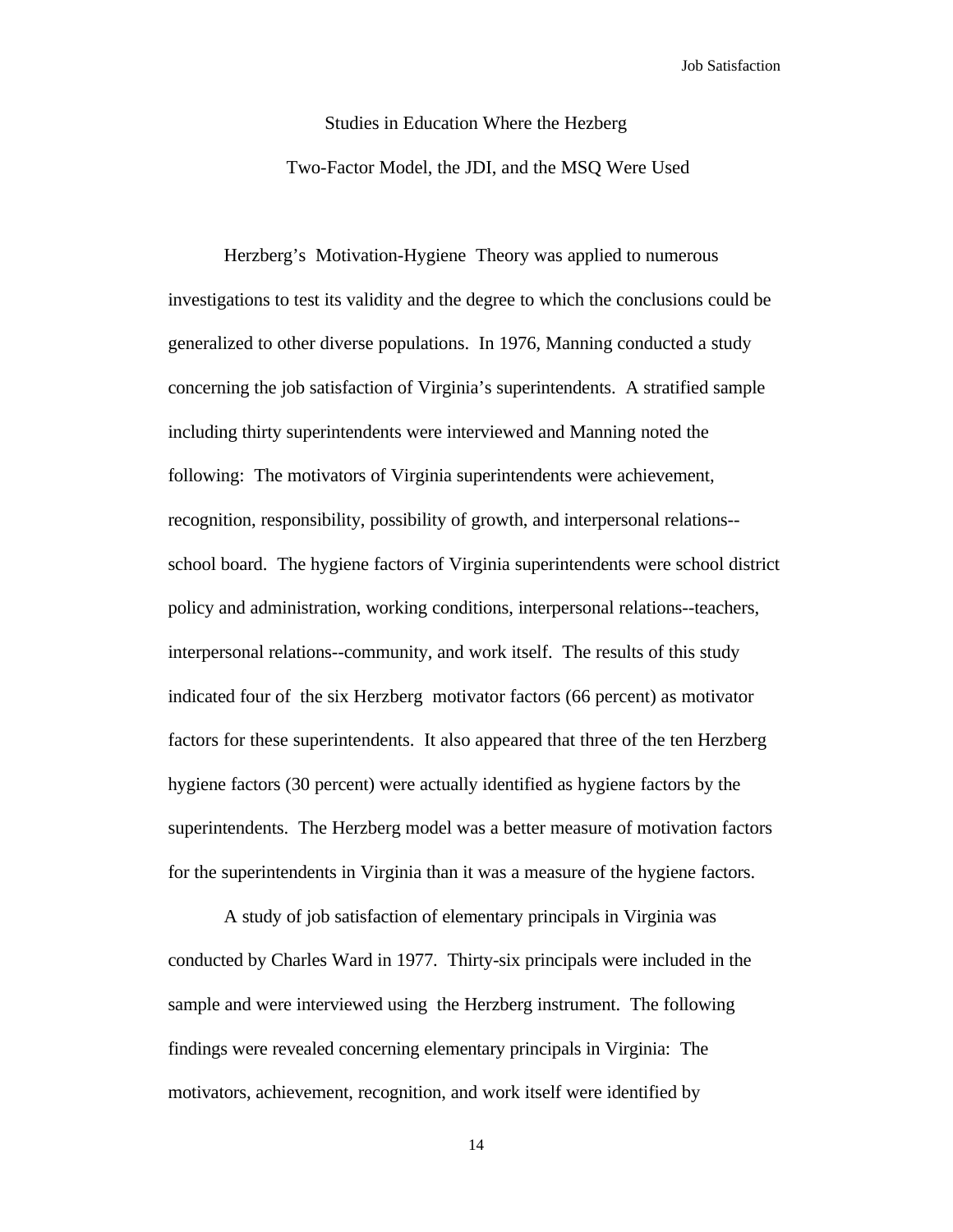elementary principals as motivators with achievement and recognition being significant. They also identified the hygiene factors of interpersonal relations- teachers as a motivator. Included in the findings were the hygiene factors of working conditions and interpersonal relations--central office staff being identified as hygiene factors. Other hygiene factors identified as hygiene factors for elementary principals in Virginia were supervision by superiors, school district policy and administration, interpersonal relations--community, interpersonal relations--school board and job security. Two hygiene factors, status and personal life, were not identified as either hygiene factors or as motivators. The findings from this study show that elementary principals in Virginia identified three of the six Herzberg motivators (50 percent) as job satisfiers and five of the ten hygiene factors (50 percent) as dissatisfactors. Thus, the Herzberg model was not a valid measure of job satisfaction for Virginia elementary principals.

Also in 1977, Wainwright conducted a study concerning job satisfaction of Virginia high school principals employing the Herzberg semi-structured technique. Interviews were taped and were analyzed using modified Herzberg criteria. Wainwright concluded that the following were hygiene factors for high school principals in the state of Virginia: legal implications, busing, integration, and school district policy and administration. Achievement and recognition for achievement were the significant motivators of Virginia high school principals. Thus, two of Herzberg's motivators were identified as motivators for high school principals in Virginia and one hygiene factor was identified as a dissatisfier.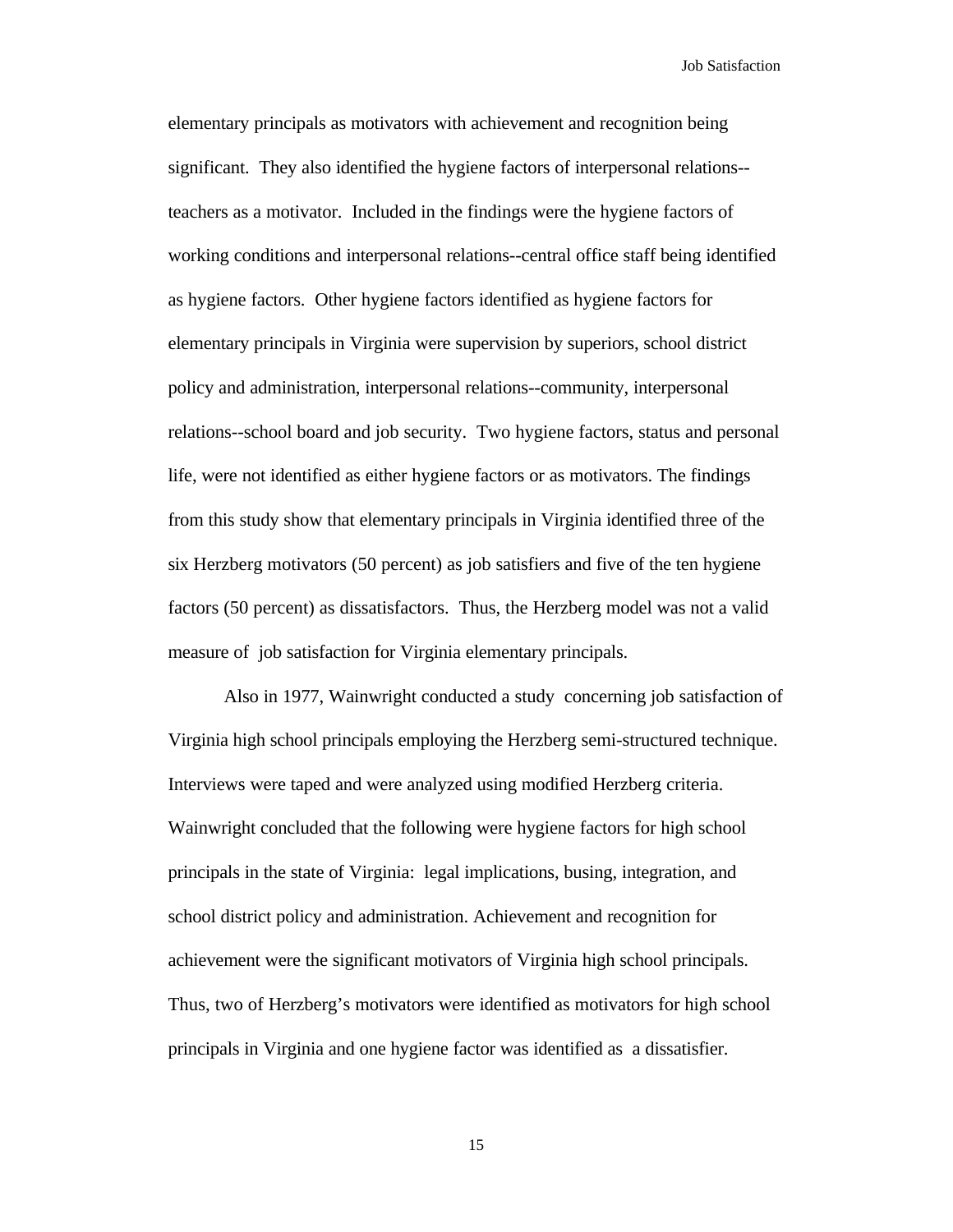A 1985 study utilizing the Herzberg model to identify the satisfiers and dissatisfiers of black school administrators in Virginia was conducted by Penn. The findings from this study showed that black school administrators in Virginia identified achievement, recognition, work itself, and responsibility as significant motivators and school district policy and administration as a significant hygiene factor. Further findings indicated that black administrators identified the Herzberg motivator, advancement, as a hygiene factor more often than as a motivator. The hygiene factor, interpersonal relations--school board, was mentioned equally as many times as a motivator as it was mentioned as a hygiene factor ( Penn, 1985). Black administrators in Virginia seemed to perceive four of Herzberg's motivators as motivators and only one hygiene factor as a dissatisfier. The Herzberg model was a better measure of the motivators than the hygiene factors.

Elementary school principals in South Carolina and North Carolina were studied by Dupree (1989) and Freeman (1990), respectively. Both studies reported similar findings that are consistent with elementary principals in Virginia. Elementary principals in South and North Carolina indicated greatest amount of weight on the motivator factors responsibility (means =  $4.59 \& 4.70$ ), work itself (means = 4.72 & 4.80), and achievement (means = 4.56 & 4.65). These findings were similar to those found by Herzberg; these factors were three of the key motivating factors.

Rasmussen (1990), applied the Herzberg Motivation-Hygiene Theory to study job satisfaction factors as perceived by middle school principals employed in either Los Angeles or Orange County, California. The conclusions reached from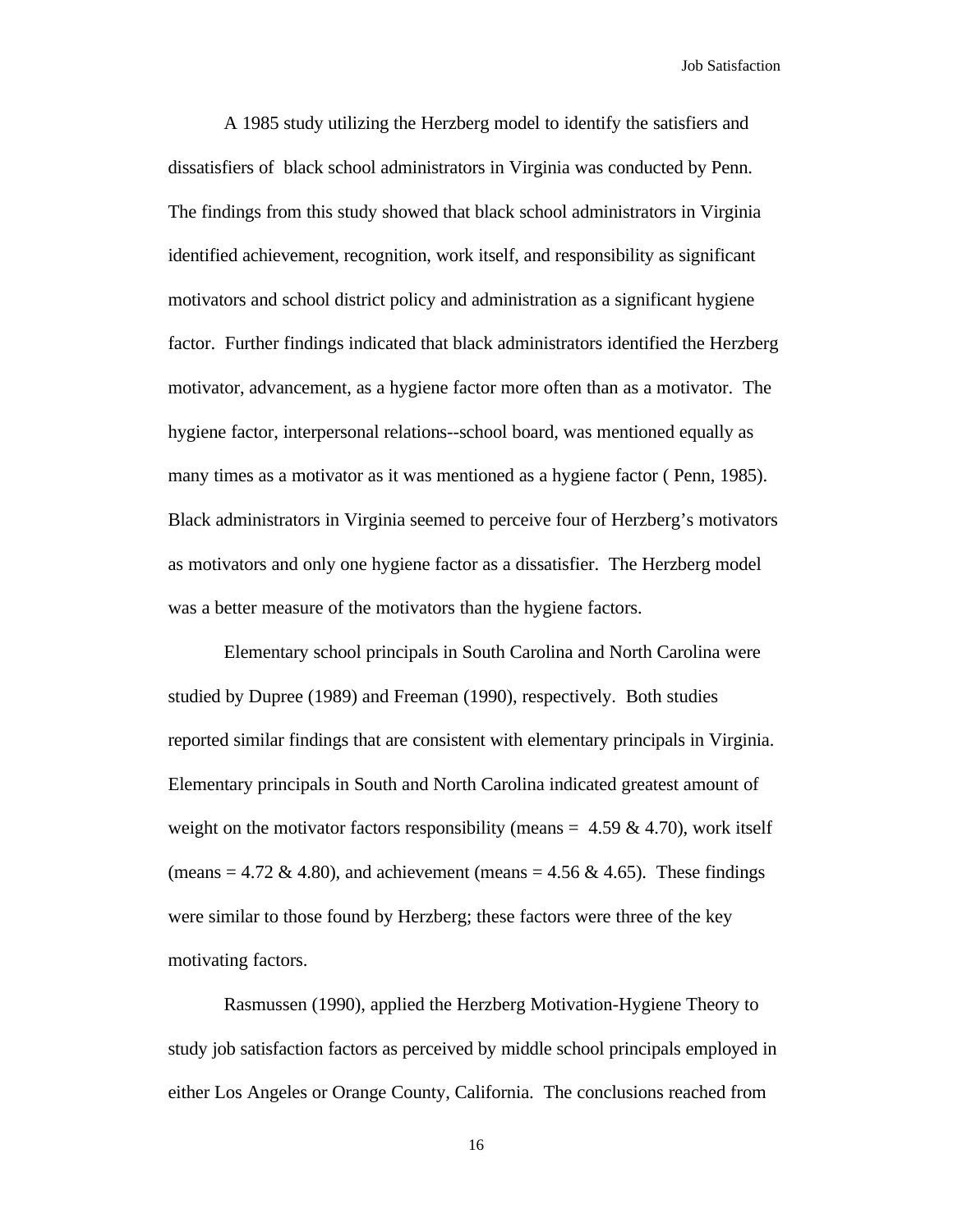this study offered support of Herzberg as it related to middle school principals. The motivators were identified more frequently as contributing to satisfaction than were the hygiene factors. The hygiene factors were identified more frequently as contributing to job dissatisfaction than were the motivators.

In summary, the four Virginia studies completed by Manning, Ward, Wainwright, and Penn consistently supported the Herzberg motivators achievement and recognition as job satisfiers for Virginia administrators and the Herzberg hygiene factor, company policy and administration as a dissatisfier. The other hygiene-motivator factors were inconsistently mentioned by Virginia administrators and gave little support to Herzberg. Studies conducted in other states show consistent support of Herzberg. Consequently, the Herzberg studies identified various intrinsic and extrinsic facets of the job; however, these studies fail to note whether or not the administrators were actually satisfied with their jobs. These conclusions warrant a need for optional methods to study job satisfaction of school administrators.

The Job Descriptive Index (Smith, Kendall, & Hulin,1969) was the instrument used to measure job satisfaction of 266 secondary female principals throughout the United States. The study was conducted in 1984 by Fansher and Buxton. These researchers noted that the 266 female principals in the study had a total mean JDI score of 183.77. Thirty-seven percent of the principals scored above the 200 on the JDI, and 15 percent scored above 225. An individual respondent would have a score of 270 if all items were marked in the satisfied direction. Thus, the overall level of job satisfaction appeared to be quite high for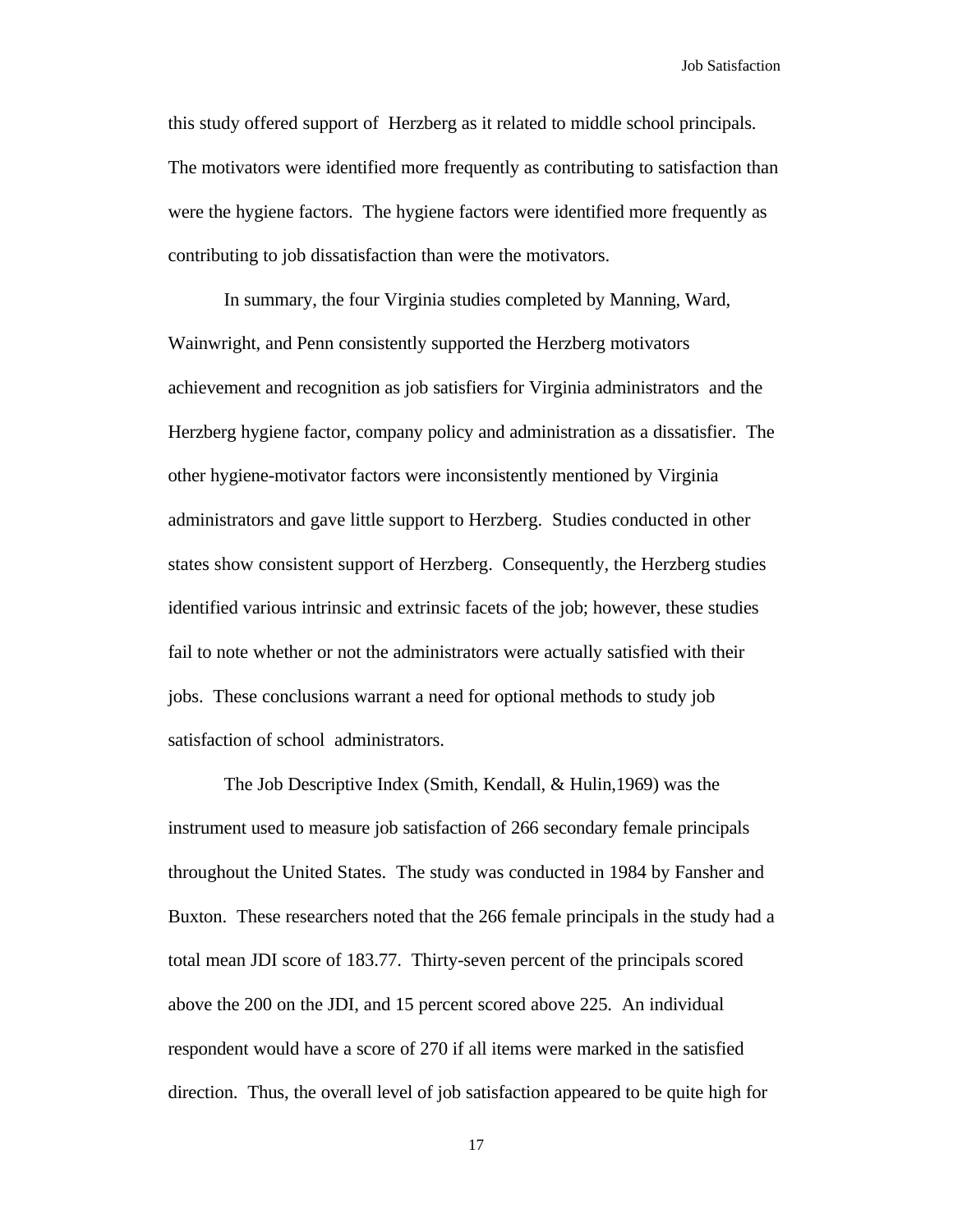the total sample, in fact, higher than the norms of a sample of nearly 2,000 male and more than 600 female workers in other occupations.

The five sub-areas revealed satisfaction and dissatisfaction factors for these female principals. Respondents scored highest satisfaction in supervision (mean = 44.62), co-worker ranked second ( $\underline{M}$  = 43.39), work ranked third ( $\underline{M}$  = 39.23), pay ranked fourth  $(M = 32.51)$ , and promotion ranked fifth  $(M = 24.01)$  (Fansher & Buxton, 1984).

A second study employing the JDI was conducted in 1989 by Ashton to assess the job satisfaction of middle school principals in Connecticut. Ashton's investigation revealed two sub-areas, work on the present job and present pay, as the two independent variables that predicted job satisfaction. The first and strongest predictor, work on the present job, explained 31.87 percent of the variance in the dependent variable of job satisfaction. The second predictor, present pay, accounted for an additional 3.63 percent of the variance. Both predictors were statistically significant at the .05 alpha level with p values of .000 and .046, respectively. The job in general scale, a measure of overall job satisfaction, had the highest mean score of the sub-areas of the JDI. The study noted that 9.2 percent of the respondents rated job in general a perfect score (54), and 34 percent assigned a rating of 50 or above. These scores appear to indicate that Connecticut middle school principals were at least reasonably satisfied with their jobs (Ashton, 1989).

 Using the Minnesota Satisfaction Questionnaire (MSQ), Kirk (1990) explored the job satisfaction of elementary school counselors in Virginia. The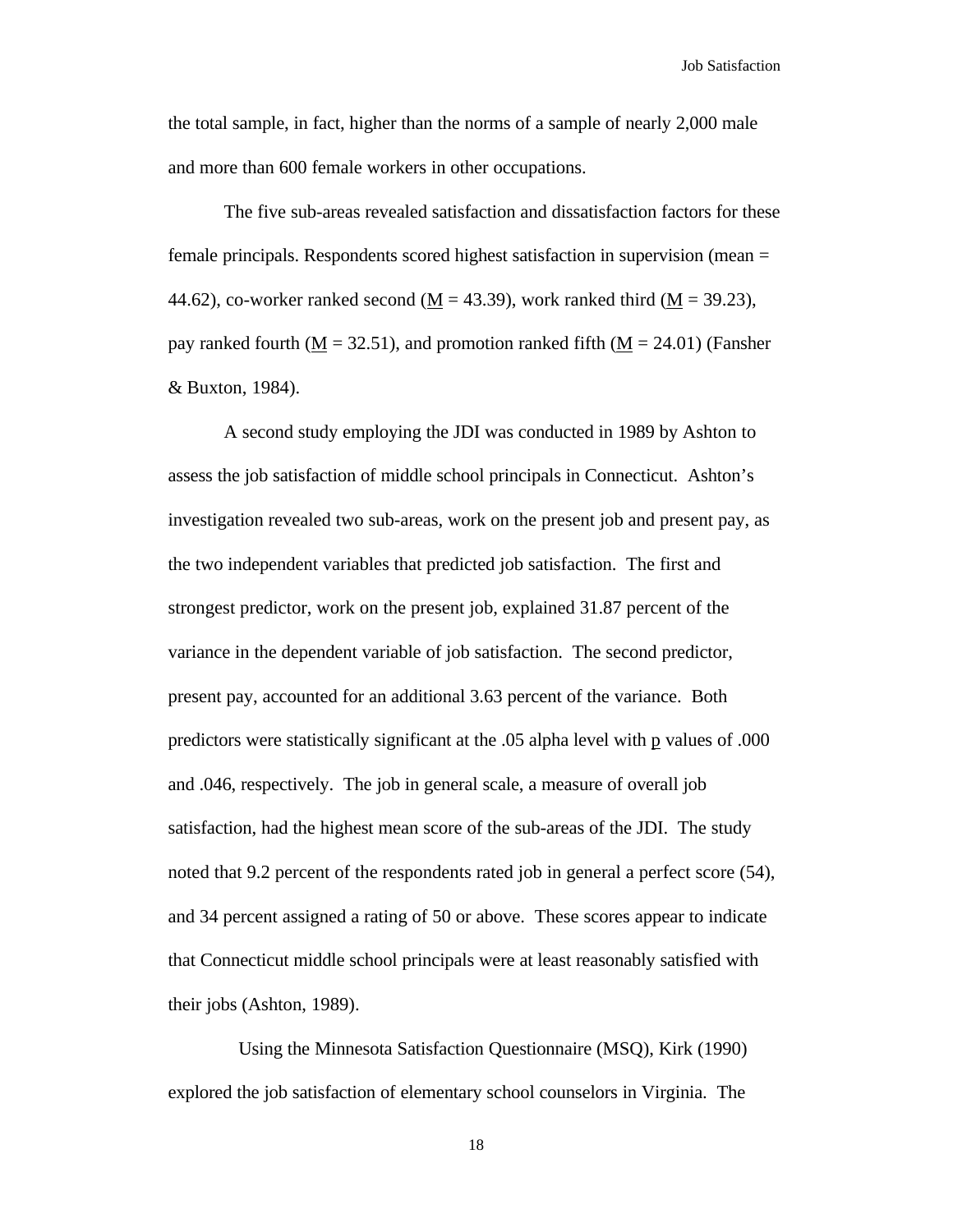results of the study indicated that 82.04 percent of the population were satisfied with their jobs while 11.35 percent were very satisfied. Six percent and .37 percent of the respondents rated themselves as dissatisfied and very dissatisfied, respectively. Kirk concluded that the majority of the school counselors in Virginia were satisfied with their jobs. Kirk further reported that the principals indicated that they were satisfied with all 20 sub-factors measured on the MSQ. Satisfaction with social service and creativity ranked the highest on the hierarchy and at the lower end were school system policies and practices, advancement, and compensation (Kirk, 1990).

Adcock (1991) used the MSQ to study the job satisfaction of superintendents in the state of Arkansas and found that they were also highly satisfied with their positions. The overall mean level of job satisfaction of the superintendents surveyed, as defined by the MSQ, was 83.22 percent.

Lehman (1991) found the overall satisfaction level of middle school principals in Indiana to be high as measured by the MSQ. On a continuum of zero to one hundred, these principals scored slightly over seventy. Although this score was considered high, it was found to be lower in comparison to other white collar workers found in the Minnesota Satisfaction Manual (Weiss, Dawis, English, & Lofquist, 1967).

Torres (1992), explored the work values and job satisfaction of minority professionals in community colleges and technical institutes in Texas who aspired to advance in leadership positions. The sample consisted of 59 Black and Hispanic educators who participated in the Leadership Development Program at Texas A  $\&$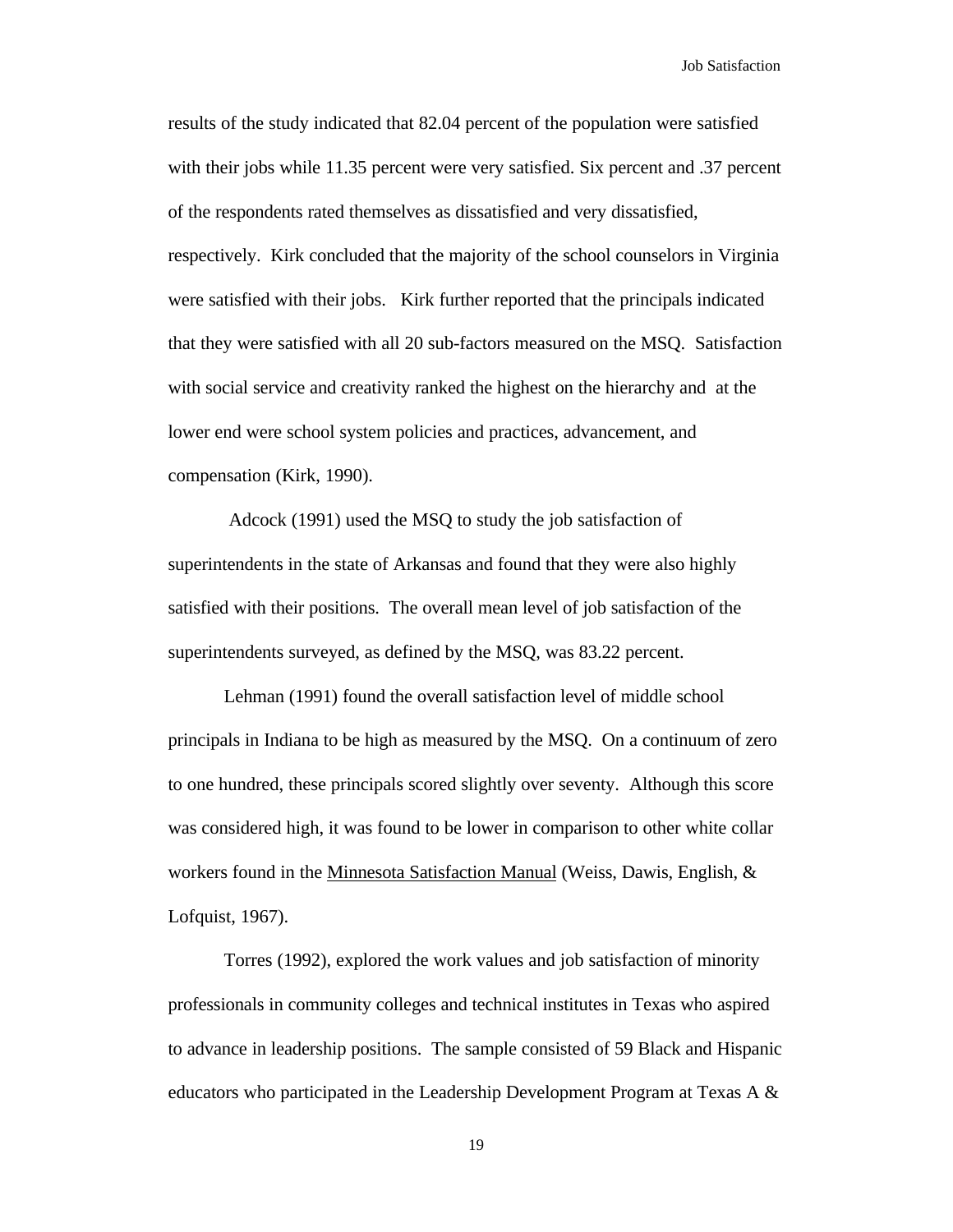M University. The Minnesota Satisfaction Questionnaire long form was used to measure satisfaction. The population reported being satisfied with the activity  $(M = 21.6$ ; SD = 6.8) and social service  $(M = 21.7$ ; SD = 3.2) aspects of their work. The total mean MSQ score was 73.7 which was less than the average for employed non-disabled adults  $(M = 77.86)$  (Torres, 1992).

The long form MSQ was one of the instruments used by Sutter (1996) to determine if predictors of Ohio secondary assistant principals' level of job and career satisfaction could be found. Survey results of the statistical analyses suggested the following about Ohio secondary assistant principals' level of job satisfaction: 1) assistant principals who believed they were accomplishing much on the job reported a higher level of satisfaction compared to assistant principals who believed they were accomplishing less; 2) assistant principals who believed there would be opportunities for advancement within their current school systems were found to have significantly higher ( $p = 0.01$ ) levels of job satisfaction compared to those who believed opportunities for advancement did not exist; 3) assistant principals who felt their talents and skills were being utilized on their job had a higher level of job satisfaction compared to the assistant principals who believed that their talents and skills were not utilized; and 4) assistant principals who wanted to become school principals were found to have significantly higher  $(p = 0.01)$  levels of job satisfaction compared to assistant principals who wanted to remain assistant principals for the remainder of their careers (Sutter, 1996).

Studies employing either the Job Descriptive Index or the Minnesota Satisfaction Questionnaire indicated that respondents in various positions in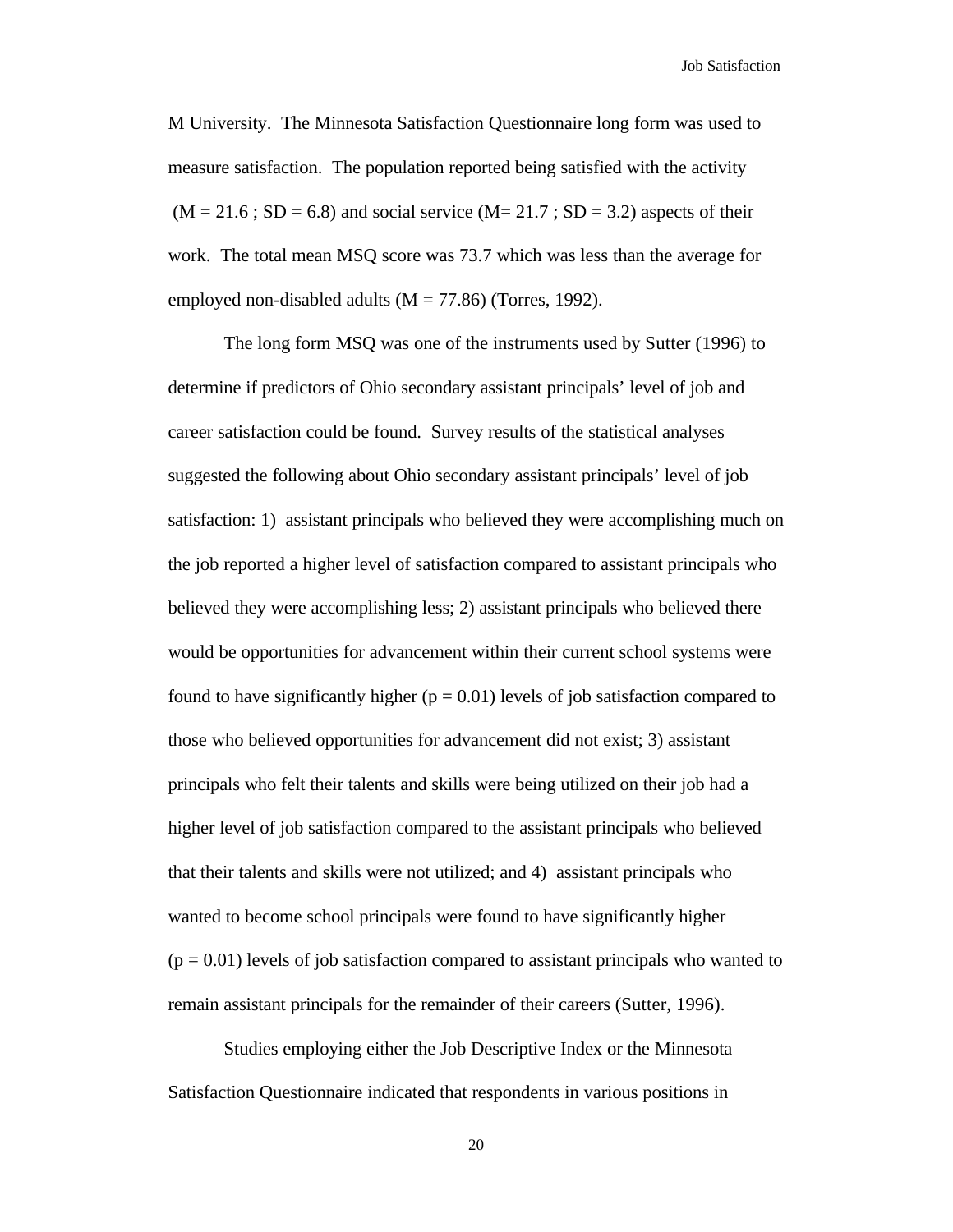education express satisfaction with various aspects of their jobs differently. However, all respondents regardless of educational position, indicated overall satisfaction with their jobs.

#### Satisfaction and Demographic Variables

Demographic variables have been examined in a number of studies to determine their effects on the overall level of job satisfaction as well as satisfaction with various aspects of the job experienced by workers in various positions.

**Age.** The impact of the aging worker on organizations has become an increasingly important research area for several reasons: The Age Discrimination Employment Act of 1967, which prohibits employment discrimination on the basis of age in the 40 - 70 - year-old group, fear that social security benefits cannot be relied on, aging of World War II baby-boomers cohorts, longer life spans, uncertain economic conditions, and the recent state-by-state move to band forced retirement at the age of 70 years (Wright & Hamilton, 1978).

The general findings reported by Herzberg et al, (1957) on the relationship between job satisfaction and age show that job satisfaction started high, declined, and then started to improve again with increasing age in a U-shaped curve. These results were substantiated in a recent study by Kacmar and Ferris (1989). Their study resulted in a U-shaped curvilinear association between age and job satisfaction for the factors measured on the Job Descriptive Index (Smith, Kendall, & Hulin, 1969). These included satisfaction with pay, promotions, supervision, and coworker.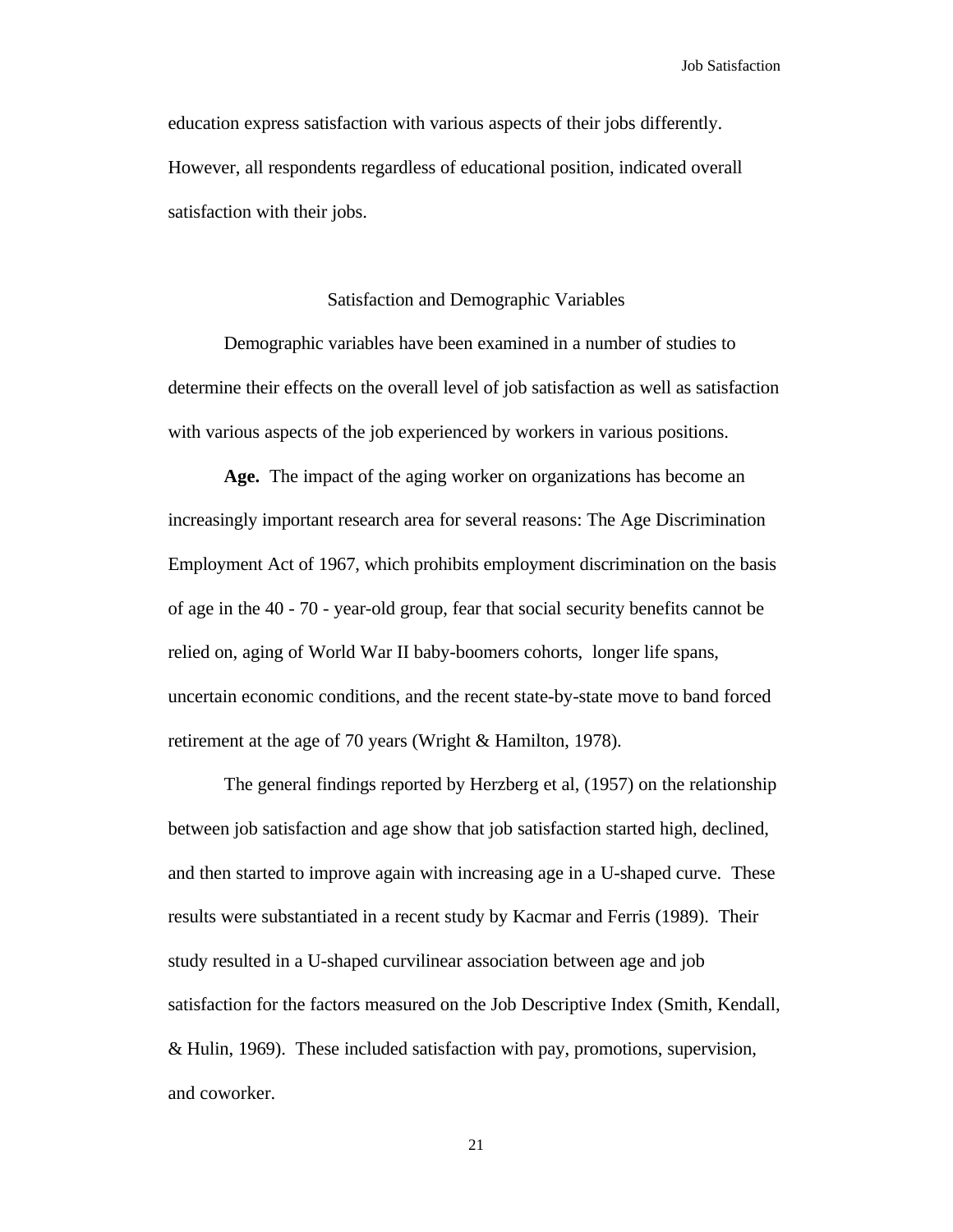One important consideration as the work force grows older is 'why' job satisfaction varies with age. Herzberg (1957), suggested that job satisfaction increased with age because the individual comes to adjust to his/her work and life situation. Job satisfaction might tend to increase as workers grow older because the extrinsic rewards of work tend to increase with age. There might also be a positive relationship between age and job opportunities since the upper levels of administration are usually not open to young men and women. Another factor contributing to the age-job satisfaction relationship might be the expectation that as one's age increases, so does one's prestige and confidence, and these feelings contribute to a greater level of job satisfaction.

Similar conclusions were reached by Wright & Hamilton (1978) who addressed three possible explanations for the recurring conclusion that older workers are more satisfied than younger workers. First, they hypothesized that the 'now generation' of workers subscribe to a set of post-material values that contradict the demands of the industrial system and cause greater work discontent. The authors termed it was, "A Cohort Explanation: The Lordstown Hypothesis" and was based on the generation gap theme of the late 1960's. The new values of this generation include a willingness to question authority, a loosening of bourgeois or material standards, and a belief in fulfillment through ones work. Wright and Hamilton argued that these values are ill suited for an industrial and economic system that requires deference to authority and responsiveness to the traditional rewards of income, promotion, and job security. It is therefore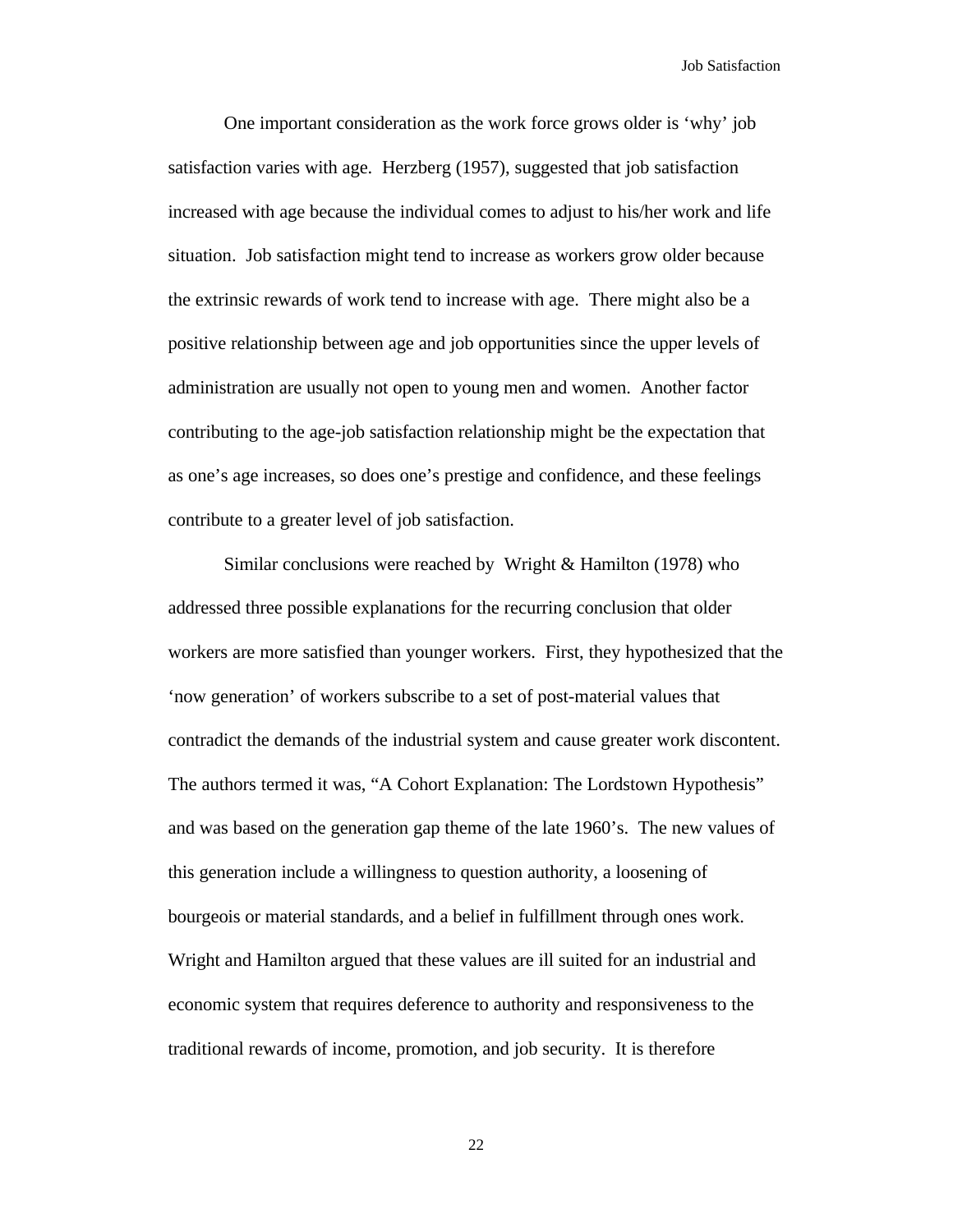concluded that the contradiction between the needs of the system and the values of new workers account for the greater dissatisfaction of the young.

The second explanation for more satisfied older workers hypothesized by Wright and Hamilton (1978) states that the standards of the old are systemically eroded by their years in the system such that they learn to be satisfied with less. This concept was termed "An Aging Explanation: The 'Grinding Down' Hypothesis". The argument is that people are ground down by their years in the system. Each generation enters its productive adult life imbued with high hopes and expectations, but these early standards are lowered as their attainment becomes progressively more difficult. Thus, older workers are more satisfied than younger workers because over the years older workers have learned to be satisfied with less.

A third explanation for high satisfaction of older people is "A Life Cycle Explanation: The 'Job Change' Hypothesis" which simply means that older workers have better jobs. They would have better jobs because in a normal career line one starts at the bottom and moves up. This movement correlates with the life cycle. In Wright and Hamilton's study of age satisfaction of white males, the results showed that satisfaction increased with age and is explained by the third hypothesis.

Kalleberg & Loscocco (1983) offer an explanation regarding the decline in satisfaction in the middle ages. They explained that this difference relies on the assumption that conflicts regarding the meaning of life, work, and family generally occur and require resolution. Since identity is questioned during the mid-life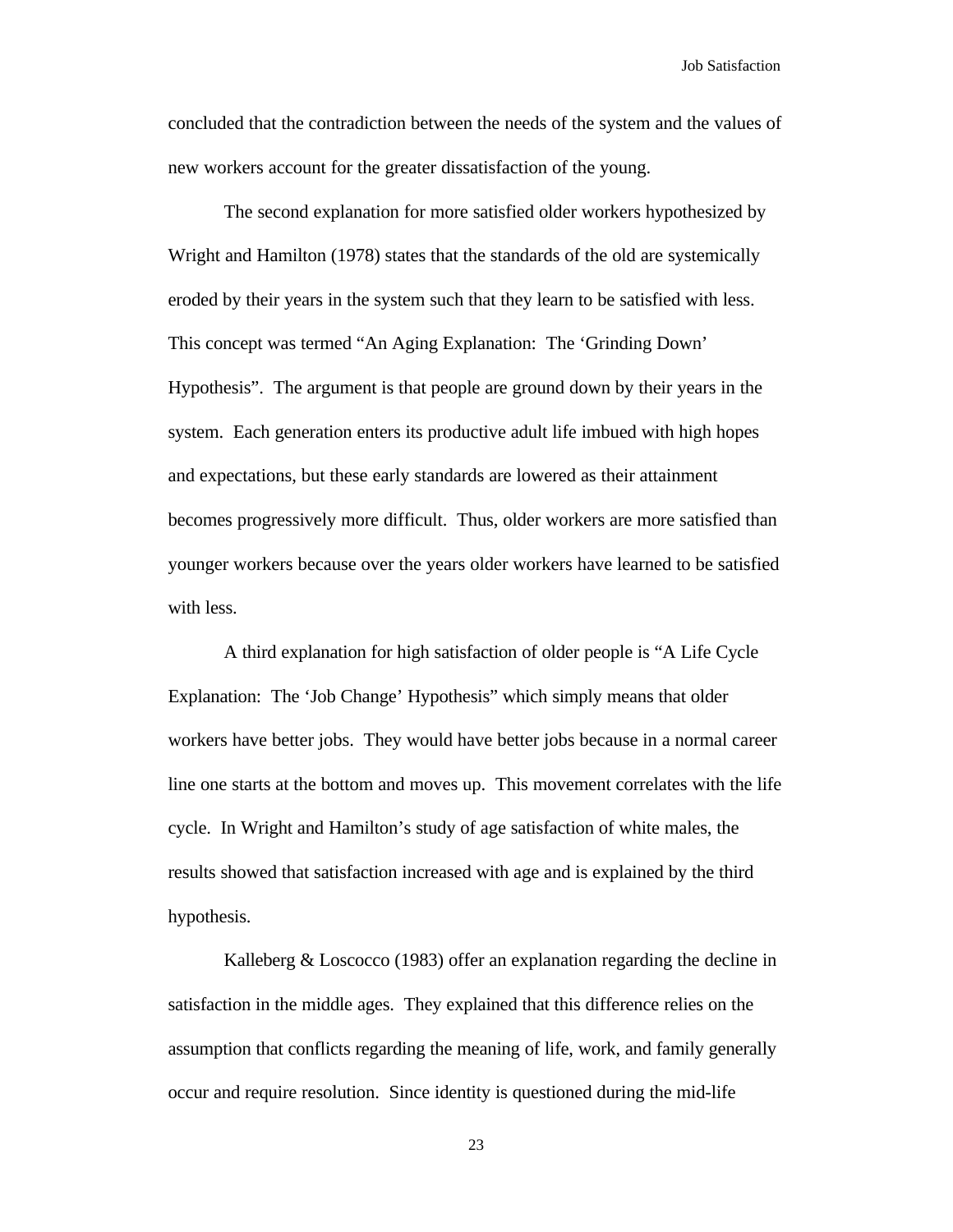transition period, the authors would expect these conflicts to affect satisfaction with the roles that are prominent in an individual's identity structure. The questioning and conflict which characterize the mid-life transition should focus on the job only if the work role is important. Workers with different overall levels of work salience should exhibit different patterns of age variation in satisfaction (Kelleberg & Loscocco, 1983).

Contrary to findings from the larger body of studies in the age-satisfaction literature, Saleh and Otis (1964) divided their subject into five age groups and the results showed that level of job satisfaction increased for groups from age periods A to B, B to C, and C to D, but that it declined in E, the terminal period. Likewise, Dinham (1996) concluded that there was no significant relationship between age and teacher satisfaction (F  $6,526 = .497$ , p = .81). However, older teachers were somewhat more likely to report larger drops in satisfaction  $(F 6,526 = 1.799, p = .097)$  than were younger teachers.

Still another small body of research contended that age as an explanatory variable for job satisfaction is questionable. The work of White and Spector (1987) suggested that the effects of age on job satisfaction were indirectly acting through other variables. They hypothesized that six variables accounted for the age-satisfaction relationship. Age would add nothing to job satisfaction regression when job congruence, internal locus of control, organizational level, organizational tenure, position tenure, and salary were entered in the equation. Results of the study indicated that job satisfaction had a positive linear relation with age  $(r = .19, )$ p < .001). The researchers found that satisfaction and age were both related to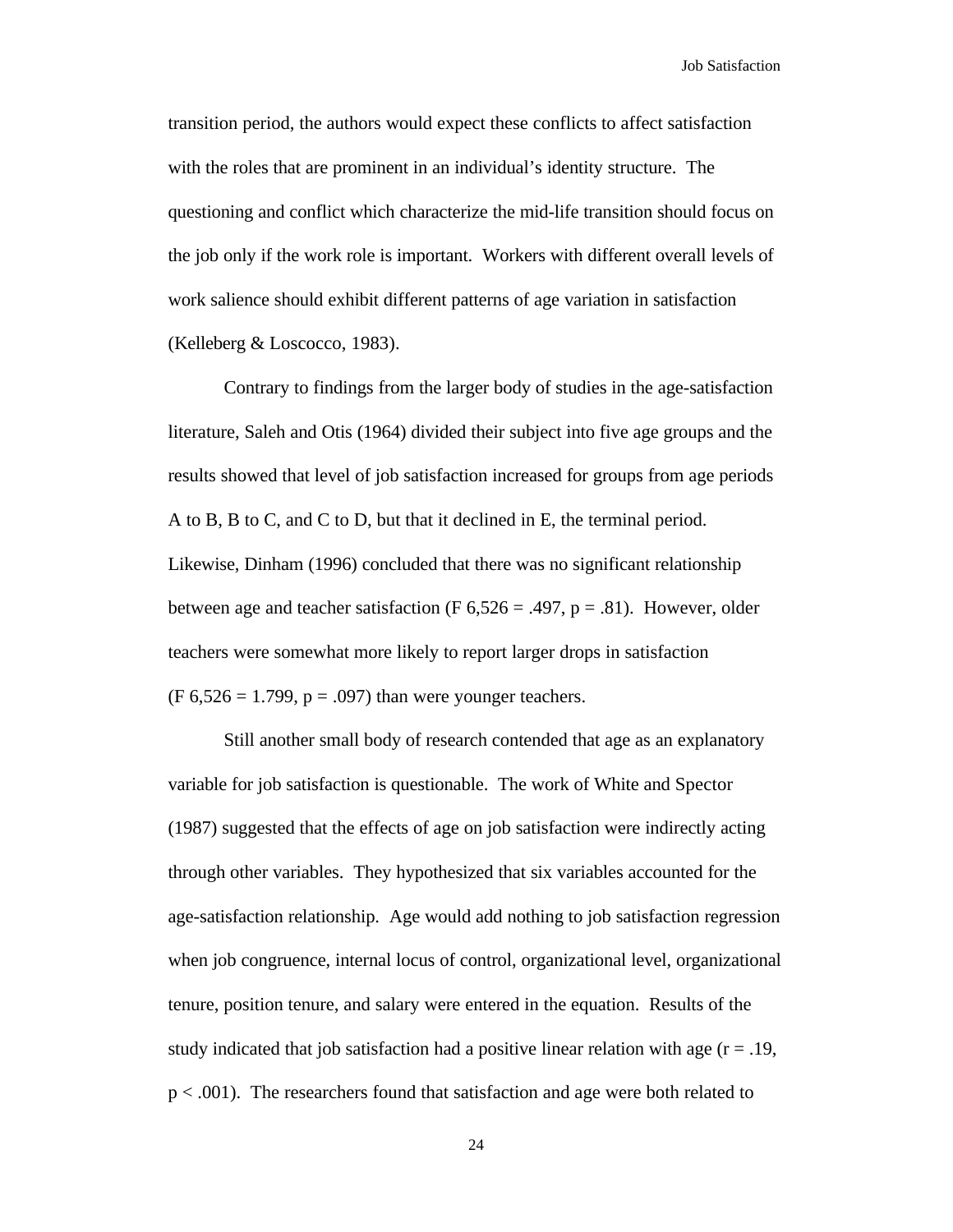congruence, work locus of control, salary, and organizational tenure. When all of these measures were entered together in the multiple regression equation, each made a significant contribution to the predictor of satisfaction-- except age. Thus the effects of age were indirect, acting through the other variables. Bedeian, Ferris, and Kacmar (1992) found that tenure was a more stable predictor of job satisfaction than chronological age.

Studies continue to validate the fact that job satisfaction varies with age. Researchers continue to explore this relationship in an attempt to address the needs of various populations in various positions within the work force.

**Gender.** One view of job satisfaction holds that women are satisfied with jobs in which they can interact with others in a supportive and cooperative way, even though the jobs may be only minimally demanding and challenging. The basis for this view is that women are socialized into values, attitudes, and behaviors that are communal in nature; whereas men's socialization reflects agentic values and behaviors. A communal orientation involves a concern for others, selflessness, and a desire to be at one with others, whereas an agentic orientation is manifested in self-assertion, self-expansion, and the urge to master (Bakan, 1966; Eagly, 1987). Gruneberg (1979) concluded that female workers were less concerned with career aspects and more concerned with social aspects of the job.

There seemed to be some inconsistencies in satisfaction differences of males and females as reported in studies completed by Vaughn-Wiles (1987) and Patitu (1991). Women administrators in Vaughn-Wiles' study ranked work itself, responsibility, possibility of growth, and peer relationships as contributing most to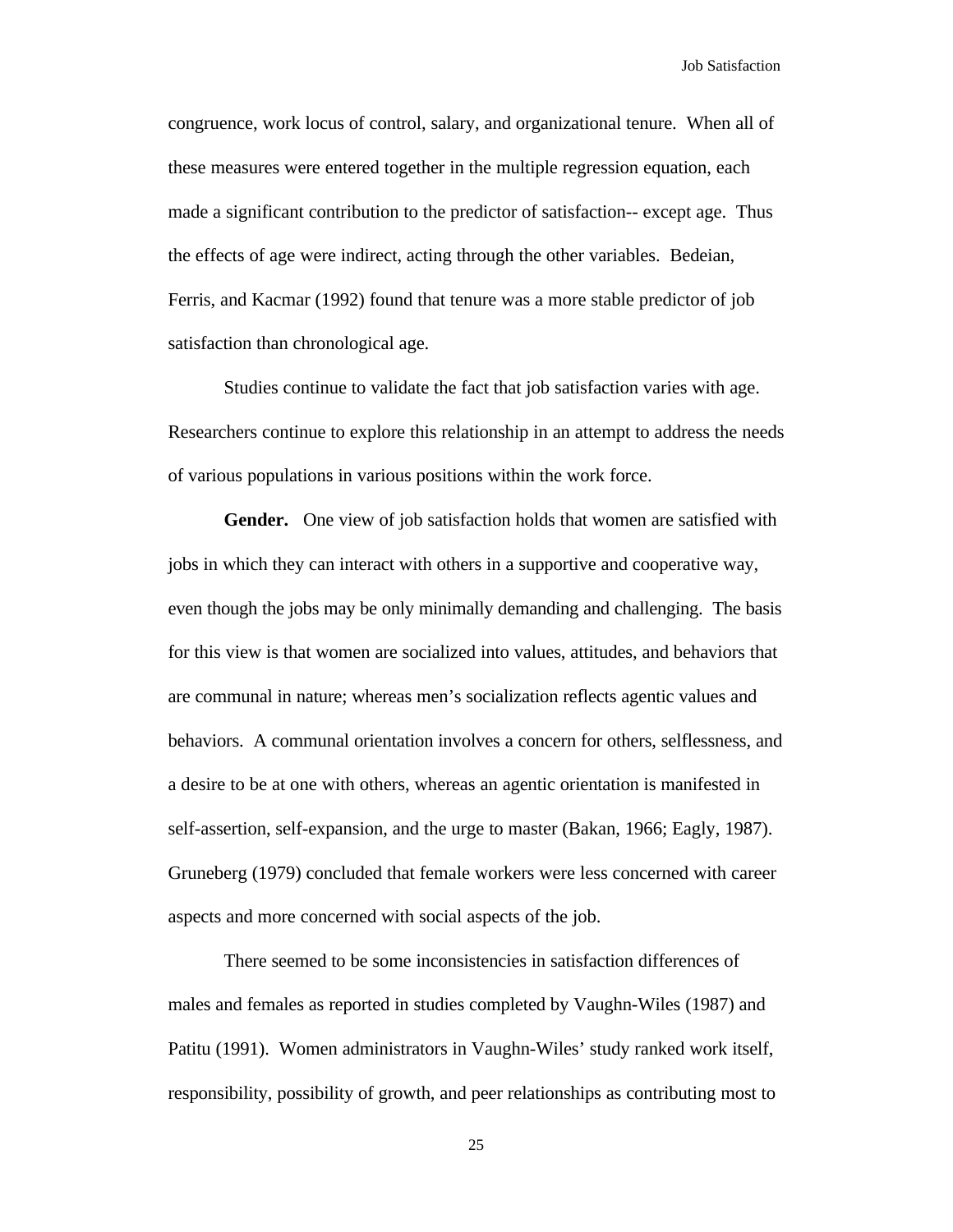job satisfaction while men in Patitu reported high mean scores with opportunities for promotion. Fansher and Buxton (1984) reported female principals scored high on promotion. Consistent with these studies, Connecticut male principals scored overall satisfaction significantly higher than women  $(M = 46.941)$  versus 42.250; T value greater than 1.67; p .05), and women in Fansher and Buxton (1984) also ranked overall satisfaction as being high.

The general consensus concerning gender differences in job satisfaction is that there is little practical significance between the two sexes. Hulin and Smith (1964) indicated the differences in job satisfaction by sex are negligible when the factors of pay, tenure, and education are controlled statistically.

**Education.** The relationship between education and job satisfaction is distinctly non-linear (Quinn, 1974). The assumption is that the higher one's educational level, the greater are one's chances of securing a desired and presumably satisfying job; however, there is not a direct correlation between an incremental increase in education and an incremental increase in job satisfaction.

A 1975 study by Gordon and Arvey indicated that satisfaction with the work itself did not vary in its relationship to the amount of formal education. Instead, the data collected revealed that the more highly educated members of the work force were less satisfied with the prevalent way the organization was being managed than were the less educated. One explanation for the lower satisfaction of better educated individuals might be that they were more aware of what constituted effective and ineffective management techniques (Gordon & Arvey, 1975).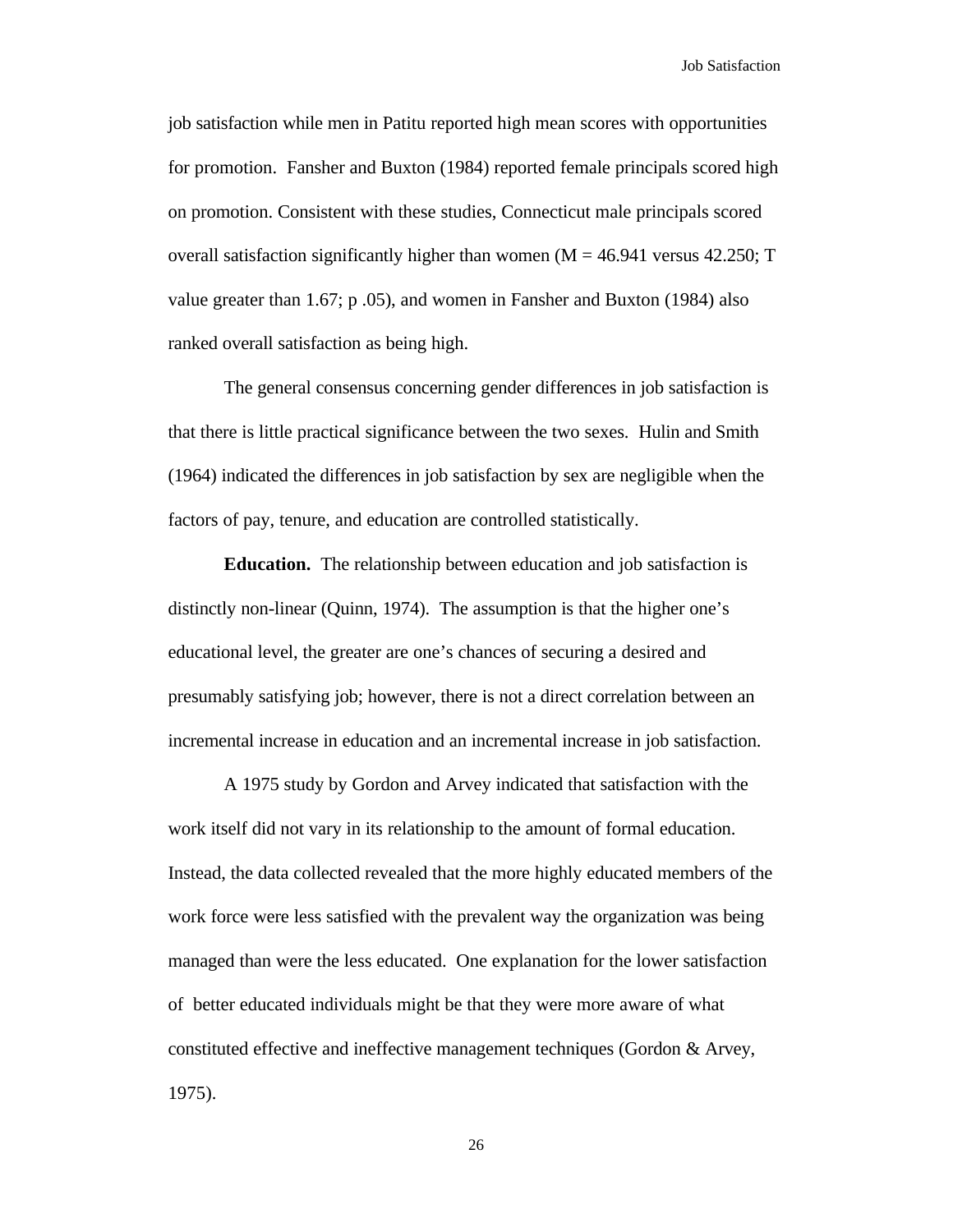Recently, the analyses of academic and career administrators' perceptions of their functioning in management and leadership capacities concluded that Ph.D.'s were more satisfied than non-Ph.D.'s (Schonwetter, 1993). Furthermore, the author pointed out that education and experience may be directly related to the availability of occupational opportunities; therefore, these individuals are the most likely to have achieved the highest administrative positions. Other analyses from this study show that older administrators tend to hold the greatest number of Ph.D's (65 percent), whereas the youngest administrators exhibit the highest frequencies of B.A.'s (50 percent). Individuals occupying higher administrative positions have higher levels of personal control compared to middle management positions. Thus, educational achievement and experience may be synonymous with career position, and career position may be indicative of job satisfaction, so that higher educational backgrounds or greater experience may predict higher administrative positions that lead to feelings of job satisfaction (Schonwetter, 1993).

**Tenure**. Findings from the study of elementary principals in Virginia appear to indicate that principals who had six years or more of service had a stronger feeling regarding inter-personal relationship with teachers than did principals who had five or fewer years of experience (Ward, 1977).

A comparative study of new and experienced principals' job satisfaction found the overall mean score for the inexperienced principals to be 12.64 and the overall mean for experienced principals to be 11.93. A T-test analysis indicated no significant difference between these mean scores  $(p=0.01)$ . Results further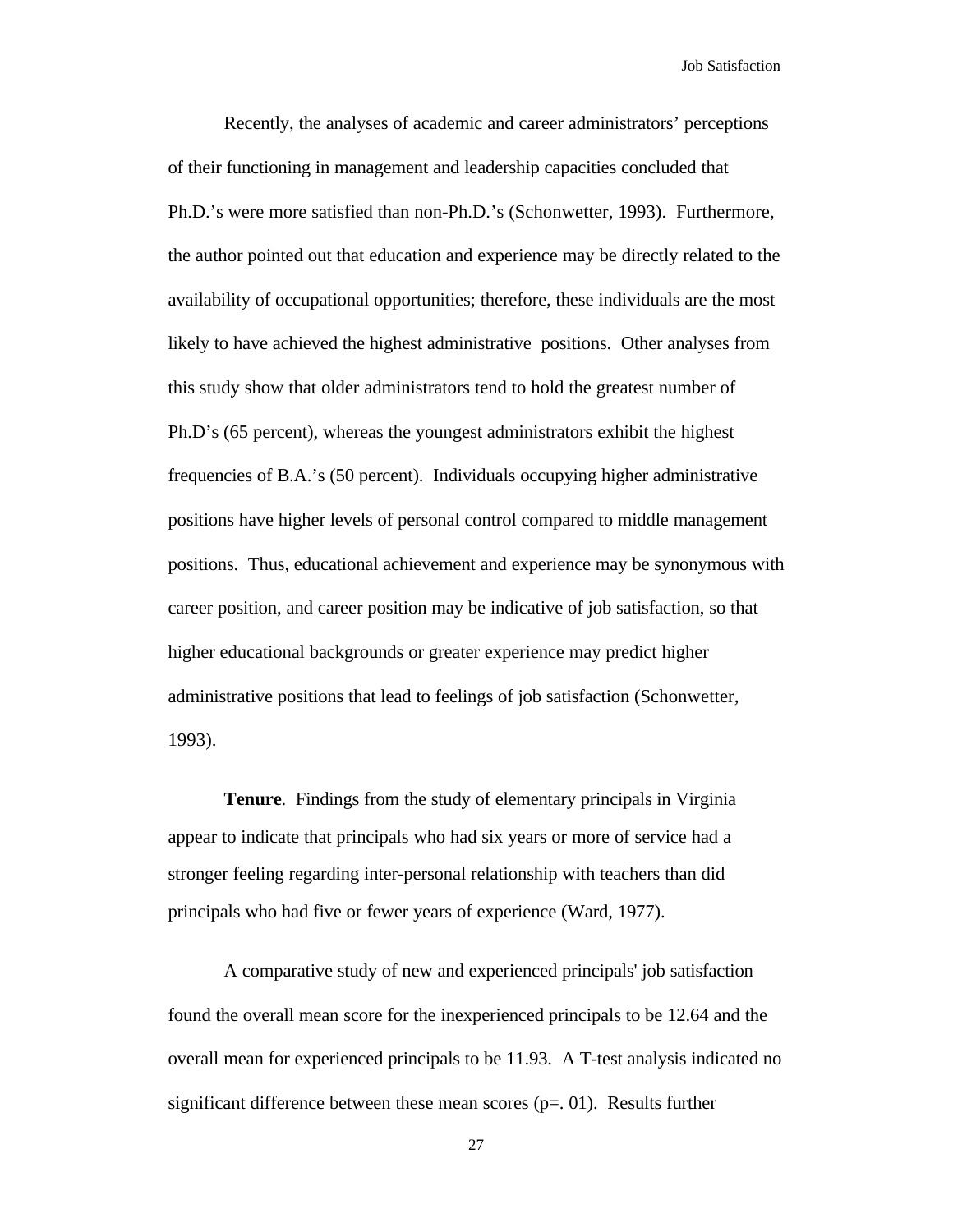indicated that new and experienced principals were generally satisfied with their jobs in terms of authority and expectations. New principals were somewhat more satisfied that the job gave them the opportunity to do their best. The level of satisfaction for both groups fell between "somewhat dissatisfied" and "somewhat satisfied" on the question of whether working conditions enabled principals to be effective (Bogotch and Reidlinger, 1991).

Cytrynbaum and Crites's (1988) model of job satisfaction and life stages found satisfaction to be highest at entry to the profession when initial expectations are high. Satisfaction drops sharply as early barriers are encountered; then satisfaction recovers strongly as confidence and success build. The authors concluded that in the final stage, satisfaction tapers off after one's career becomes established.

Dinham and Scott (1996) found no relationship between length of service as a teacher and self ratings of satisfaction (F *6,516 =*- 1.079, p = .37). However, a significant association emerged between length of service and changes to satisfaction (F  $6,516 = 2.384$ , p = .028). Teachers who reported decreased satisfaction since commencing teaching had, on the average, significantly longer periods of service.

Tenure is an important topic deserving further study. Unlike related demographic variables such as age or sex, tenure has been judged a legal and defensible basis for disbursing organizational rewards and making staffing decisions (Gordan and Johnson, 1982).

**School Size.** One of the controversies surrounding school size is that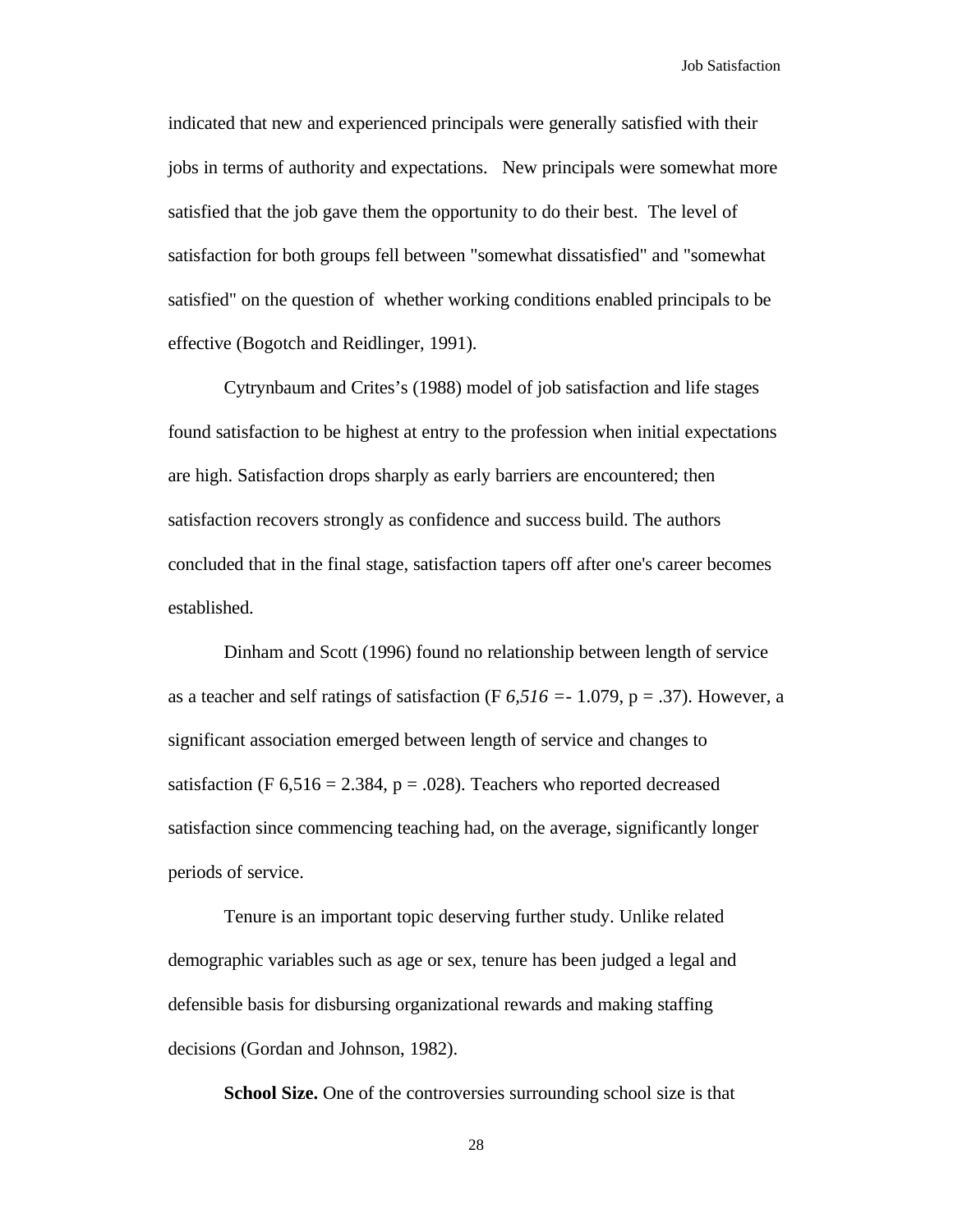school size affects the quality of interpersonal relationships one experiences in the school setting. Specifically, Barker (1986) summarized one of the advantages of small schools is that relationships between students, teachers, administrators, and school board members tend to be closer. In as much as the factor interpersonal relations is identified by Herzberg and the authors of the MSQ as being a measure of satisfaction, school size needs to be examined for a possible influence on principal job satisfaction.

School size was one of the three variables having a greater predictor of overall satisfaction for secondary female principals in the United States as measured by the JDI. Larger school enrollment shared by the other variables accounted for 0.13091268 percent of the variation in job satisfaction of these principals (Fansher and Buxton, 1984). Additionally school size was one of three determinants of job satisfaction in the sub-area promotion. The three variables together had a R-Square of 0.16996600 and accounted for this percent of variation in the sub-area promotion (Fansher and Buxton, 1984).

Sparkes and McIntire (1987) reported evidence to support the notion that organizational factors are an important determinant of job satisfaction. After surveying 416 principals in Newfoundland and Labrador, they stated that principals of small schools in small communities have both physical and psychological needs that are not being met. They also stated that principals in smaller schools reported lower levels of overall and facet satisfaction. Their findings suggest that there are external or organizational factors that greatly influence the principal's job satisfaction.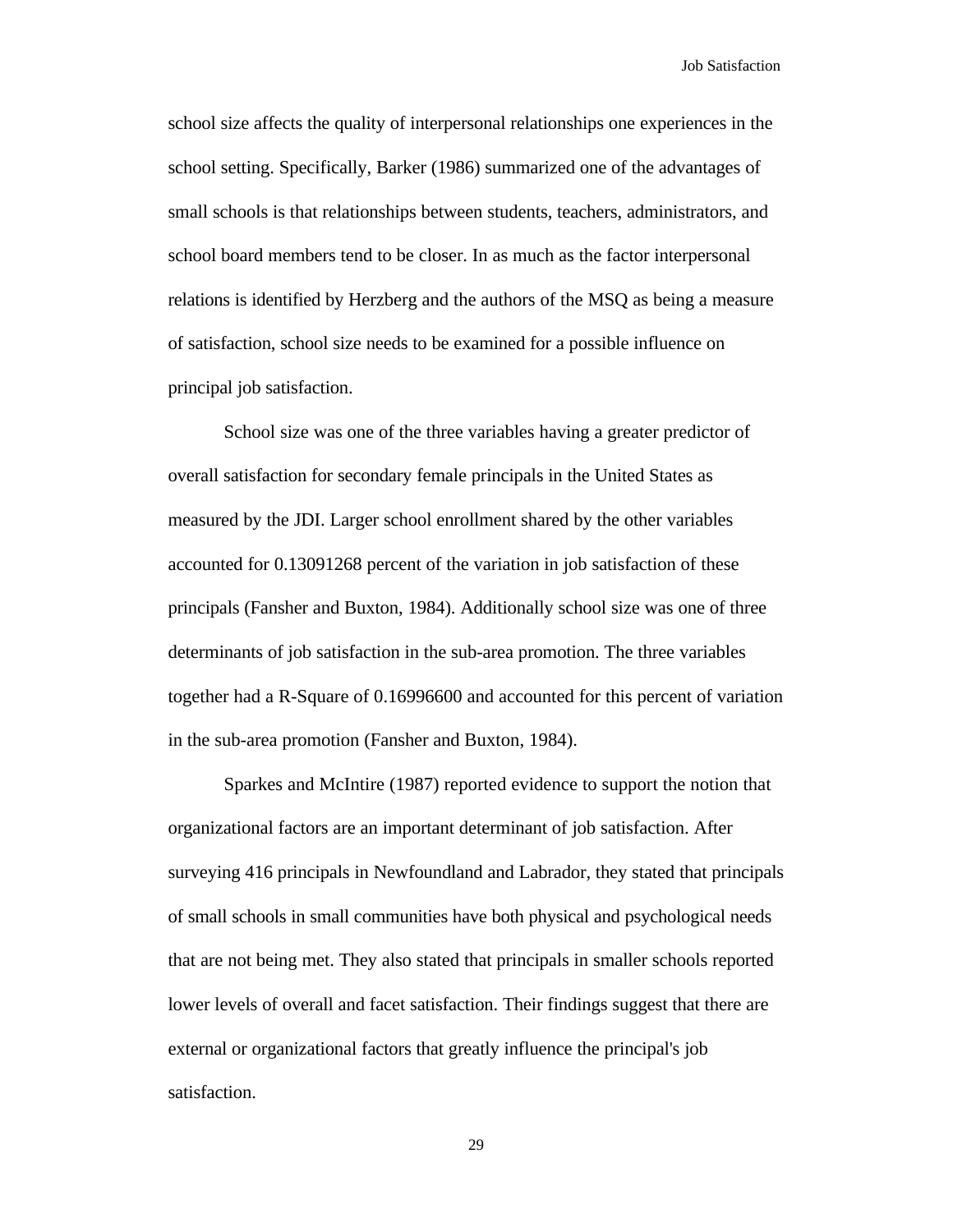Finley noted that Tennessee's high school principals expressed significant difference in total satisfaction scores and student enrollment. The Scheffe post-hoc procedure revealed that principals with 1,301 or more students and principals with 1,001 -1,300 students had significantly higher scores than principals with 401-700 students (F=3.74;  $p < .05$ ).

Middle school principals in Indiana were studied by comparing the overall level of job satisfaction of principals from small and large schools as measured by the MSQ (Lehman, 1991). The principals of both large and small schools cited social service as the highest mean satisfaction score (20.14 and 19.867, respectively). In small schools this factor was followed by independence with creativity and ability utilization tied with a mean score of 19.286. Principals of large schools ranked variety and achievement as the second and third highest reinforcers of job satisfaction. All of the highest ranking facets of both groups were intrinsic. There was a small difference of .247 between the total satisfaction scores of both samples with the principals of larger schools achieving a slightly higher mean score. Lehman also concluded that variations did exist between small and large schools among the facets identified as least satisfying. Principals in small schools cited compensation as the least satisfying factor  $(M = 13.600)$ . In large schools, principals most often categorized independence as the least satisfying factor ( $M = 14.533$ ). Although there were variations between specific factors and job satisfaction of principals from small and large schools, the author found no evidence to suggest that a significant difference existed.

School Location. Finley (1991) noted significant difference between school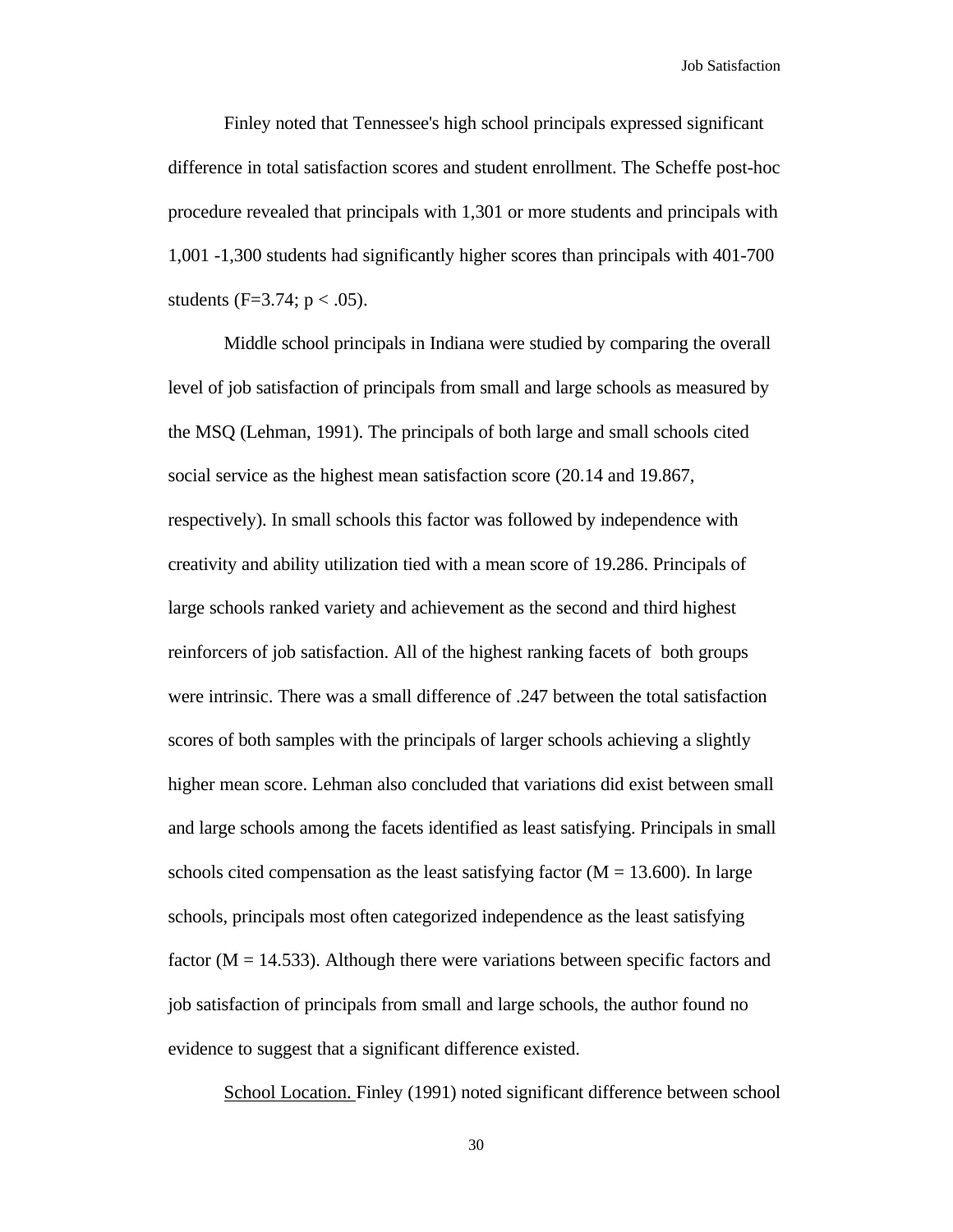location and overall job satisfaction of high school principals in Tennessee. The Scheffe post-hoc test showed that principals whose schools were located in urban/inner city or urban/suburban locations scored significantly higher than principals whose schools were located in rural locations (F=5.52; p<.05).

A striking dissimilarity between the suburban and urban principal satisfaction was observed by Derlin and Schneider (1994). Specifically, the factor pay was the least heavily weighted item in the third factor of the suburban principal model and was negatively weighted (-.50). In contrast, pay was the most heavily weighted item in the first factor for urban principals (.74). This discrepancy in factor location and weighting indicated that personal compensation is perceived differently in different educational setting (Derlin and Schneider, 1994).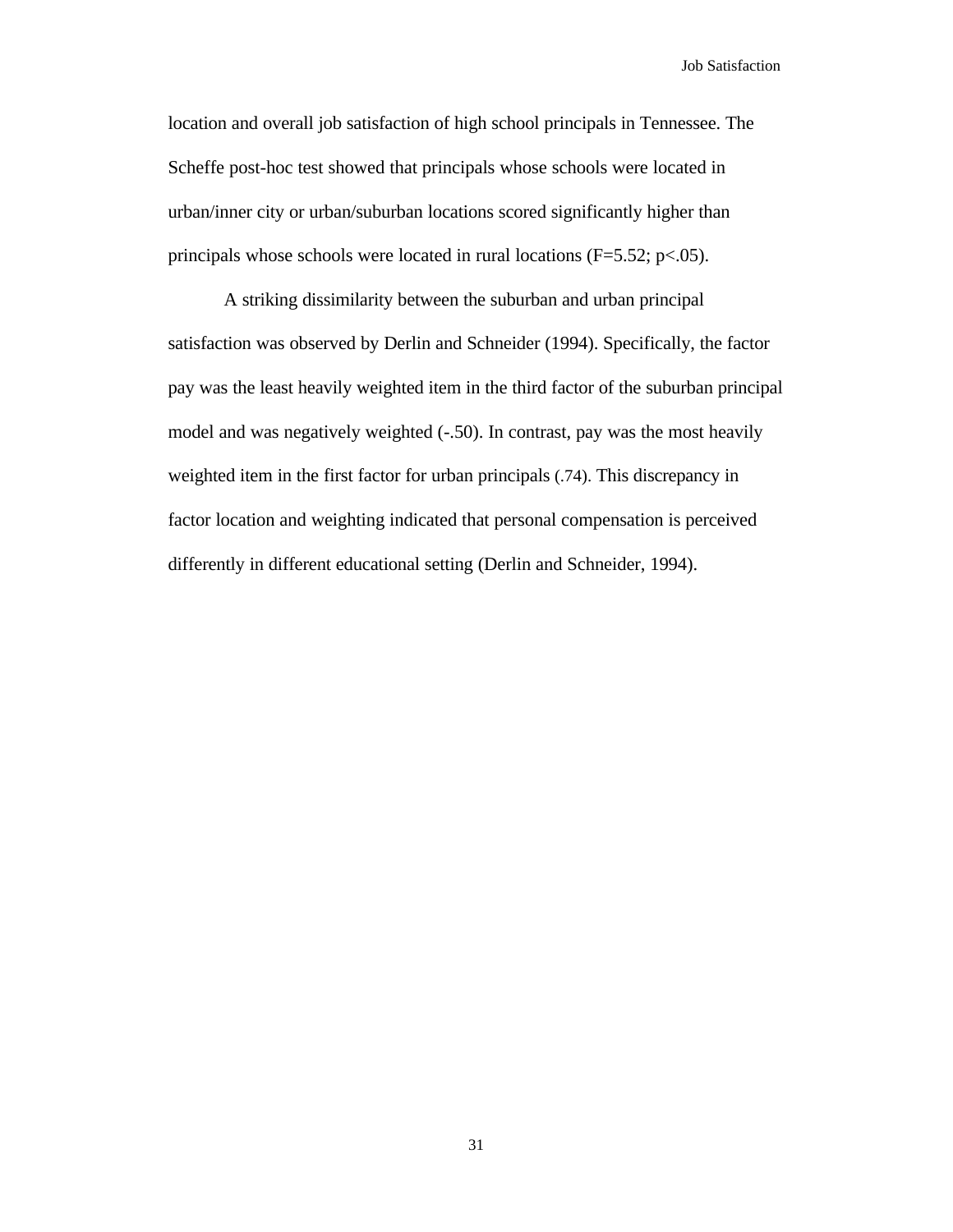#### CHAPTER THREE

#### METHODOLOGY

Chapter three contains the methods and procedures that were utilized to identify job satisfaction of middle school principals in Virginia. The chapter contains a discussion of the design of the study, a description of the population, a description of the research instrument, and the methods that were used to collect and analyze data.

# Design of the Study

The research design for this study was descriptive. Descriptive studies are primarily concerned with finding out "what is" (Borg & Gall, 1983). By conducting this study, the researcher found the following: (1) the general satisfaction level for middle school principals in Virginia as measured by the Minnesota Satisfaction Questionnaire, (2) the satisfaction level for each of the 20 dimensions of the job measured by the Minnesota Satisfaction Questionnaire, and (3) the satisfaction for each dimension according to the demographic variables gender, age, degree, years of experience, school location, and school size.

# The Population

The participants for this study were selected middle school principals in Virginia who were listed in the 1997-98 Virginia Educational Directory. All principals in the state were listed in the directory by one of these titles: Dr., Mrs.,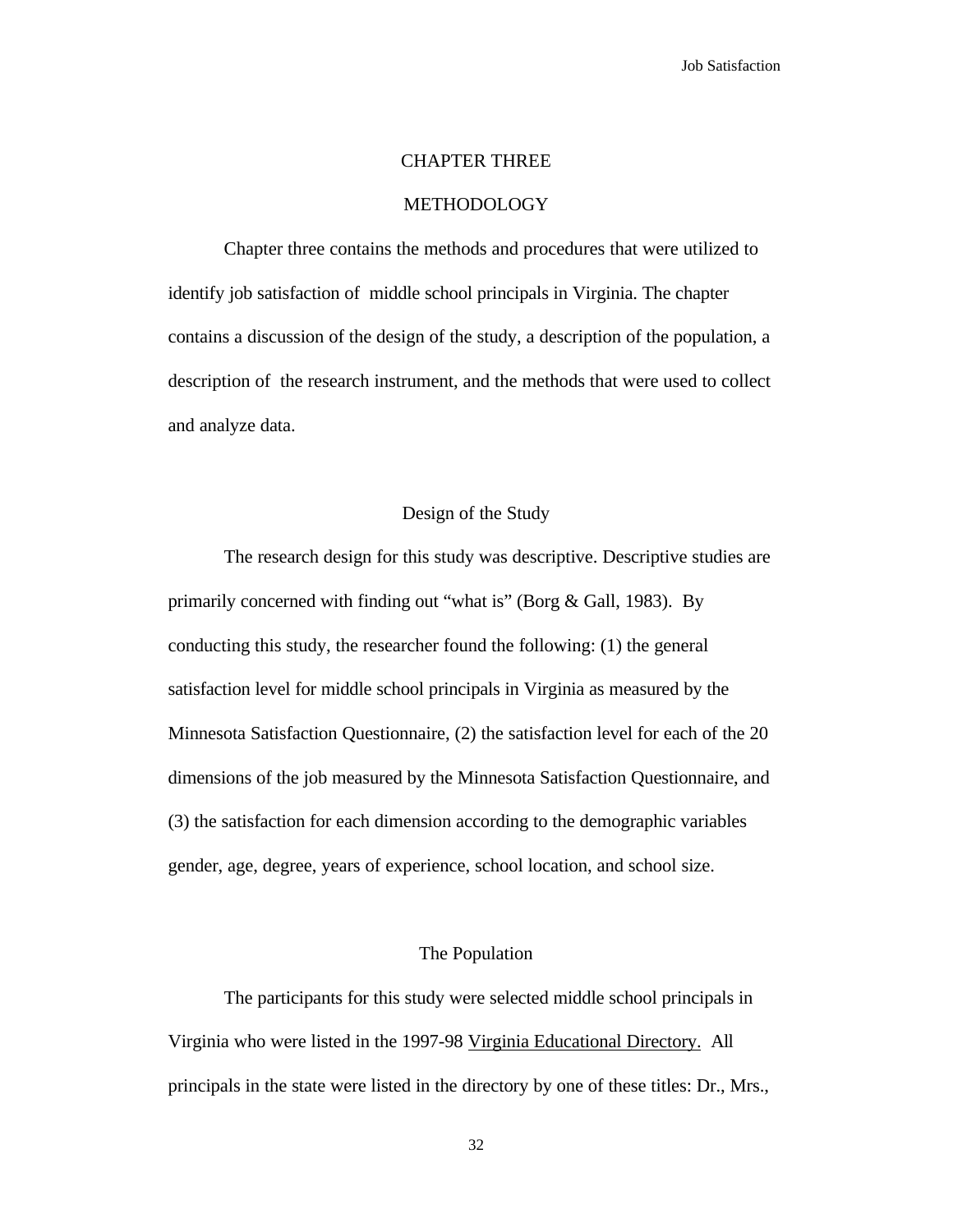Ms., Miss, or Mr. The researcher identified the female principals by the titles: "Miss.", "Ms.", and "Mrs." The male principals were identified by the titles "Mr." and "Dr." Because some males and females held the title "Dr.", these principals were distinguished by their first names. Using these methods, 97 female principals were identified and all were asked to participate in this study. One hundred eightyfour male principals were identified and fifty percent were randomly selected by alphabetizing by last name and numbering the names from 1 to 184. All names listed by even numbers were selected, making a total of 92 male principals. In all, 188 middle school principals in Virginia were asked to complete the instruments.

# Instrumentation

#### Individual data Sheet

The Individual Data Sheet (Appendix A) was use to gather information about selected characteristics of the respondents. Selection of the items for the Individual Data Sheet was based primarily on variables in the job satisfaction literature dealing with school principals. The selected variables and the definition for each are the following:

Gender: referred to the sex of the respondents. This variable was measured by asking respondents to select "male" or "female".

**Age:** referred to the length of life for each respondent. Age was measured by asking the respondents to select the appropriate given age range.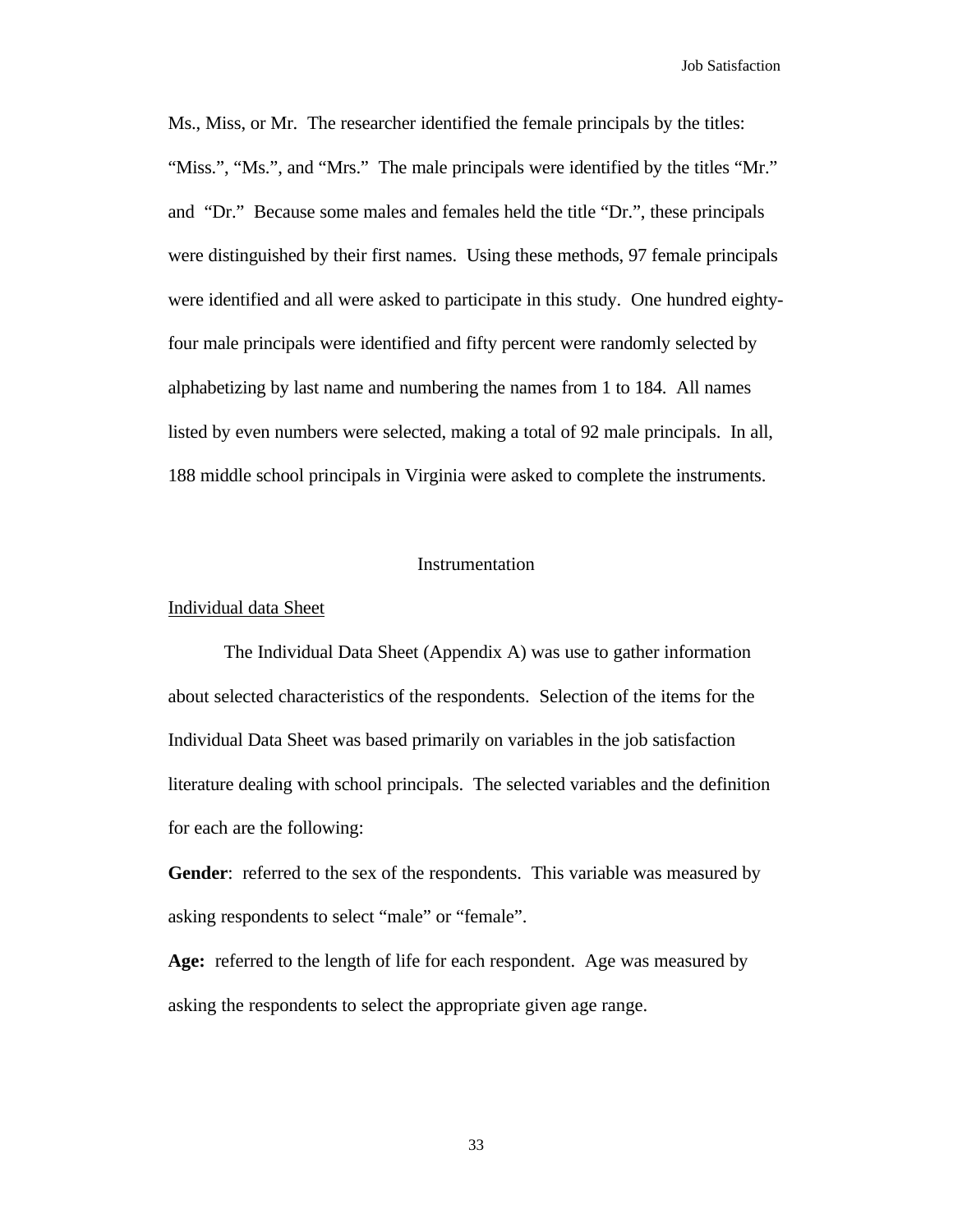**Degree:** referred to an academic title conferred by a college or university upon the completion of studies. Degree was measured by asking the principals to circle their highest degree from given options.

**Years as middle school principal:** referred to the number of years experience as a middle school principal or tenure. This variable was measured by asking the respondents to select from a range of given figures indicating number of years they had been a middle school principal.

**School location:** referred to the geographical location of the principals' schools. School location was measured by indicating "rural", "suburban", or "urban". Rural referred to schools located in the country or in agricultural areas; suburban referred to school districts lying immediately outside a city or town; and urban referred to schools located in a city or town.

**School size:** referred to school enrollment. This variable was measured by asking respondents to select the range of figures indicating the number of students enrolled in the school.

# Minnesota Satisfaction Questionnaire

 Additionally, the 1967 Long-Form Minnesota Satisfaction Questionnaire (MSQ) was slightly modified and used to assess the population's general job satisfaction level and to delineate the 20 dimensions of the job that contribute to job satisfaction.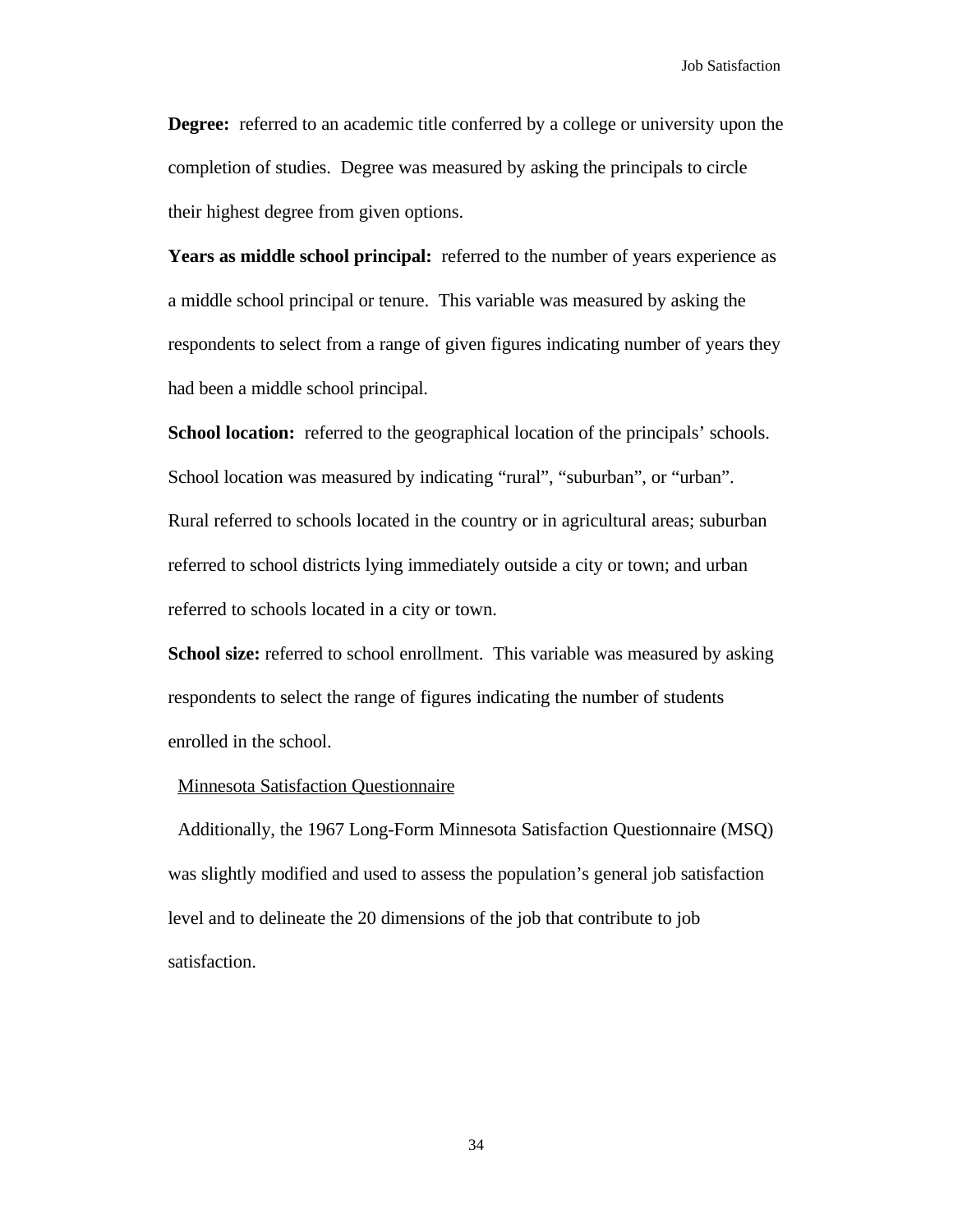# **Description of the 1967 Long-Form MSQ**

The MSQ was used primarily because it is a well-known instrument designed to measure job satisfaction. It is a gender neutral instrument that can be administered to either groups or to individuals. The instrument utilizes a 20 dimension Likert-type scale format and samples both intrinsic and extrinsic reinforcement dimensions with a total of 100 items. It is self-administering with directions for the respondent appearing on the first page of the questionnaire. Instructions for the rating scale are located at the top of each page. Although there is no time limit, completion of the MSQ is typically accomplished by a respondent within 15-20 minutes.

Response choices for each item appear in blocks of 20, with items that comprise a dimension appearing in 20 item intervals. The MSQ scales which represent the twenty dimensions of the job are described below.

- 1. Ability utilization The chance to do something that makes use of abilities.
- 2. Achievement The feeling of accomplishment one gets from the job.
- 3. Activity Being able to keep busy all the time.
- 4. Advancement The chances for advancement on this job.
- 5. Authority The chance to tell other people what to do.
- 6. Company policies and practices (reworded to "School System Policies and Practices) - The way school system policies are implemented.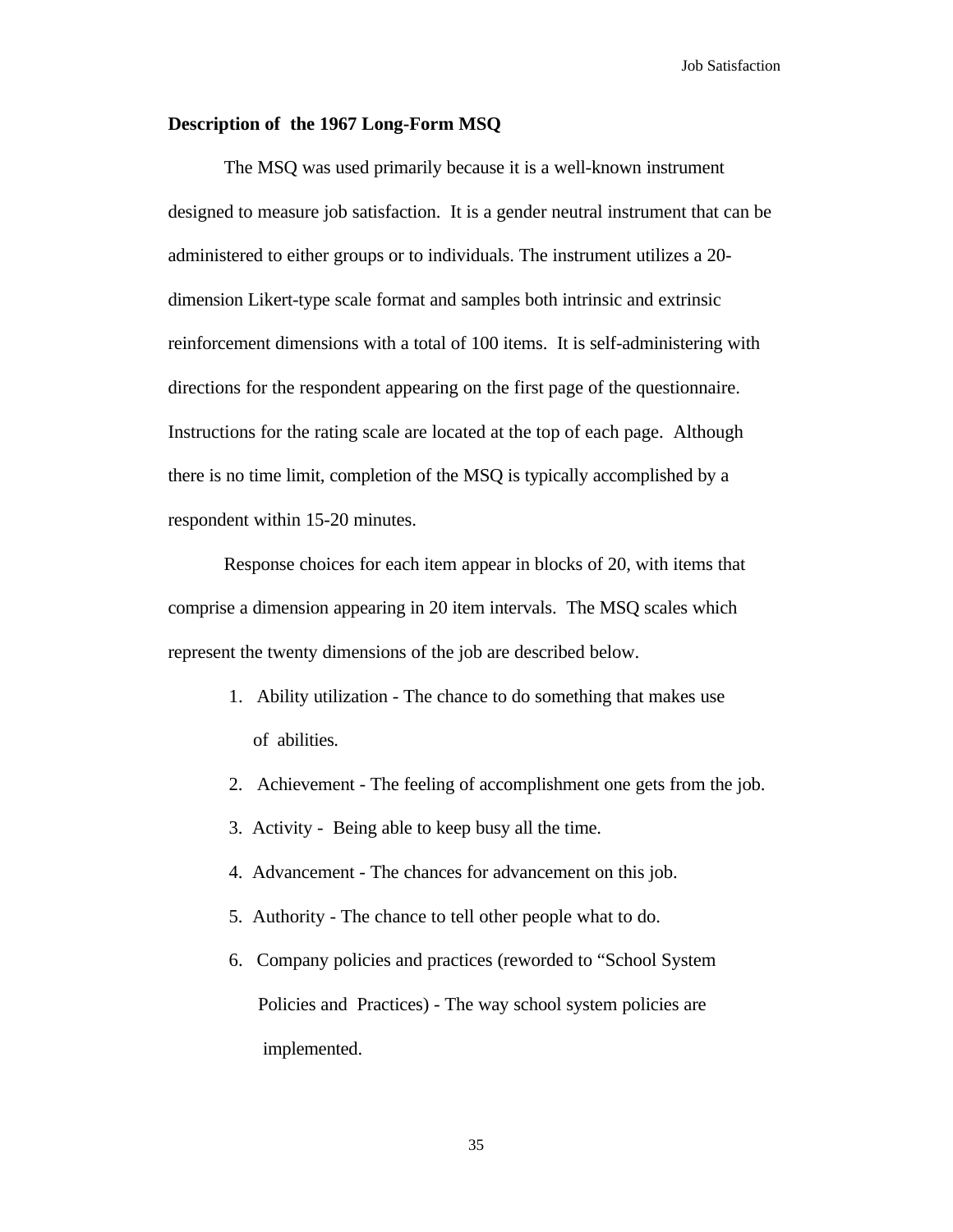- 7. Compensation Feelings about pay in contrast to the amount of work completed.
- 8. Coworkers How one gets along with coworkers.
- 9. Creativity The opportunity to try one's own methods.
- 10. Independence The opportunity to work alone.
- 11. Moral values The opportunity to do things that do not run counter to one's own conscience.
- 12. Recognition Being recognized for a job well-done.
- 13. Responsibility The freedom to implement one's judgment.
- 14. Security The way a job provides for steady employment.
- 15. Social service Being able to do things in service to others.
- 16. Social status Having respect for the community.
- 17. Supervision--human relations The relationship between supervisors and employees.
- 18. Supervision-technical The technical quality of supervision.
- 19. Variety The opportunity to do different things.

20. Working conditions - Physical aspects of one's work.

# **Development of the MSQ**

The Minnesota Studies in Vocational Rehabilitation, better known as the Work Adjustment Project, began studying work adjustment problems relevant to vocational rehabilitation services in 1957. The development of instruments to assess the work adjustment potential of applicants for vocational rehabilitation , and the evaluation of work adjustment outcomes were its two main objectives.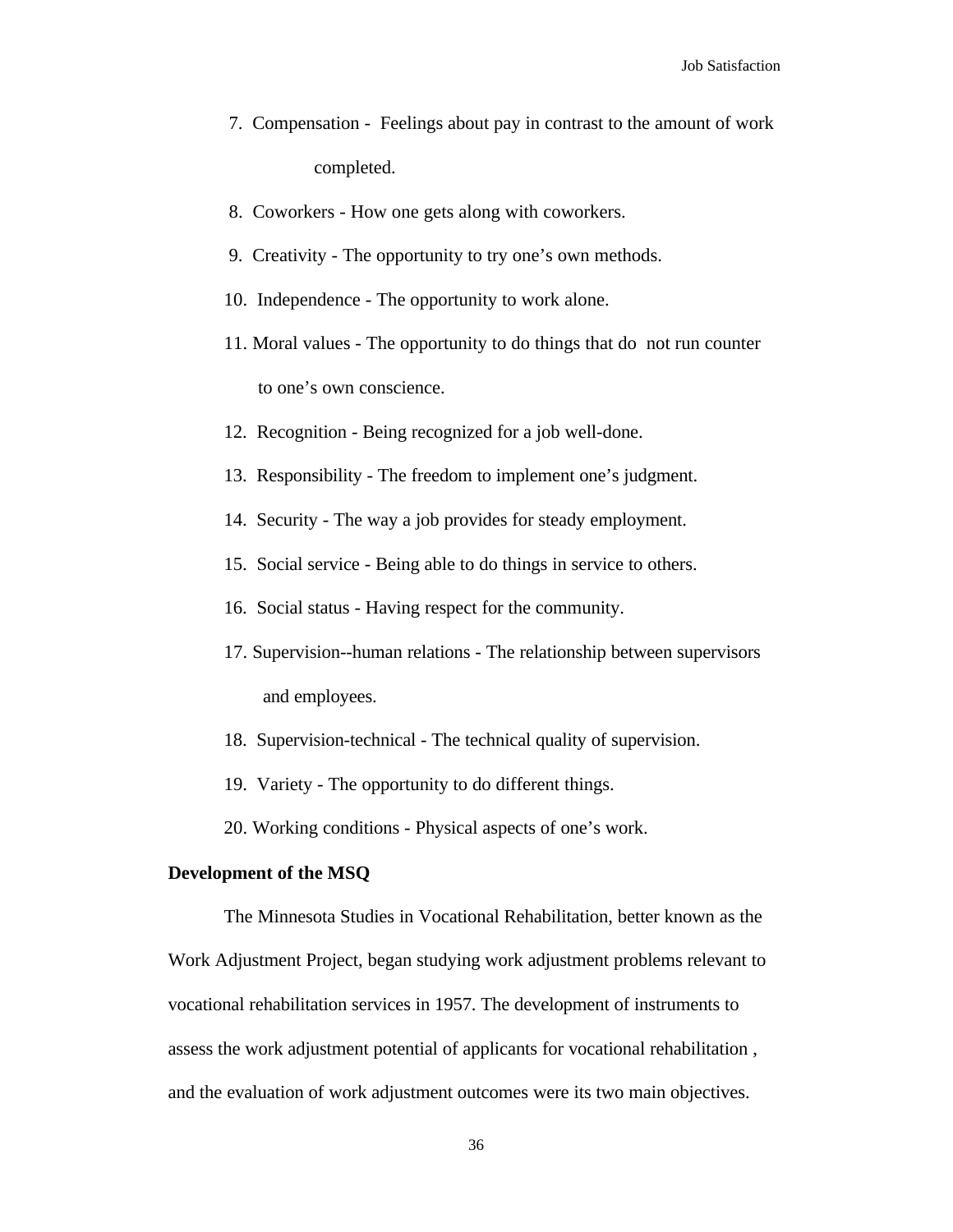These objectives are based on the Theory of Work Adjustment which uses the correspondence (or lack of it) between the work personality and the work environment as the principle reason for observed work outcomes ( satisfactoriness, satisfaction, and tenure). Subsequently, work adjustment depends on how well an individual's abilities correspond to the ability requirements in work, and how well the individual's needs correspond to the reinforcers available in the work environment (Weiss, Dawis, England, & Lofquest, 1967).

Thus, the MSQ was developed as a measure of one of the primary indicators of work adjustment. It was constructed to sample both extrinsic and intrinsic reinforcement dimensions. The MSQ was developed when the first instruments in the Work Adjustment Project (Hoppock Job Satisfaction Blank, the Employee Attitude Scale, and 22 experimental items) resulted in adequate reliability but cumbersome scoring.

There were two versions of the long-form MSQ—a 1977 version and a 1967 version. The 1977 version, which was originally copyrighted in 1963, uses the following five response choices: *Very Satisfied, Satisfied, "N" (Neither Satisfied nor Dissatisfied), Dissatisfied, and Very Dissatisfied.* The authors utilized the instrument to collect normative data for 21 MSQ scales for 25 representative occupations including bookkeepers, laborers, typists, engineers, managers, and teachers. A "ceiling effect" obtained with the rating scale used in the 1977 version tends to result in most scale score distributions being markedly negatively skewed—most responses alternate between "Satisfied" and "Very Satisfied." Therefore, a 1967 version was developed that adjusted for the ceiling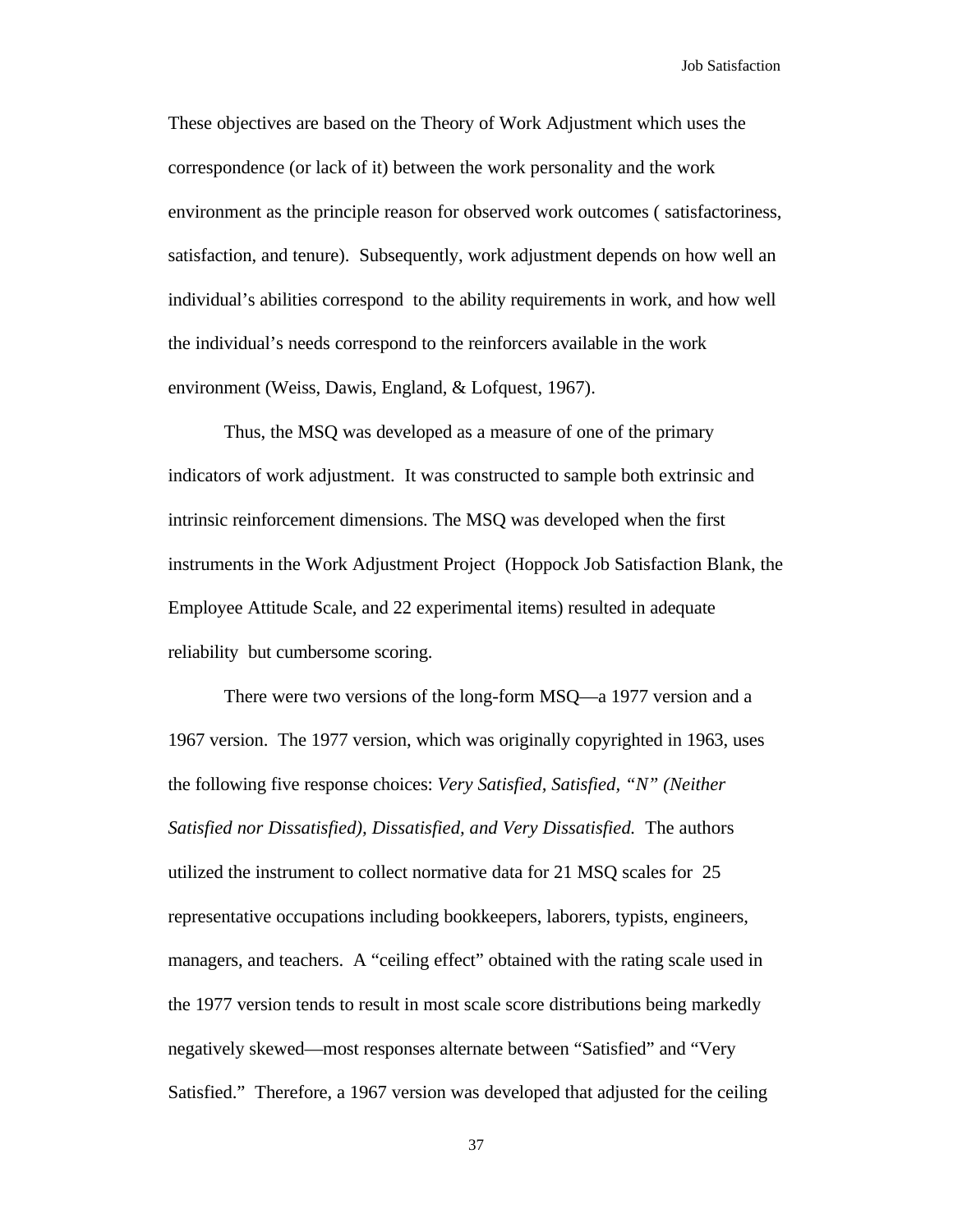effect by using the following five response categories: *Not Satisfied, Slightly Satisfied, Satisfied, Very Satisfied, and Extremely Satisfied.* The revised rating scale resulted in distributions that tend to be more symmetrically distributed around the "Satisfied" category. Limited normative data are provided for the 1967 version; therefore, it is best used where normative data are not required (Weiss, Dawis, England, and Lofquist).

For this study, two wordings on the 1967 revised MSQ were modified; "company" was changed to "school system", and "boss" was changed to "supervisor". These modifications were done with approval from the Vocational Psychology Research at the University of Minnesota.

## **Long-Form MSQ Reliability**

Data on the internal consistency reliability of the MSQ as estimated by the Hoyt's analysis-of-variance method show reliability coefficients for 83 percent of the groups at .80 or larger and only 2.5 percent lower than .70. These data suggested that the MSQ scales have adequate internal consistency reliability.

For this study, Cronbach's Alpha test of internal consistency was used to measure reliability for each of the 20 dimensions measured on the MSQ. The coefficient for each dimension was: Social Service, .96; Activity, .90; Moral Value, .75; Achievement, .90; Creativity, .92; Responsibility, .88; Variety, .86; Coworker, .90; Supervision Human Relations, .94; Security, .88; Authority, .89; Working Conditions, .95; Supervision Technical, .91; Status, ..92; Policies, .93; Recognition, .94; Advancement, .95; Independence, .91; and, Compensation, .93. These coefficients ranged from .96 to .75 for the dimensions, and a coefficient of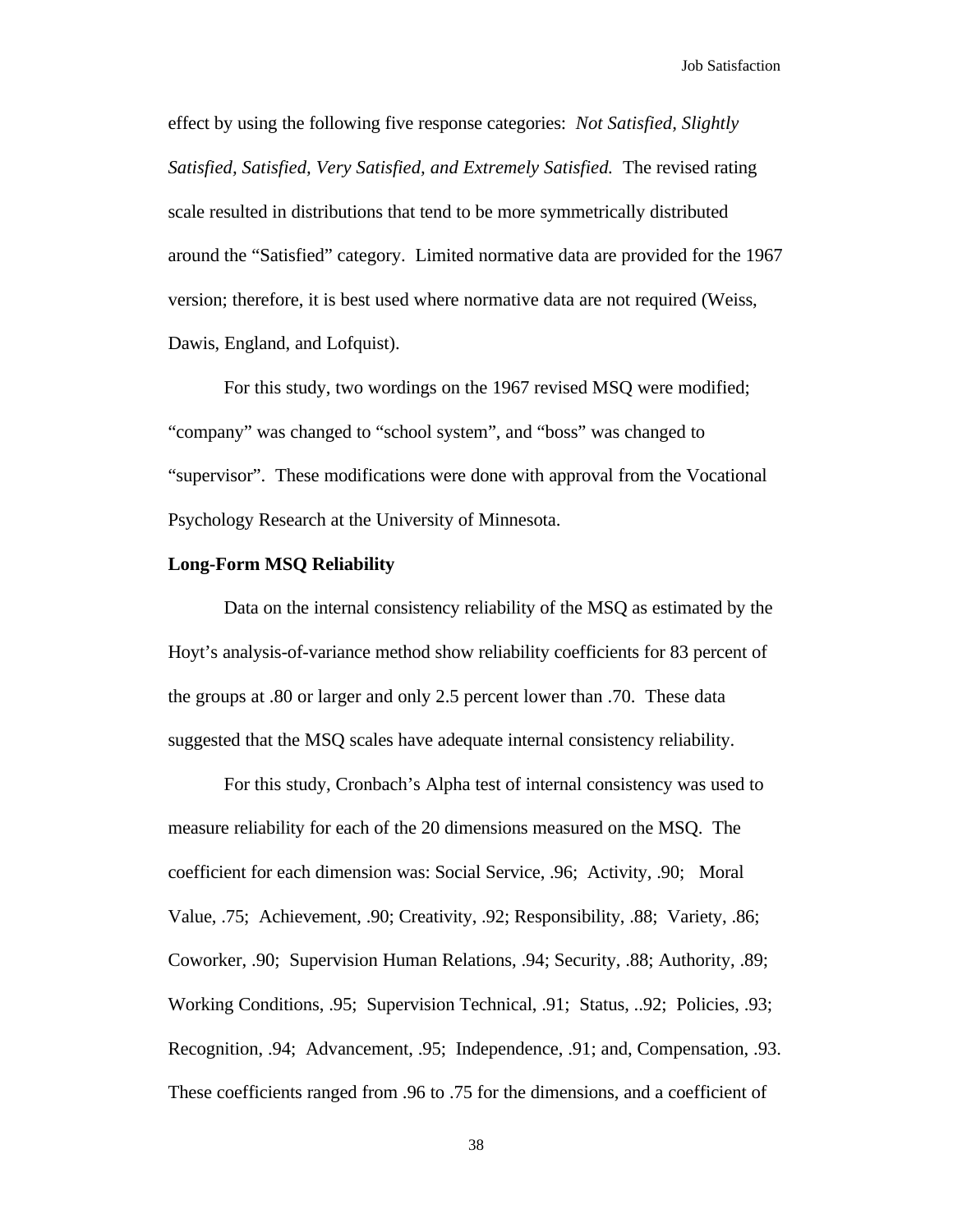.95 was obtained for the group on the MSQ. The score for this group was as large as scores obtained by 83 percent of the groups measured on the original testing of the MSQ.

# **MSQ Validity:**

Evidence of concurrent validity of the MSQ was gathered from an examination of occupational group differences in satisfaction. Analysis of data for the 25 occupational groups  $(N=2,955)$  revealed that group differences were statistically significant at .001 level for both means and variances on all 20 dimensions of the MSQ. In assessing the meaningfulness of this differentiation, the authors examined the means and variances for each of the MSQ's 20 dimensions and found support for a frequent theme in the research literature on job satisfaction: professional groups are the most satisfied and unskilled groups the least satisfied (Weiss, Dawis, England, & Lofquist, 1964).

#### Data Collection Procedures

The source of data for this research was the responses made by participants on the Individual Data Sheet and the MSQ. A letter of introduction, the instruments, the instructions and a self-addressed stamped envelop were mailed to participants on March 24, 1998. Responses were requested within two weeks and those who had not responded within that time period were sent a postcard reminder. A telephone number was included on the postcard requesting principals to call if they had not received a packet of survey materials. Individuals who had responded by this time were thanked. Principals who had not responded within 7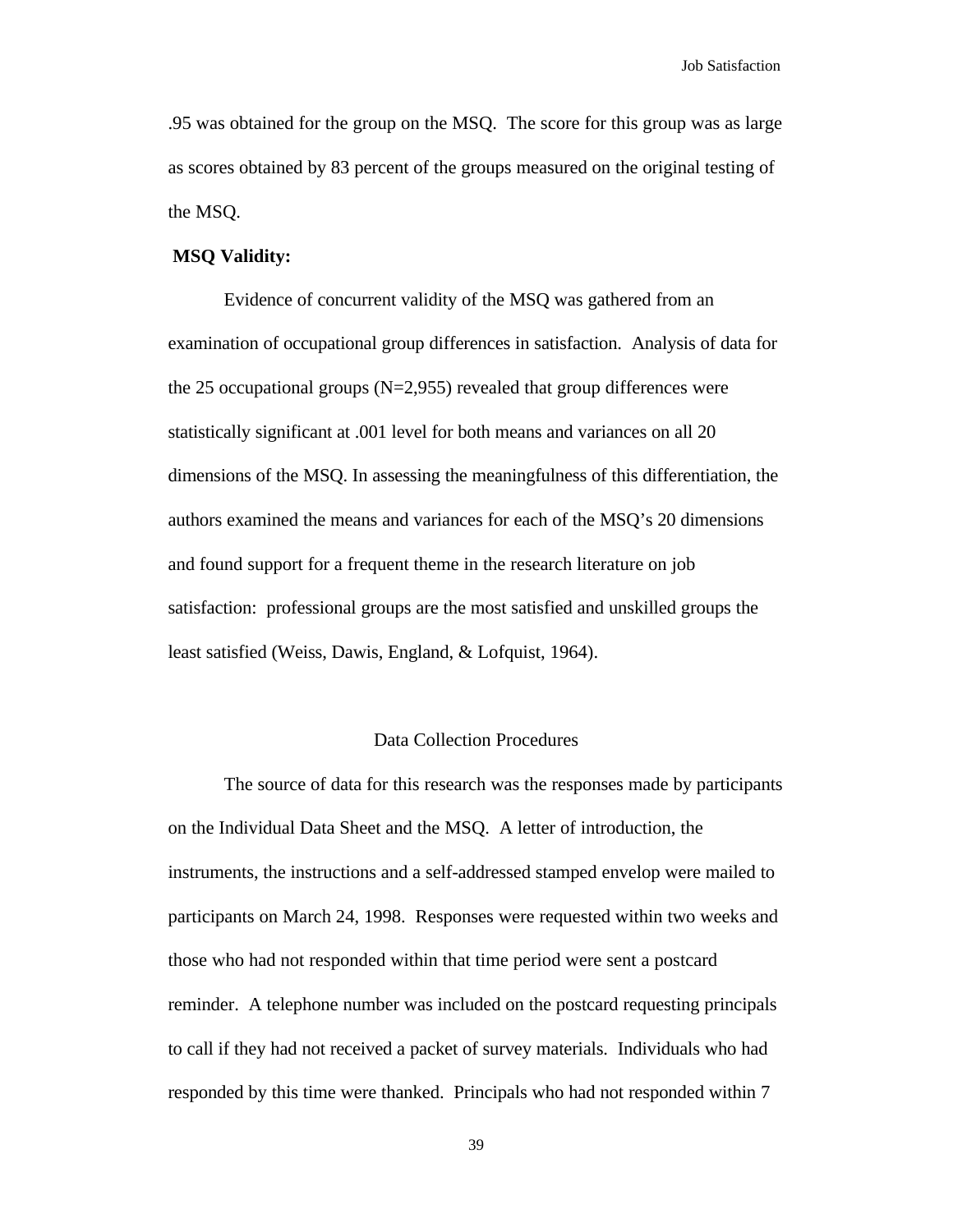days of the postcard reminder were sent a second mailing, and an immediate response was requested. The use of these procedures resulted in a response rate of 70 percent.

# Data Analysis

The primary objectives of this study were (1) to assess the general job satisfaction level of middle school principals in Virginia as measured by the Minnesota Satisfaction Questionnaire, (2) to determine the dimensions of the job that the principals perceive as contributing to job satisfaction, and (3) to determine the influence of demographic variables on satisfaction. All scores on the Individual Data Sheets and the MSQ were entered in the SPSS data base, and data pertaining to the objectives of this study were generated accordingly:

#### Demographic Analysis:

The purpose for this analysis was to show the personal and educational characteristics of the principals who participated in the study. Data were gathered from scores on the Individual Data Sheet for the variables gender, age, degree, years as middle school principal, school location, and school size. The categories for each variable were assigned codes, and the codes were entered into the SPSS data base (i.e., for gender, male was assigned the code 1 and female was assigned 2). These scores indicated the number and percentage of principals who participated in the study. The numbers and percentages were disaggregated and tabulated by the six demographic variables.

#### Scale Analysis: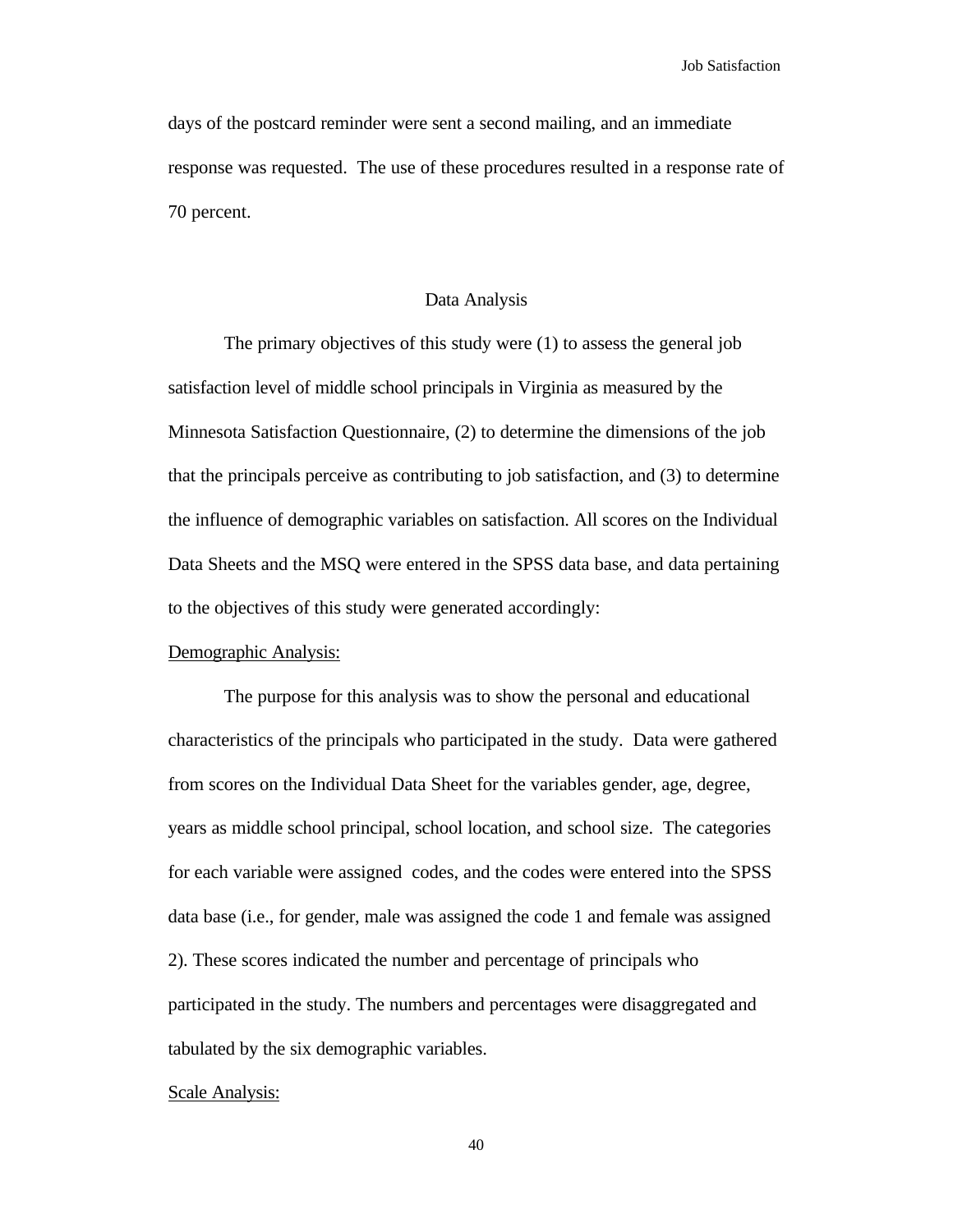Next, computer generated data to assess the frequencies of response for each of the 5 response options on the MSQ Likert Scale were analyzed. The 5 options and the assigned weight for each were:

| Weight | <b>Scale Option</b>             |
|--------|---------------------------------|
| 1      | Not Satisfied (NS)              |
| 2      | Slightly Satisfied (SS)         |
| 3      | Satisfied (S)                   |
| 4      | Very Satisfied (VS)             |
| 5      | <b>Extremely Satisfied (ES)</b> |

Each of the 20 job dimensions was reported and the frequencies of response for each scale option were tallied and tabulated.

#### General Job Satisfaction Analysis:

 The General Job Satisfaction score for each respondent was obtained by summing the scores for 20 specific items on the MSQ. Each item represented one of the 20 job dimensions. These items included the following numbers: 24, 25, 28, 30,35, 43, 51, 61, 66 67, 69, 72, 74, 77, 82, 93, 96, 98, 99, and 100. Using the weighted scores described above, it was found that the mean general satisfaction score for the principals ranged from 1 to 5 ("Not Satisfied to "Extremely Satisfied").

An analysis of the general satisfaction scores was also presented according to the six demographic variables selected for this study: gender, age, degree status, years of experience, school location, and school size. A mean general satisfaction score and the standard deviation were calculated and tabulated for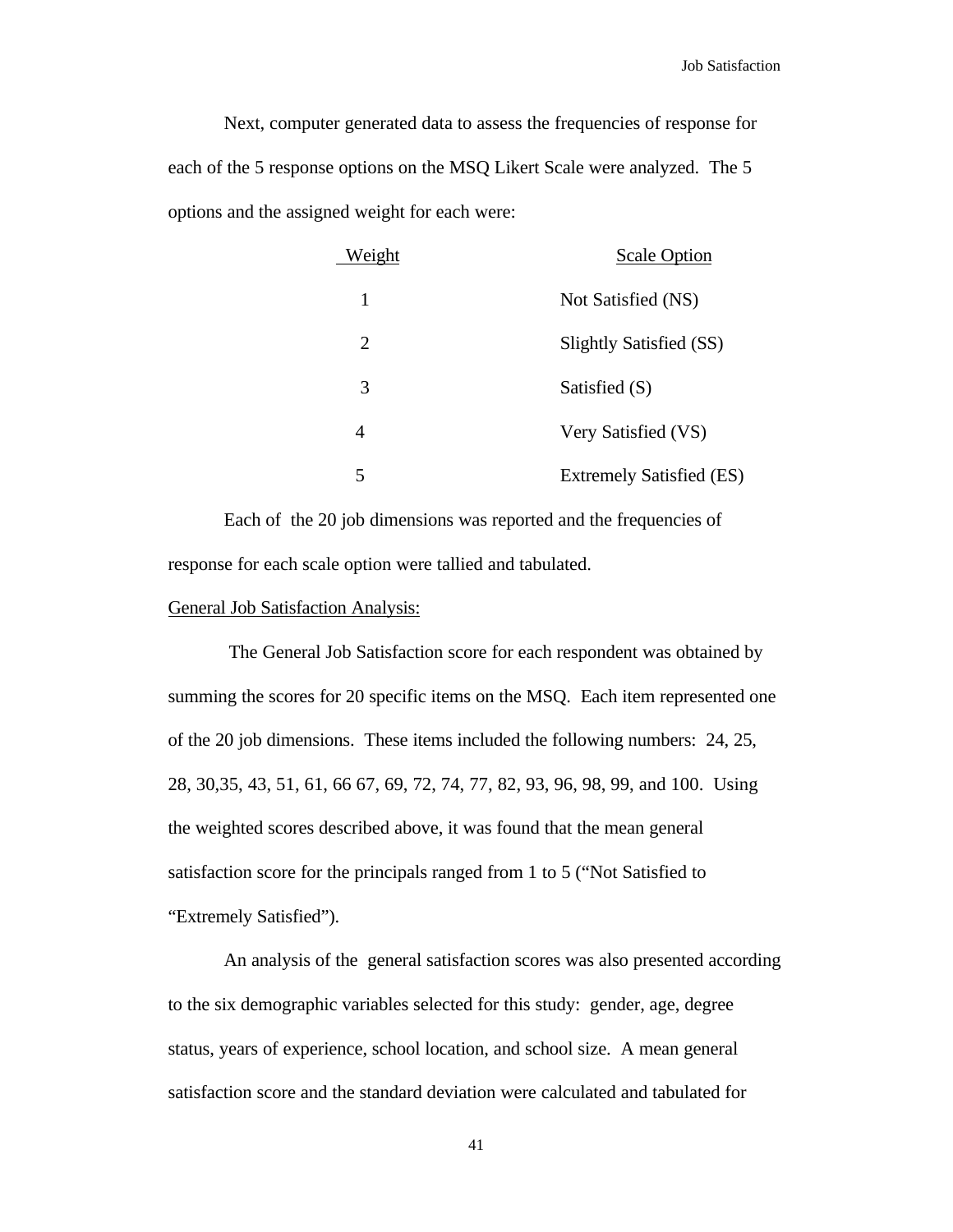each demographic group by categories. These data show the degree of general satisfaction for each of the demographic groups. The analysis of variance test for significance was conducted and comparative scores were tabulated and presented. Analysis of 20 Dimensions:

The 20 dimensions analyzed in this study were: Ability Utilization, Achievement, Activity, Advancement, Authority, School policies, Compensation, Coworkers, Creativity, Independence, Moral Values, Recognition, Responsibility, Security, Social service, Social Status, Supervision Human Relations, Supervision Technical, Variety, and Working Conditions. There were 5 items on the MSQ in increments of 20 to assess satisfaction for each of the 20 dimensions. For example, Ability Utilization was the average of items 7, 27, 47, 67, and 87. The scores on the five items were averaged and a mean score and standard deviation for each dimension were computed for the principals.

# **Summary**

Following the analytical procedures outlined on this and preceding pages, the researcher was able to show quantitative data that fulfilled the objectives for this research.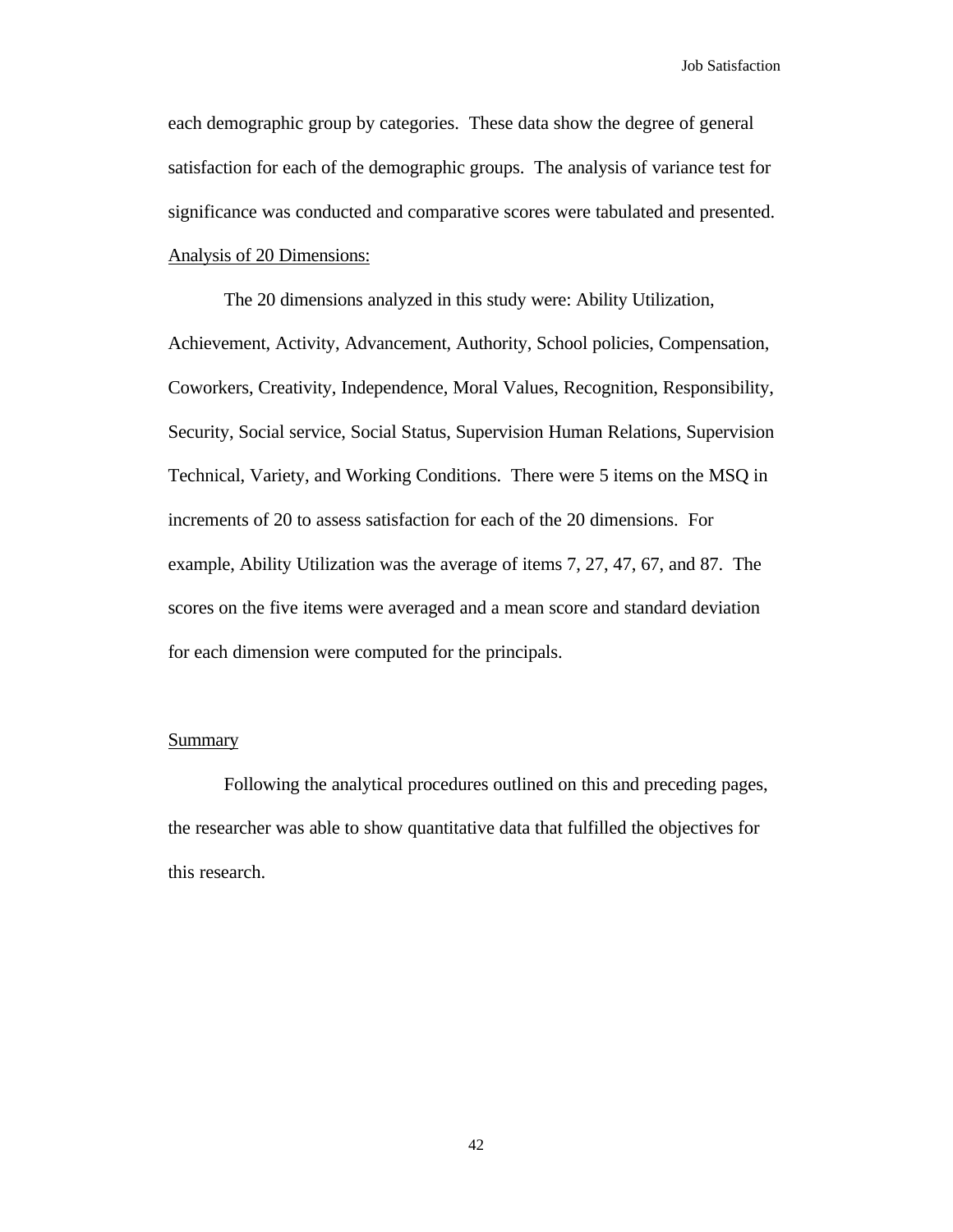#### CHAPTER FOUR

# ANALYSIS OF DATA

The purpose of this chapter is to present the analyses of data which were collected in the study of job satisfaction of middle school principals in Virginia. The satisfaction data were collected through the use of the 1967 Long-Form Minnesota Satisfaction Questionnaire. Additionally, an Individual Data Sheet was used to collect responses pertaining to the demographic variables. The first part of this chapter reports the range of scores for the MSQ rating scale followed by a description of the population. The second part of the chapter presents the analyses for each of the research questions that guided the study. Each question is stated and is followed by a brief summary of the findings and the tabulated data.

#### MSQ Scale Analyses

The MSQ contained 100 items that measured 20 dimensions of the job in addition to General Job Satisfaction. The following 5-point Likert rating scale was applied to this study:

|                | "Not Satisfied"       | $(1.00 - 1.99)$ |
|----------------|-----------------------|-----------------|
| 2              | "Slightly Satisfied"  | $(2.00 - 2.99)$ |
| 3              | "Satisfied"           | $(3.00 - 3.99)$ |
| $\overline{4}$ | "Very Satisfied"      | $(4.00 - 4.99)$ |
| 5              | "Extremely Satisfied" | (5.00)          |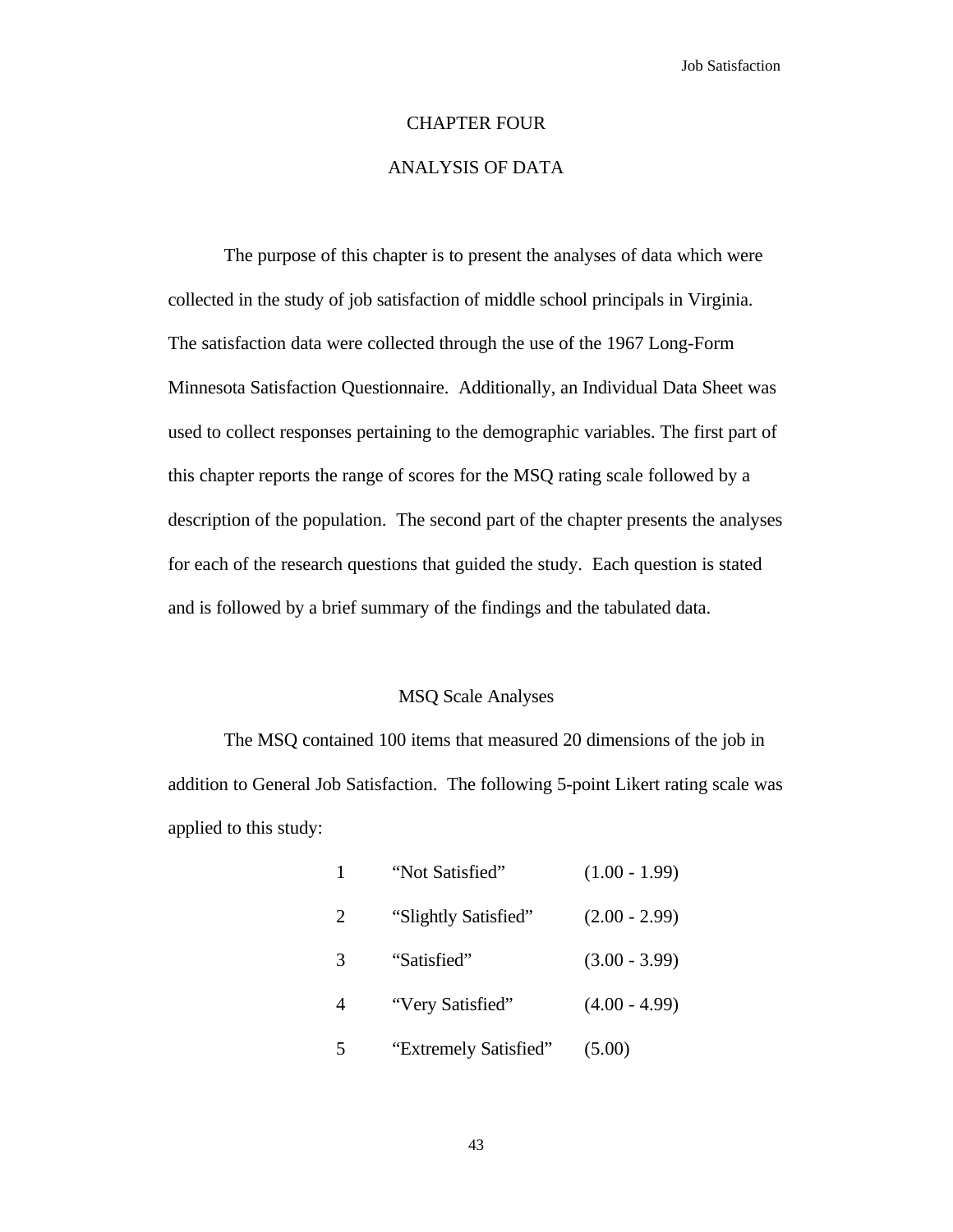One hundred-twenty-seven middle school principals in Virginia completed the MSQ and the Individual Data Sheet (Appendix A). The frequency of responses for each rating on the Likert Scale is presented for each of the 20 dimensions and General Satisfaction. The responses are tabulated and presented in Tables 5B through 25B located in Appendix B. A summary of each table is discussed below. Ability Utilization

Ability Utilization is the opportunity to do things on the job that make use of one's abilities. Data found in Table 5C show that the highest number of principals (55 out of 127 or 43.30 percent) selected "Very Satisfied" for this aspect of the job; the next highest number (39 out of 127 or 30.7 percent) selected "Satisfied", and the third highest number ( 22 out of 127 or 17.3 percent) chose "Extremely Satisfied" for this dimension of the job. The number next to the lowest (10 out of 127 or 7.8 percent ) chose "Slightly Satisfied" for making use of their abilities, and the lowest number (1 out of 127 or .8 percent) selected "Not Satisfied". From this data it can be seen that the majority of the selections were between "Satisfied" and "Very Satisfied" for the opportunity to make use of their abilities.

# Achievement:

Achievement is the feeling of accomplishment one gets from the job. Data in Table 6C show that the highest number of principals ( 65 out of 127 or 51.18 percent) selected "Very Satisfied" for this aspect of the job; the second highest number (40 out of 127 or 31.5 percent) selected "Satisfied", and the third highest number (14 out of 127 or 11.0 percent) selected "Very Satisfied" for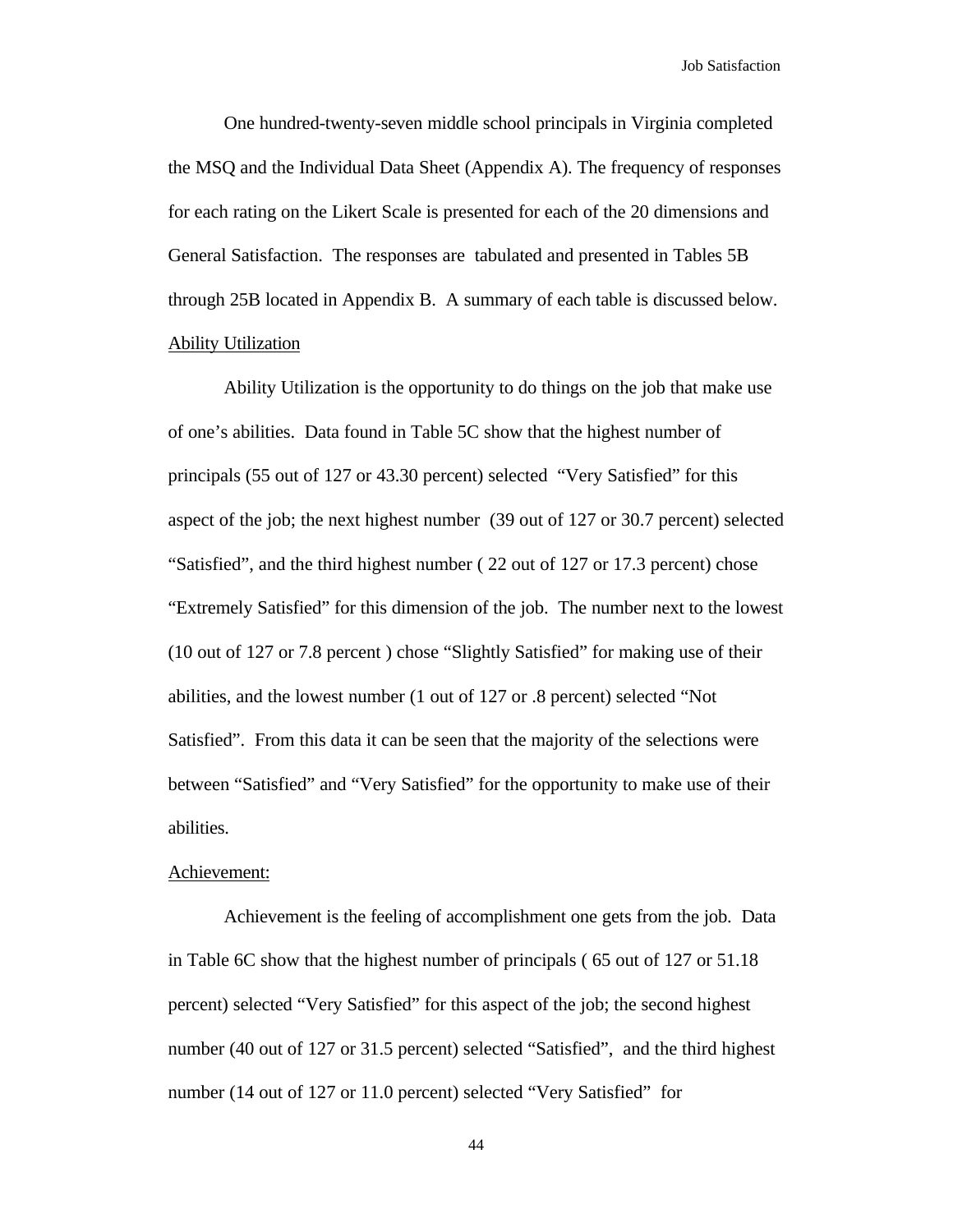Achievement. The lowest number of principals (8 out of 127 or 6.3 percent) chose "Slightly Satisfied", and none of the respondents selected "Not Satisfied" for Achievement. These data showed that the majority of the selections were between "Satisfied" and "Very Satisfied" for the feeling of accomplishment the principals perceive from their jobs.

#### Activity

Activity refers to being able to keep busy all the time. Data found in Table 7C show that the highest number of principals (53 out of 127 or 41.73 percent) selected "Very Satisfied" with this dimension of the job; the second highest number (43 out of 127 or 33.8 percent) selected "Satisfied" for keeping busy, and the third highest number (25 out of 127 or 19.7 percent) chose "Extremely Satisfied" . The lowest number of principals (6 out of 127 or 4.7 percent) chose "Slightly Satisfied" for keeping busy, and none of the principals selected "Not Satisfied" for Activity. The data show that the majority of the selections were between "Satisfied" and "Very Satisfied" for being able to keep busy on the job.

#### Advancement

Advancement is the chance to get ahead on the job. Data found in Table 8C show that the highest number of middle school principals in Virginia (69 out of 127 or 54.3 percent) chose "Satisfied" for this aspect of the job; the second highest number of respondents ( 29 out of 127 or 22.8 percent) chose "Slightly Satisfied", and the third highest number of principals ( 17 out of 127 or 13.4 percent) selected "Very Satisfied" for chances to advance. Next to the lowest number of principals chose "Extremely Satisfied" for Advancement, and the lowest number (4 out of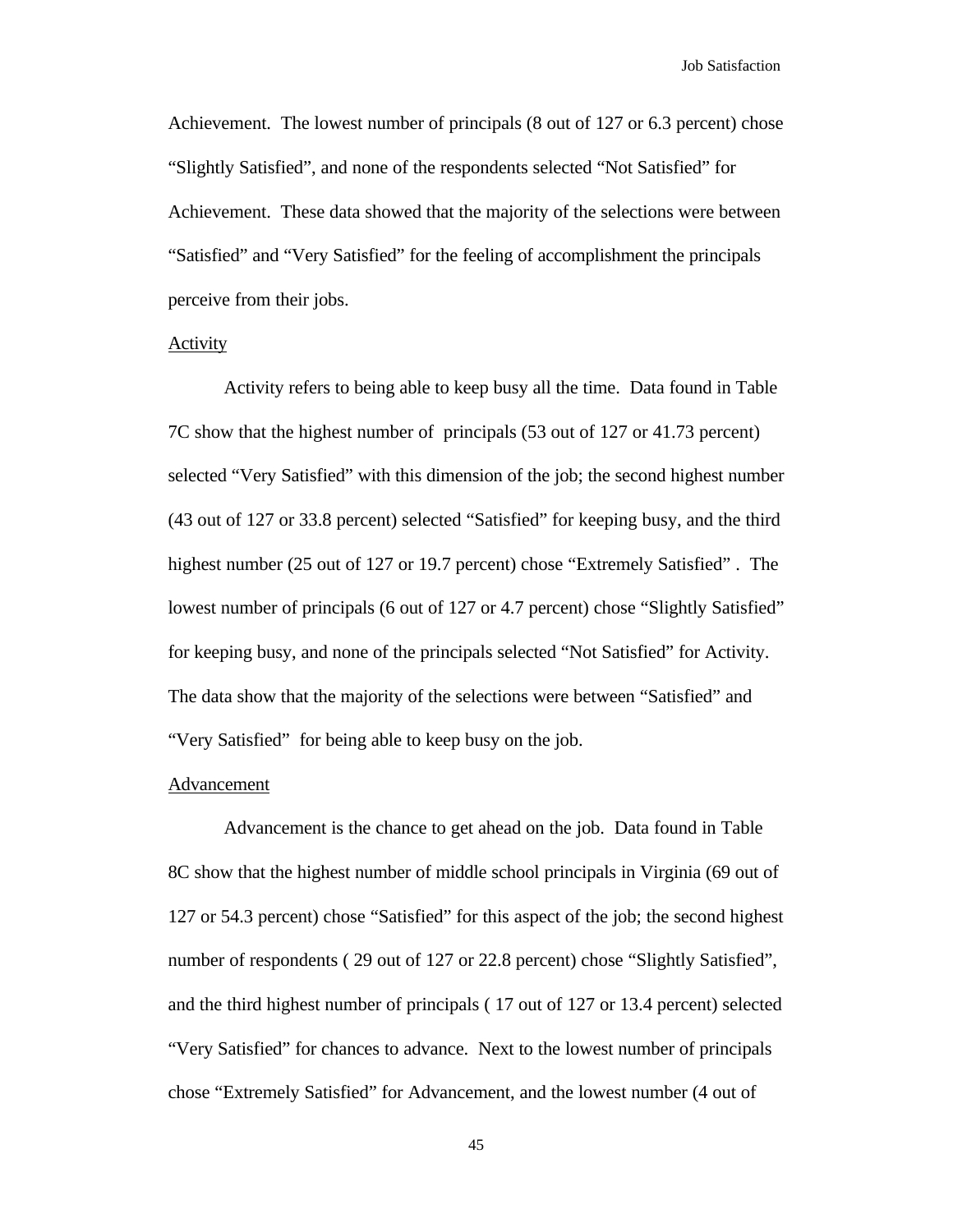127 or 3.1 percent) chose "Not Satisfied" for the opportunity to get ahead on the job. The majority of the selections were between "Satisfied" and "Very Satisfied" for the advancement opportunities in their positions.

#### **Authority**

Authority is the opportunity to tell other people what to do. The frequencies of responses found in Table 9C show that the highest number of principals (72 out of 127 or 56.7 percent) selected "Satisfied" for this dimension; the second highest number (33 out of 127 or 26.0 percent) selected "Very Satisfied", and the third highest number of principals (16 out of 127 or 12.6 percent) chose "Slightly Satisfied". The lowest number of principals (6 out of 127 or 4.7 percent) chose "Extremely Satisfied" for telling others what to do, and none of the principals chose "Not Satisfied" about having authority. These data indicate that the majority of the selections were between "Satisfied" and "Very Satisfied" for telling other people what to do.

# **Compensation**

Compensation is the pay for the amount of work that is done. The data in Table 10C show that the highest number of middle school principals in Virginia (53 out of 127 or 41.7 percent ) chose "Satisfied" for their pay; the second highest number of principals (39 out of 127 or 30.7 percent) chose "Slightly Satisfied", and the third highest number (20 out of 127 or 15.74 percent) selected "Not Satisfied" for their compensation. Next to the lowest number of principals (13 out of 127 or 10.2 percent) selected "Very Satisfied", and the lowest number (2 out of 127 or 1.6 percent) selected "Extremely Satisfied" for their pay. These data show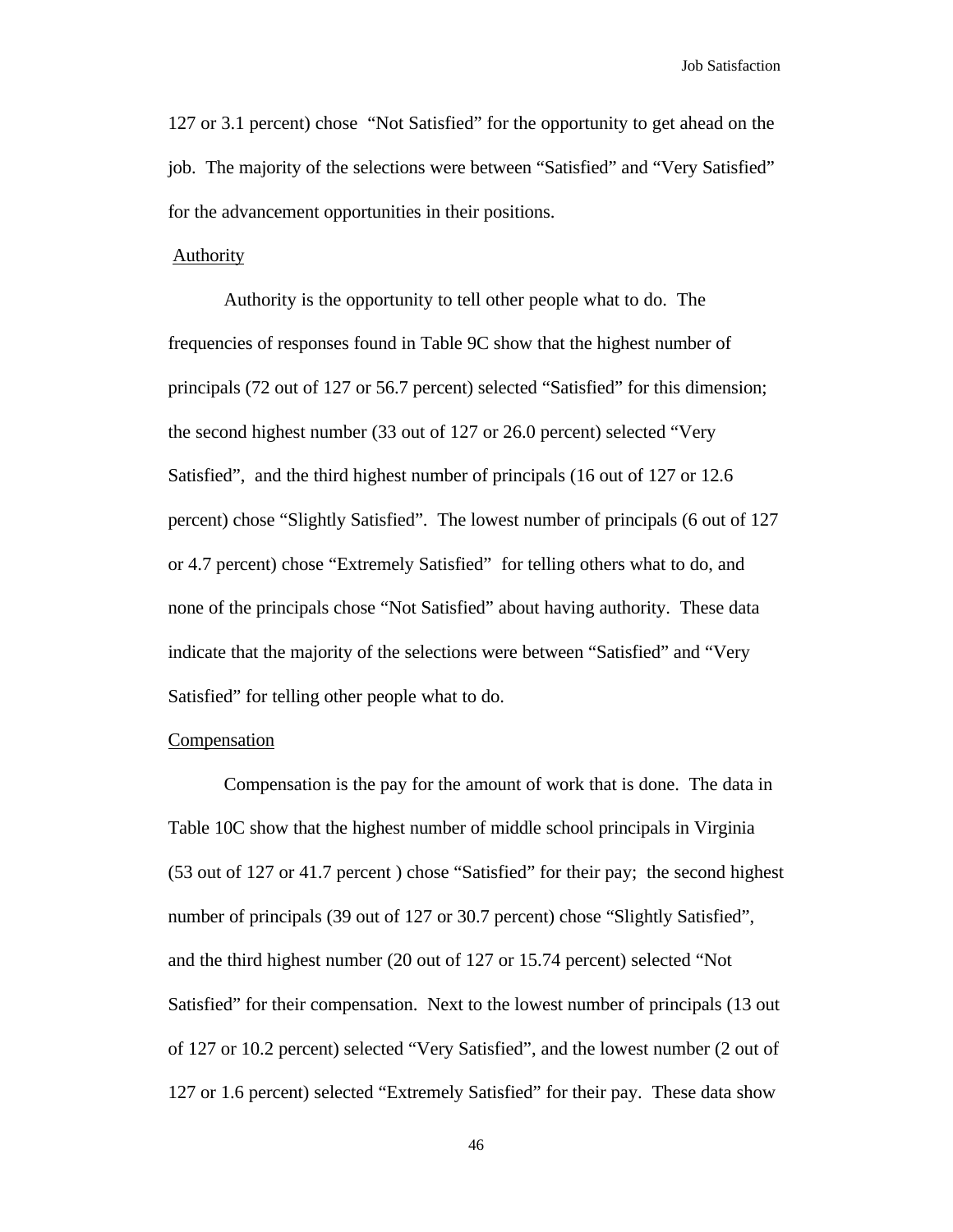that the majority of the principals' selections were between "Satisfied" and "Not Satisfied" for the pay they received for the amount of work they do.

# Co-worker

Co-worker is defined as the way people on the job get along with each other. Data found in Table 11-C show that the highest number of principals (49 out of 127 or 38.6 percent) selected "Satisfied" ; the second highest number of principals (45 out of 127 or 35.4 percent) selected "Very Satisfied", and the third highest number (21 out of 127 or 16.5 percent) selected "Slightly Satisfied" for this aspect of the job. Next to the lowest number (10 out of 127 or 7.9 percent) selected "Extremely Satisfied", and the lowest number of principals (2 out of 127 or 1.6 percent) selected "Not Satisfied" for Co-worker. The majority of the principals' selections were between "Satisfied" and "Very Satisfied" for the way co-workers get along on the job.

# **Creativity**

Creativity is defined as the chance to try one's own methods of doing the job. The data found in Table 12C show that the highest number of middle school principals (59 out of 127 or 46.5 percent) chose "Very Satisfied" for this aspect of the job; the second highest number (44 out of 127 or 34.6 percent) chose "Satisfied", and the third highest number of principals (13 out of 127 or 10.2 percent) chose "Extremely Satisfied" for being able to try their own methods of doing the job. The lowest number of principals (11 out of 127 or 8.7 percent) selected "Slightly Satisfied", and none of the principals selected "Not Satisfied".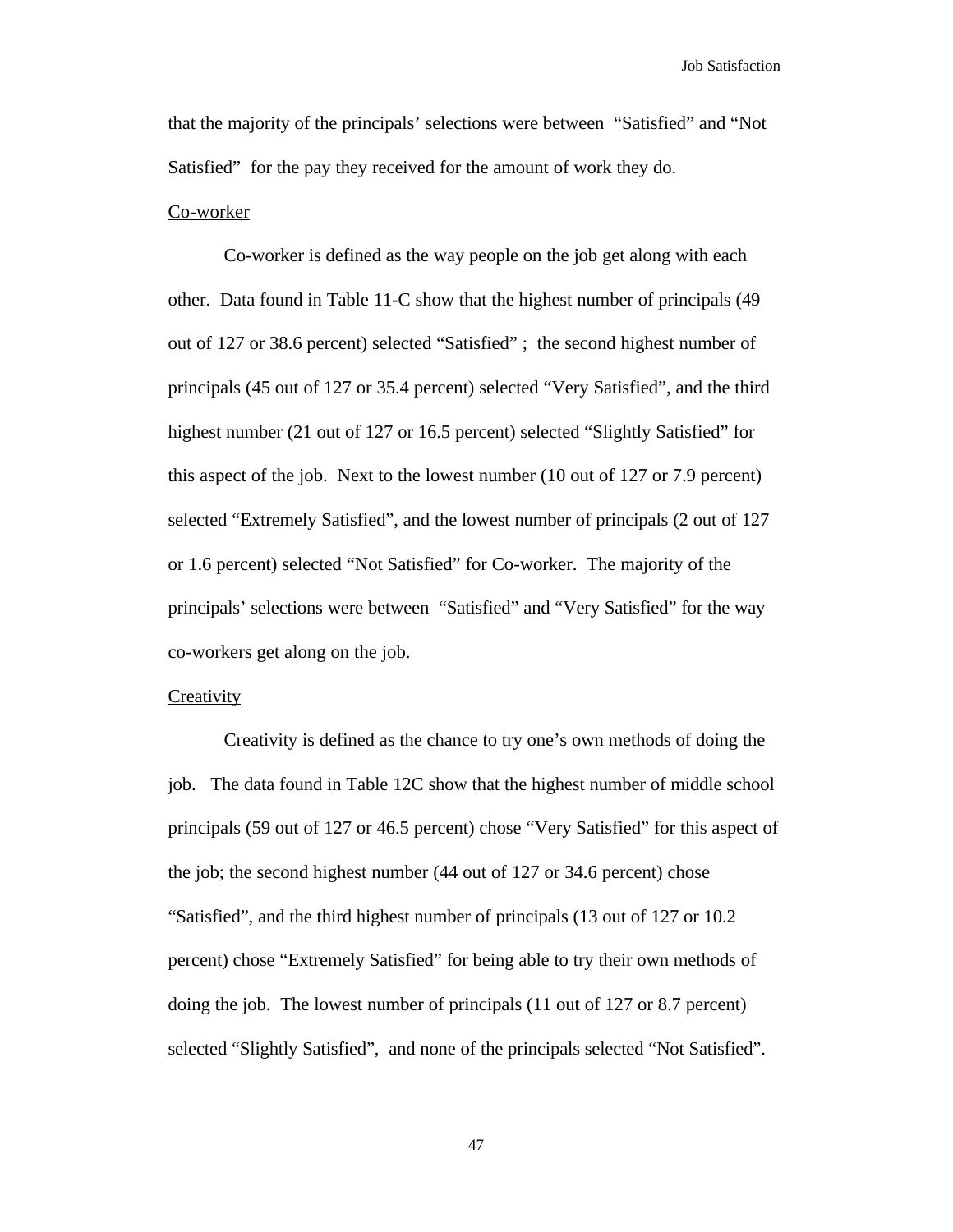The majority of the selections were between "Satisfied" and "Very Satisfied" for Creativity.

#### Supervision (Human Relations)

Supervision (human relations) refers to the way the principals' supervisors supervise other school employees. The frequency of responses for this dimension of the job measured on the MSQ scale are found in Table 13C. The highest number of principals (45 out of 127 or 35.4 percent) chose "Very Satisfied"; the second highest number (36 out of 127 or 28.3 percent) selected "Satisfied", and the third highest number of principals (27 out of 127 or 21.3 percent) selected "Slightly satisfied" for supervision. Next to the lowest number of principals ( 17 out of 127 or 13. Percent) chose "Extremely Satisfied" and the lowest number (2 out of 127 or 1.6 percent) chose "Not Satisfied" with supervision of employees. The majority of the selections were between "Satisfied" and "Very Satisfied" for Supervision.

# **Independence**

Independence is defined as the chance to work alone on the job. The frequency of responses for this dimension of the job measured on the MSQ scale are found in Table 14C. The highest number of middle school principals (67 out of 127 or 52.8 percent) selected "Satisfied" for this aspect of the job; the second highest number ( 24 out of 127 or 18.9 percent) selected "Very Satisfied", and the third highest number ( 21 out of 127 or 16.5 percent) chose "Slightly Satisfied" for the chance to work alone on the job. Next to the lowest number of principals (8 out of 127 or 6.3 percent) selected "Not Satisfied", and the lowest number (3 out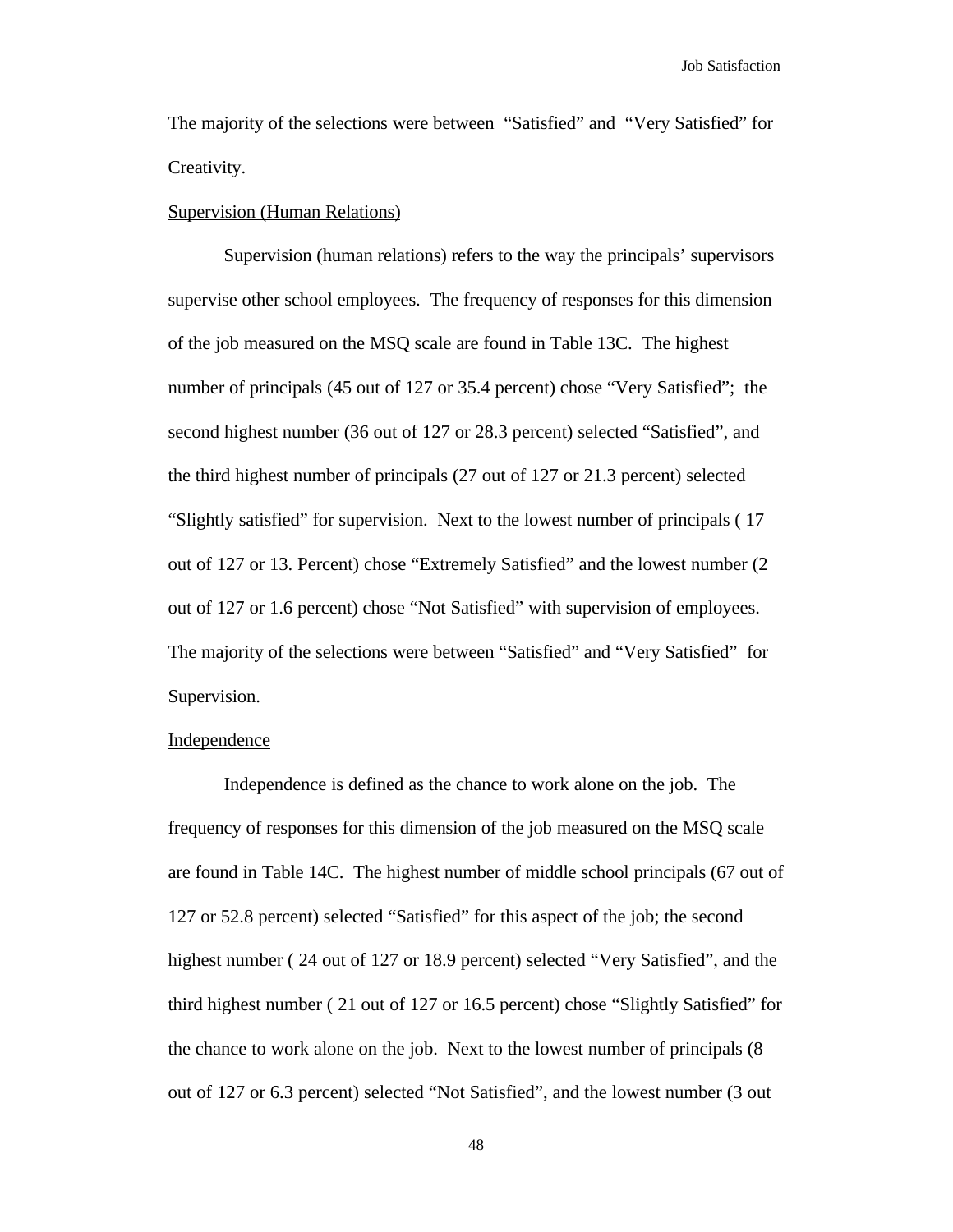of 127 or 2.4 percent) selected "Extremely Satisfied" for this dimension of the job. These data indicated that the majority of the respondents selected "Satisfied" and "Slightly Satisfied" for the chance to work alone on the job.

## Moral Values

Moral value means being able to do things that do not go against one's conscience. The ratings for the MSQ scale found on Table 15C show that the highest number of principals (59 out of 127 or 46.6 percent) selected "Very Satisfied"; the second highest number (47 out of 127 or 37 percent) selected "Satisfied", and the third highest number ( 17 out of 127 or 13.4 percent) chose "Extremely Satisfied" for this aspect of the job. The lowest number (4 out of 127 or 3.1 percent) selected "Slightly Satisfied", and none of the principals selected "Not Satisfied" for Moral Values. The majority of the selections were between "Satisfied" and "Very Satisfied" for this dimension of the job.

#### School Policies

School policies refers to the way school policies are put into practice. Data presented in Table 16C show that the highest number of middle school principals (60 out of 127 or 47.2 percent) selected "Satisfied" for school policies. The next highest number of principals (29 out of 127 or 22.8 percent) selected "Slightly Satisfied", and the third highest number (28 out of 127 or 22 percent) chose "Very Satisfied" for school policies. Next to the lowest number of principals ( 7 out of 127 or 5.5 percent) chose "Extremely Satisfied" for this aspect of the job, and the lowest number (3 out of 127 or 2.4 percent) selected "Not Satisfied" with school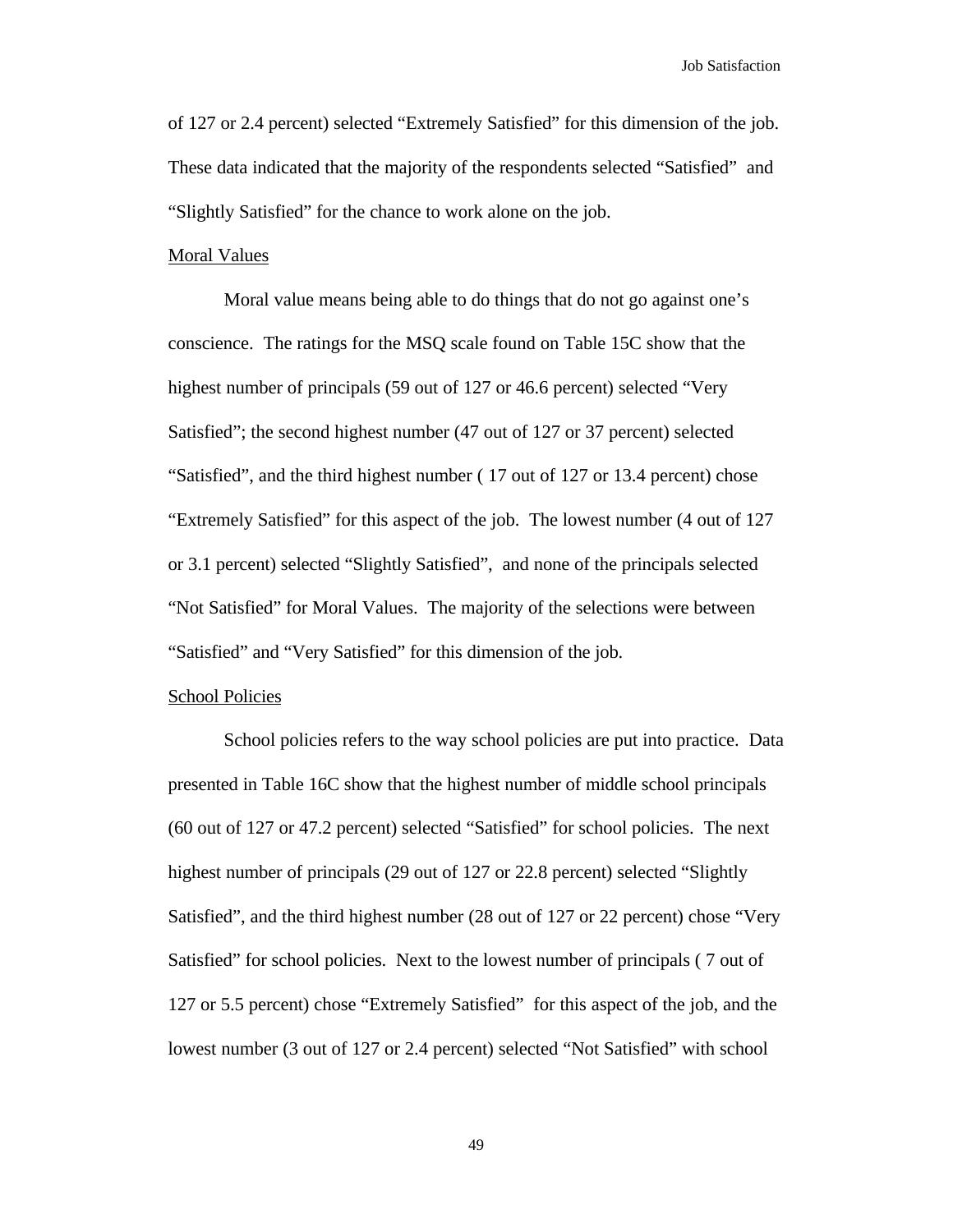policies. For this dimension, the majority selected between "Satisfied" and "Slightly Satisfied" for school policies.

#### **Recognition**

Recognition is defined as the praise one gets for doing a good job. The frequencies of responses for this dimension are located in Table 17C. It can be seen that the highest number of principals ( 58 out of 127 or 45.7 percent) selected "Satisfied"; the second highest number ( 31 out of 127 or 24.4 percent) chose "Very Satisfied", and the third highest number ( 25 out of 127 or 19.7 percent) selected "Slightly Satisfied". Next to the lowest number (7 out of 127 or 5.5 percent) chose "Not Satisfied", and the lowest number (6 out of 127 or 4.7 percent) selected "Extremely Satisfied". The majority of the selections were between "Satisfied" and "Very Satisfied" for the praise they get for doing a good job.

# Responsibility

Responsibility is defined as the freedom to use one's own judgment. Data pertaining to the frequency of responses for Responsibility are found in Table 18C. Data show that the highest number of principals ( 59 out of 127 or 46.4 percent) selected "Very Satisfied" for this aspect of the job; the second highest number (44 out of 127 or 36.6 percent) indicated "Satisfied" and, the third highest number (13 out of 127 or 10.2 percent) indicated "Slightly Satisfied". On the low end, the lowest number (11 out of 127 or 8.7 percent) selected "Extremely Satisfied", and none of the principals selected "Not Satisfied". From this data, it can be noted that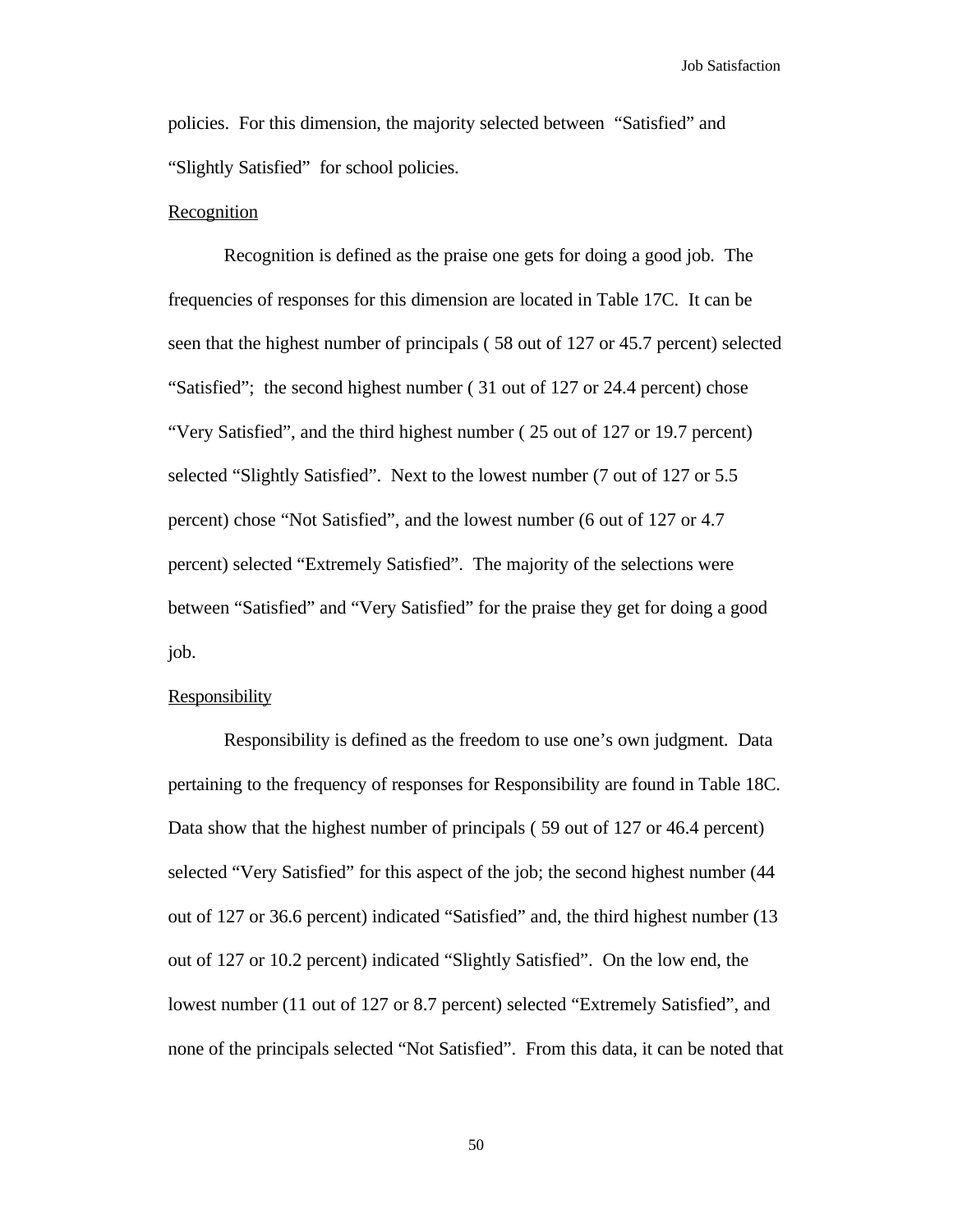the majority of the selections were between "Satisfied" and "Very Satisfied" concerning the freedom of the principals to use their own judgment. Security

Security is the way the job provides for steady employment. Data pertained to the frequency of responses for this dimension are found in Table 19C. The data show that the highest number of principals (59 out of 127 or 46.4 percent) selected "Satisfied"; the second highest number (39 out of 127 or 30.7 percent) selected "Very Satisfied", and the third highest number (16 out of 127 or 12.6 percent) selected "Slightly Satisfied". At the low end, next to the lowest number ( 9 out of 127 or 7.1 percent) indicated "Extremely Satisfied", and the lowest number of principals (4 out of 127 or 3.1 percent) chose "Not Satisfied". The majority of the respondents selected between "Satisfied" and "Very Satisfied" concerning job security.

# Social Service

Social Service refers to the chance to do things for other people. Data pertaining to the frequency of responses for this dimension can be found in Table 20C. The data show that the highest number of principals (51 out of 127 or 40.1 percent) chose "Very Satisfied"; the second highest number of principals (40 out of 127 or 31.5 percent) selected "Satisfied", and the third highest number (35 out of 127 or 27.6 percent) chose "Extremely Satisfied". The lowest number (1 out of 127 or .8 percent) selected "Slightly Satisfied", and none of the principals selected "Not Satisfied". Therefore, the majority of the selections were between "Satisfied" and "Very Satisfied" for the chance to do things for other people.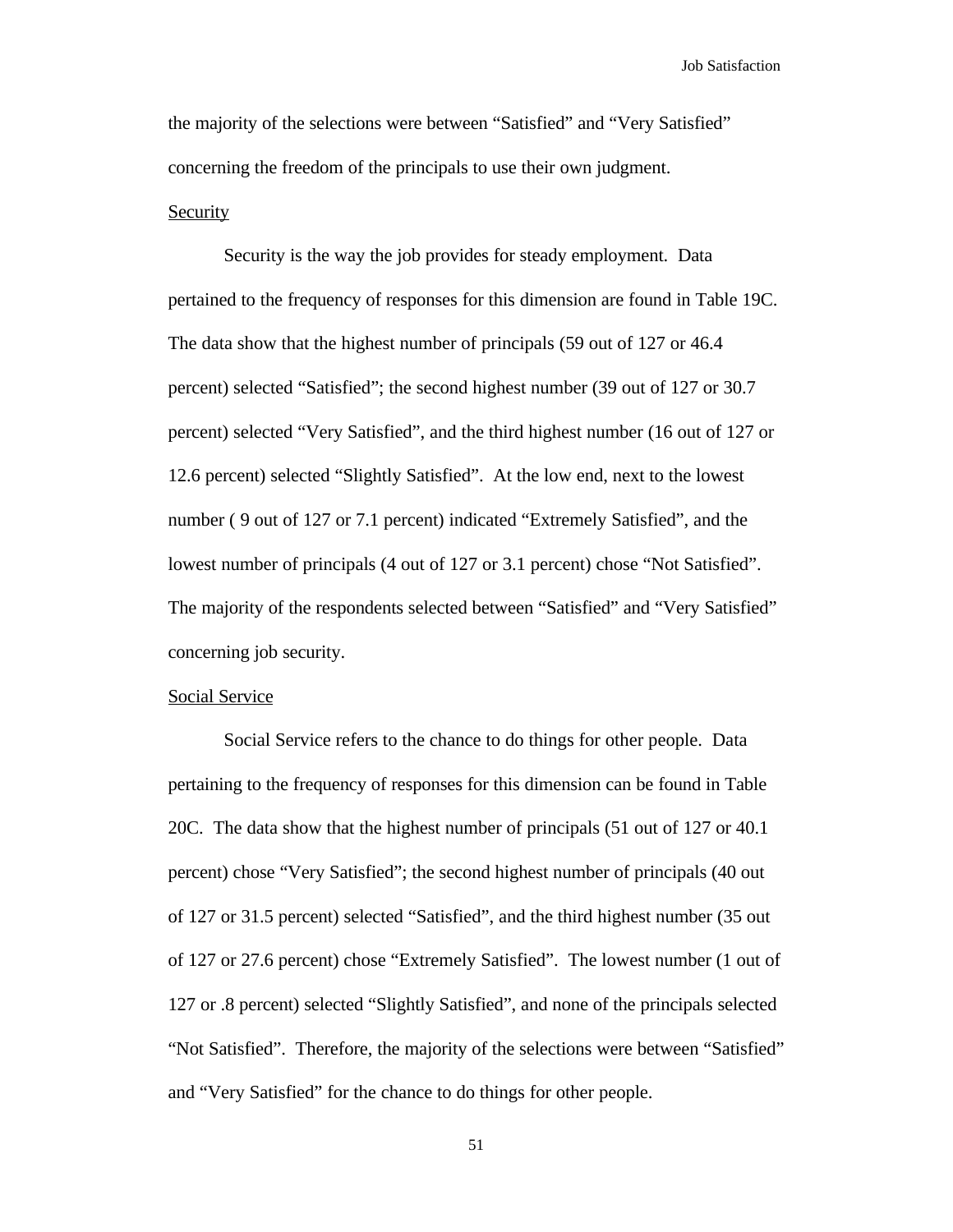#### Social Status

Social status refers to the chance to be "somebody" in the community. Data pertaining to the frequency of responses for Social Status are found in Table 21C. The data show that the highest number (70 out of 127 or 55.1 percent) selected "Satisfied" for this dimension; the second highest number (28 out of 127 or 22 percent) selected "Very Satisfied", and the third highest number (17 out of 127 or 13.4 percent) chose "Slightly Satisfied". At the lower end, the second lowest number (7 out of 127 or 5.5 percent) selected "Extremely Satisfied", and the lowest number (5 out of 127 or 3.9 percent) chose "Not Satisfied". Thus, the majority of the selections were between "Satisfied" and "Very Satisfied" for Social Status.

# Supervision Technical

Supervision Technical refers to the competence of the principals' supervisors in making decisions. Frequencies of responses for this dimension of the job are located in Table 22C. These data show that the highest number of principals ( 50 out of 127 or 39.4 percent) selected "Satisfied" for this dimension; the second highest number (39 out of 127 or 30.7 percent) selected "Very Satisfied, and the third highest number ( 27 out of 127 or 21.3 percent) selected "Slightly Satisfied". At the low end, next to the lowest number of principals ( 9 out of 127 or 7.1 percent) selected "Extremely Satisfied", and the lowest number ( 2 out of 127 or 1.6 percent) selected "Not Satisfied". It was noted that a majority of the selections were between "Satisfied" and "Very Satisfied" for Supervision Technical.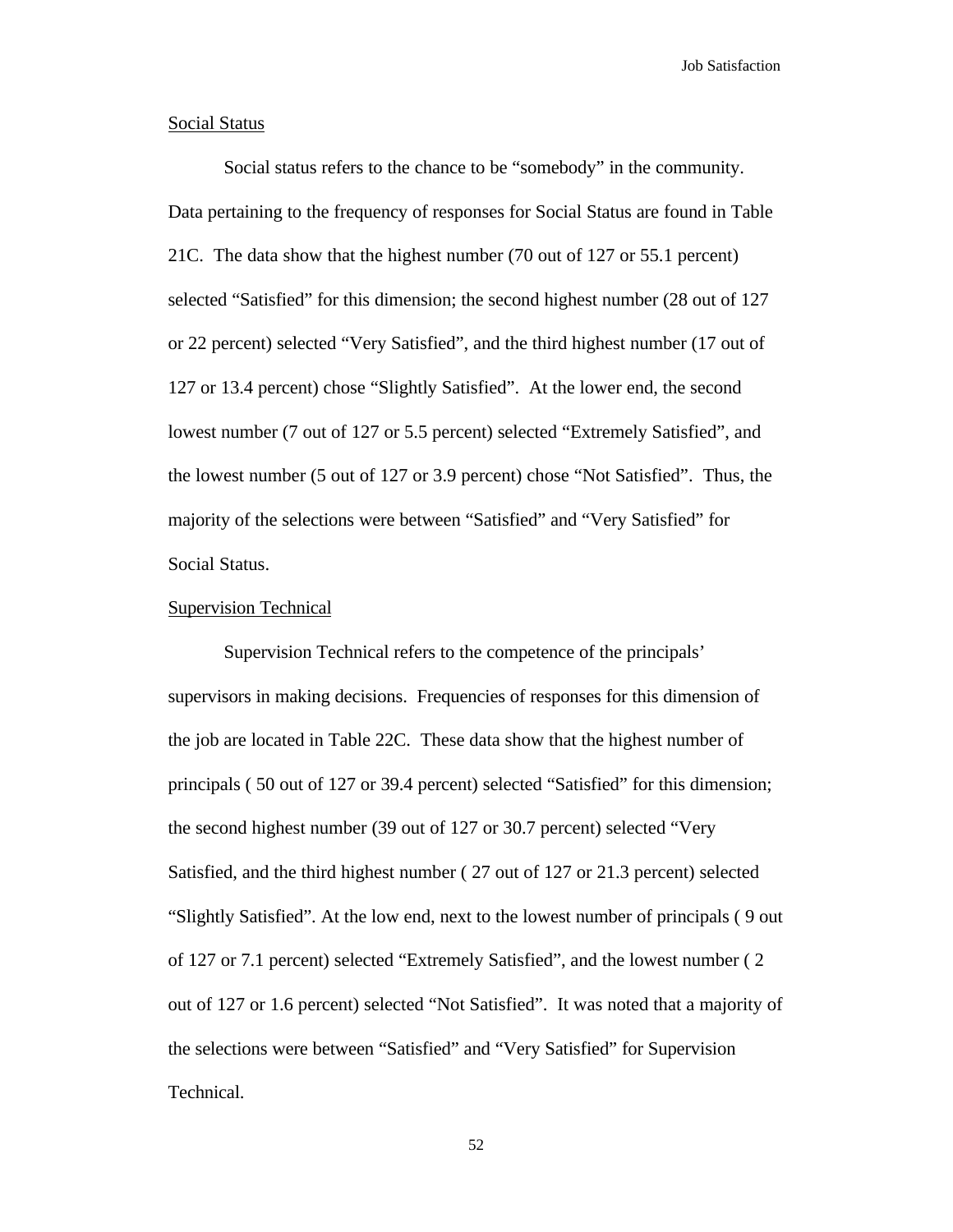# **Variety**

Variety refers to the chance to do different things from time to time. Data pertaining to the frequencies of response for this dimension are located in Table 23C. Data show that the highest number of principals (60 out of 127 or 47.2 percent) selected "Satisfied" for this dimension; the second highest number (53 out of 127 or 41.7 percent) selected "Very Satisfied", and the third highest number (9 out of 127 or 7.1 percent) selected "Extremely Satisfied". The lowest number (5 out of 127 or 3.9 percent) selected "Slightly Satisfied", and none of the principals selected "Not Satisfied". These data show that a majority of the respondents selected "Satisfied" and "Very Satisfied" for the chance to do different things on the job.

#### Working Conditions

Working conditions refers to the physical surroundings (heating, lighting, ventilation, etc.) on the job. Data pertaining to Working Condition are located in Table 24C. These data show that the highest number of principals (47 out of 127 or 37 percent) chose "Satisfied"; the second highest number (40 out of 127 or 31.5 percent) chose "Very Satisfied", and the third highest number (21 out of 127 or 16.5 percent) selected "Slightly Satisfied". At the low end, next to the lowest number (15 out of 127 or 11.8 percent) selected "Extremely Satisfied", and the lowest number (4 out of 127 or 3.1 percent) selected "Not Satisfied". These responses showed that the majority of the principals selected "Satisfied" and "Very Satisfied" for the physical conditions of the work environment.

#### General Satisfaction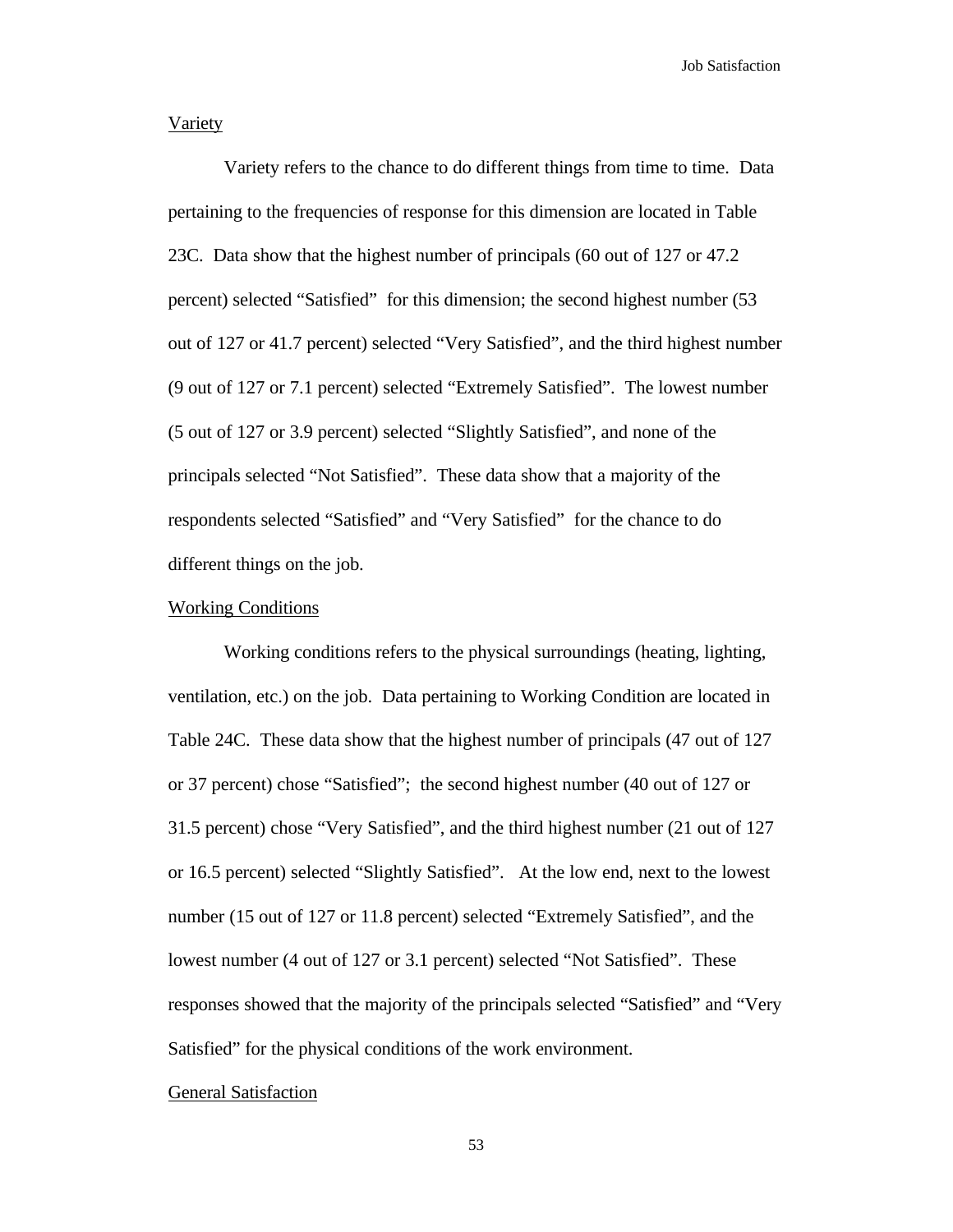General Satisfaction refers to the overall perception of the job. Data on Table 25C showed the frequency of responses for General Satisfaction. The highest number of principals (70 out of 127 or 55.1 percent) selected "Satisfied"; the second highest number (35 out of 127 or 27.6 percent) selected "Very Satisfied, and the third highest number of principals (21 out of 127 or 16.5 percent) selected "Slightly Satisfied". The lowest number (1 out of 127 or .8 percent) selected "Extremely Satisfied", and none of the principals selected "Not Satisfied". The majority of the selections were between "Satisfied" and "Very Satisfied" for their overall level of satisfaction.

# Demographic Analyses

A total of 188 questionnaires were mailed to selected middle school principals in Virginia with a response rate of 70 percent ( $N = 132$ ). Two respondents did not wish to complete the questionnaire, 2 respondents had relocated, and 1 respondent had retired; therefore, a usable response rate of 68 percent (N=127) was obtained and employed in the analysis.

Table 2 presents the description of the population for the study by showing each demographic variable with the number  $(N)$  and percentage of respondents in each category. For gender, there were slightly more males than females, and for age, over 80 percent of the respondents were between 36 and 55 years. As far as education was concerned, the majority of the respondents held a masters degree, and a little over a fifth of them held the doctorate. The largest number of respondents had been a middle school principal for 1-3 years, and over 60 percent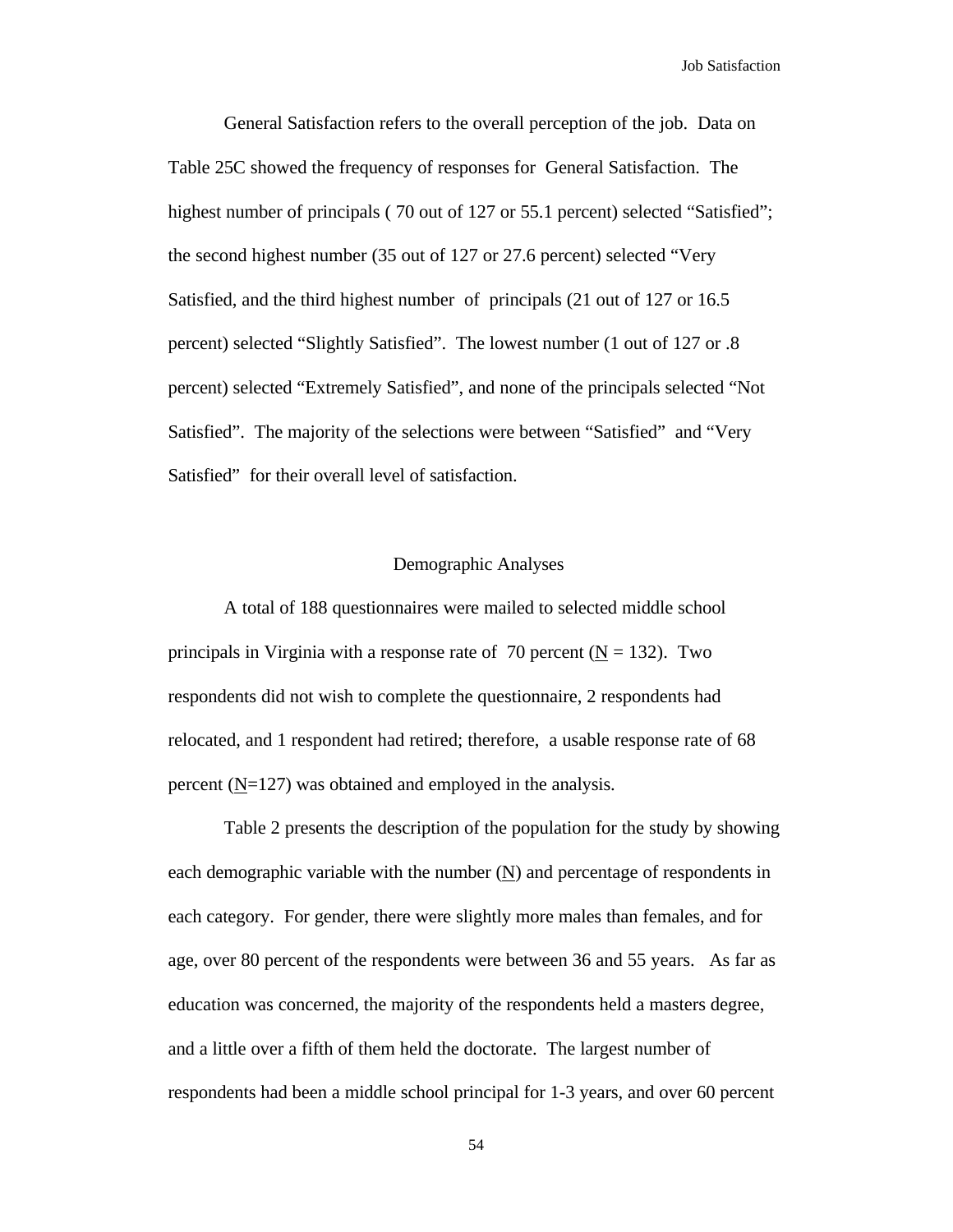of principals had been in their jobs six years or less. The table also shows that the largest number of principals was from suburban and rural schools. Finally, the schools of these principals ranged in size from less than 400 students to over 1,000 students with over 20 percent falling in each of the following categories: 401-600, 801-1000, and greater than 1,000 students (see Table 2).

# Analyses of Research Questions

Question 1: What was the General Satisfaction level of middle school principals in Virginia as measured by the Minnesota Satisfaction Questionnaire?

A measure of General Satisfaction was determined by calculating a mean score for item numbers 24, 25, 28, 30, 35, 43, 51, 61, 66, 67, 69, 72, 74, 77, 82, 93, 96, 98, 99, and 100. The calculated mean (M) for the respondents was 3.65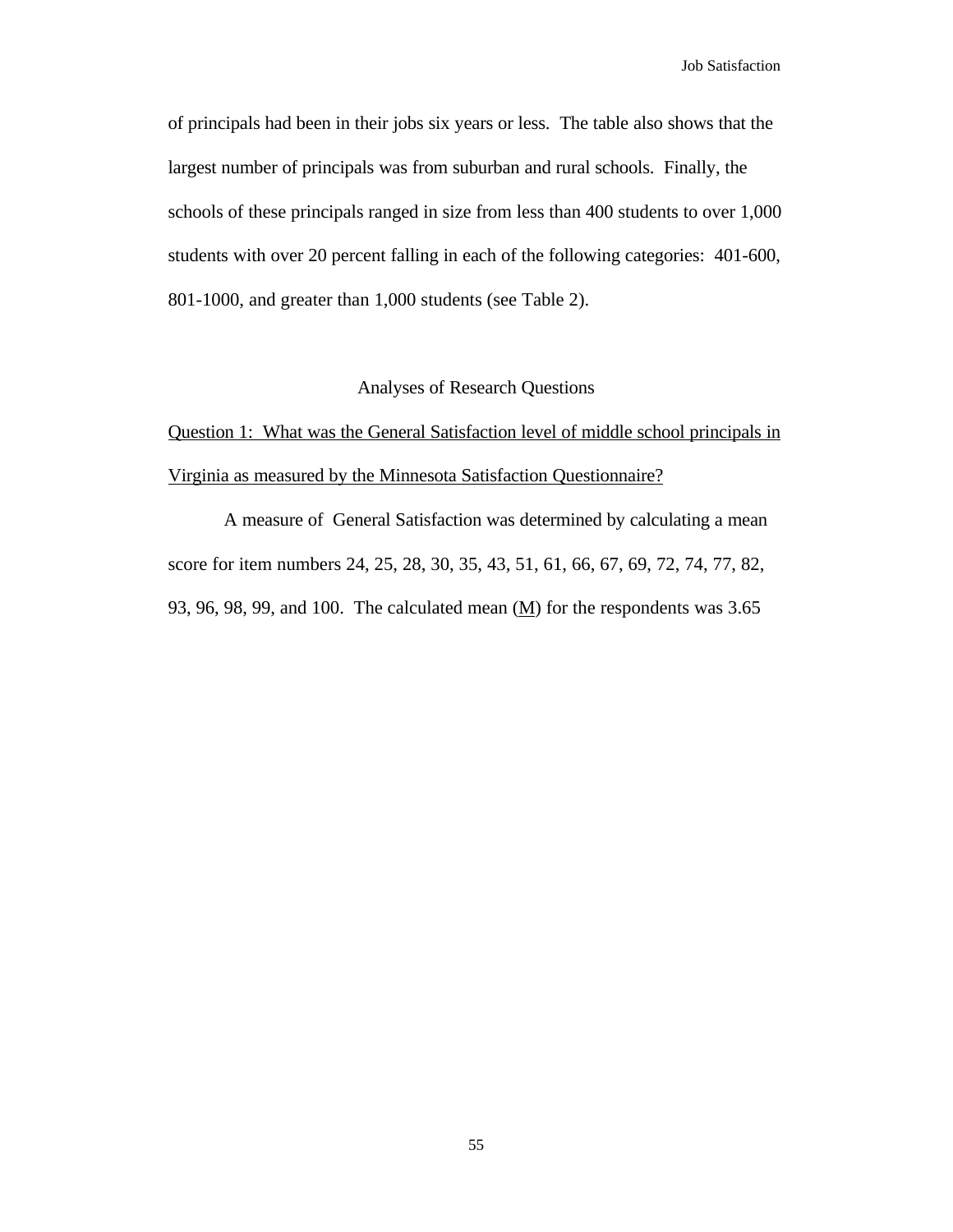| abie |  |  |  |
|------|--|--|--|
|------|--|--|--|

# Demographic Characteristics of Respondents

|                                | $\underline{\mathbf{N}}$ | Percent           |
|--------------------------------|--------------------------|-------------------|
| 1. Gender                      |                          |                   |
| Male                           | 67                       | 52.8              |
| Female                         | 60                       | 47.2              |
| Total                          | 127                      | 100.0             |
| $2. \ \underline{Age}$         |                          |                   |
| Younger than 35                | 4                        | 3.1               |
| $36 - 45$                      | 30                       | 23.6              |
| $46 - 55$                      | 82                       | 64.6              |
| Older than 55                  | 10                       | 7.9               |
| <b>Missing</b>                 | $\mathbf{1}$             | .8                |
| Total                          | 127                      | 100.0             |
| 3. Degree Status               |                          |                   |
| <b>Masters</b>                 | 92                       | 72.4              |
| Ed. Specialist                 | 8                        | 6.3               |
| Doctorate                      | 26                       | 20.5              |
| Missing                        | $\mathbf{1}$             | $\boldsymbol{.8}$ |
| Total                          | 127                      | 100.0             |
| 4. Yrs. As Mid. Sch. Principal |                          |                   |
| $1 - 3$                        | 51                       | 40.2              |
| $4 - 6$                        | 29                       | 22.8              |
| $7-9$                          | 25                       | 19.7              |
| 10 or more                     | 21                       | 16.5              |
| Missing                        | 1                        | .8                |
| Total                          | 127                      | 100.0             |
| 5. School Location             |                          |                   |
| Rural                          | 45                       | 35.4              |
| Suburban                       | 59                       | 46.5              |
| Urban                          | 22                       | 17.3              |
| Missing                        | $\mathbf{1}$             | .8                |
| Total                          | 127                      | 100.0             |
| 6. School size                 |                          |                   |
| 400 students or less           | 13                       | 10.2              |
| 401 - 600 students             | 32                       | 25.2              |
| $601 - 800$ students           | 22                       | 17.3              |
| 801 - 1,000 students           | 27                       | 21.3              |
| $> 1,000$ students             | 32                       | 25.2              |
| Missing                        | 1                        | .8                |
| Total                          | 127                      | 100.0             |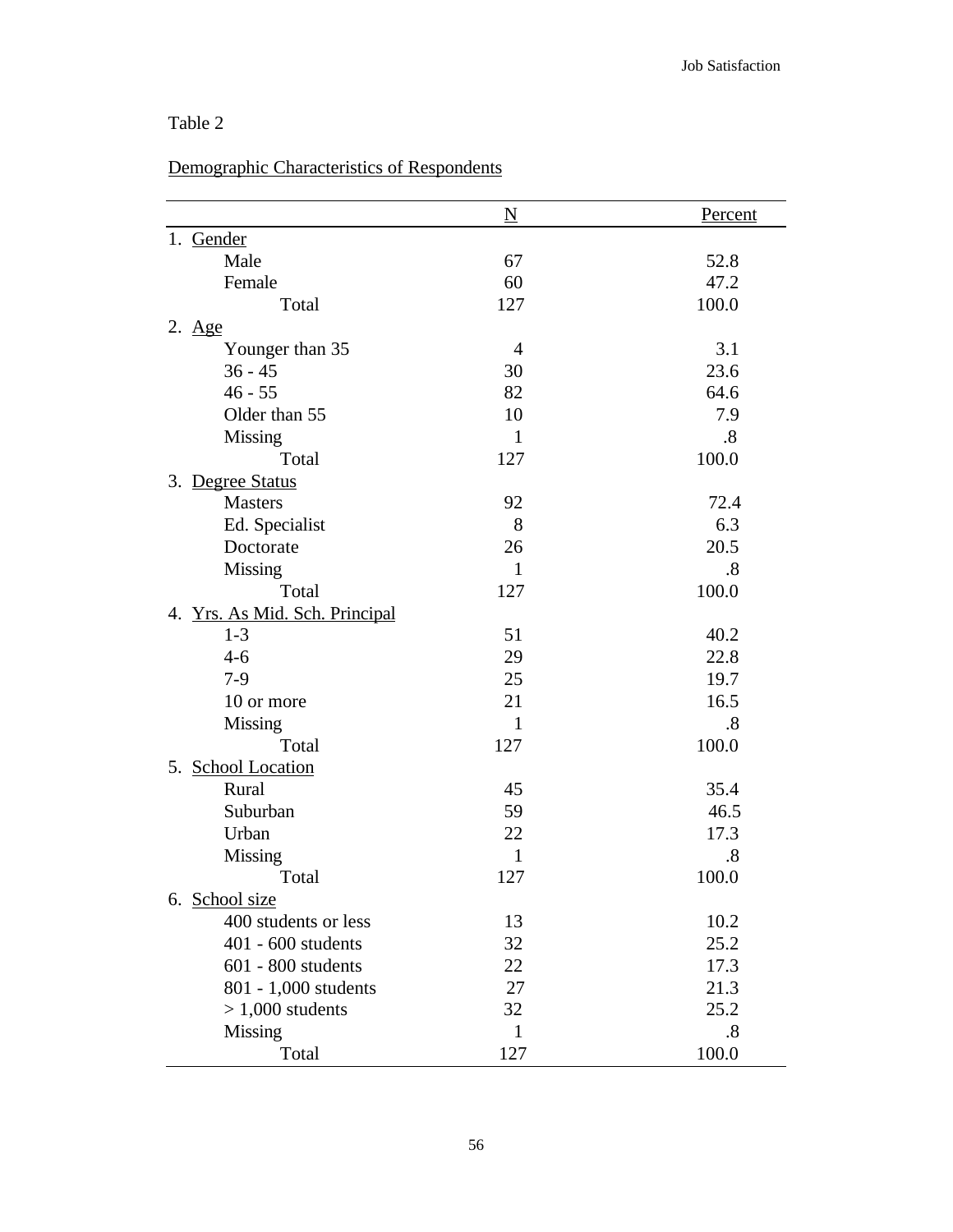with a standard deviation (SD) of .57 ( $N = 127$ ). Therefore, the mean for the respondents fell within the "Satisfied" range (3.00-3.99) on the scale (1= "Not Satisfied", to 5= "Extremely Satisfied") that was used for the Minnesota Satisfaction Questionnaire.

Sub-Question a.: What was the General Satisfaction level according to the demographic variables?

The number of respondents (N), the mean (M) General Satisfaction score, and the standard deviation (SD) for groups disaggregated by demographic variables are shown in Table 3.

The highest General Satisfaction scores were observed for female principals ( $M = 3.74$ ,  $SD = .61$ ), principals younger than 35 ( $M = 3.91$ ,  $SD = .67$ ), principals with an education specialist degree ( $M = 3.91$ ,  $SD = .38$ ), principals having 4-6 years experience as a middle school principal  $(M = 3.69, SD = .58)$ , principals from suburban schools  $(M = 3.72, SD = .59)$ , and principals with 801 -1,000 students ( $M = 3.83$ ,  $SD = .65$ ). All of the highest scores fell within the "Satisfied" range (3.00-3.99) on the MSQ scale.

The lowest General Satisfaction mean scores were observed for male principals ( $M = 3.56$ ,  $SD = .52$ ), principals ages 46-55 ( $M = 3.57$ ,  $SD = .57$ ), principals with masters degrees ( $M = 3.61$ ,  $SD = .58$ ), principals with 7-9 years experience as a middle school principal  $(M = 3.46, SD = .47)$ , principals located in rural schools ( $M = 3.53$ ,  $SD = .54$ ), and principals with 400 students or less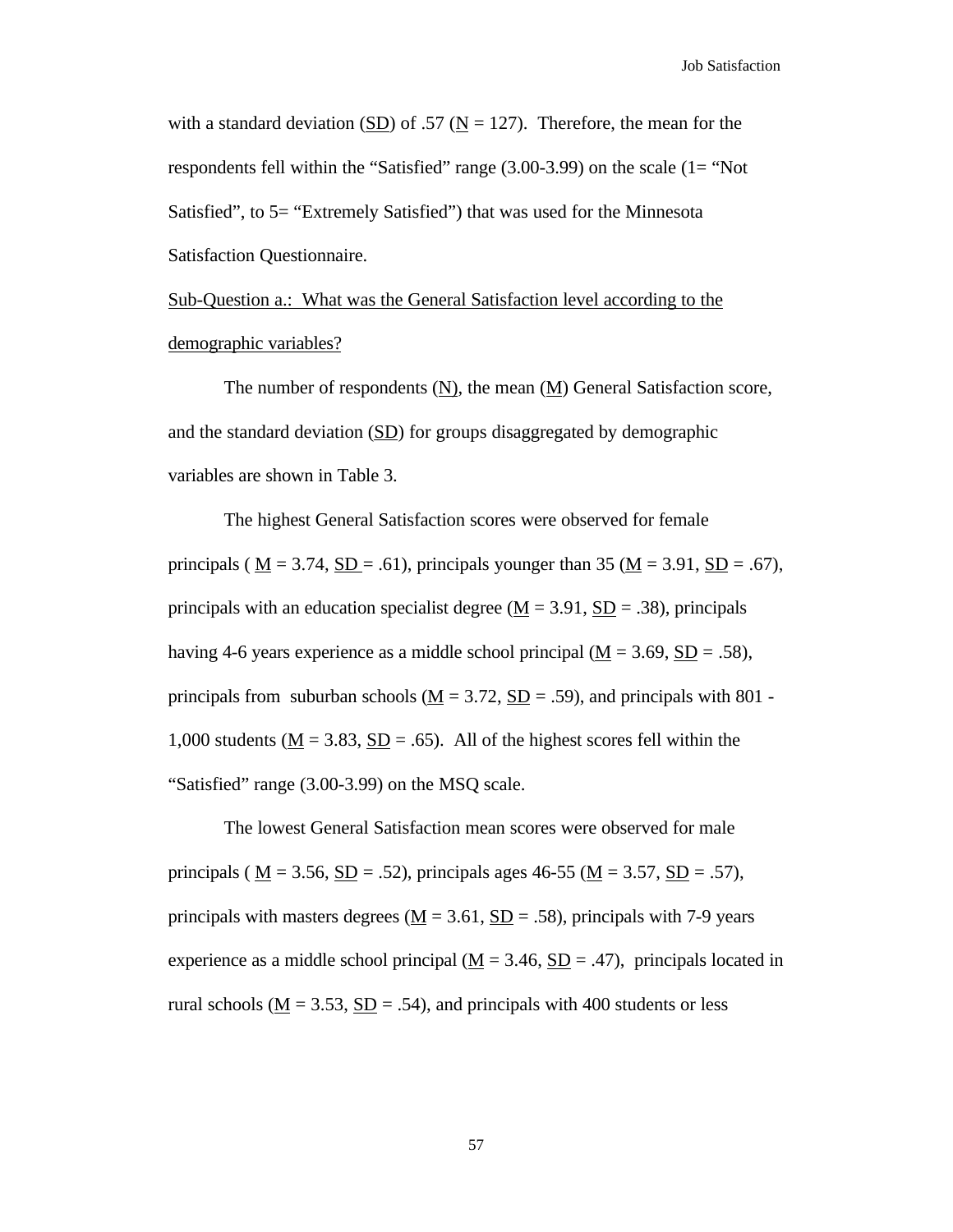# Table 3

| Variable                            | $\underline{\rm N}$ | <u>M</u> | <u>SD</u> | F    | $\mathbf{p}$ |
|-------------------------------------|---------------------|----------|-----------|------|--------------|
| <b>Gender</b>                       |                     |          |           |      |              |
| Male                                | 67                  | 3.56     | .52       |      |              |
| Female                              | 60                  | 3.74     | .61       |      |              |
| Total                               | 127                 | 3.64     | 3.40      | 3.38 | .07          |
| $\mathop{\underline{\mathrm{Age}}}$ |                     |          |           |      |              |
| Younger than 35                     | $\overline{4}$      | 3.91     | .67       |      |              |
| $36 - 45$                           | 30                  | 3.68     | .56       |      |              |
| $46 - 55$                           | 82                  | 3.57     | .57       |      |              |
| Older than 55                       | 10                  | 3.90     | .42       |      |              |
| Missing                             | $\mathbf{1}$        |          |           |      |              |
| Total                               | 127                 | 3.64     | .56       | 1.44 | .24          |
| Degree Status                       |                     |          |           |      |              |
| <b>Masters</b>                      | 92                  | 3.61     | .58       |      |              |
| Ed. Specialist                      | 8                   | 3.91     | .38       |      |              |
| Doctorate                           | 26                  | 3.66     | .55       |      |              |
| Missing                             | $\mathbf{1}$        |          |           |      |              |
| Total                               | 127                 | 3.64     | .56       | 1.06 | .35          |
| Yrs. as Mid Sch. Prin.              |                     |          |           |      |              |
| $1 - 3$                             | 51                  | 3.68     | .59       |      |              |
| $4 - 6$                             | 29                  | 3.69     | .58       |      |              |
| $7 - 9$                             | 25                  | 3.46     | .47       |      |              |
| 10 or more                          | 21                  | 3.65     | .59       |      |              |
| Missing                             | $\mathbf{1}$        |          |           |      |              |
| Total                               | 127                 | 3.64     | .56       | 1.04 | .38          |
| <b>School Location</b>              |                     |          |           |      |              |
| Rural                               | 45                  | 3.53     | .54       |      |              |
| Suburban                            | 59                  | 3.72     | .59       |      |              |
| Urban                               | 22                  | 3.63     | .52       |      |              |
| Missing                             | $\mathbf{1}$        |          |           |      |              |
| Total                               | 127                 | 3.64     | .56       | 1.36 | .26          |
| School Size                         |                     |          |           |      |              |
| 400 or less                         | 13                  | 3.32     | .38       |      |              |
| $401 - 600$                         | 32                  | 3.52     | .57       |      |              |
| $601 - 800$                         | 22                  | 3.50     | .52       |      |              |
| $801 - 1,000$                       | 27                  | 3.83     | .65       |      |              |
| >1,000                              | 32                  | 3.82     | .49       |      |              |
| Missing                             | $\mathbf{1}$        |          |           |      |              |
| Total                               | 127                 | 3.64     | .56       | 3.62 | .008         |
|                                     |                     |          |           |      |              |

# General Satisfaction and Demographics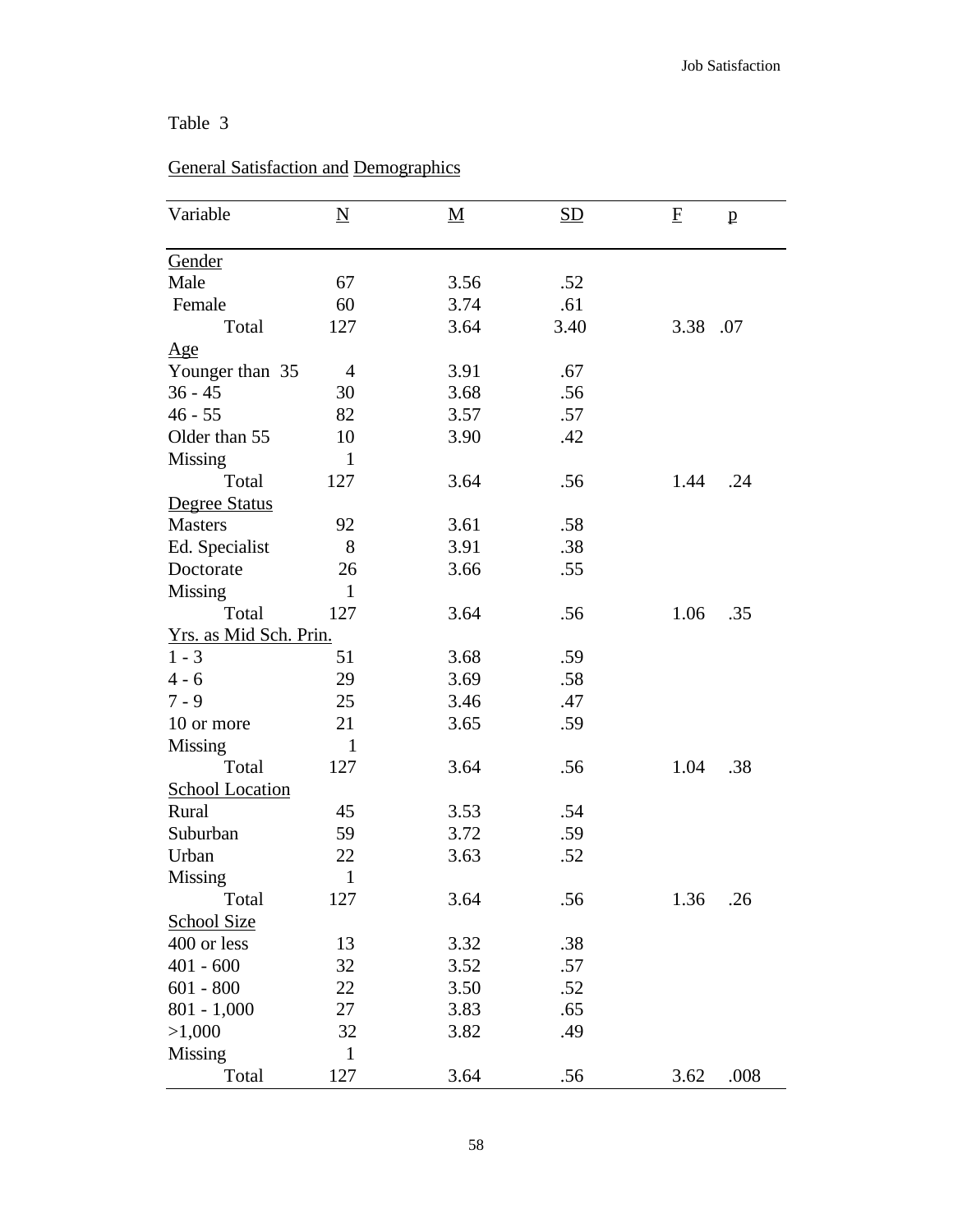| (I) Size             | $(J)$ Size           | Difference (I-J) | <u>p.</u> |
|----------------------|----------------------|------------------|-----------|
| 400 students or less | 401-600              | $-.19$           | $.88\,$   |
|                      | 601-800              | $-.17$           | .94       |
|                      | 801-1,000            | $-.50$           | .12       |
|                      | > 1,000              | $-.50$           | .11       |
| 401-600              | 601-800              | .02              | 1.00      |
|                      | 801-1,000            | $-.31$           | .32       |
|                      | >1,000               | $-.30$           | .29       |
| 601-800              | 400 students or less | .17              | .94       |
|                      | 801-1,000            | $-.33$           | .34       |
|                      | > 1,000              | $-.31$           | .32       |
| 801-1,000            | > 1,000              | .004             | 1.00      |

Table 4 Scheffe Post Hoc Tests for General Satisfaction and School Size

 $(\underline{M} = 3.32, \underline{SD} = .38)$ . All of the lowest scores fell within the "Satisfied" range (3.00-3.99) on the MSQ scale (see Table 3).

The analysis of variance reports indicated statistically significant differences between means for school size ( $p = .008$ ). Generally, principals from large schools were more satisfied in their positions than principals from smaller schools. However, the Scheffe post hoc test indicated no significant differences between groups (see Table 4).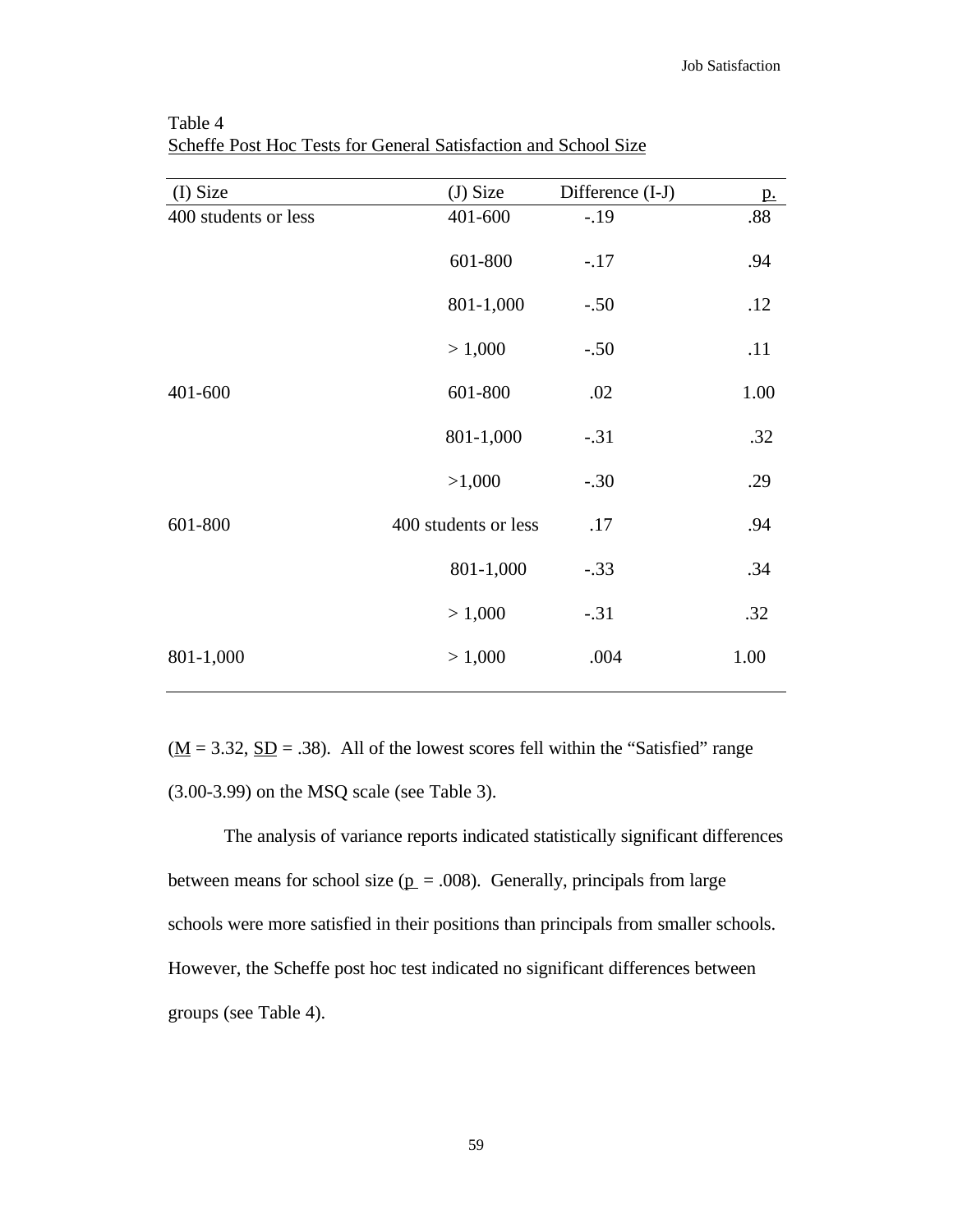Sub-Question b.: What was the satisfaction level for each of the 20 dimensions of the job as measured by the Minnesota Satisfaction Questionnaire?

A mean score for each of the 20 dimensions was calculated and then ranked from the highest mean to the lowest mean. The three top ranking dimensions were Social Service, Activity, and Moral Value. The principals were "Very Satisfied" (4.00-4.99) about doing things for others, keeping busy, and being able to do things on the job that did not go against their conscience. Compensation ranked at the bottom of the hierarchy. Principals were only "Slightly Satisfied" (2.00-2.99) satisfied with the pay they got for the amount of work they do. For the remaining dimensions, the principals were "Satisfied".

| <b>Rank Order OF MSQ DIMENSION</b> |     |          |     |  |
|------------------------------------|-----|----------|-----|--|
| Dimension                          | N   | <u>M</u> | SD  |  |
| <b>Social Service</b>              | 127 | 4.19     | .73 |  |
| Activity                           | 127 | 4.06     | .77 |  |
| Moral Value                        | 127 | 4.05     | .68 |  |
| Achievement                        | 127 | 3.99     | .73 |  |
| <b>Ability</b>                     | 127 | 3.94     | .79 |  |
| Creativity                         | 127 | 3.93     | .76 |  |
| Responsibility                     | 127 | 3.90     | .70 |  |
| Variety                            | 127 | 3.90     | .66 |  |
| Coworker                           | 127 | 3.67     | .76 |  |
| Supervision (HR)*                  | 127 | 3.66     | .91 |  |
| Security                           | 127 | 3.59     | .81 |  |
| Authority                          | 127 | 3.58     | .65 |  |
| <b>Working Conditions</b>          | 127 | 3.57     | .96 |  |
| Supervision (Technical)            | 127 | 3.54     | .82 |  |
| <b>Status</b>                      | 127 | 3.38     | .77 |  |
| Policies                           | 127 | 3.38     | .80 |  |
| Recognition                        | 127 | 3.28     | .87 |  |
| Advancement                        | 127 | 3.26     | .81 |  |
| Independence                       | 123 | 3.21     | .82 |  |
| Compensation                       | 127 | 2.83     | .94 |  |

| . |                             |
|---|-----------------------------|
|   | Rank Order of MSQ Dimension |

Table 5

\*HR (Human Relations)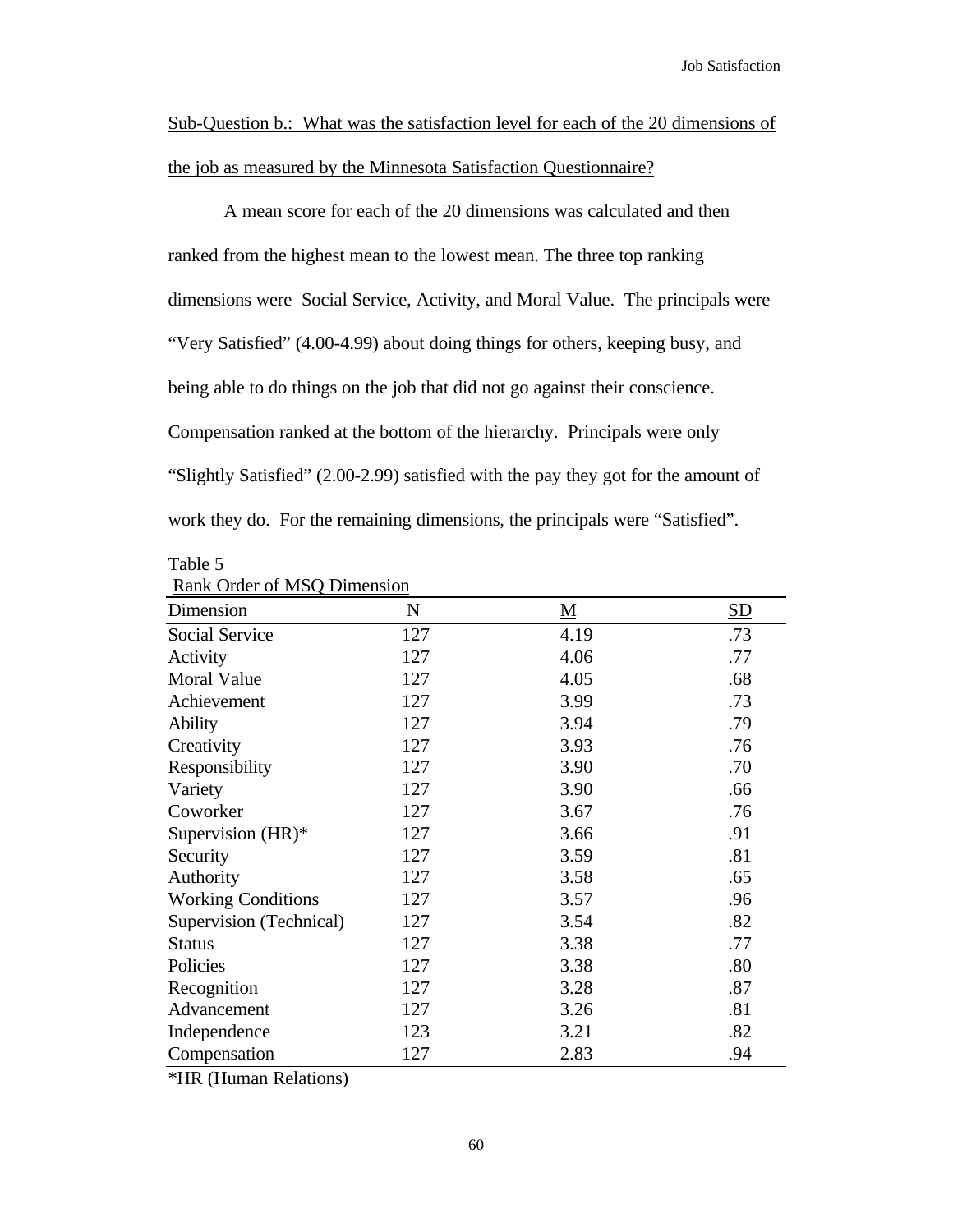Sub-Question c. - What was the satisfaction level for each of the 20 dimensions of the MSQ according to the demographic variables gender, age, degree status, years as middle school principal, school location, and school size?

To answer this question, satisfaction scores for each of the 20 dimensions of the MSQ were analyzed according to the independent variables, gender, age, degree status, years as middle school principal, school location, and school size. The results were tabulated and can be seen in Tables 6-33. Each table shows the demographic variables, the number (N) of respondents for each group, the mean  $(M)$  and standard deviation  $(SD)$  for each group. An analysis of variance was conducted and each table also shows the F Ratio  $(E)$  and significance value  $(p)$  for each variable. Scheffe post hoc analyses follow each table to specifically identify the groups that differ.

#### Ability Utilization

Table 6 shows satisfaction with the utilization of the principal's ability by gender, age, degree, experience, school location, and school size. The highest satisfaction scores for this dimension were observed for female principals  $(\underline{M} = 4.05, \underline{SD} = .79)$ ; principals who are older than 55 ( $\underline{M} = 4.28, \underline{SD} = .45$ ); principals holding an education specialist degree ( $M = 4.35$ ,  $SD = .64$ ); principals with 4 - 6 years experience as a middle school principal  $(M = 4.09, SD = .88)$ ; principal located in suburban schools ( $M = 3.95$ ,  $SD = .84$ ); and principals from schools with greater than 1,000 students ( $M = 4.14$ ,  $SD = .58$ ). All of the mean scores were between 3.61 and 4.35, indicating that the responding principals were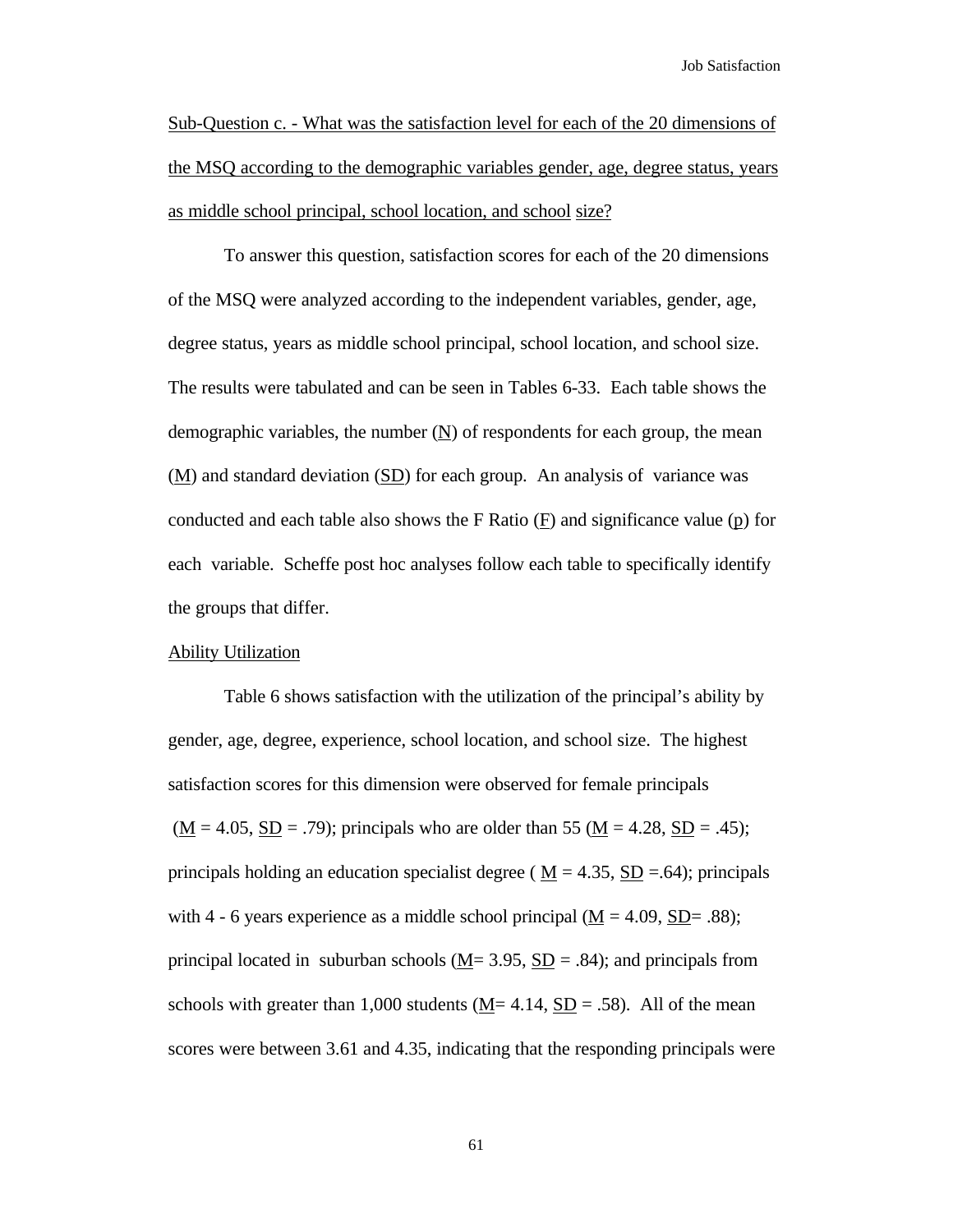"Satisfied" (3.00 - 3.99) to "Very Satisfied" (4.00 to 4.99) with the opportunities in their positions to use their abilities.

The lowest satisfaction scores for Ability Utilization were observed for male principals ( $\underline{M} = 3.84$ ,  $\underline{SD} = .78$ ), principals who were in age group 46-55 ( $\underline{M}$  $= 3.87$ ,  $\underline{SD} = .84$ ), principals holding a masters degree ( $\underline{M} = 3.85$ ,  $\underline{SD} = .82$ ), principals with 7-9 years experience as a middle school principal ( $M = 3.62$ , SD = .78) principals located in urban schools ( $M = 3.90$ ,  $SD = .79$ ), and principals with 400 students or less ( $M = 3.61$ ,  $SD = .74$ ). All of the lowest satisfaction scores fell within the "Satisfied" range (3.00 to 3.99).

 The analysis of variance indicated no significant differences in satisfaction with the utilization of ability and gender, age, degree, experience, school location, or school size ( see Table 6).

#### **Achievement**

Table 7 shows satisfaction with the principals' feeling of accomplishment by gender, age, degree, experience, school location, and school size. The highest satisfaction scores for this dimension were observed for female middle school principals ( $M = 4.07$ ,  $SD = .75$ ), principals who were older than 55 ( $M = 4.50$ ,  $SD = .39$ , principals holding an education specialist degree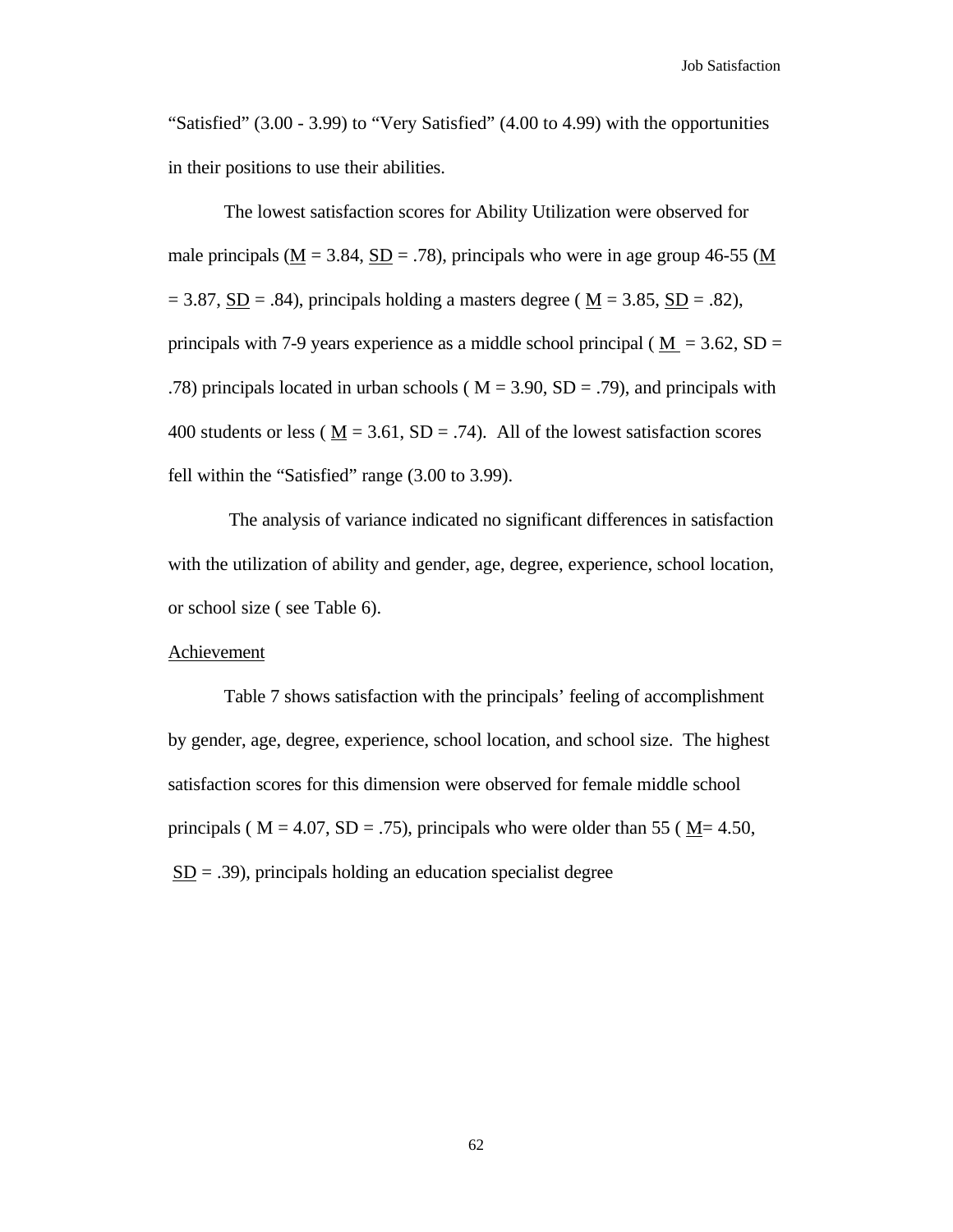# Table 6

| Variable               | $\underline{\mathbf{N}}$ | $\underline{\mathbf{M}}$ | <b>SD</b> | $\mathbf{F}$ | $\mathbf{p}$ |
|------------------------|--------------------------|--------------------------|-----------|--------------|--------------|
| Gender                 |                          |                          |           |              |              |
| Male                   | 67                       | 3.84                     | .78       |              |              |
| Female                 | 60                       | 4.05                     | .79       |              |              |
| Total                  | 127                      | 3.94                     | .79       | .23          | .14          |
| $\Delta$ ge            |                          |                          |           |              |              |
| Younger than 35        | $\overline{4}$           | 4.20                     | .54       |              |              |
| $36 - 45$              | 30                       | 3.96                     | .75       |              |              |
| $46 - 55$              | 82                       | 3.87                     | .84       |              |              |
| Older than 55          | 10                       | 4.28                     | .45       |              |              |
| Missing                | $\mathbf{1}$             |                          |           |              |              |
| Total                  | 127                      | 3.93                     | .79       | .98          | .40          |
| Degree Status          |                          |                          |           |              |              |
| <b>Masters</b>         | 92                       | 3.85                     | .82       |              |              |
| Ed. Specialist         | 8                        | 4.35                     | .64       |              |              |
| Doctorate              | 26                       | 4.09                     | .64       |              |              |
| <b>Missing</b>         | $\mathbf{1}$             |                          |           |              |              |
| Total                  | 127                      | 3.93                     | .79       | .15          | .12          |
| Yrs. as Mid Sch. Prin. |                          |                          |           |              |              |
| $1 - 3$                | 51                       | 3.97                     | .74       |              |              |
| $4 - 6$                | 29                       | 4.08                     | .88       |              |              |
| $7 - 9$                | 25                       | 3.61                     | .78       |              |              |
| 10 or more             | 21                       | 4.00                     | .71       |              |              |
| Missing                | $\mathbf{1}$             |                          |           |              |              |
| Total                  | 127                      | 3.93                     | .79       | 1.88         | .14          |
| <b>School Location</b> |                          |                          |           |              |              |
| Rural                  | 45                       | 3.94                     | .73       |              |              |
| Suburban               | 59                       | 3.95                     | .84       |              |              |
| Urban                  | 22                       | 3.90                     | .79       |              |              |
| Missing                | $\mathbf{1}$             |                          |           |              |              |
| Total                  | 127                      | 3.93                     | .79       | .03          | .97          |
| School Size            |                          |                          |           |              |              |
| 400 Students or less   | 13                       | 3.61                     | .74       |              |              |
| $401 - 600$            | 32                       | 3.82                     | .84       |              |              |
| $601 - 800$            | 22                       | 3.95                     | .80       |              |              |
| $801 - 1,000$          | 27                       | 3.98                     | .91       |              |              |
| >1,000                 | 32                       | 4.14                     | .58       |              |              |
| Missing                | $\mathbf{1}$             |                          |           |              |              |
| Total                  | 127                      | 3.93                     | .79       | .301         | .27          |

# Demographic Scores for MSQ Dimension: Ability Utilization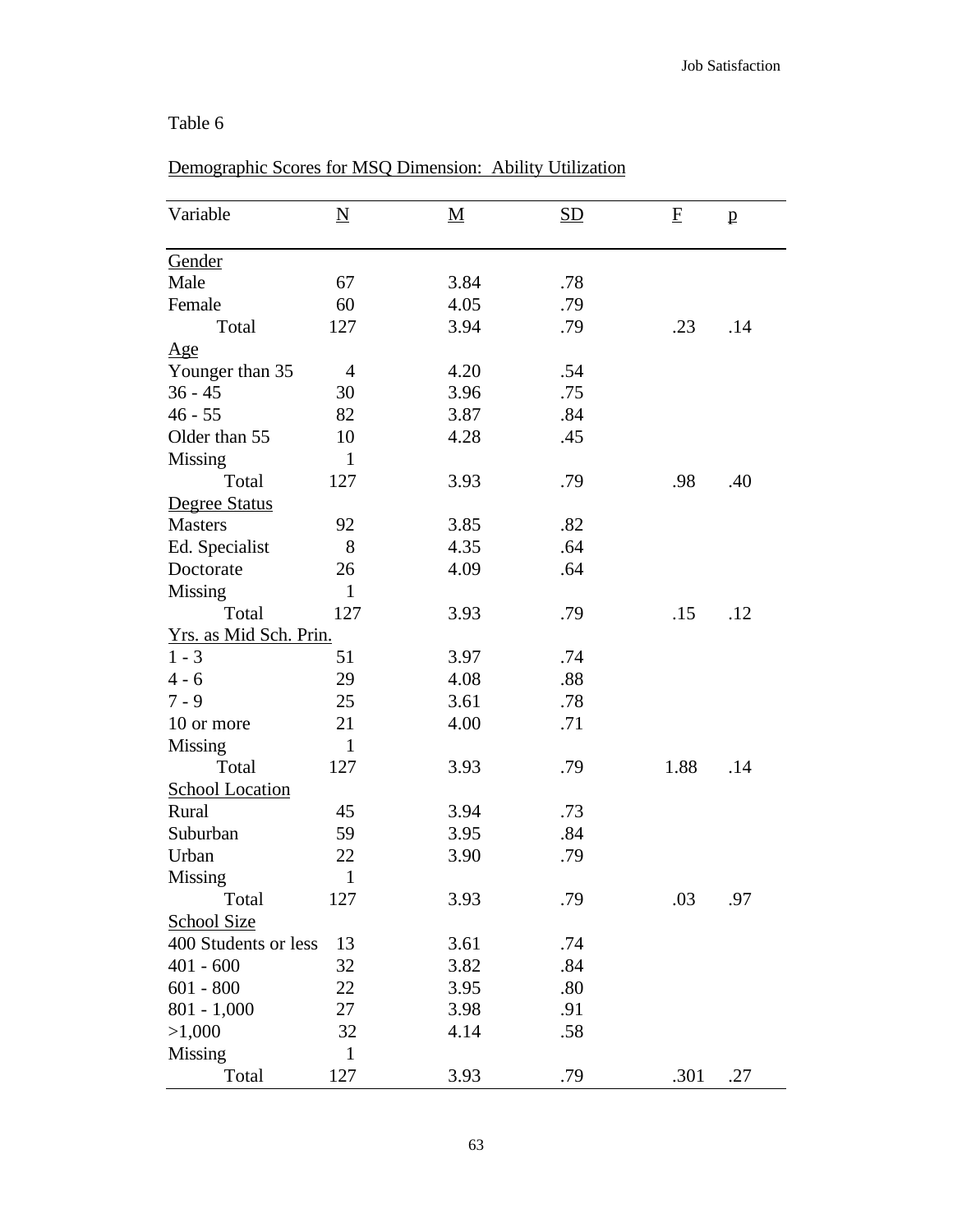$(\underline{M} = 4.55, \underline{SD} = .50)$ , principals with 4-6 years experience ( $\underline{M} = 4.55$ ,  $SD = .50$ , principals who are located at suburban schools ( $M = 4.03$ ,  $SD = .74$ ), and principals from schools with greater than 1,000 students ( $M = 4.18$ , SD = .58). All of the highest mean scores were between 4.55 and 4.03 indicating that the responding principals were "Very Satisfied" (4.00 - 4.99) with the accomplishment they are making as a middle school principal in Virginia.

The lowest Achievement scores were observed for male middle school principals ( $M = 3.91$ ,  $SD = .70$ ), principals age 46 - 55 years ( $M = 3.90$ ,  $SD = .76$ ), principals holding a masters degree ( $M = 3.91$ ,  $SD = .74$ ), principals with 7-9 years experience as middle school principal ( $\underline{M} = 3.74$ ,  $\underline{SD} = .79$ ), principals located at urban schools ( $\underline{M} = 3.87$ ,  $\underline{SD} = .76$ ), and principals from schools with 400 students or less ( $M = 3.69$ ,  $SD = .53$ ). All of the lowest satisfaction Achievement scores rated within the "Satisfied" range (3.00 - 3.99).

The analysis of variance indicated a statistically significant difference between means for degree status ( $p = .04$ ) (Table 7). The post hoc Scheffe analysis shows that the means between the masters principals and the educational specialist principals differ significantly ( $p = .05$ ). Principals who had obtained an educational specialist degree appeared to have been significantly more satisfied about the achievement they were making than those principals who hold a masters degree (see Table 8).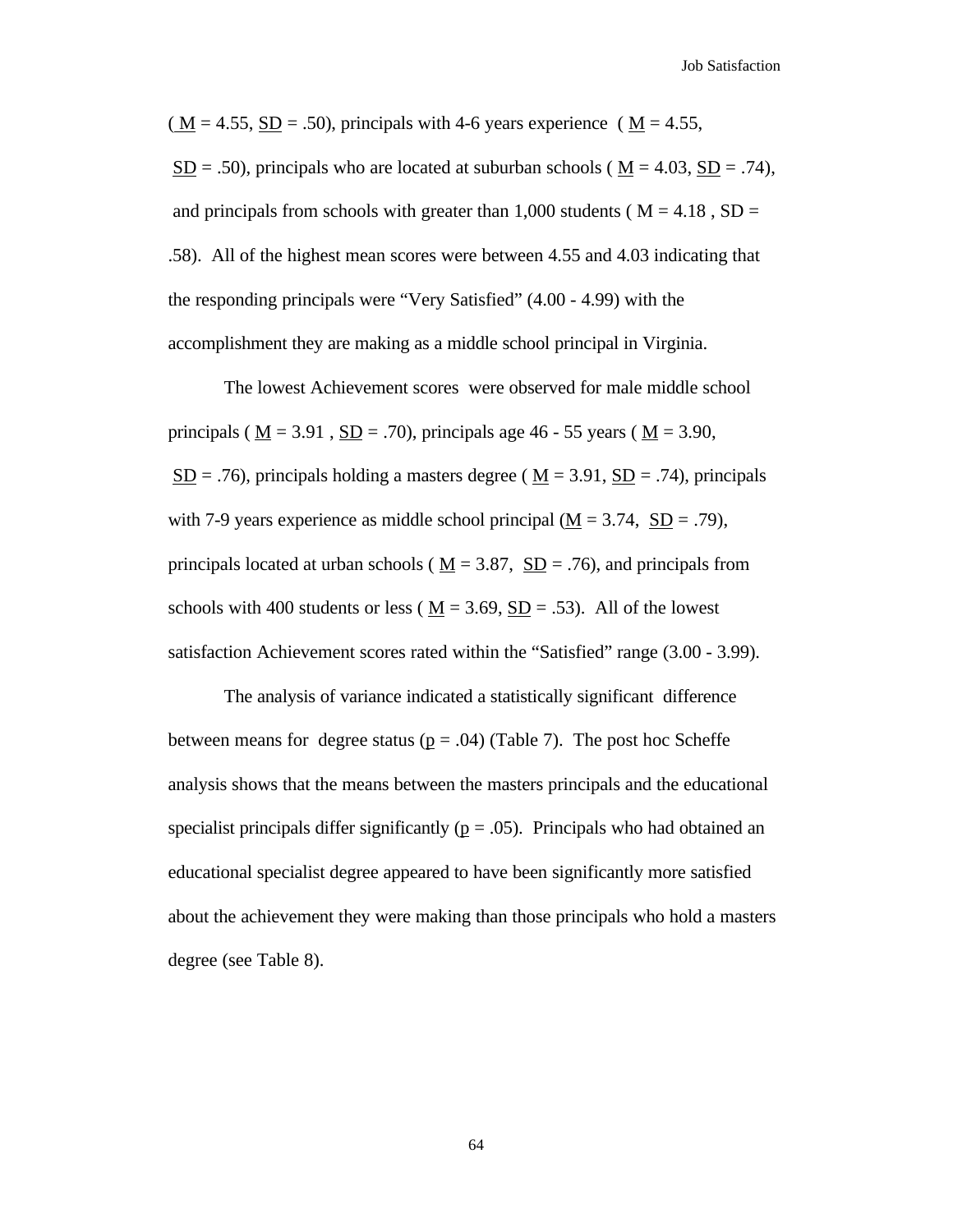# Demographic Scores for MSQ Dimension: Achievement

| Variable               | $\underline{\mathbf{N}}$ | M    | <b>SD</b> | $\mathbf{F}$ | $\mathbf{p}$ |
|------------------------|--------------------------|------|-----------|--------------|--------------|
| Gender                 |                          |      |           |              |              |
| Male                   | 67                       | 3.91 | .70       |              |              |
| Female                 | 60                       | 4.07 | .75       |              |              |
| Total                  | 127                      | 4.00 | .73       | 1.55         | .22          |
| Age                    |                          |      |           |              |              |
| Younger than 35        | $\overline{4}$           | 4.25 | .53       |              |              |
| $36 - 45$              | 30                       | 4.01 | .67       |              |              |
| $46 - 55$              | 82                       | 3.90 | .76       |              |              |
| Older than 55          | 10                       | 4.50 | .39       |              |              |
| Missing                | $\mathbf{1}$             |      |           |              |              |
| Total                  | 127                      | 3.98 | .72       | 2.38         | .07          |
| Degree Status          |                          |      |           |              |              |
| <b>Masters</b>         | 92                       | 3.91 | .74       |              |              |
| Ed. Specialist         | 8                        | 4.55 | .50       |              |              |
| Doctorate              | 26                       | 4.07 | .65       |              |              |
| Missing                | $\mathbf{1}$             |      |           |              |              |
| Total                  | 127                      | 3.98 | .72       | .28          | $.04*$       |
| Yrs. as Mid Sch. Prin. |                          |      |           |              |              |
| $1 - 3$                | 51                       | 3.97 | .69       |              |              |
| $4 - 6$                | 29                       | 4.12 | .74       |              |              |
| $7 - 9$                | 25                       | 3.74 | .79       |              |              |
| 10 or More             | 21                       | 4.10 | .68       |              |              |
| Missing                | $\mathbf{1}$             |      |           |              |              |
| Total                  | 127                      | 3.98 | .72       | 1.46         | .23          |
| <b>School Location</b> |                          |      |           |              |              |
| Rural                  | 45                       | 3.97 | .69       |              |              |
| Suburban               | 59                       | 4.03 | .74       |              |              |
| Urban                  | 22                       | 3.87 | .76       |              |              |
| <b>Missing</b>         | $\mathbf{1}$             |      |           |              |              |
| Total                  | 127                      | 3.98 | .72       | .40          | .67          |
| <b>School Size</b>     |                          |      |           |              |              |
| 400 students or less   | 13                       | 3.69 | .53       |              |              |
| $401 - 600$            | 32                       | 3.86 | .79       |              |              |
| $601 - 800$            | 22                       | 3.85 | .81       |              |              |
| $801 - 1,000$          | 27                       | 4.14 | .74       |              |              |
| >1,000                 | 32                       | 4.18 | .58       |              |              |
| Missing                | $\mathbf{1}$             |      |           |              |              |
| Total                  | 127                      | 3.98 | .72       | 1.87         | .12          |

 $\overline{\text{* p} < .05}$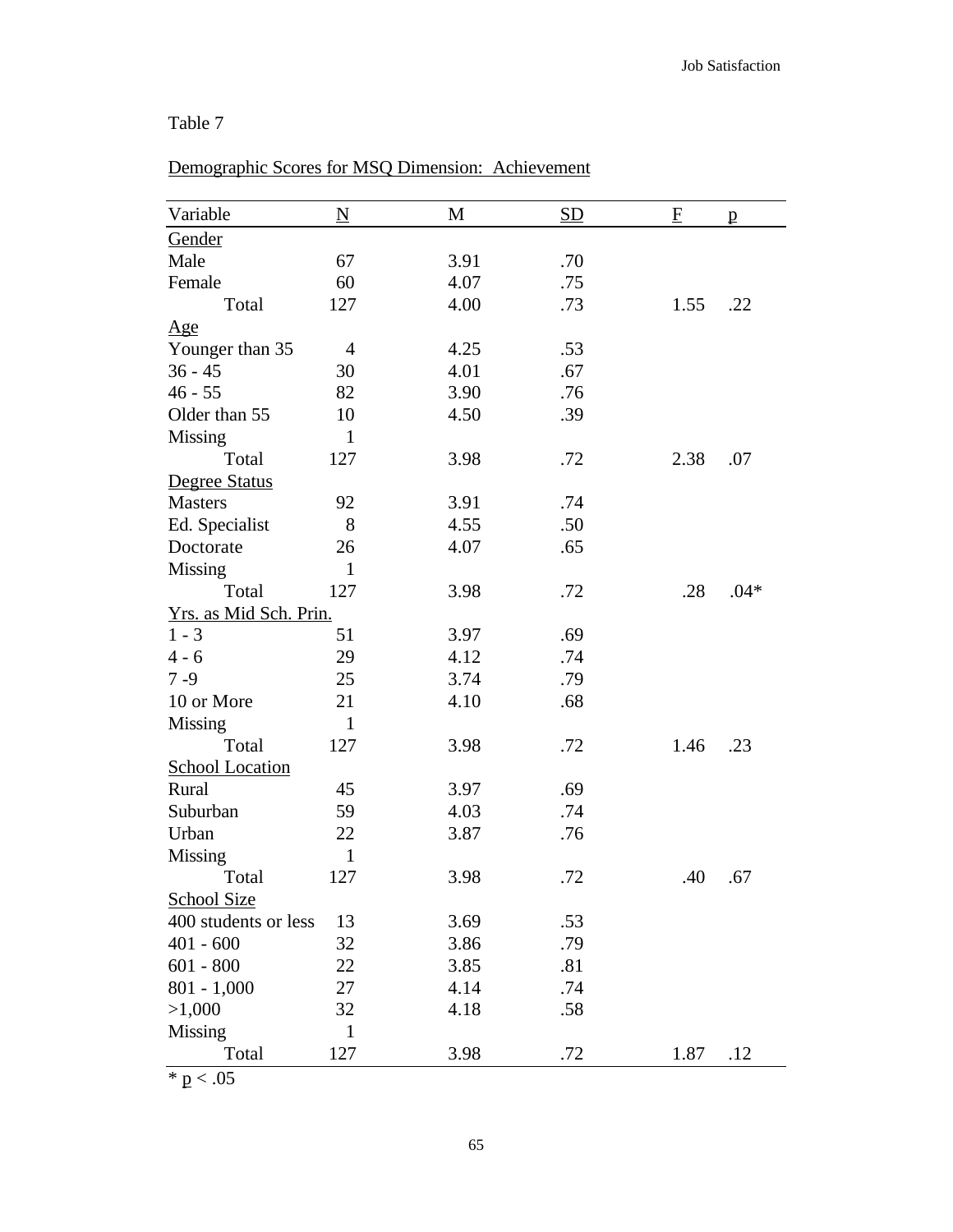### Scheffe Post Hoc Tests for Achievement and Degree

| (I) Current Degree   | (J) Current Degree   | (I-J) Difference | р      |
|----------------------|----------------------|------------------|--------|
| <b>Masters</b>       | <b>ED</b> Specialist | $-.64$           | $.05*$ |
|                      | Doctorate            | $-.16$           | .59    |
| <b>ED</b> Specialist | Doctorate            | .48              | .25    |
| $* p = .05$          |                      |                  |        |

#### **Activity**

The principals satisfaction with keeping busy all the time is reported by gender, age, degree, experience, school location, and school size. These scores are shown in Table 9. The highest satisfaction score for this dimension was noted for female middle school principals ( $M = 4.22$ ,  $SD = .70$ ), principals who were younger than 35 and older than 55 ( $M = 4.50$ ,  $SD = .62$  and .73, respectively), principals with an education specialist degree ( $\underline{M} = 4.50$ ,  $\underline{SD} = .61$ ), principals who have been a middle school principal 10 or more years ( $\underline{M} = 4.13$ ,  $\underline{SD} = .69$ ), principals located at suburban schools ( $M = 4.13$ , SD = .73), and principals from schools with greater than 1,000 students ( $M = 4.28$ , SD = .70). All of the mean scores fell between 4.50 and 4.13 indicating that the respondents were "Very Satisfied" (4.00 - 4.99) about being able to keep busy all the time.

The lowest satisfaction scores for activity were observed for male middle school principals ( $M = 3.91$ ,  $SD = .70$ ), principals between the age 46 - 55 ( $M =$ 3.94,  $SD = .70$ , principals with a masters degree ( $M = 4.01$ ,  $SD = .72$ ),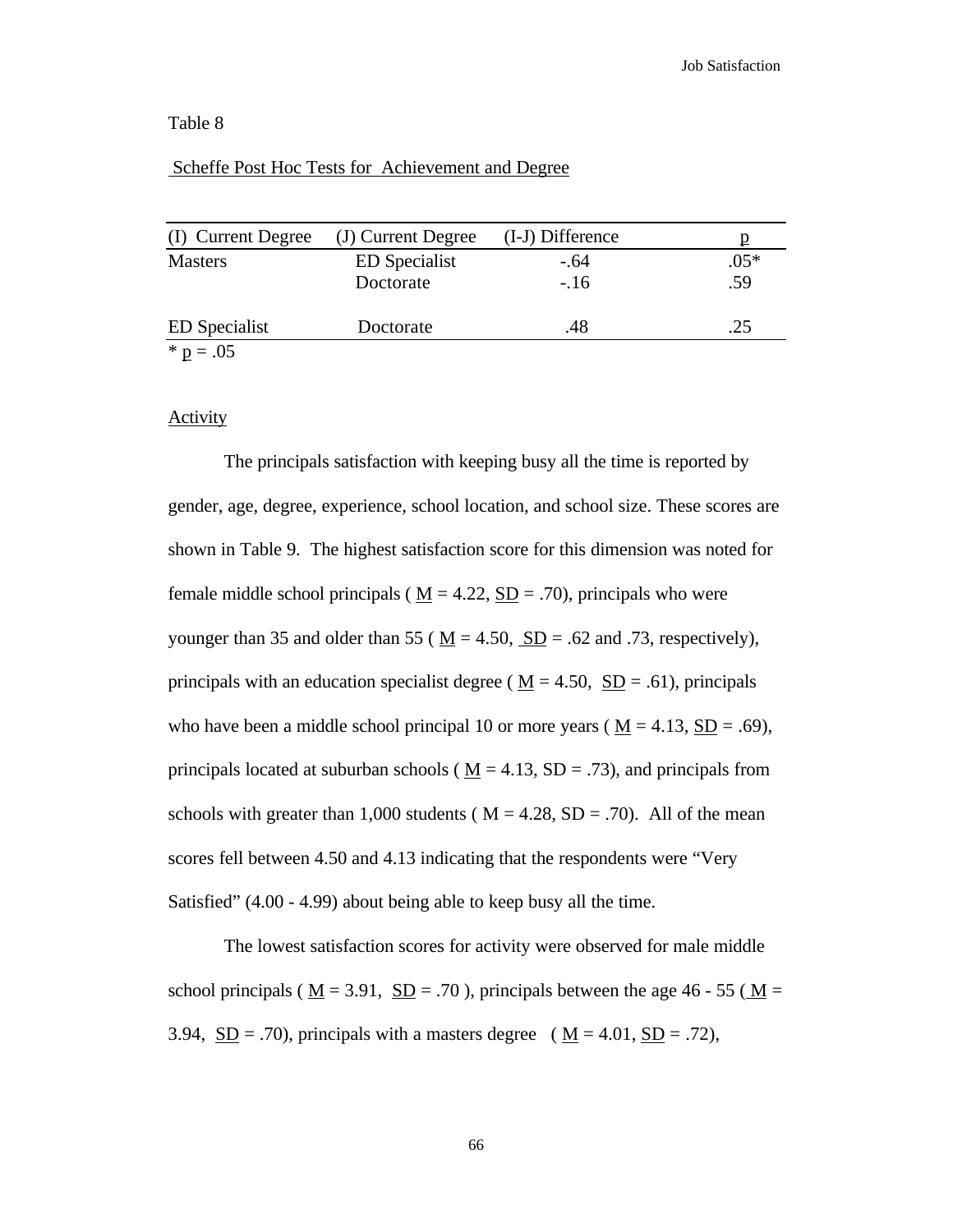Job Satisfaction

principals who had been a middle school principal for  $7 - 9$  years ( $M = 3.92$ , SD  $=$  .73); principals from urban schools ( $M = 3.86$ ,

 $SD = .80$ ), and principals from schools with 400 students or less ( $M = 3.72$ ,  $SD = .62$ ). Thus, the scores ranged between 4.01 and 3.72 ("Very Satisfied" 4.00 - 4.99 and "Satisfied" 3.00 - 3.99). Even the lowest scores show that the responding principals were satisfied about keeping busy all the time (see Table 9).

Analysis of variance indicate statistically significant differences for gender  $(p = .02)$ , age ( $p = .05$ ), and school size ( $p = .03$ ). Females appeared more satisfied about their activity levels than males. Younger and older principals seemed more satisfied than the middle groups, and principals from large schools were more satisfied with activity than principals from small schools. The Scheffe post hoc analyses do not indicate significant differences for any of these group comparisons (see Table 10).

## Advancement

 Table 11 shows satisfaction scores for the principals' opportunity for advancement by gender, age, degree, experience, school location, and school size. The highest satisfaction scores for this dimension were observed for Female principals ( $M = 3.36$ ,  $SD = 90$ ), principals younger than 35 ( $M = 3.55$ ,  $SD = 1.27$ ), principals holding an educational specialist degree (M = 3.35,  $SD = .50$ , principals with 1-3 years experience ( $M = 3.36$ ,  $SD = .75$ ), principals located in urban schools ( $M = 3.37$ ,  $SD = .57$ ), and principals from schools with 801-1,000 students ( $\underline{M} = 3.48$ ,  $\underline{SD} = .98$ ). Therefore, all of the highest scores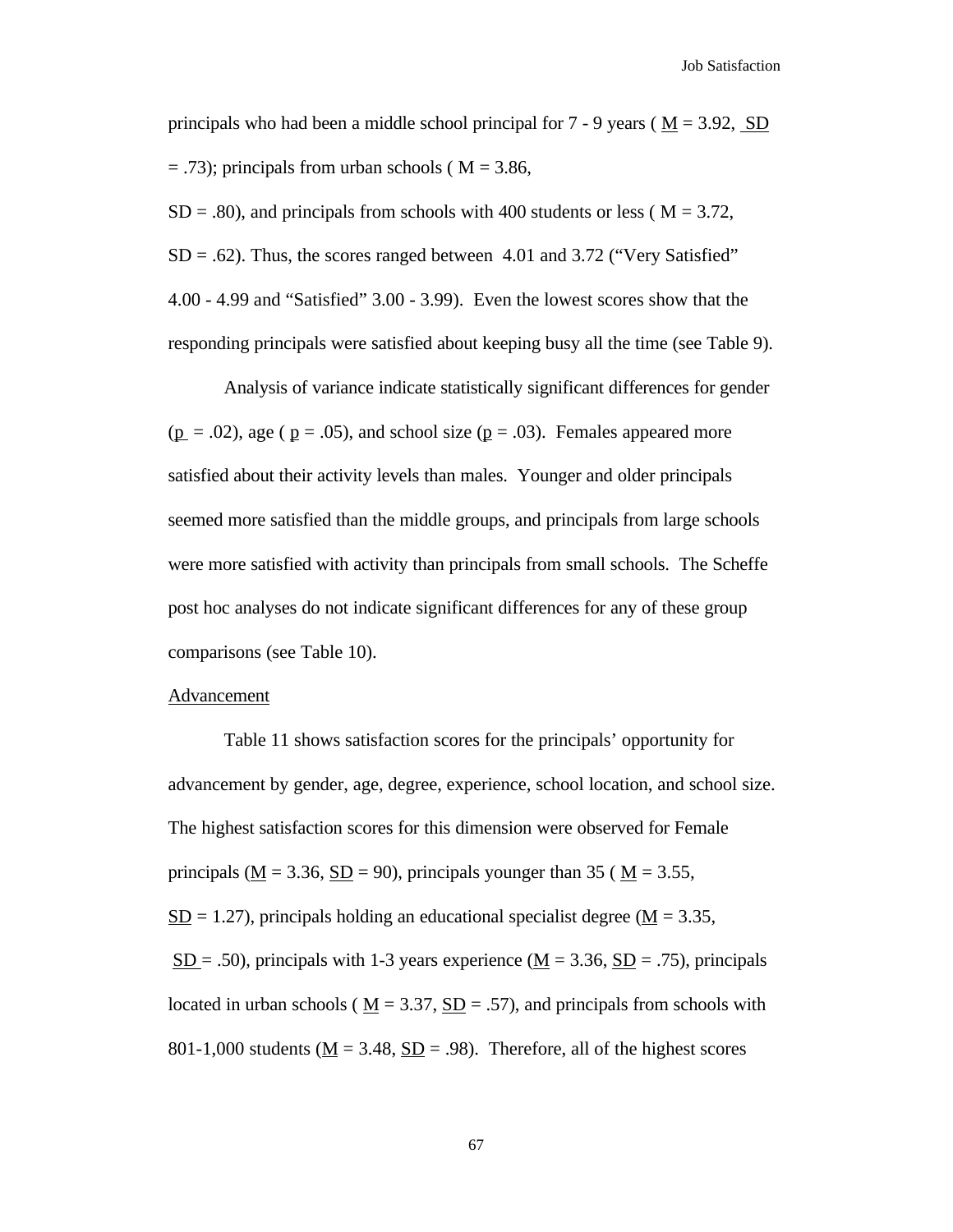| Variable               | $\underline{\mathbf{N}}$ | M    | <b>SD</b> | $\overline{F}$ | $\mathbf{p}$ |
|------------------------|--------------------------|------|-----------|----------------|--------------|
| Gender                 |                          |      |           |                |              |
| Male                   | 67                       | 3.91 | .70       |                |              |
| Female                 | 60                       | 4.22 | .70       |                |              |
| Total                  | 127                      | 4.06 | .72       | 6.08           | $.02*$       |
| Age                    |                          |      |           |                |              |
| Younger than 35        | $\overline{4}$           | 4.50 | .62       |                |              |
| $36 - 45$              | 30                       | 4.14 | .69       |                |              |
| $46 - 55$              | 82                       | 3.94 | .70       |                |              |
| Older than 55          | 10                       | 4.50 | .73       |                |              |
| Missing                | $\mathbf{1}$             |      |           |                |              |
| Total                  | 127                      | 4.05 | .73       | 2.77           | $.05*$       |
| <b>Degree Status</b>   |                          |      |           |                |              |
| <b>Masters</b>         | 92                       | 4.01 | .72       |                |              |
| Ed. Specialist         | 8                        | 4.50 | .61       |                |              |
| Doctorate              | 26                       | 4.04 | .69       |                |              |
| Missing                | $\mathbf{1}$             |      |           |                |              |
| Total                  | 127                      | 4.05 | .71       | 1.73           | .18          |
| Yrs. as Mid Sch. Prin. |                          |      |           |                |              |
| $1 - 3$                | 51                       | 4.04 | .72       |                |              |
| $4 - 6$                | 29                       | 4.12 | .73       |                |              |
| $7 - 9$                | 25                       | 3.92 | .73       |                |              |
| 10 or More             | 21                       | 4.13 | .69       |                |              |
| <b>Missing</b>         | $\mathbf{1}$             |      |           |                |              |
| Total                  | 127                      | 4.05 | .71       | .47            | .70          |
| <b>School Location</b> |                          |      |           |                |              |
| Rural                  | 45                       | 4.04 | .64       |                |              |
| Suburban               | 59                       | 4.13 | .73       |                |              |
| Urban                  | 22                       | 3.86 | .80       |                |              |
| Missing                | $\mathbf{1}$             |      |           |                |              |
| Total                  | 127                      | 4.05 | .71       | 1.08           | .34          |
| <b>School Size</b>     |                          |      |           |                |              |
| 400 students or less   | 13                       | 3.72 | .62       |                |              |
| $401 - 600$            | 32                       | 3.88 | .67       |                |              |
| $601 - 800$            | 22                       | 3.93 | .76       |                |              |
| $801 - 1,000$          | 27                       | 4.24 | .70       |                |              |
| >1,000                 | 32                       | 4.28 | .70       |                |              |
| Missing                | $\mathbf{1}$             |      |           |                |              |
| Total                  | 127                      | 4.05 | .71       | 2.76           | $.03*$       |
|                        |                          |      |           |                |              |

Table 9 Demographic Scores for MSQ Dimension: Activity

 $* p < .05$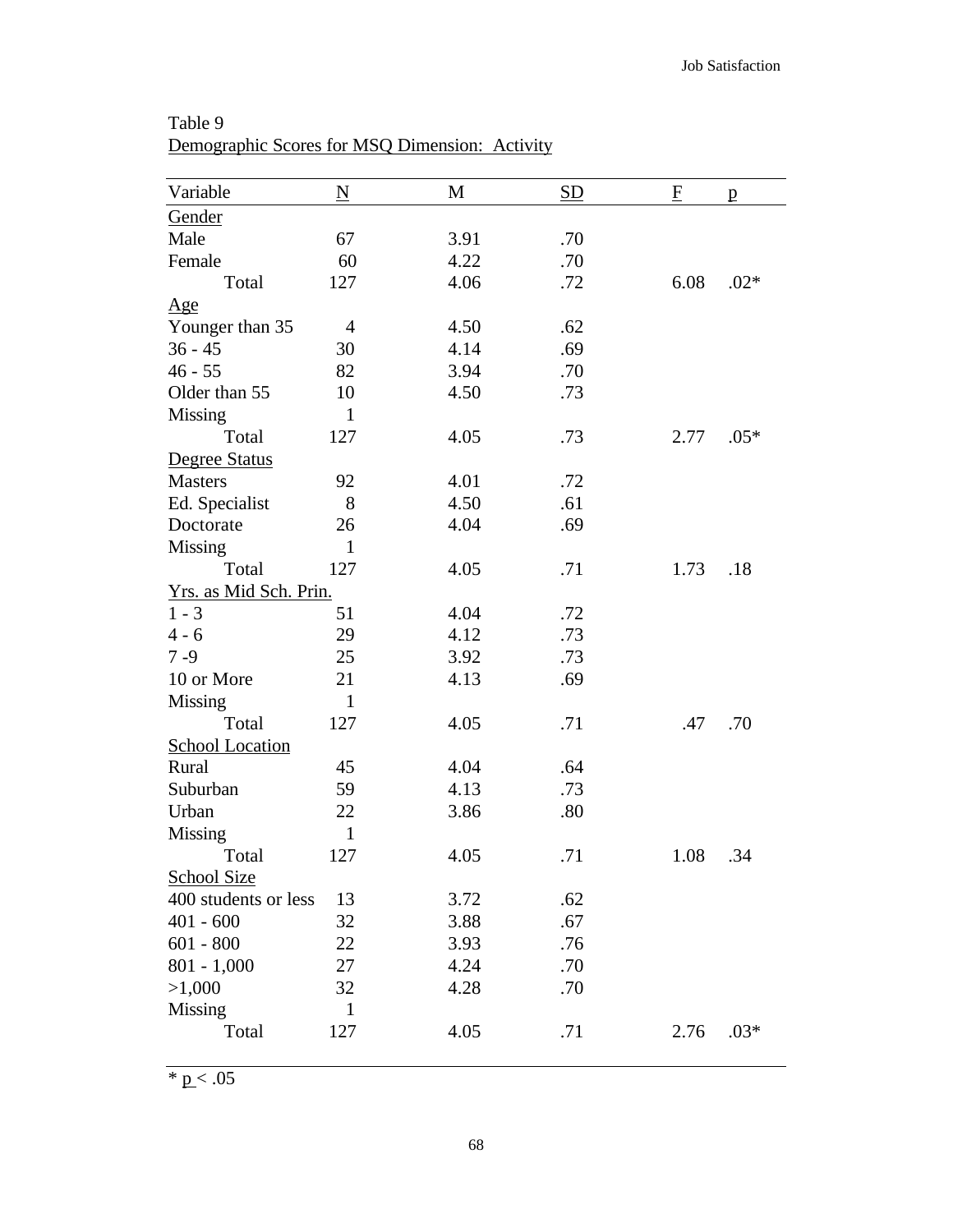| (I) age              | (J) age       | Difference (I-J) | $\mathbf{p}$ |
|----------------------|---------------|------------------|--------------|
| Younger than 35      | $36 - 45$     | .36              | .82          |
|                      | $46 - 55$     | .56              | .49          |
|                      | Older than 55 | .00              | 1.00         |
| $36 - 45$            | $46 - 55$     | .20              | .62          |
|                      | Older than 55 | $-.36$           | .58          |
| $46 - 55$            | Older than 55 | $-.56$           | .13          |
| (I) Size             | (J) Size      | Difference (I-J) | p            |
| 400 students or less | 401-600       | $-.15$           | .98          |
|                      | 601-800       | $-.21$           | .95          |
|                      | 801-1,000     | $-.51$           | .32          |
|                      | > 1,000       | $-.56$           | .21          |
| 401-600              | 601-800       | $-.05$           | 1.00         |
|                      | 801-1,000     | $-.36$           | .42          |
|                      | > 1,000       | $-.41$           | .25          |
| 601-800              | 801-1,000     | $-.31$           | .68          |
|                      | > 1,000       | $-.35$           | .51          |
| 801-1,000            | > 1,000       | $-.04$           | 1.00         |

## Scheffe Post Hoc Tests for Activity , Age and School Size

were between 3.55 and 3.35 indicating that the principals were "Satisfied" (3.00- 3.99) with opportunities for advancement on the job.

The lowest scores for advancement were reported for male principals  $(\underline{M} = 3.17, \underline{SD} = .72)$ , principals older than 55 ( $\underline{M} = 2.98, \underline{SD} = 1.19$ ), principals holding a doctorate degree ( $\underline{M} = 3.22$ ,  $\underline{SD} = .81$ ), principals with 10 or more years experience ( $\underline{M} = 3.13$ ,  $\underline{SD} = 1.02$ ), principals from rural schools ( $\underline{M} = 3.03$ ,  $SD = .86$ ), and principals from schools with 400 students or less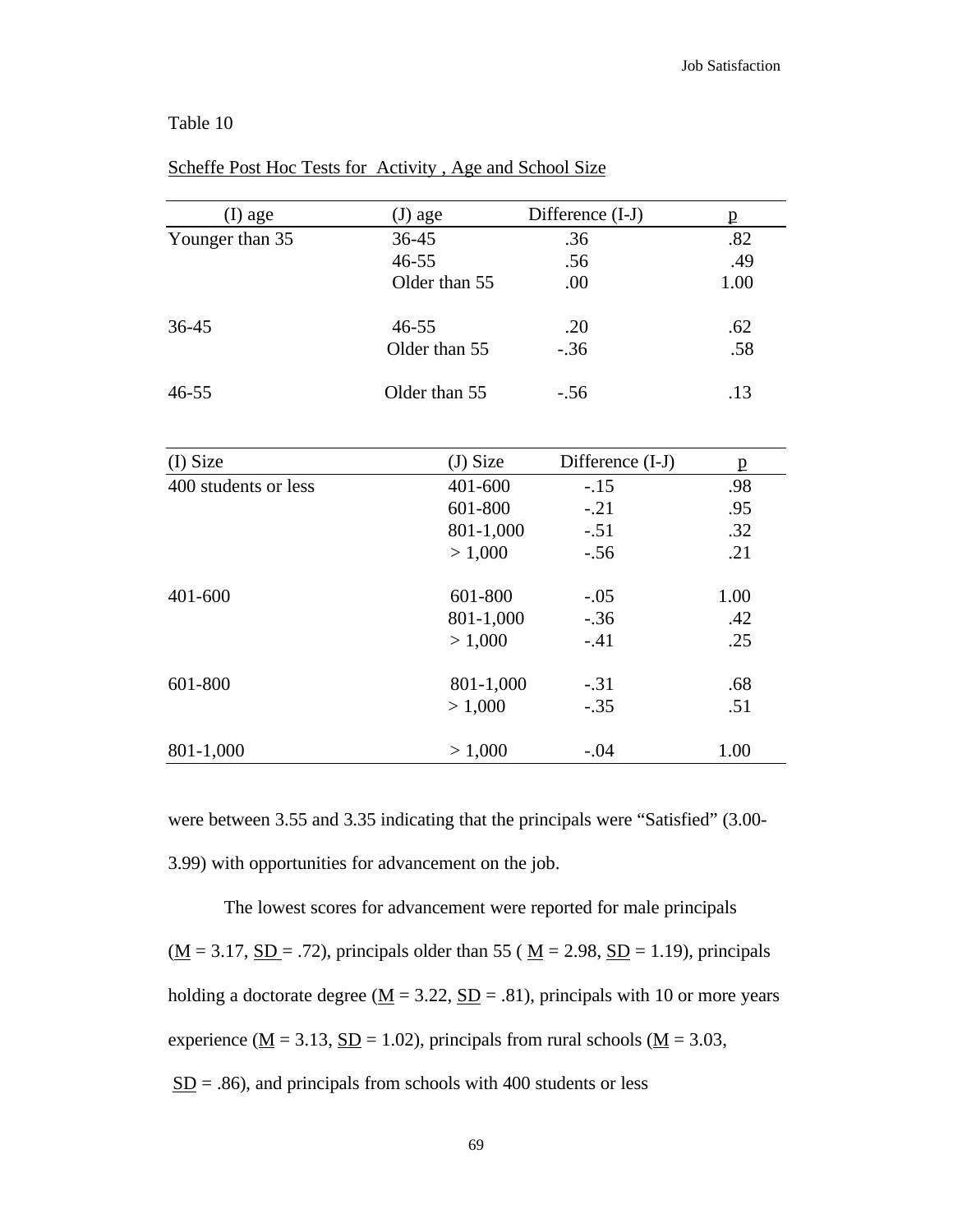| Variable               | N              | M    | <b>SD</b> | $\overline{\mathrm{E}}$ | $\mathbf{p}$ |
|------------------------|----------------|------|-----------|-------------------------|--------------|
| Gender                 |                |      |           |                         |              |
| Male                   | 67             | 3.17 | .72       |                         |              |
| Female                 | 60             | 3.36 | .90       |                         |              |
| Total                  | 127            | 3.26 | .81       | 1.82                    | .18          |
| Age                    |                |      |           |                         |              |
| Younger than 35        | $\overline{4}$ | 3.55 | 1.27      |                         |              |
| $36 - 45$              | 30             | 3.21 | .81       |                         |              |
| $46 - 55$              | 82             | 3.27 | .73       |                         |              |
| Older than 55          | 10             | 2.98 | 1.19      |                         |              |
| Missing                | $\mathbf{1}$   |      |           |                         |              |
| Total                  | 127            | 3.24 | .80       | .60                     | .62          |
| Degree Status          |                |      |           |                         |              |
| <b>Masters</b>         | 92             | 3.24 | .83       |                         |              |
| Ed. Specialist         | 8              | 3.35 | .50       |                         |              |
| Doctorate              | 26             | 3.22 | .81       |                         |              |
| <b>Missing</b>         | $\mathbf{1}$   |      |           |                         |              |
| Total                  | 127            | 3.24 | .80       | .08                     | .92          |
| Yrs. as Mid Sch. Prin. |                |      |           |                         |              |
| $1 - 3$                | 51             | 3.36 | .75       |                         |              |
| $4 - 6$                | 29             | 3.21 | .76       |                         |              |
| $7 - 9$                | 25             | 3.14 | .75       |                         |              |
| 10 or More             | 21             | 3.13 | 1.02      |                         |              |
| <b>Missing</b>         | $\mathbf{1}$   |      |           |                         |              |
| Total                  | 127            | 3.24 | .80       | .68                     | .56          |
| <b>School Location</b> |                |      |           |                         |              |
| Rural                  | 45             | 3.03 | .86       |                         |              |
| Suburban               | 59             | 3.36 | .81       |                         |              |
| Urban                  | 22             | 3.37 | .57       |                         |              |
| Missing                | $\mathbf{1}$   |      |           |                         |              |
| Total                  | 127            | 3.24 | $.80\,$   | 2.58                    | .08          |
| <b>School Size</b>     |                |      |           |                         |              |
| 400 students or less   | 13             | 2.72 | .61       |                         |              |
| $401 - 600$            | 32             | 3.30 | .61       |                         |              |
| $601 - 800$            | 22             | 2.91 | .88       |                         |              |
| $801 - 1,000$          | 27             | 3.48 | .98       |                         |              |
| >1,000                 | 32             | 3.42 | .67       |                         |              |
| Missing                | $\mathbf{1}$   |      |           |                         |              |
| Total                  | 127            | 3.24 | .80       | 3.54                    | $.009*$      |
|                        |                |      |           |                         |              |

Table 11 Demographic Scores for MSQ Dimension: Advancement

 $\frac{*}{p} < .01$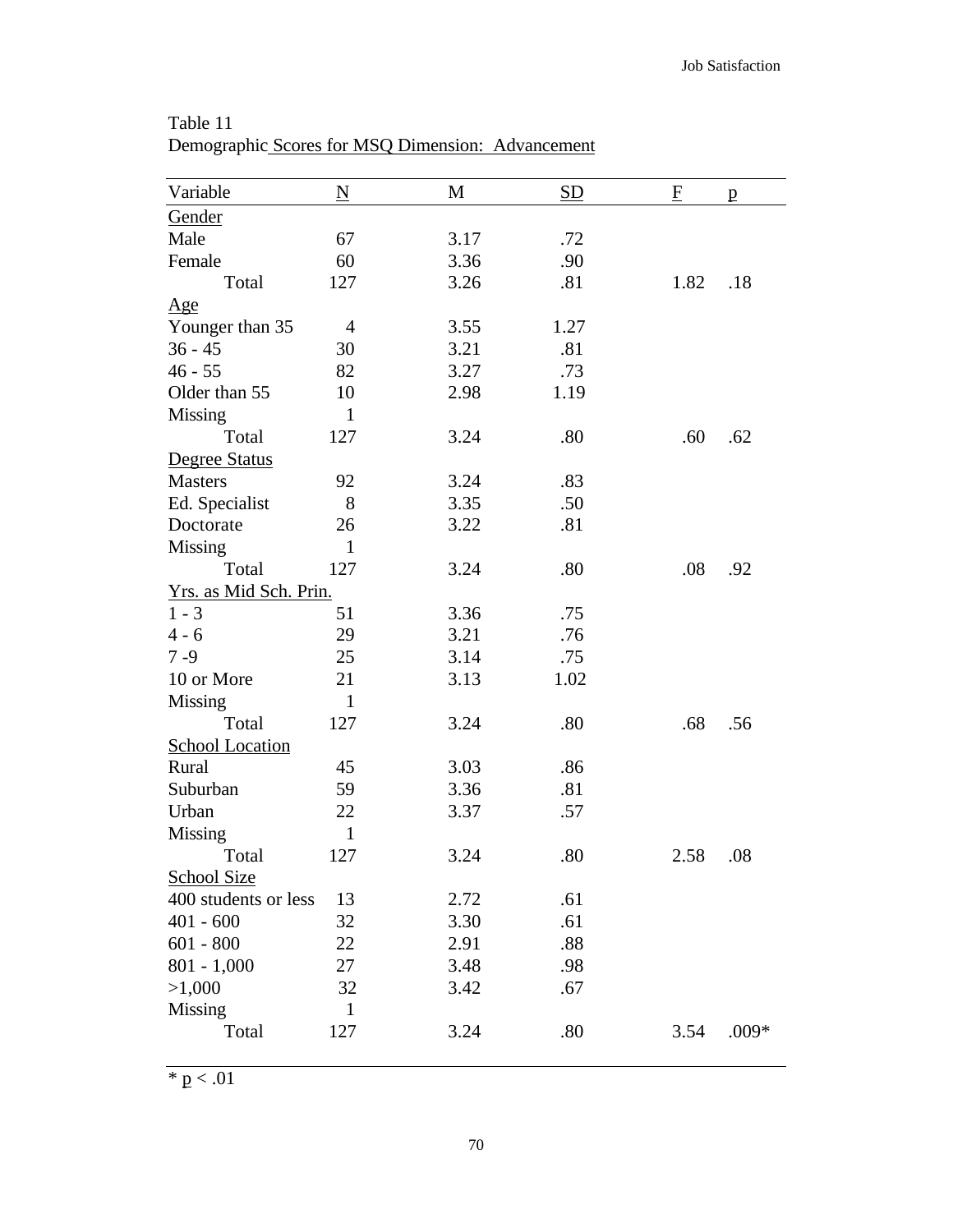| (I) Size             | $(J)$ Size | Difference (I-J) | <u>p.</u> |
|----------------------|------------|------------------|-----------|
| 400 students or less | 401-600    | $-.58$           | .27       |
|                      | 601-800    | $-.21$           | .97       |
|                      | 801-1,000  | $-.76$           | .08       |
|                      | >1,000     | $-.70$           | .12       |
| 401-600              | 601-800    | .38              | .55       |
|                      | 801-1,000  | $-.18$           | .94       |
|                      | > 1,000    | $-.12$           | .98       |
| 601-800              | 801-1,000  | $-.56$           | .19       |
|                      | > 1,000    | $-.49$           | .26       |
| 801-1,000            | 601-800    | .56              | .19       |

Table 12 Scheffe Post Hoc Tests for Advancement and School Size

 $(M = 2.72, SD = .61)$ . The lowest scores for advancement were between 2.72 and 3.22 indicating that the responding principals felt "Somewhat Satisfied" (2.00- 2.99) to "Satisfied" (3.00-3.99) about opportunities for advancement (see Table 11).

The analysis of variance indicated a statistically significant difference only for school size ( $p = .009$ ). Although principals from larger schools were more satisfied with opportunities for advancement than principals from small schools, post hoc tests do not indicate that the means differ significantly (see Table 12).

### **Authority**

Table 13 shows satisfaction with the principals' opportunity to tell others what to do. These scores are reported by gender, age, degree, experience, school location, and school size. The highest scores are seen for female principals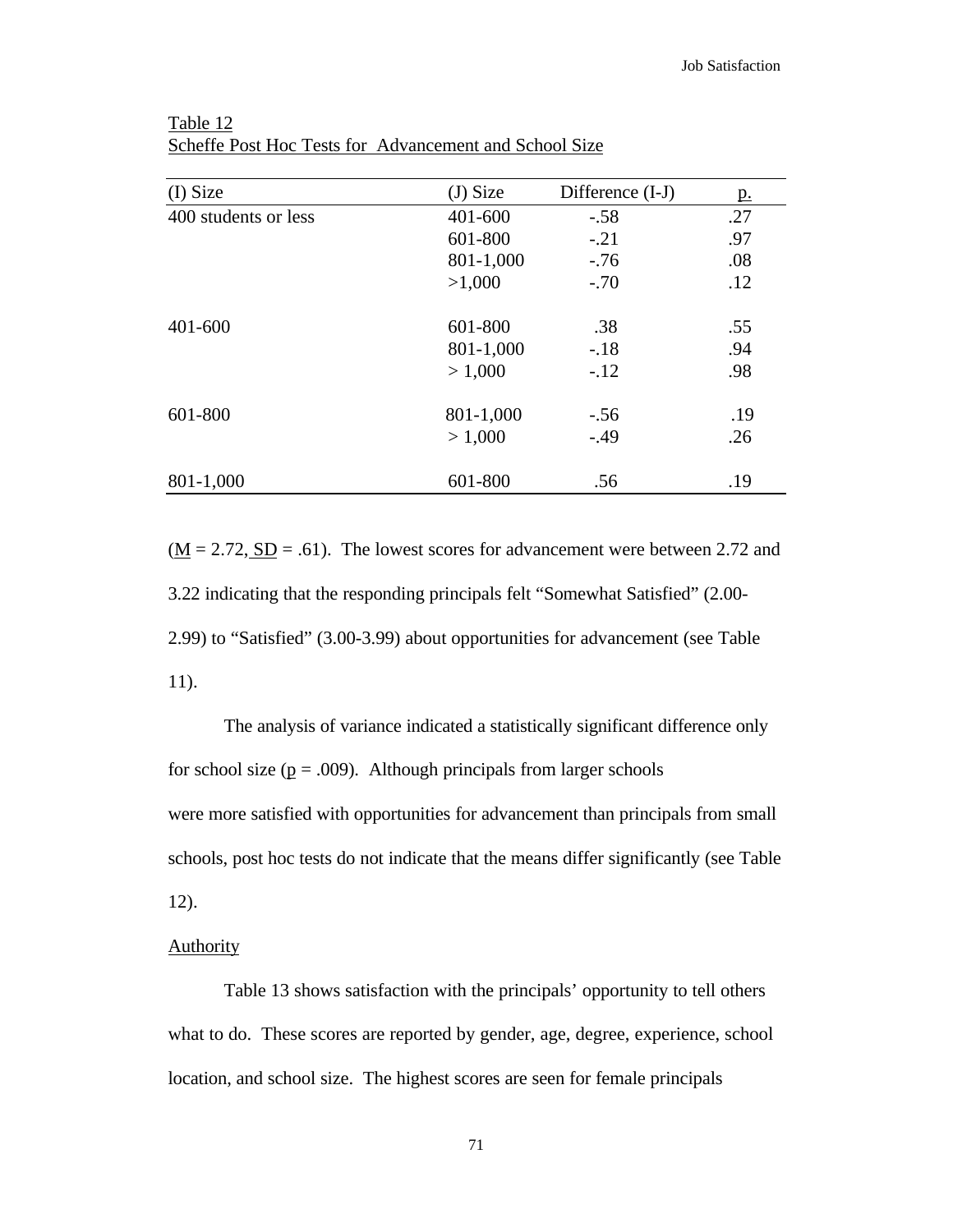$(M = 3.64, SD = .86)$ , principals older than 55 ( $M = 3.82, SD = .48$ ), principals holding an educational specialist degree ( $\underline{M} = 3.83$ ,  $\underline{SD} = .74$ ), principals with 10 or more years experience ( $M = 3.67$ ,  $SD = .63$ ), principals from rural schools  $(M = 3.59, SD = .63)$ , and principals from schools with greater than 1,000 students ( $\underline{M} = 3.72$ ,  $\underline{SD} = .57$ ). All of these scores were between 3.83 and 3.59 indicating that the responding principals were "Satisfied" (3.00-3.99) about the opportunity to tell others what to do.

The lowest scores for authority were observed for female principals  $(\underline{M} = 3.53, \underline{SD} = 3.58)$ , principals younger than 35 ( $\underline{M} = 3.63, \underline{SD} = .57$ ), principals with a masters degree ( $\underline{M} = 3.53$ ,  $\underline{SD} = .66$ ), principals with 7-9 years experience ( $\underline{M} = 3.44$ ,  $\underline{SD} = .39$ ), principals located in urban schools ( $\underline{M} = 3.48$ ,  $SD = .55$ ), and principals from schools with 401-600 students ( $M = 3.34$ ,  $SD = .61$ ). All of the mean scores were between 3.34 and 3.63 indicating that the lowest scores also fell within the "Satisfied" range .

The analysis of variance indicated no significant differences between scores for authority and gender, age, degree, experience, school location or school size (see Table 13).

### **Creativity**

Table 14 shows principal satisfaction with the opportunity to try his or her own ideas for getting the job done. These scores are reported by gender, age, degree, experience, school location, and school size. The highest scores were

72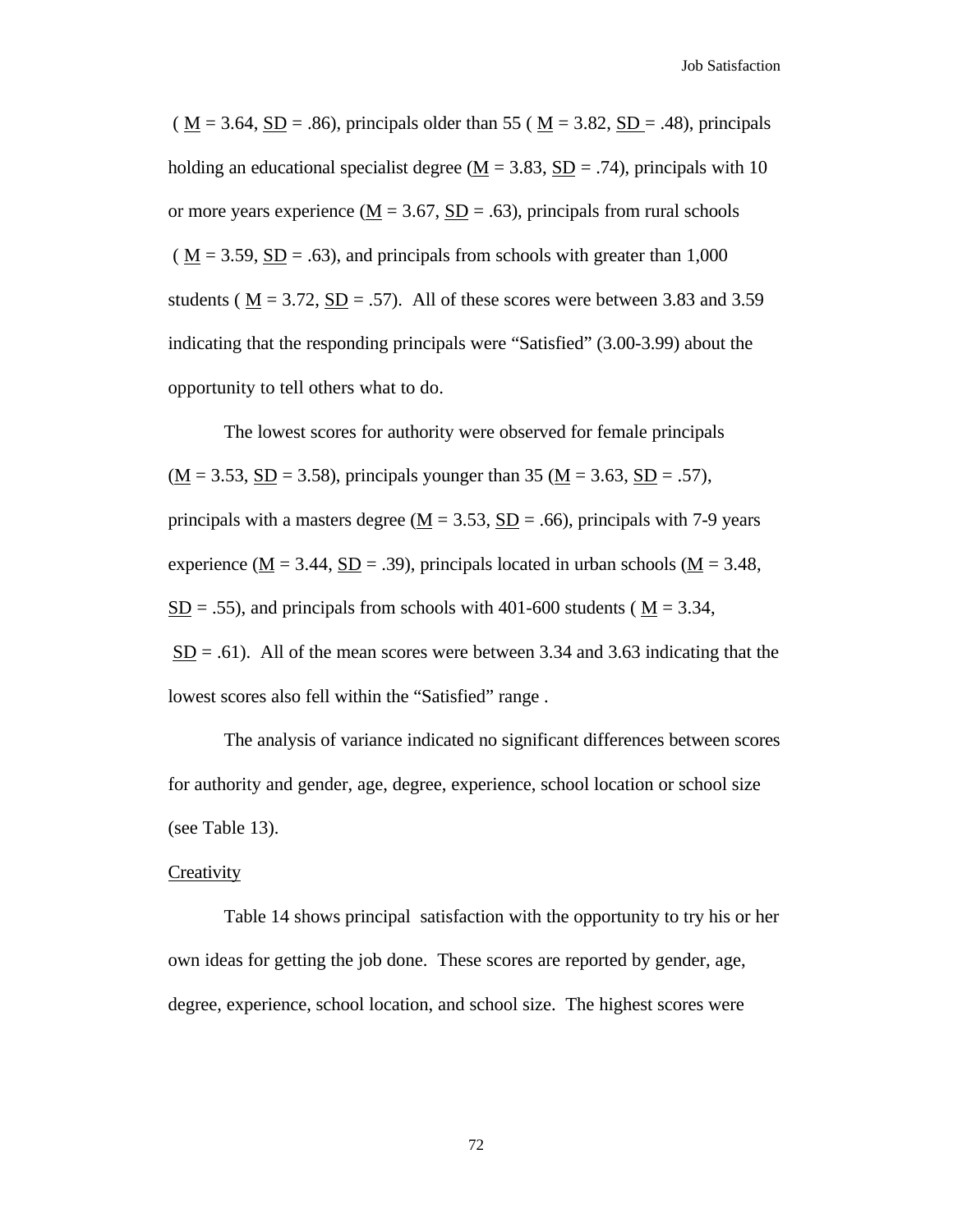# Demographic Scores for MSQ Dimension: Authority

| Variable               | $\underline{\mathbf{N}}$ | M    | <b>SD</b> | F    | p   |
|------------------------|--------------------------|------|-----------|------|-----|
| Gender                 |                          |      |           |      |     |
| Male                   | 67                       | 3.53 | 3.58      |      |     |
| Female                 | 60                       | 3.64 | .86       |      |     |
| Total                  | 127                      | 3.58 | .65       | .98  | .32 |
| Age                    |                          |      |           |      |     |
| Younger than 35        | 4                        | 3.63 | .57       |      |     |
| $36 - 45$              | 30                       | 3.64 | .74       |      |     |
| $46 - 55$              | 82                       | 3.51 | .62       |      |     |
| Older than 55          | 10                       | 3.82 | .48       |      |     |
| Missing                | $\mathbf{1}$             |      |           |      |     |
| Total                  | 127                      | 3.57 | .64       | .84  | .47 |
| Degree Status          |                          |      |           |      |     |
| <b>Masters</b>         | 92                       | 3.53 | .66       |      |     |
| Ed. Specialist         | 8                        | 3.83 | .74       |      |     |
| Doctorate              | 26                       | 3.63 | .52       |      |     |
| Missing                | $\mathbf{1}$             |      |           |      |     |
| Total                  | 127                      | 3.57 | .64       | .91  | .40 |
| Yrs. as Mid Sch. Prin. |                          |      |           |      |     |
| $1 - 3$                | 51                       | 3.59 | .62       |      |     |
| $4 - 6$                | 29                       | 3.58 | .83       |      |     |
| $7 - 9$                | 25                       | 3.44 | .39       |      |     |
| 10 or More             | 21                       | 3.67 | .63       |      |     |
| Missing                | $\mathbf{1}$             |      |           |      |     |
| Total                  | 127                      | 3.57 | .64       | .53  | .67 |
| <b>School Location</b> |                          |      |           |      |     |
| Rural                  | 45                       | 3.59 | .63       |      |     |
| Suburban               | 59                       | 3.59 | .64       |      |     |
| Urban                  | 22                       | 3.48 | .55       |      |     |
| <b>Missing</b>         | $\mathbf{1}$             |      |           |      |     |
| Total                  | 127                      | 3.57 | .64       | .30  | .74 |
| <b>School Size</b>     |                          |      |           |      |     |
| 400 students or less   | 13                       | 3.44 | .44       |      |     |
| $401 - 600$            | 32                       | 3.34 | .61       |      |     |
| $601 - 800$            | 22                       | 3.68 | .68       |      |     |
| $801 - 1,000$          | 27                       | 3.64 | .74       |      |     |
| >1,000                 | 32                       | 3.72 | .57       |      |     |
| Missing                | 1                        |      |           |      |     |
| Total                  | 127                      | 3.57 | .64       | 1.91 | .11 |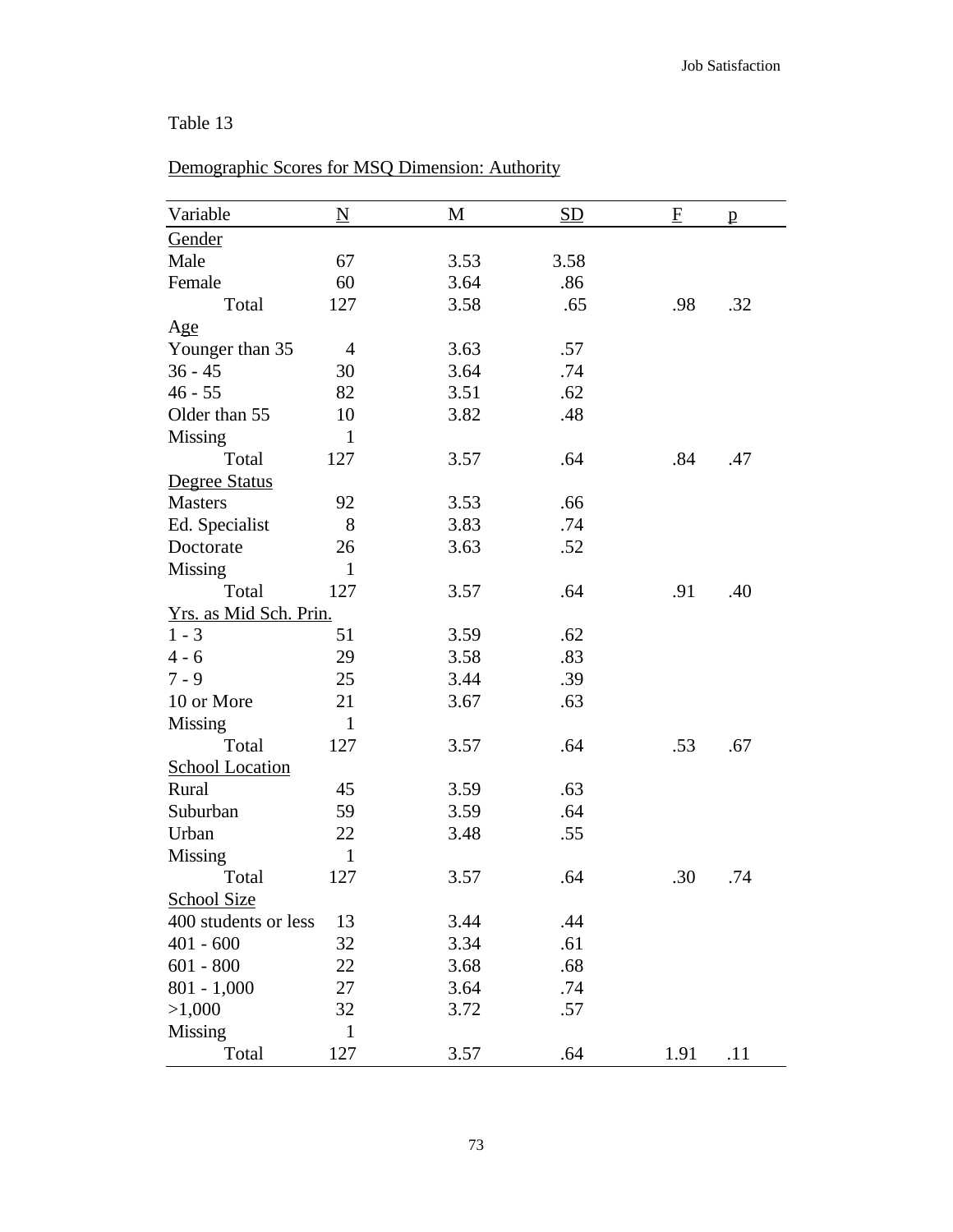Job Satisfaction

noted for female principals ( $M = 4.04$ ,  $SD = .81$ ), principals older than 55 years of age ( $M = 4.26$ ,  $SD = .65$ ), principals with an educational specialist degree  $(M = 4.40, SD = .52)$ , principals with 10 or more years experience ( $M = 4.00$ ,  $SD = .89$ ), and principals from schools with greater than 1,000 students  $(M = 4.09, SD = .65)$ . All of the scores were between 4.00 and 4.40 indicating that the principals were "Very Satisfied" (4.00 - 4.99) about the opportunity to be creative in their position.

The lowest scores were observed for male principals  $(M = 3.84, SD = .71)$ , principals 46-55 years of age ( $\underline{M} = 3.85$ ,  $\underline{SD} = .80$ ), principals with a masters degree ( $\underline{M} = 3.88$ ,  $\underline{SD} = .78$ ), principals with 7-9 years of experience ( $\underline{M} = 3.73$ ,  $S<sub>D</sub> = .63$ ), principals located in rural schools ( $M = 3.90$ ,  $S<sub>D</sub> = .77$ ), and principals from schools with 400 students or less ( $M = 3.50$ ,  $SD = .74$ ). All of the scores were within the "Satisfied" range (3.00-3.99) on the MSQ.

The analysis of variance reports indicated no significant differences between means for creativity and variables gender, age, degree, experience, school location, and school size (see Table 14).

#### **Compensation**

Table 15 shows principals' satisfaction with the pay they receive for the amount of work they do. These scores are presented by gender, age, degree, experience, school location, and school size. The highest scores were noted for female principals ( $M=2.85$ ,  $SD = 1.03$ ), principals 36-45 years of age ( $M = 2.90$ ,  $SD = .94$ ), principals with doctorate degrees ( $M = 3.10$ ,  $SD = .74$ ), principals

74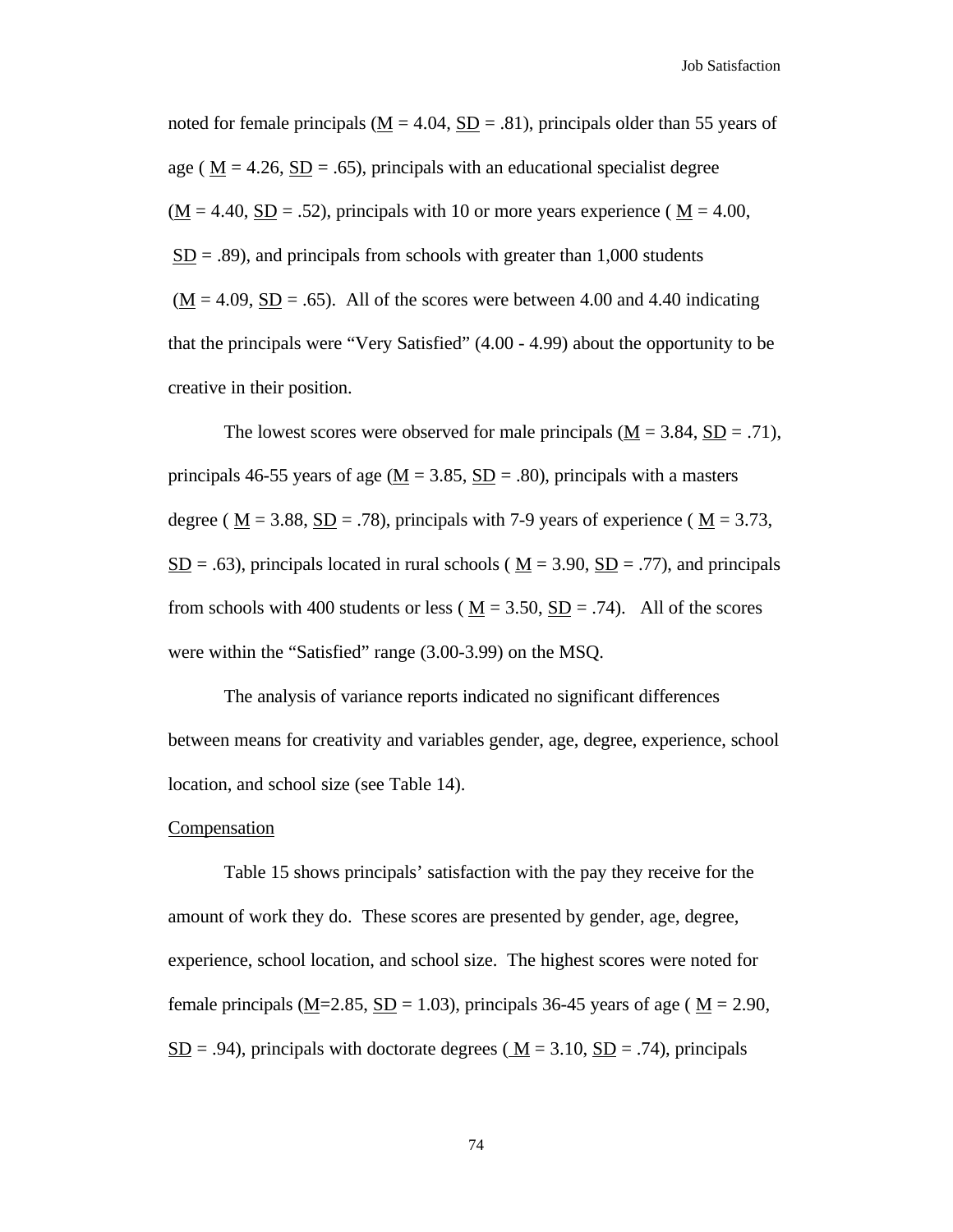# Demographic Scores for MSQ Dimension: Creativity

| Variable               | $\underline{\mathbf{N}}$ | M    | <b>SD</b> | $\boldsymbol{\mathrm{F}}$ | $\mathbf{p}$ |
|------------------------|--------------------------|------|-----------|---------------------------|--------------|
| Gender                 |                          |      |           |                           |              |
| Male                   | 67                       | 3.84 | .71       |                           |              |
| Female                 | 60                       | 4.04 | .81       |                           |              |
| Total                  | 127                      | 3.93 | .76       | 2.18                      | .14          |
| Age                    |                          |      |           |                           |              |
| Younger than 35        | $\overline{4}$           | 4.15 | .76       |                           |              |
| $36 - 45$              | 30                       | 4.00 | .69       |                           |              |
| $46 - 55$              | 82                       | 3.85 | .80       |                           |              |
| Older than 55          | 10                       | 4.26 | .65       |                           |              |
| Missing                | $\mathbf{1}$             |      |           |                           |              |
| Total                  | 127                      | 3.92 | .76       | 1.16                      | .33          |
| Degree Status          |                          |      |           |                           |              |
| <b>Masters</b>         | 92                       | 3.88 | .78       |                           |              |
| Ed. Specialist         | 8                        | 4.40 | .52       |                           |              |
| Doctorate              | 26                       | 3.93 | .72       |                           |              |
| Missing                | $\mathbf{1}$             |      |           |                           |              |
| Total                  | 127                      | 3.92 | .76       | 1.72                      | .18          |
| Yrs. as Mid Sch. Prin. |                          |      |           |                           |              |
| $1 - 3$                | 51                       | 3.95 | .76       |                           |              |
| $4 - 6$                | 29                       | 4.00 | .79       |                           |              |
| $7 - 9$                | 25                       | 3.73 | .63       |                           |              |
| 10 or More             | 21                       | 4.00 | .89       |                           |              |
| <b>Missing</b>         | $\mathbf{1}$             |      |           |                           |              |
| Total                  | 127                      | 3.92 | .76       | .73                       | .54          |
| <b>School Location</b> |                          |      |           |                           |              |
| Rural                  | 45                       | 3.90 | .77       |                           |              |
| Suburban               | 59                       | 3.91 | .76       |                           |              |
| Urban                  | 22                       | 4.02 | .78       |                           |              |
| <b>Missing</b>         | $\mathbf{1}$             |      |           |                           |              |
| Total                  | 127                      | 3.92 | .76       | .20                       | .82          |
| <b>School Size</b>     |                          |      |           |                           |              |
| 400 students or less   | 13                       | 3.49 | .74       |                           |              |
| $401 - 600$            | 32                       | 3.95 | .78       |                           |              |
| $601 - 800$            | 22                       | 3.74 | .73       |                           |              |
| $801 - 1,000$          | 27                       | 4.06 | .84       |                           |              |
| >1,000                 | 32                       | 4.09 | .65       |                           |              |
| Missing                | $\mathbf{1}$             |      |           |                           |              |
| Total                  | 127                      | 3.92 | .76       | 2.01                      | .10          |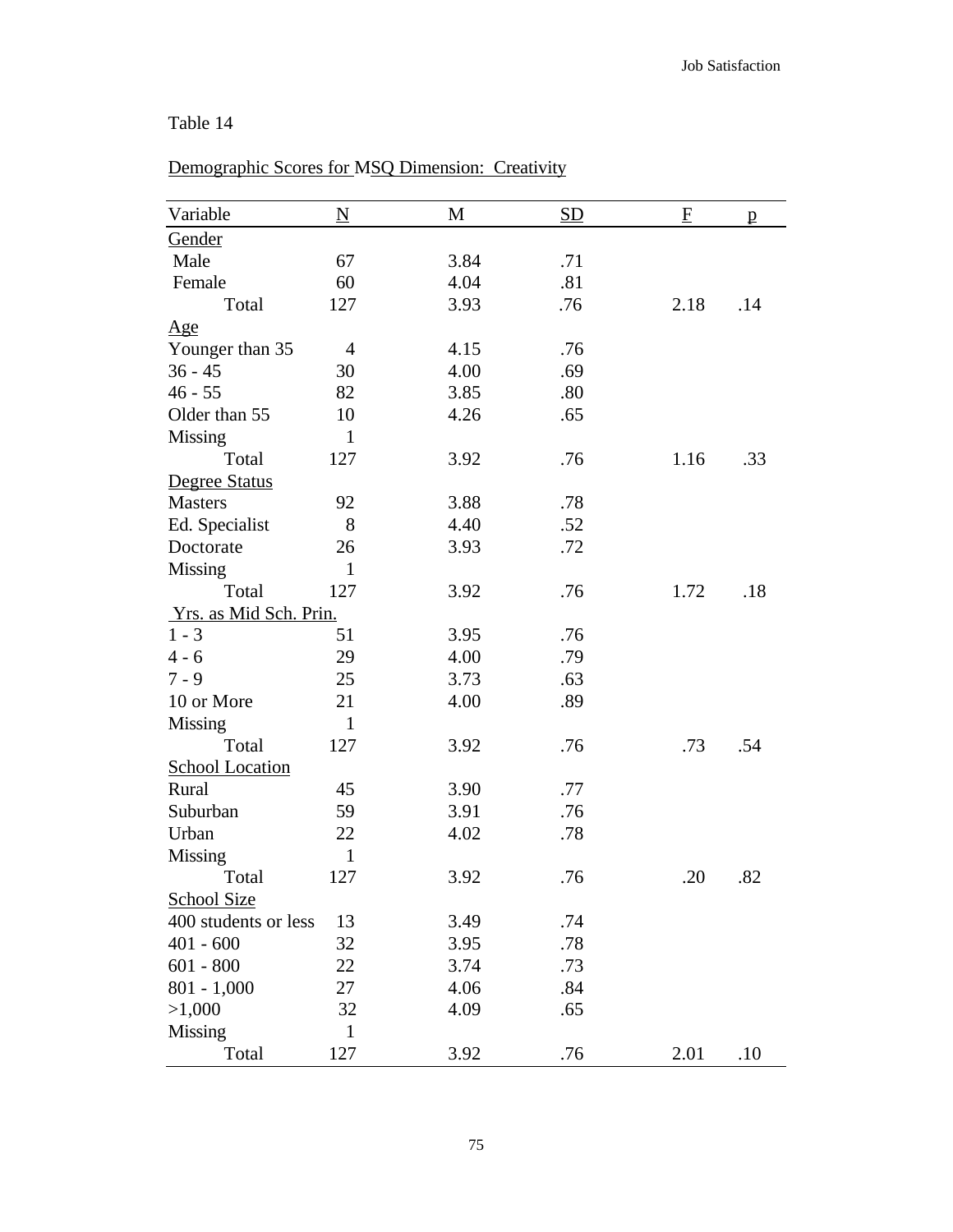with 10 or more years experience ( $\underline{M} = 2.94$ ,  $\underline{SD} = 1.02$ ), principals from suburban schools ( $\underline{M} = 3.29$ ,  $\underline{SD} = .89$ ), and principals from schools with greater than 1,000 students ( $M = 3.07$ ,  $SD = .75$ ). All of the mean scores were between 3.29 and 2.94 indicating that the responding principals were between "Satisfied" (3.00-3.99) and "Somewhat Satisfied" (2.00-2.99) about their pay.

The lowest scores were observed for male principals  $(M = 2.82, SD = .86)$ , principals older than 55 ( $M = 2.64$ ,  $SD = .94$ ), principals with masters degrees  $(M = 2.73, SD = .96)$ , principals with 1-3 years experience ( $M = 2.76, SD = .93$ ), principals from rural schools ( $\underline{M} = 2.39$ ,  $\underline{SD} = .89$ ), and principals from schools with 601-800 students  $\underline{M} = 2.57$ ,  $\underline{SD} = .82$ ). All scores were between 2.82 and 2.39 indicating that the responding principals were "Somewhat Satisfied" (2.00- 2.99) with the pay they get for the amount of work they do (see Table 15).

The analysis of variance indicated a statistically significant difference between means for school location ( $p = .00$ ). Scheffe Post Hoc test indicated a significant difference is between means of rural and suburban principals. Rural principals were significantly less satisfied with their pay than suburban principals (see Table 16).

### Co-worker

Table 17 shows principals satisfaction with the way their co-workers get along with each other. These scores are presented by gender, age, degree, experience, school location, and school size. The highest scores were observed for

76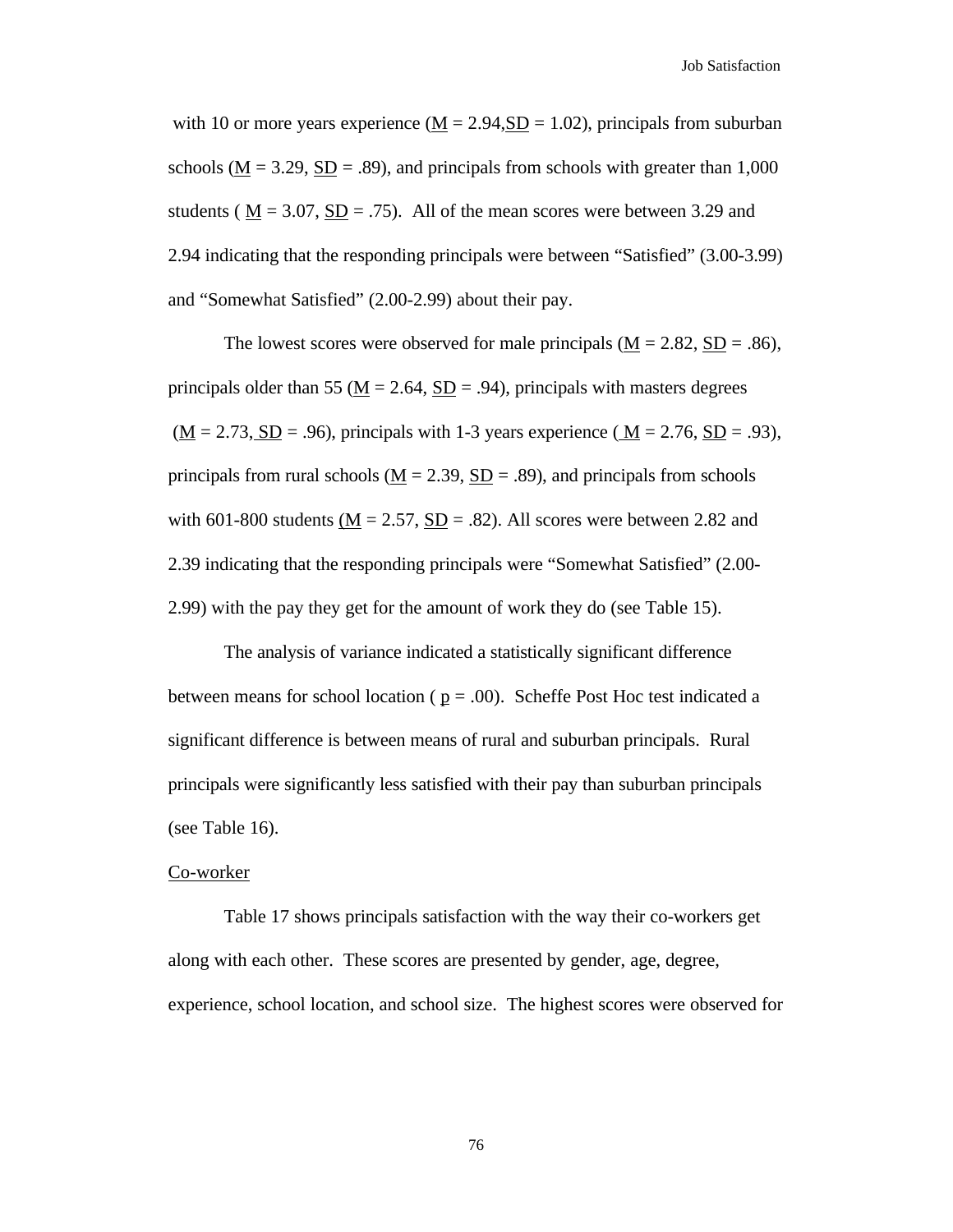## Variable  $N$  M  $S$ D  $F$  p **Gender** Male 67 2.82 .86 Female 60 2.85 1.03 Total 127 2.83 .94 .04 .85 Age Younger than 35 4 2.85 .77 36 - 45 30 2.91 .94 46 - 55 82 2.81 94 Older than 55 10 2.64 .94 Missing 1 Total 127 2.82 .93 .21 .89 Degree Status Masters 92 2.73 .96 Ed. Specialist 8 2.88 1.07 Doctorate 26 3.10 .74 Missing 1 Total 127 2.82 .93 1.63 .20 Yrs. as Mid Sch. Prin.  $1 - 3$   $51$   $2.76$   $.93$ 4 - 6 29 2.86 1.00 7 - 9 25 2.79 .79 10 or More 21 2.94 1.02 Missing 1 Total 127 2.82 .93 .19 .90 School Location Rural 45 2.39 .89 Suburban 59 3.29 .89 Urban 22 2.87 .79 Missing 1 Total  $127$   $2.82$   $.93$   $9.16$   $.00*$ School Size

|  |  |  | Demographic Scores for MSQ Dimension: Compensation |  |
|--|--|--|----------------------------------------------------|--|
|  |  |  |                                                    |  |

 $* p < .01$ 

Missing 1

77

Total 127 2.82 .93 1.65 .17

400 students or less 13 2.76 .83 401 - 600 32 2.61 .98 601 - 800 22 2.57 .82 801 - 1,000 27 3.00 1.12 >1,000 32 3.07 .75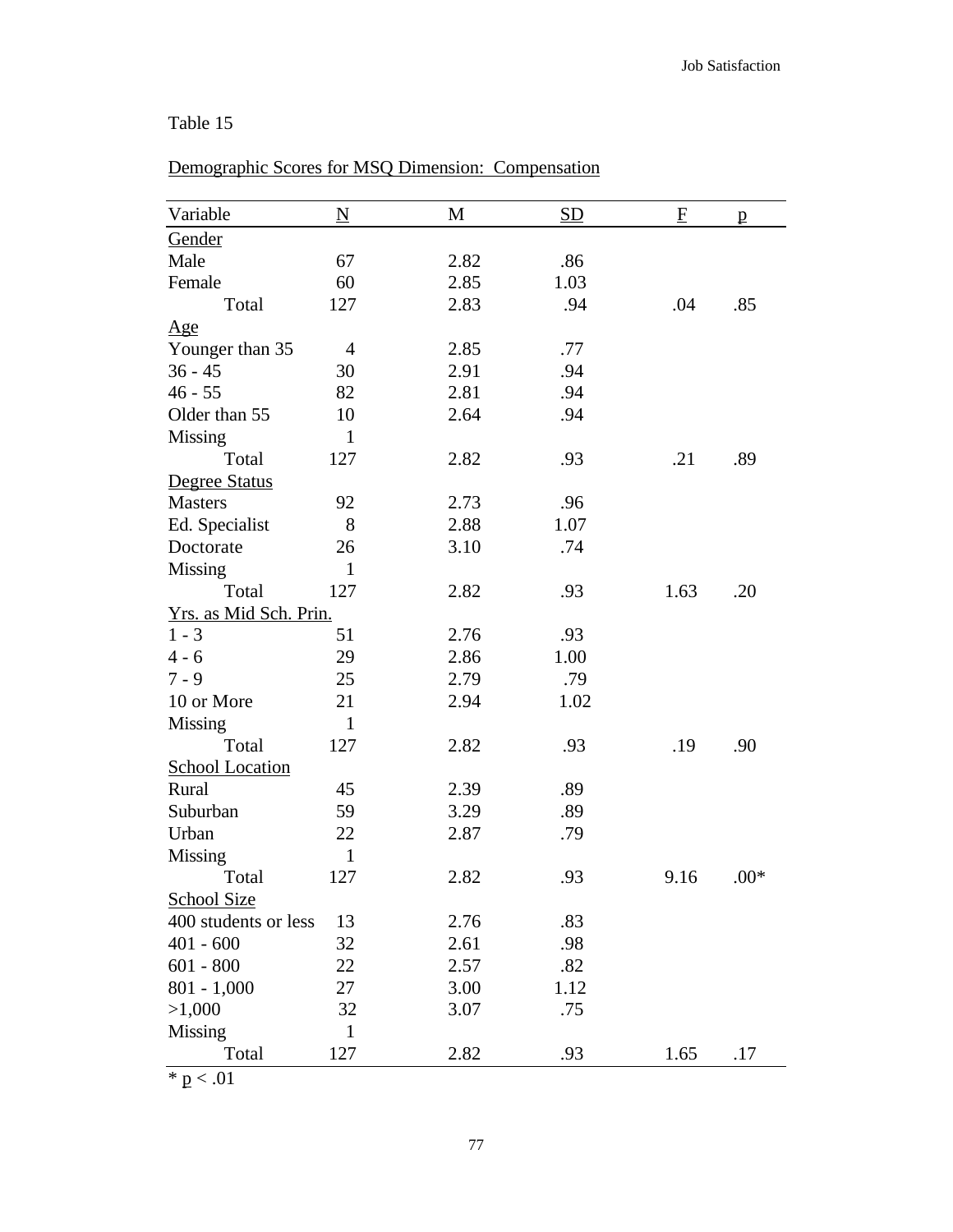### Scheffe Post Hoc Tests for Compensation and School Location

| (I) School Location | (J) School Location Difference (I-J) |        |        |
|---------------------|--------------------------------------|--------|--------|
| Rural               | Suburban                             | $-.74$ | $.00*$ |
|                     | Urban                                | $-.48$ | .11    |
| Suburban            | Urban                                | .26    | .50    |
| $\sim$ $\sim$ 01    |                                      |        |        |

•  $p < .01$ 

female principals ( $\underline{M} = 3.73$ ,  $\underline{SD} = .84$ ), principals older than 55 years of age  $(\underline{M} = 3.97, \underline{SD} = .72)$ , principals with an educational specialist degree ( $\underline{M} = 4.03$ ,  $S<sub>D</sub> = .47$ , principals with 10 or more years experience ( $M = 3.72$ ,  $S<sub>D</sub> = .85$ ), principals located in suburban schools ( $M = 3.72$ ,  $SD = .84$ ), and principals from schools with greater than 1,000 students. All of the scores were between 3.72 and 4.03 indicating that the responding principals were "Satisfied" (3.00-3.99) to "Very Satisfied" (4.00-4.99) with the way their coworkers get along with each other.

The lowest scores for coworkers were observed for male principals  $(\underline{M} = 3.62, \underline{SD} = .69)$ , principals 46-55 years of age ( $\underline{M} = 3.59, \underline{SD} = .77$ ), principals with a doctorate degree ( $\underline{M} = 3.52$ ,  $\underline{SD} = .82$ ), principals with 7-9 years experience ( $M = 3.47$ ,  $SD = .66$ ), principals located in urban schools ( $M = 3.50$ ,  $SD = .53$ ), and principals from schools with 400 students or less to 600 students  $(M = 3.58, SD = .59$  and .72). All scores were between 3.47 and 3.62 indicating that the responding principals were "Satisfied" (3.00-3.99) with the way their coworkers get along with each other.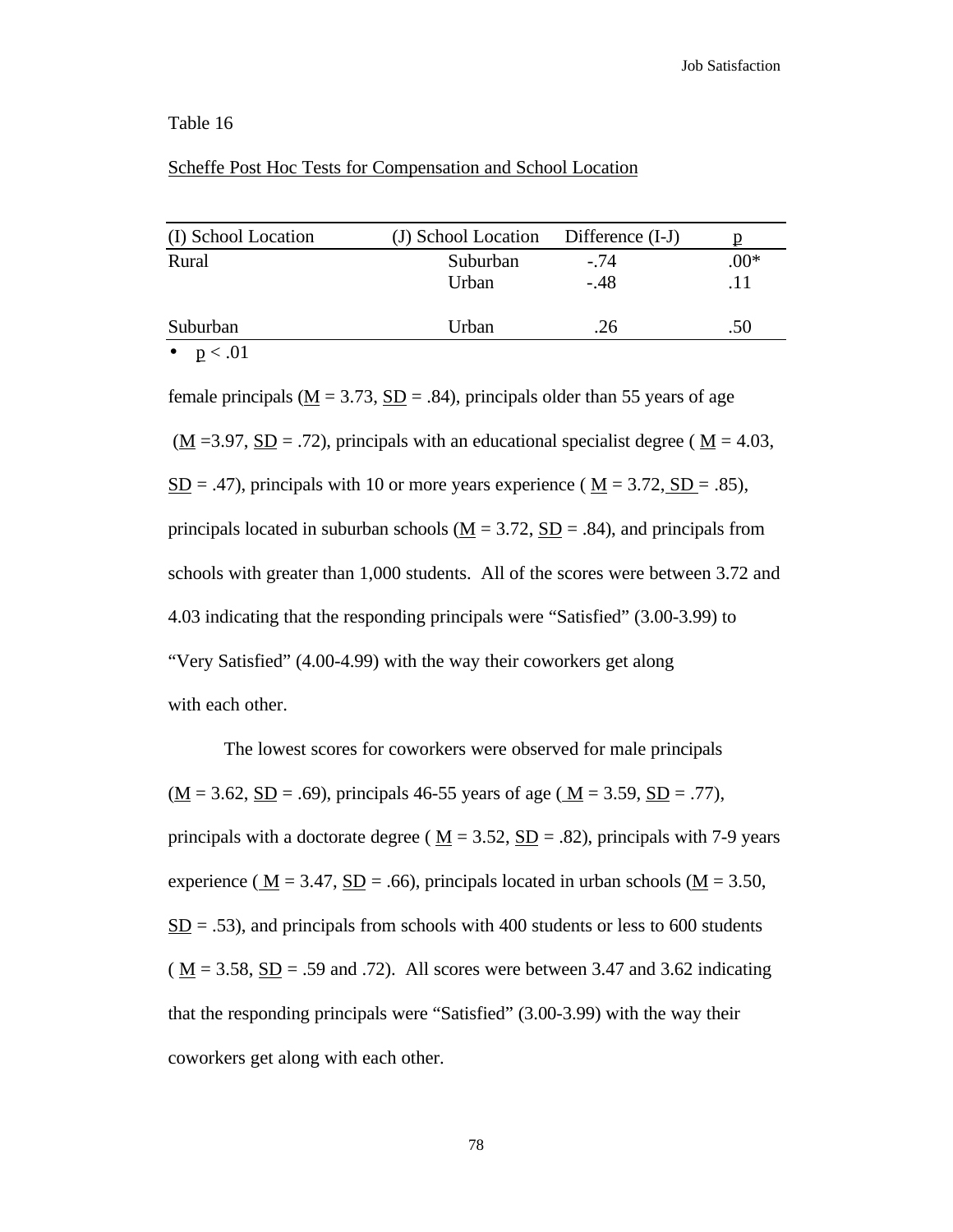The analysis of variance reports indicated no significant difference between means for coworker and gender, age, degree, experience, school location or school size (see Table 17).

#### Independence

Table 18 shows principal satisfaction with the chance to work alone in their position by gender, age, degree, experience, school location, and school size. The highest mean scores were observed for male principals  $(M = 3.21, SD = .84)$ , principals who were younger than 35 years of age ( $M = 3.85$ ,  $SD = .87$ ), principals with an educational specialist degree ( $M = 3.38$ ,  $SD = .85$ ), principals with 10 or more years experience as a middle school principal ( $M = 3.33$ ,  $SD =$ .86), principals located in rural schools ( $\underline{M} = 3.30$ ,  $\underline{SD} = .88$ ), and principals from schools with greater than 1,000 students ( $M = 3.39$ ,  $SD = .82$ ). All of the mean scores were between 3.21 and 3.85 indicating that the responding principals were "Satisfied" (3.00-3.99) with the opportunity to work alone.

The lowest scores were observed for female principals  $(M = 3.20,$  $S<sub>D</sub> = .81$ , principals 46-55 years of age ( $M = 3.08$ ,  $S<sub>D</sub> = .82$ ), principals with a masters degree ( $\underline{M} = 3.17$ ,  $\underline{SD} = .83$ ), principals with 7-9 years experience  $(\underline{M} = 3.02, \underline{SD} = .80)$ , principals from urban schools ( $\underline{M} = 3.07, \underline{SD} = .51$ ), and principals from schools with 400 students or less ( $M = 2.96$ ,  $SD = .50$ ). All mean scores were between 2.96 and 3.20 indicating that the principals were "Somewhat Satisfied" (2.00-2.99) to "Satisfied" (3.00-3.99) about the opportunity to be alone on the job.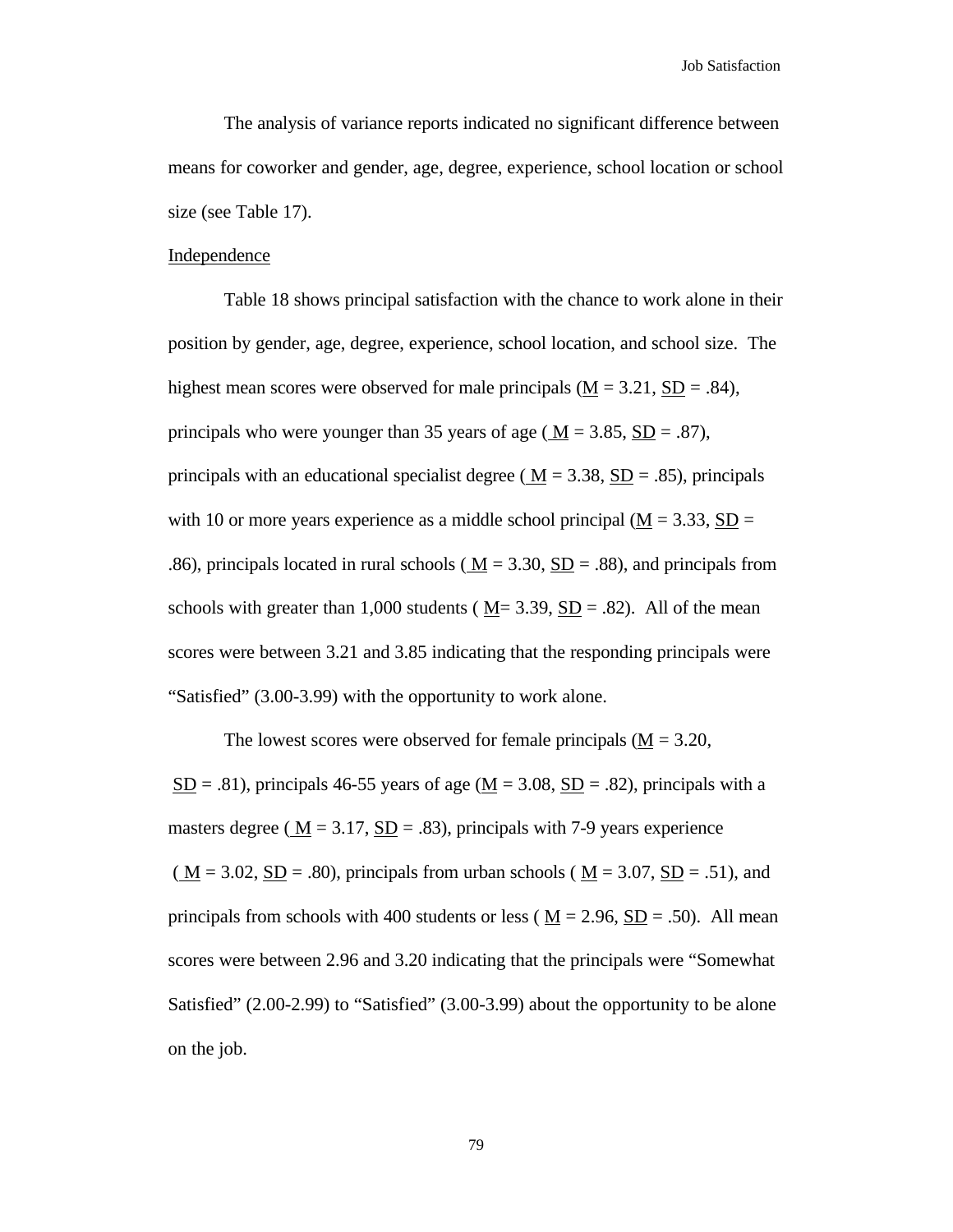# Demographic Scores for MSQ Dimension: Co-worker

| Variable               | $\underline{\rm N}$ | M    | <u>SD</u> | F    | p   |
|------------------------|---------------------|------|-----------|------|-----|
| Gender                 |                     |      |           |      |     |
| Male                   | 67                  | 3.62 | .69       |      |     |
| Female                 | 60                  | 3.73 | .84       |      |     |
| Total                  | 127                 | 3.67 | .76       | .72  | .40 |
| Age                    |                     |      |           |      |     |
| Younger than 35        | 4                   | 3.60 | 1.14      |      |     |
| $36 - 45$              | 30                  | 3.77 | .67       |      |     |
| $46 - 55$              | 82                  | 3.59 | .77       |      |     |
| Older than 55          | 10                  | 3.97 | .72       |      |     |
| Missing                | $\mathbf{1}$        |      |           |      |     |
| Total                  | 127                 | 3.66 | .76       | 1.05 | .36 |
| Degree Status          |                     |      |           |      |     |
| <b>Masters</b>         | 92                  | 3.67 | .76       |      |     |
| Ed. Specialist         | 8                   | 4.03 | .47       |      |     |
| Doctorate              | 26                  | 3.52 | .82       |      |     |
| Missing                | $\mathbf{1}$        |      |           |      |     |
| Total                  | 127                 | 3.66 | .76       | 1.36 | .26 |
| Yrs. as Mid Sch. Prin. |                     |      |           |      |     |
| $1 - 3$                | 51                  | 3.71 | .70       |      |     |
| $4 - 6$                | 29                  | 3.69 | .88       |      |     |
| $7 - 9$                | 25                  | 3.47 | .66       |      |     |
| 10 or More             | 21                  | 3.72 | .85       |      |     |
| Missing                | $\mathbf{1}$        |      |           |      |     |
| Total                  | 127                 | 3.66 | .76       | .66  | .58 |
| <b>School Location</b> |                     |      |           |      |     |
| Rural                  | 45                  | 3.67 | .75       |      |     |
| Suburban               | 59                  | 3.72 | .84       |      |     |
| Urban                  | 22                  | 3.50 | .53       |      |     |
| <b>Missing</b>         | $\mathbf{1}$        |      |           |      |     |
| Total                  | 127                 | 3.66 | .76       | .66  | .52 |
| School Size            |                     |      |           |      |     |
| 400 students or less   | 13                  | 3.58 | .60       |      |     |
| $401 - 600$            | 32                  | 3.58 | .72       |      |     |
| $601 - 800$            | 22                  | 3.62 | .91       |      |     |
| $801 - 1,000$          | 27                  | 3.67 | .84       |      |     |
| > 1,000                | 32                  | 3.80 | .69       |      |     |
| Missing                | $\mathbf{1}$        |      |           |      |     |
| Total                  | 127                 | 3.66 | .76       | .41  | .80 |
|                        |                     |      |           |      |     |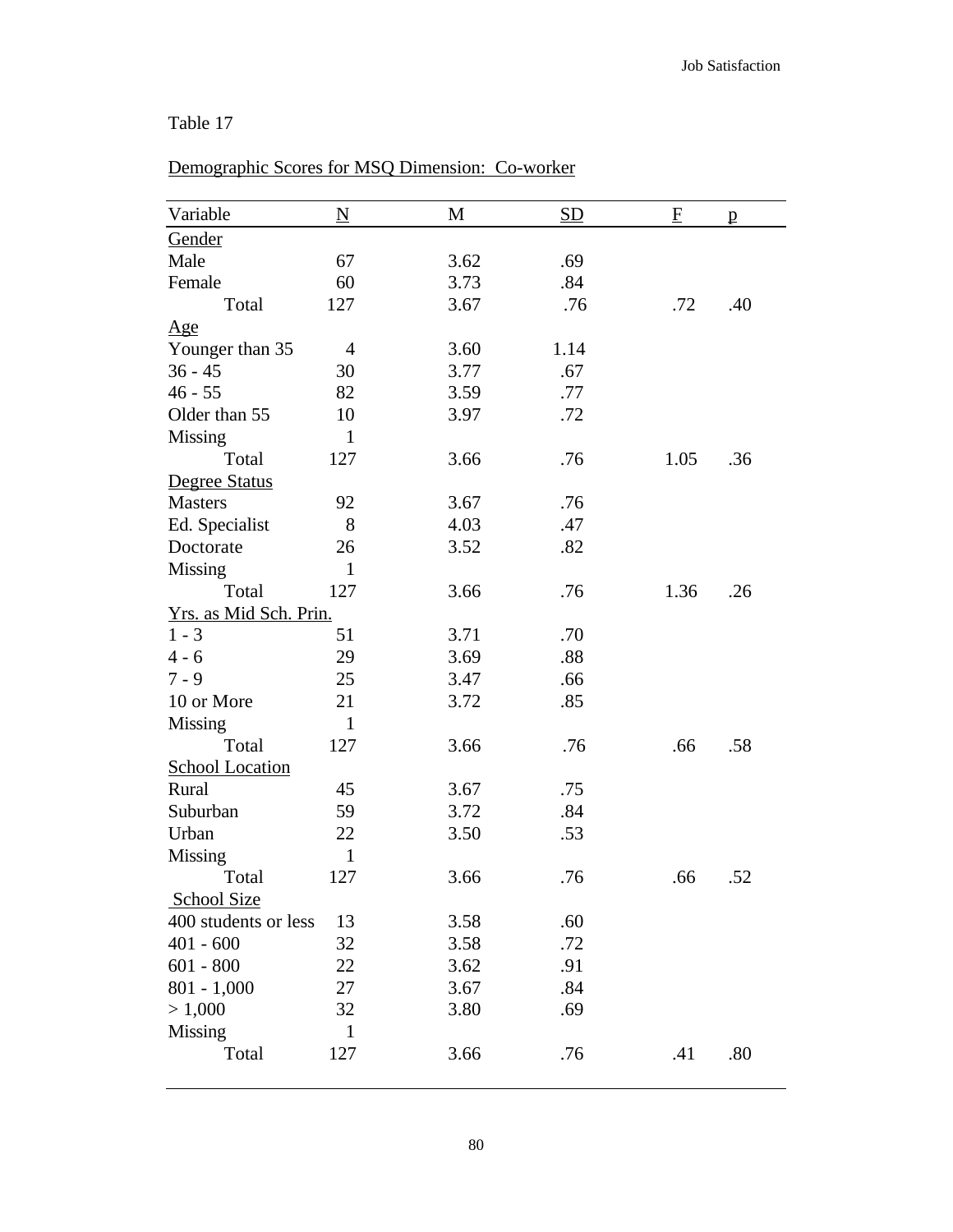| Variable               | $\underline{\mathbf{N}}$ | M    | <b>SD</b> | F    | $\mathbf{p}$ |
|------------------------|--------------------------|------|-----------|------|--------------|
| Gender                 |                          |      |           |      |              |
| Male                   | 64                       | 3.21 | .84       |      |              |
| Female                 | 59                       | 3.20 | .81       |      |              |
| Total                  | 123                      | 3.21 | .82       | .01  | .94          |
| $\underline{Age}$      |                          |      |           |      |              |
| Younger than 35        | $\overline{4}$           | 3.85 | .87       |      |              |
| $36 - 45$              | 29                       | 3.35 | .80       |      |              |
| $46 - 55$              | 79                       | 3.08 | .82       |      |              |
| Older than 55          | 10                       | 3.54 | .79       |      |              |
| Missing                | $\mathbf{1}$             |      |           |      |              |
| Total                  | 127                      | 3.21 | .83       | 2.29 | .08          |
| Degree Status          |                          |      |           |      |              |
| <b>Masters</b>         | 89                       | 3.17 | .83       |      |              |
| Ed. Specialist         | 8                        | 3.38 | .85       |      |              |
| Doctorate              | 25                       | 3.30 | .84       |      |              |
| Missing                | 5                        |      |           |      |              |
| Total                  | 127                      | 3.21 | .83       | .37  | .69          |
| Yrs. as Mid Sch. Prin. |                          |      |           |      |              |
| $1 - 3$                | 49                       | 3.30 | .82       |      |              |
| $4 - 6$                | 28                       | 3.14 | .85       |      |              |
| $7 - 9$                | 25                       | 3.02 | .80       |      |              |
| 10 or More             | 20                       | 3.33 | .86       |      |              |
| Missing                | 5                        |      |           |      |              |
| Total                  | 127                      | 3.21 | .83       | .85  | .47          |
| <b>School Location</b> |                          |      |           |      |              |
| Rural                  | 44                       | 3.30 | .88       |      |              |
| Suburban               | 57                       | 3.19 | .88       |      |              |
| Urban                  | 21                       | 3.07 | .51       |      |              |
| Missing                | 5                        |      |           |      |              |
| Total                  | 127                      | 3.21 | .83       | .58  | .56          |
| <b>School Size</b>     |                          |      |           |      |              |
| 400 students or less   | 13                       | 2.96 | .50       |      |              |
| $401 - 600$            | 32                       | 3.23 | .92       |      |              |
| $601 - 800$            | 20                       | 3.07 | 1.03      |      |              |
| $801 - 1,000$          | 26                       | 3.19 | .67       |      |              |
| >1,000                 | 31                       | 3.39 | .82       |      |              |
| Missing                | 5                        |      |           |      |              |
| Total                  | 127                      | 3.21 | .83       | .82  | .51          |

Table 18 Demographic Scores for MSQ Dimension: Independence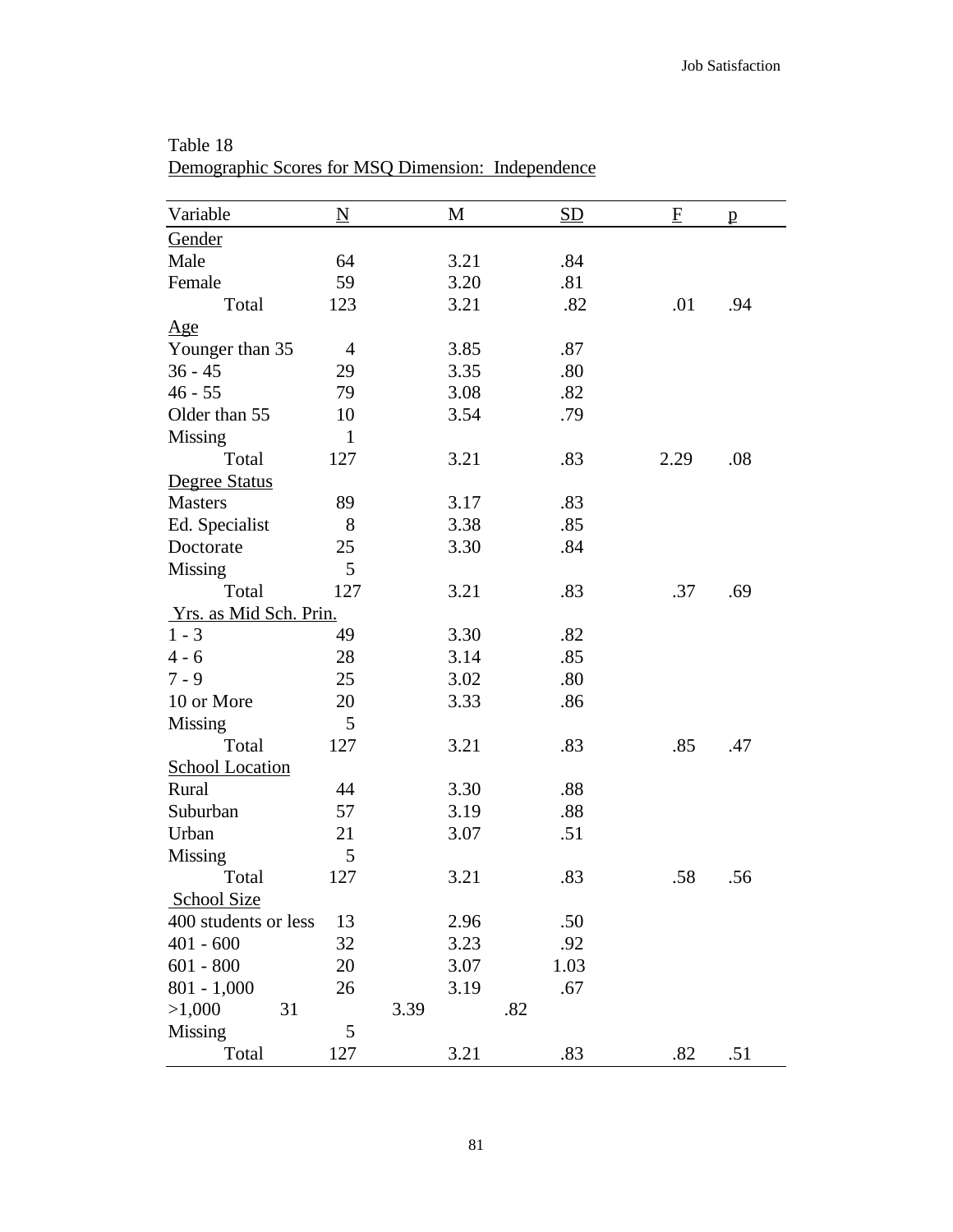Job Satisfaction

The analysis of variance reports indicated no significant difference between means for gender, age, degree, experience, school location, school size and Independence (see Table 18).

### Supervision (Human Relations)

Table 19 shows principal satisfaction with the way their supervisor supervises others. The mean scores are presented by gender, age, degree, experience, school location, and school size. The highest scores were shown for female principals ( $M = 3.82$ ,  $SD = .97$ ), principals who were younger than 35 years of age ( $M = 4.15$ ,  $SD = .87$ ), principals holding an education specialist degree ( $M = 3.93$ ,  $SD = .58$ ), principals with 1-3 years experience ( $M = 3.75$ , SD  $= .93$ ), principals from suburban schools (M  $= 3.75$ , SD  $= .87$ ), and principals from schools with 801-1,000 students ( $\underline{M}$  = 3.97,  $\underline{SD}$  = .77). All scores were between 3.75 and 4.15 indicating that the principals were "Satisfied" (3.00-3.99) to "Very Satisfied" (4.00-4.99) about the way others are supervised.

The lowest scores for supervision of other people were seen for male principals ( $M = 3.52$ ,  $SD = .83$ ), principals 46-55 years of age ( $M = 3.52$ ,  $S<sub>D</sub> = .88$ ), principals holding a masters degree (M = 3.63, SD = .93), principals with 7-9 years experience ( $M = 3.54$ ,  $SD = .85$ ), principals from urban schools ( $\underline{M}$  = 3.38,  $\underline{SD}$  = .87), and principals from schools with 601-800 students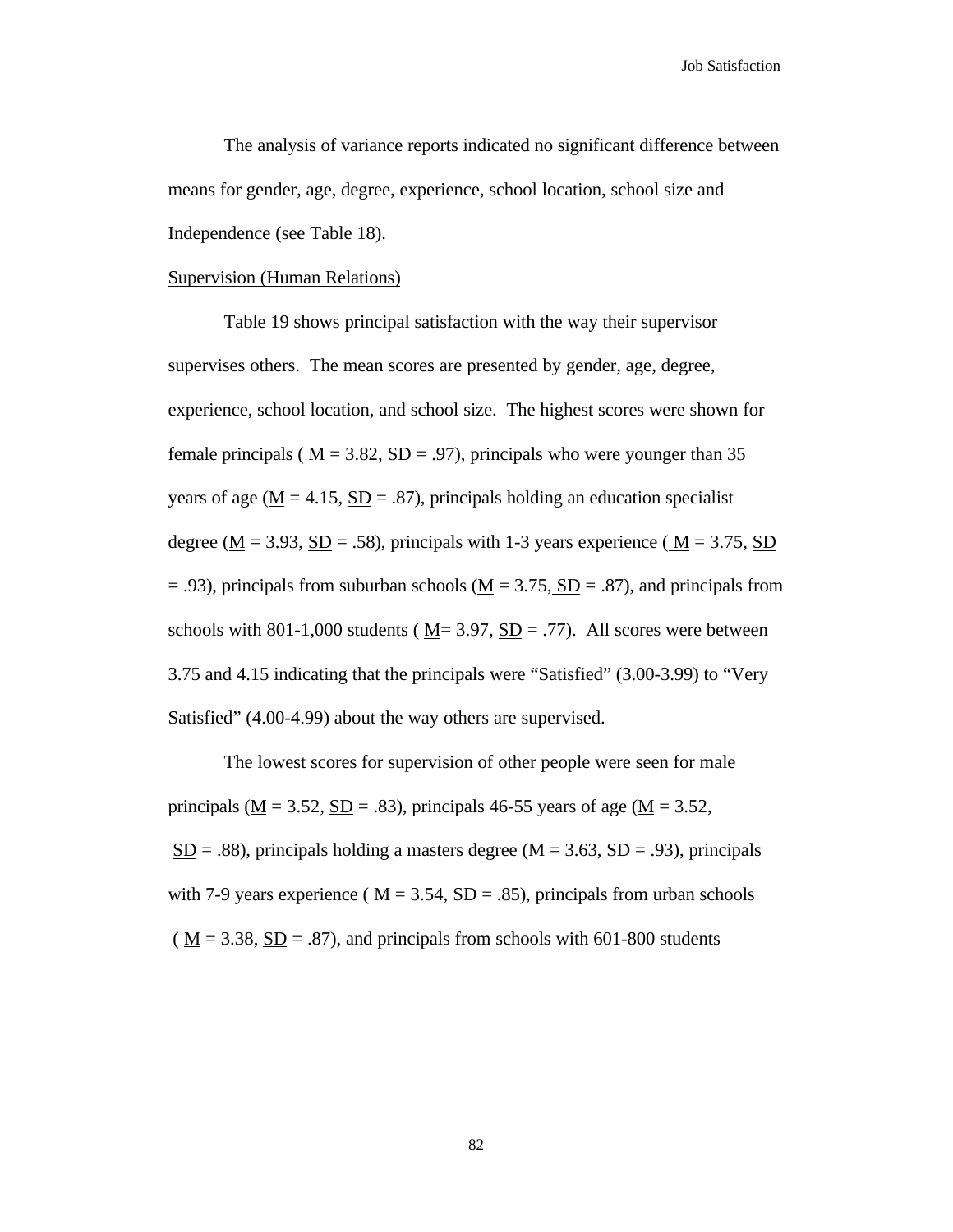| Variable               | $\underline{\mathbf{N}}$ | $\mathbf{M}$ | <b>SD</b> | F    | $\mathbf{p}$ |
|------------------------|--------------------------|--------------|-----------|------|--------------|
| Gender                 |                          |              |           |      |              |
| Male                   | 67                       | 3.52         | .83       |      |              |
| Female                 | 60                       | 3.82         | .97       |      |              |
| Total                  | 127                      | 3.66         | .91       | 3.45 | .07          |
| Age                    |                          |              |           |      |              |
| Younger than 35        | $\overline{4}$           | 4.15         | .87       |      |              |
| $36 - 45$              | 30                       | 3.81         | .83       |      |              |
| $46 - 55$              | 82                       | 3.52         | .88       |      |              |
| Older than 55          | 10                       | 4.02         | 1.14      |      |              |
| <b>Missing</b>         | $\mathbf{1}$             |              |           |      |              |
| Total                  | 127                      | 3.65         | .90       | 1.89 | .14          |
| Degree Status          |                          |              |           |      |              |
| <b>Masters</b>         | 92                       | 3.63         | .93       |      |              |
| Ed. Specialist         | 8                        | 3.93         | .58       |      |              |
| Doctorate              | 26                       | 3.65         | .91       |      |              |
| Missing                | $\mathbf{1}$             |              |           |      |              |
| Total                  | 127                      | 3.65         | .90       | .40  | .67          |
| Yrs. As Mid Sch. Prin. |                          |              |           |      |              |
| $1 - 3$                | 51                       | 3.75         | .93       |      |              |
| $4 - 6$                | 29                       | 3.61         | .93       |      |              |
| $7 - 9$                | 25                       | 3.54         | .85       |      |              |
| 10 or More             | 21                       | 3.59         | .91       |      |              |
| Missing                | $\mathbf{1}$             |              |           |      |              |
| Total                  | 127                      | 3.65         | .90       | .39  | .76          |
| <b>School Location</b> |                          |              |           |      |              |
| Rural                  | 45                       | 3.47         | .95       |      |              |
| Suburban               | 59                       | 3.75         | .87       |      |              |
| Urban                  | 22                       | 3.38         | .87       |      |              |
| <b>Missing</b>         | $\mathbf{1}$             |              |           |      |              |
| Total                  | 127                      | 3.65         | .90       | 1.36 | .26          |
| School Size            |                          |              |           |      |              |
| 400 students or less   | 13                       | 3.48         | .79       |      |              |
| $401 - 600$            | 32                       | 3.38         | .89       |      |              |
| $601 - 800$            | 22                       | 3.35         | 1.00      |      |              |
| $801 - 1,000$          | 27                       | 3.97         | .77       |      |              |
| >1,000                 | 32                       | 3.93         | .87       |      |              |
| Missing                | $\mathbf{1}$             |              |           |      |              |
| Total                  | 127                      | 3.65         | .90       | 3.35 | $.012*$      |

Demographic Scores for MSQ Dimension: Supervision (Human Relations)

 $\overline{\ast$  p  $< .05$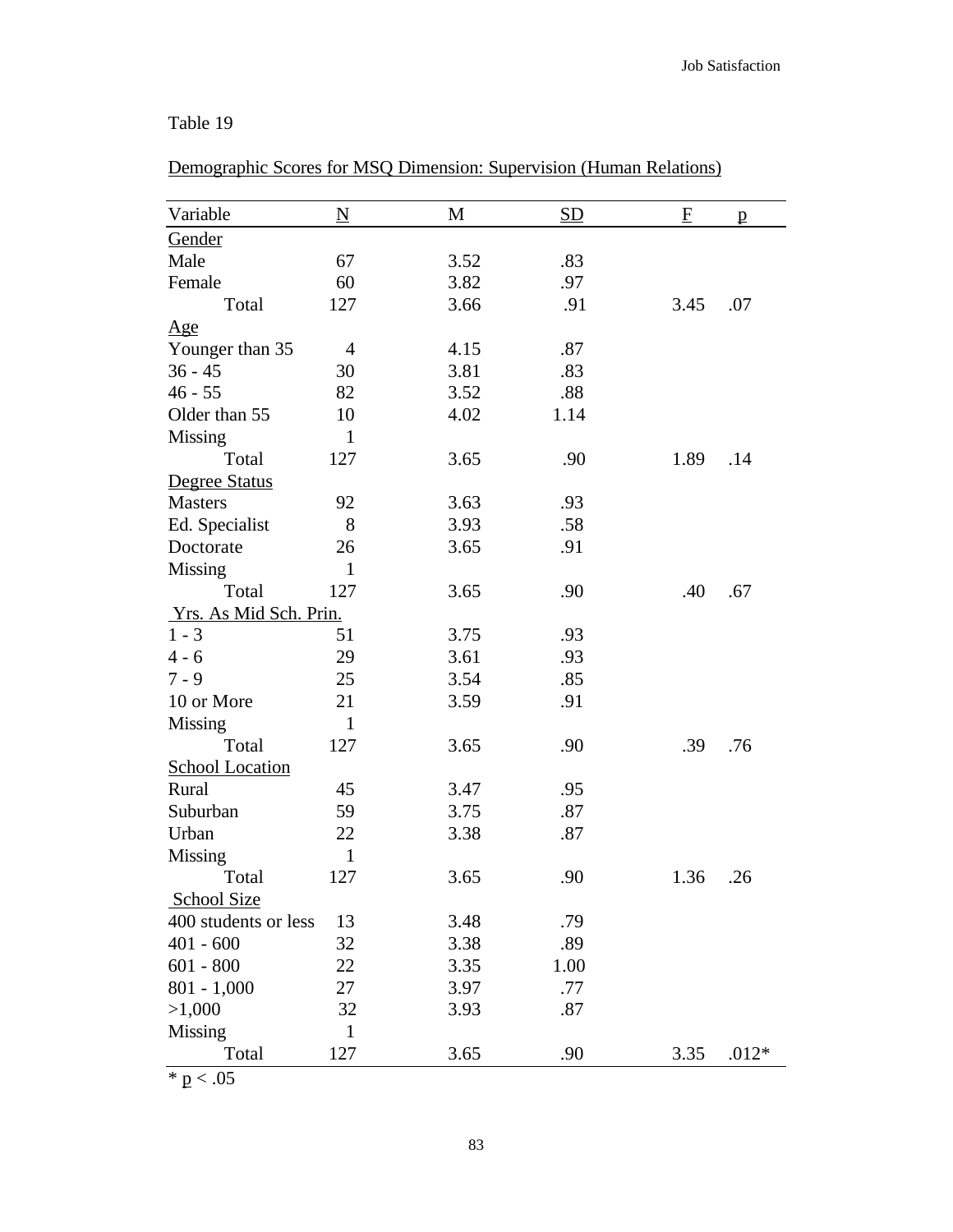| (I) Size             | $(J)$ Size | Difference (I-J) | <u>p.</u> |
|----------------------|------------|------------------|-----------|
| 400 students or less | 401-600    | .11              | 1.00      |
|                      | 601-800    | .14              | 1.00      |
|                      | 801-1,000  | $-.49$           | .60       |
|                      | >1,000     | $-.45$           | .66       |
| 401-600              | 601-800    | .02              | 1.00      |
|                      | 801-1,000  | $-.60$           | .15       |
|                      | >1,000     | $-.56$           | .17       |
| 601-800              | 801-1,000  | $-.63$           | .19       |
|                      | >1,000     | $-.59$           | .21       |
| 801-1,000            | >1,000     | .04              | 1.00      |

### Scheffe: Supervision (Human Relations)

 $(\underline{M} = 3.35, \underline{SD} = 1.00)$ . All scores were from 3.35 to 3.63 indicating that responding principals were "Satisfied" (3.00-3.99) with the way their supervisor supervises others (see Table 19).

The analysis of variance indicated a significant difference between means for school size ( $p = .012$ ). Scheffe Post Hoc test indicated no significant difference between groups (see Table 20).

#### Moral Values

Table 21 shows principals' satisfaction with being able to do things in their position that do not go against their conscience. Data were reported by the principals' gender, age, degree, experience, school location, and school size. The highest mean scores were shown for females ( $\underline{M} = 4.17$ ,  $\underline{SD} = .66$ ), principals older than 55 years of age ( $M = 4.46$ ,  $SD = .42$ ), principals with an education specialist degree ( $\underline{M}$  = 4.25,  $\underline{SD}$  = .48), principals with 4-6 years experience ( $\underline{M}$  =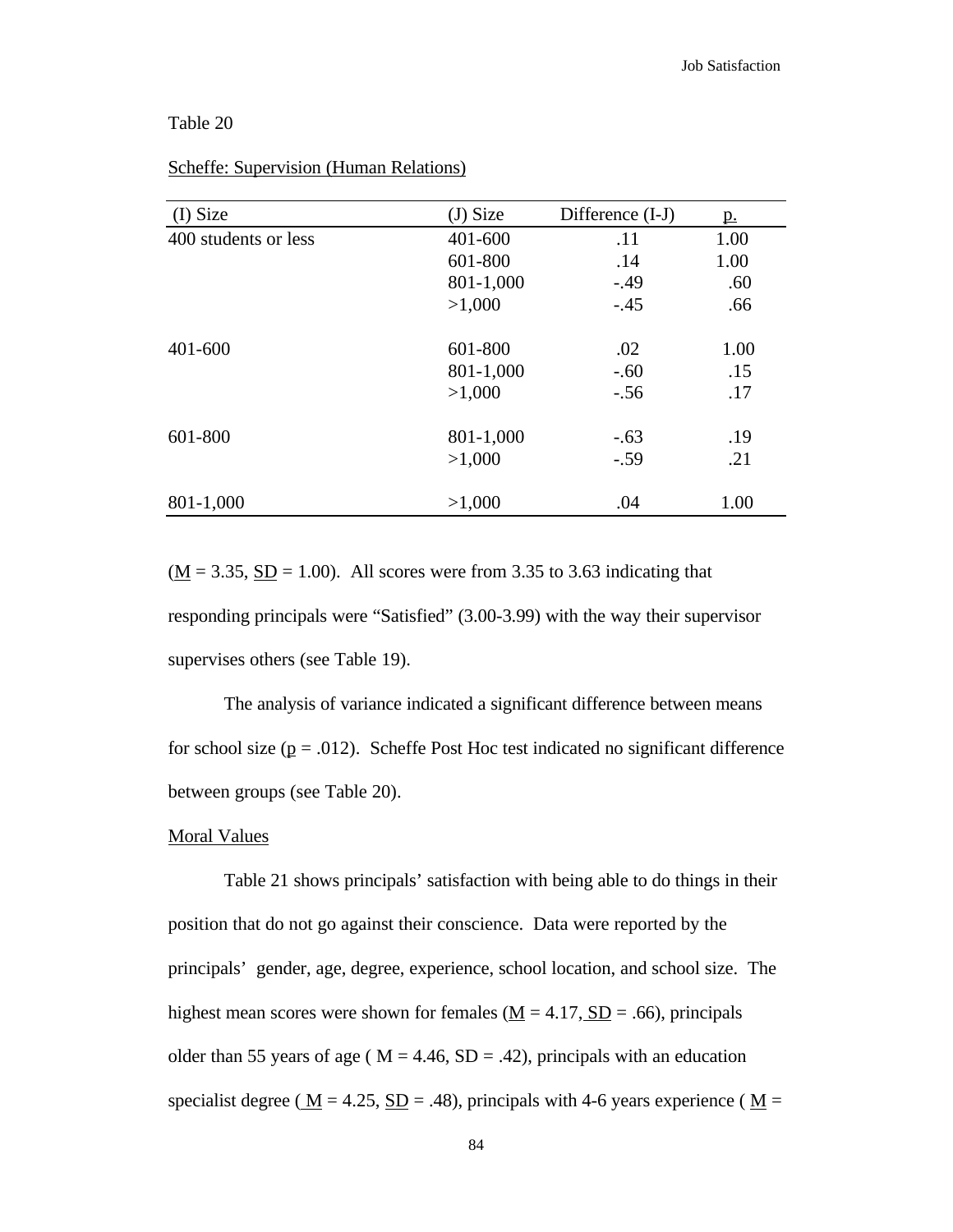Job Satisfaction

4.26,  $\underline{SD} = .69$ ), principals from suburban schools ( $\underline{M} = 4.10$ ,  $\underline{SD} = .67$ ), and principals from schools with greater than 1,000 students ( $M = 4.21$ ,  $SD = .65$ ). All scores were between 4.10 and 4.46 meaning that all of the principals were "Very Satisfied" (4.00-4.99) that they are able to do things in their position that do not go against their moral values.

The lowest scores were shown for male principals ( $M = 3.95$ ,  $SD = .69$ ), principals 46-55 years of age ( $M = 4.00$ ,  $SD = .68$ ), principals holding a doctorate degree ( $M = 4.01$ ,  $SD = .66$ ), principals with 7-9 years experience ( $M = 3.86$ , SD  $=$  .70), principals from rural schools ( $M = 3.96$ ,  $SD = .71$ ), and principals from schools with 400 students or less ( $\underline{M} = 3.60$ ,  $\underline{SD} = .54$ ). These scores were between 3.60 and 4.01 meaning that the principals were "Satisfied" (3.00-3.99) to "Very Satisfied" (4.00-4.99) with moral value.

The analysis of variance indicated no significant difference between means for moral values and gender, age, degree, experience, school location, or school size.

#### School Policies

Table 22 shows principal satisfaction for the way school policies are implemented. Mean satisfaction scores for school policies are presented by gender, age, degree, experience, school location, and school size. The highest scores were observed for female principals ( $\underline{M} = 3.46$ ,  $\underline{SD} = .86$ ); principals who

85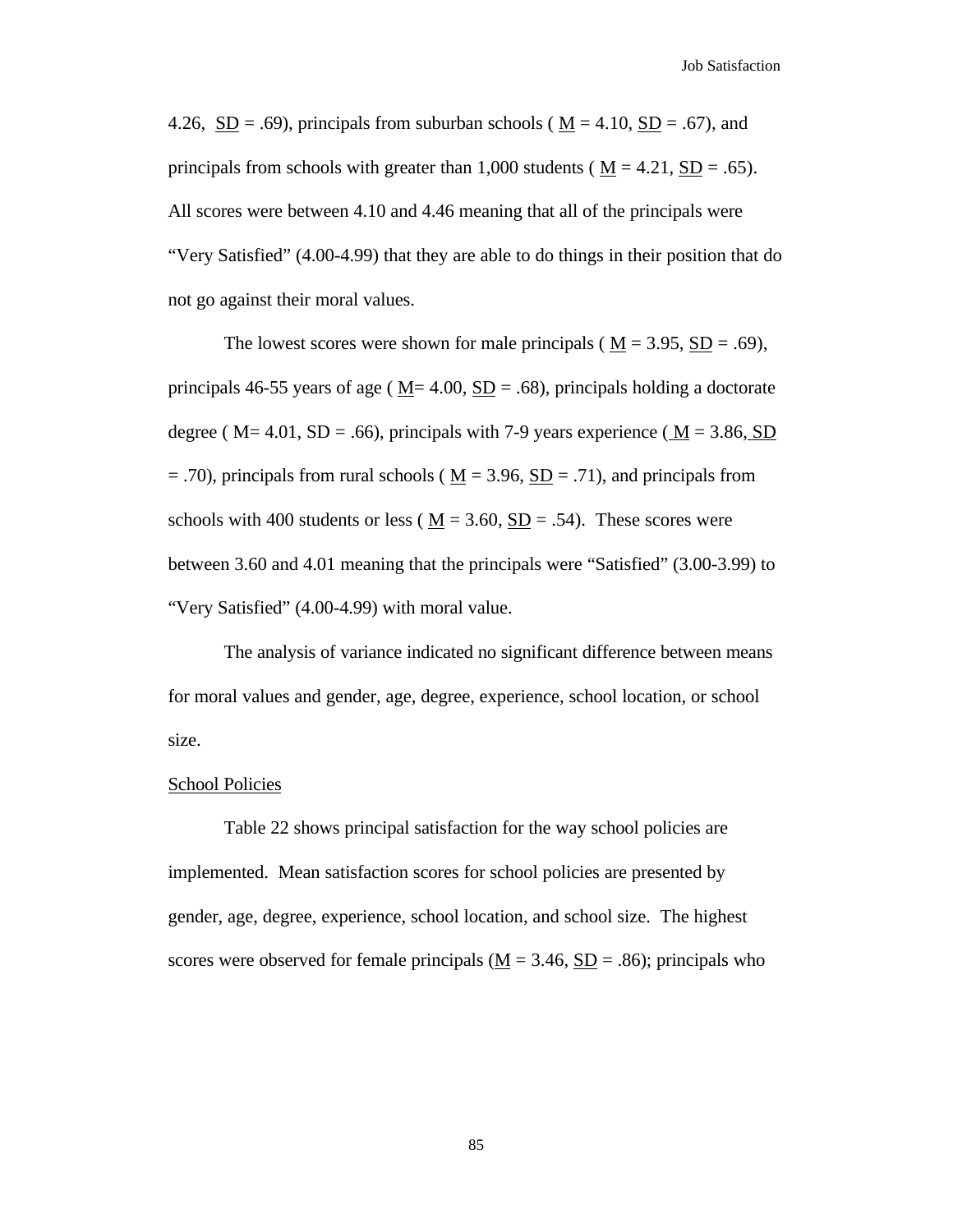# Demographic Scores for MSQ Dimension: Moral Value

| Variable               | $\underline{\mathbf{N}}$ | M    | SD  | $\mathbf{F}$ | p   |
|------------------------|--------------------------|------|-----|--------------|-----|
| Gender                 |                          |      |     |              |     |
| Male                   | 67                       | 3.95 | .69 |              |     |
| Female                 | 60                       | 4.17 | .66 |              |     |
| Total                  | 127                      | 4.05 | .68 | 3.16         | .08 |
| $\underline{Age}$      |                          |      |     |              |     |
| Younger than 35        | $\overline{4}$           | 4.45 | .50 |              |     |
| $36 - 45$              | 30                       | 4.00 | .72 |              |     |
| $46 - 55$              | 82                       | 3.99 | .68 |              |     |
| Older than 55          | 10                       | 4.46 | .42 |              |     |
| Missing                | $\mathbf{1}$             |      |     |              |     |
| Total                  | 127                      | 4.05 | .68 | 1.99         | .12 |
| Degree Status          |                          |      |     |              |     |
| <b>Masters</b>         | 92                       | 4.04 | .70 |              |     |
| Ed. Specialist         | 8                        | 4.25 | .48 |              |     |
| Doctorate              | 26                       | 4.01 | .66 |              |     |
| Missing                | $\mathbf{1}$             |      |     |              |     |
| Total                  | 127                      | 4.05 | .68 | .40          | .67 |
| Yrs. as Mid Sch. Prin. |                          |      |     |              |     |
| $1 - 3$                | 51                       | 3.98 | .70 |              |     |
| $4 - 6$                | 29                       | 4.26 | .69 |              |     |
| $7 - 9$                | 25                       | 3.86 | .70 |              |     |
| 10 or More             | 21                       | 4.12 | .52 |              |     |
| <b>Missing</b>         | $\mathbf{1}$             |      |     |              |     |
| Total                  | 127                      | 4.05 | .68 | 1.82         | .15 |
| <b>School Location</b> |                          |      |     |              |     |
| Rural                  | 45                       | 3.96 | .71 |              |     |
| Suburban               | 59                       | 4.10 | .67 |              |     |
| Urban                  | 22                       | 4.08 | .62 |              |     |
| <b>Missing</b>         | $\mathbf{1}$             |      |     |              |     |
| Total                  | 127                      | 4.05 | .68 | .53          | .59 |
| <b>School Size</b>     |                          |      |     |              |     |
| 400 students or less   | 13                       | 3.60 | .54 |              |     |
| $401 - 600$            | 32                       | 4.03 | .70 |              |     |
| $601 - 800$            | 22                       | 4.06 | .65 |              |     |
| $801 - 1,000$          | 27                       | 4.06 | .72 |              |     |
| >1,000                 | 32                       | 4.21 | .65 |              |     |
| <b>Missing</b>         | $\mathbf{1}$             |      |     |              |     |
| Total                  | 127                      | 4.05 | .68 | 1.97         | .10 |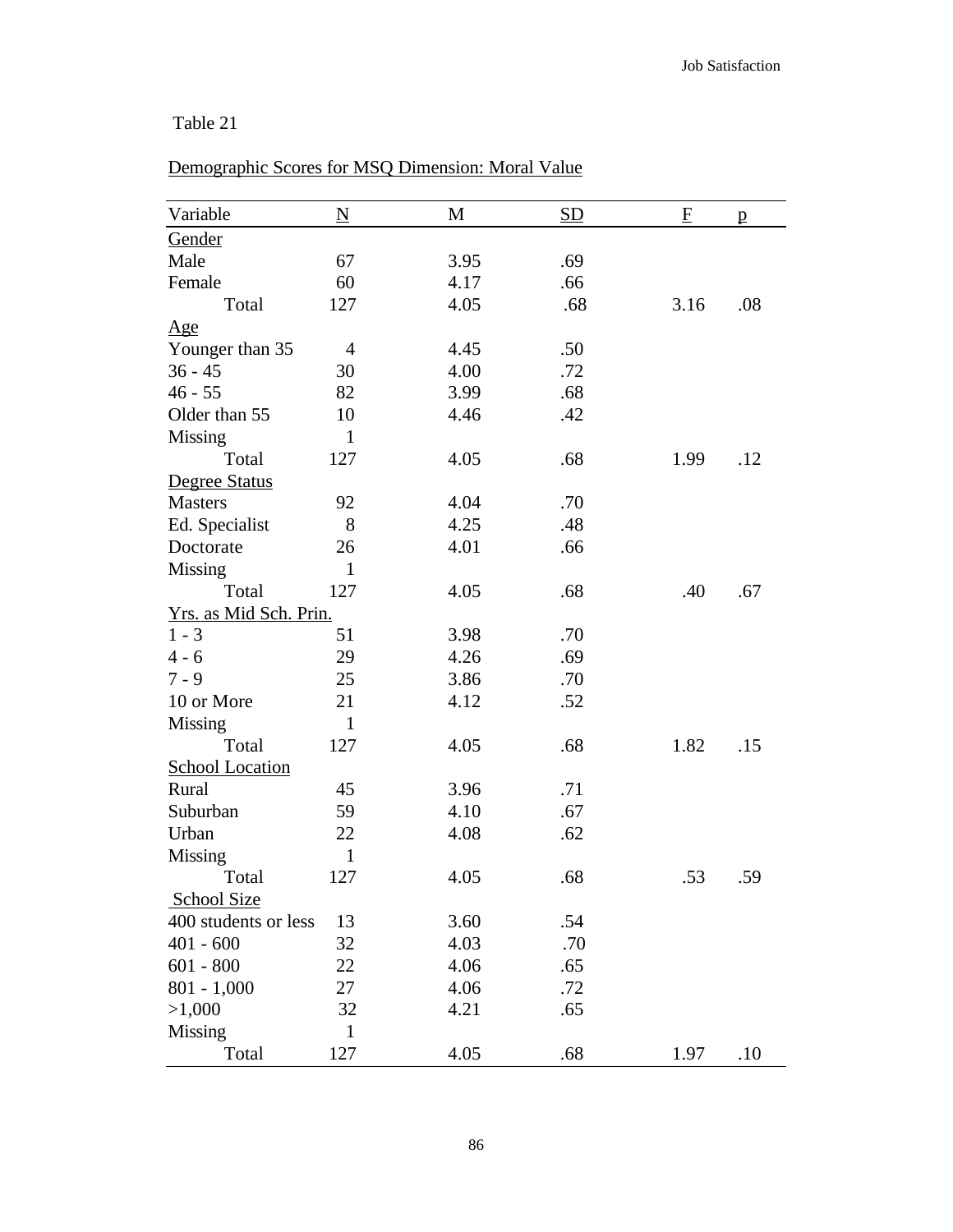Job Satisfaction

were younger than 35 years of age ( $M = 3.50$ ,  $SD = 1.05$ ), principals with an education specialist degree ( $\underline{M} = 3.63$ ,  $\underline{SD} = .56$ ), principals with 10 or more years experience ( $M = 3.37$ ,  $SD = 1.01$ ), principals located in suburban and urban schools ( $M = 3.46$ ;  $SD = .86$  and .55), and principals from schools with 801-1,000 students ( $M = 3.68$ ,  $SD = .80$ ). All scores were between 3.37 and 3.68 meaning that the principals were "Satisfied" (3.00-3.99) with the way school policies were implemented in their school systems.

The lowest scores for the implementation of school policies were seen for male principals ( $M = 3.31$ ,  $SD = .74$ ), principals 46-55 years of age ( $M = 3.33$ ,  $SD = .77$ , principals with a doctorate degree (M = 3.21, SD = .90); principals with 7-9 years experience ( $\underline{M} = 3.30$ ,  $\underline{SD} = .65$ ), principals located in rural schools  $(M = 3.20, SD = .81)$ , and principals from schools with 400 students or less  $(M = 3.10, SD = .65)$ . All scores were between 3.10 and 3.33 meaning that the principals were "Satisfied" (3.00-3.99) with the way policies are implemented.

The analysis of variance indicated no significant difference for school policies and gender, age, degree, experience, school location, or school size (see Table 22).

#### **Recognition**

Table 23 shows the principals' satisfaction for the praise they get for doing a good job. The mean scores are presented by gender, age, degree, experience, school location, and school size. The highest scores were obtained by female principals ( $\underline{M} = 3.41$ ,  $\underline{SD} = 90$ ), principals who are younger than 35 years of age

87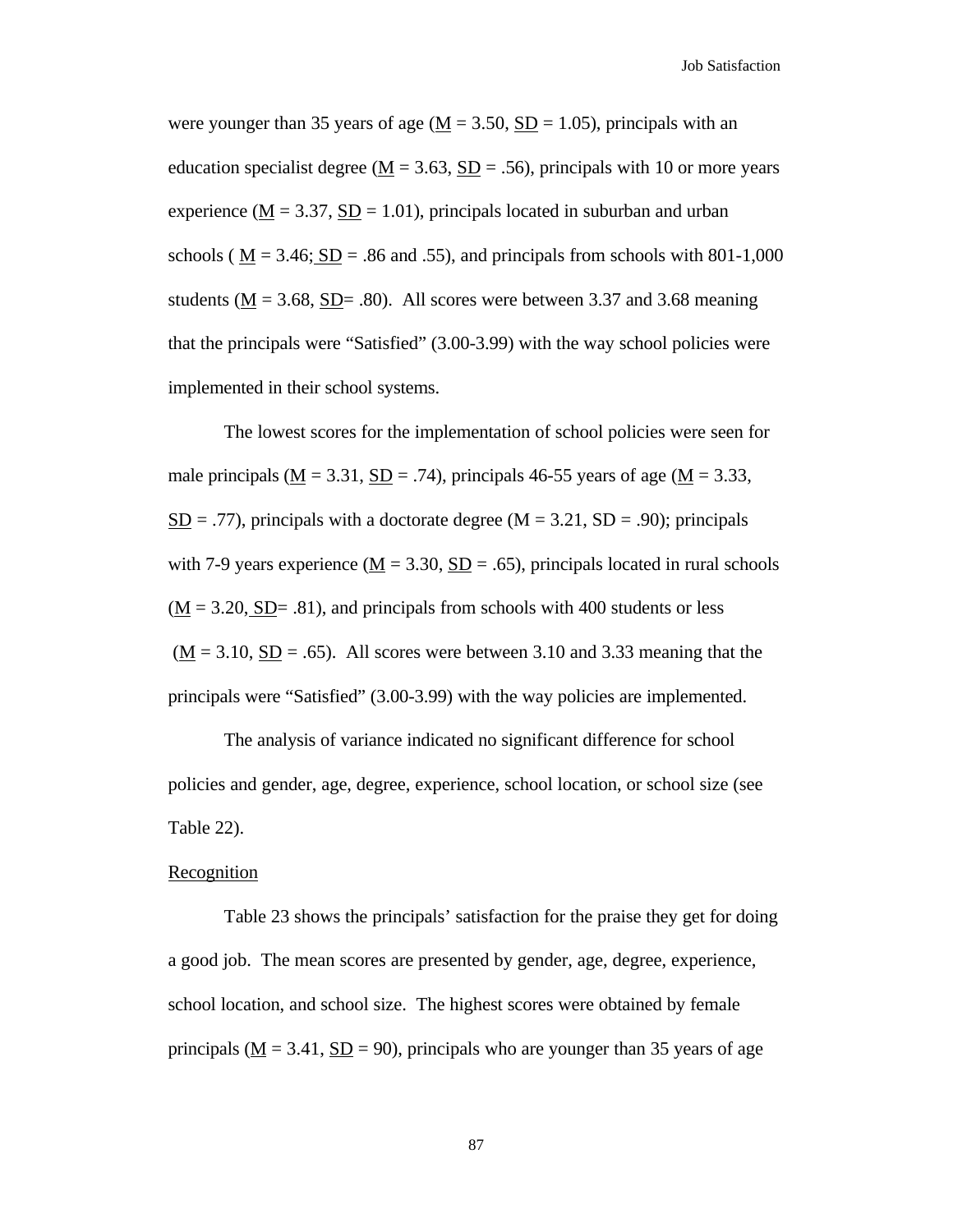| Variable               | $\underline{\mathbf{N}}$ | M    | SD   | $\mathbf{F}$ | p   |
|------------------------|--------------------------|------|------|--------------|-----|
| Gender                 |                          |      |      |              |     |
| Male                   | 67                       | 3.31 | .74  |              |     |
| Female                 | 60                       | 3.46 | .86  |              |     |
| Total                  | 127                      | 3.38 | .80  | 1.10         | .30 |
| Age                    |                          |      |      |              |     |
| Younger than 35        | $\overline{4}$           | 3.50 | 1.05 |              |     |
| $36 - 45$              | 30                       | 3.42 | .77  |              |     |
| $46 - 55$              | 82                       | 3.33 | .77  |              |     |
| Older than 55          | 10                       | 3.44 | 1.07 |              |     |
| <b>Missing</b>         | $\mathbf{1}$             |      |      |              |     |
| Total                  | 127                      | 3.37 | .80  | .15          | .93 |
| Degree Status          |                          |      |      |              |     |
| <b>Masters</b>         | 98                       | 3.39 | .78  |              |     |
| Ed. Specialist         | 8                        | 3.63 | .56  |              |     |
| Doctorate              | 26                       | 3.21 | .90  |              |     |
| Missing                | $\mathbf{1}$             |      |      |              |     |
| Total                  | 127                      | 3.37 | .80  | .98          | .38 |
| Yrs. as Mid Sch. Prin. |                          |      |      |              |     |
| $1 - 3$                | 51                       | 3.44 | .72  |              |     |
| $4 - 6$                | 29                       | 3.31 | .90  |              |     |
| $7 - 9$                | 25                       | 3.30 | .65  |              |     |
| 10 or More             | 21                       | 3.37 | 1.01 |              |     |
| <b>Missing</b>         | 1                        |      |      |              |     |
| Total                  | 127                      | 3.37 | .80  | .25          | .86 |
| <b>School Location</b> |                          |      |      |              |     |
| Rural                  | 45                       | 3.20 | .81  |              |     |
| Suburban               | 59                       | 3.46 | .86  |              |     |
| Urban                  | 22                       | 3.46 | .55  |              |     |
| Missing                | $\mathbf{1}$             |      |      |              |     |
| Total                  | 127                      | 3.37 | .80  | 1.57         | .21 |
| School Size            |                          |      |      |              |     |
| 400 students or less   | 13                       | 3.10 | .65  |              |     |
| $401 - 600$            | 32                       | 3.23 | .77  |              |     |
| $601 - 800$            | 22                       | 3.22 | .78  |              |     |
| $801 - 1,000$          | 27                       | 3.68 | .80  |              |     |
| >1,000                 | 32                       | 3.46 | .84  |              |     |
| Missing                | $\mathbf{1}$             |      |      |              |     |
| Total                  | 127                      | 3.37 | .80  | 2.03         | .10 |

# Demographic Scores for MSQ Dimension: School Policies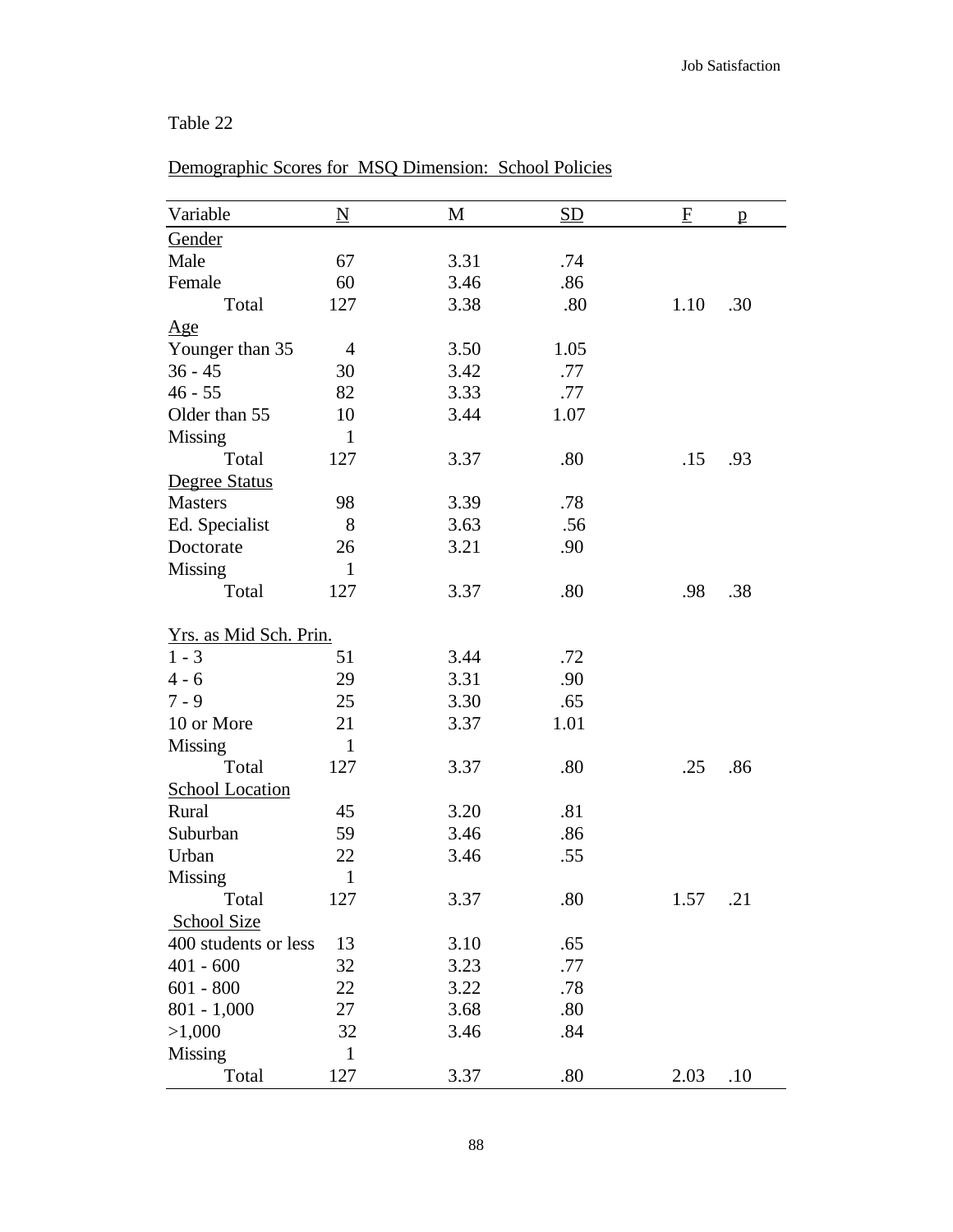$(M = 3.60, SD = .49)$ , principals with an education specialist degree  $(M = 3.53,$  $S<sub>D</sub> = .67$ , principals with 1-3 years experience ( $M = 3.43$ ,  $S<sub>D</sub> = .71$ ), principals from urban schools ( $M = 3.35$ ,  $SD = .85$ ), and principals from schools with greater than 1,000 students ( $\underline{M} = 3.51$ ,  $\underline{SD} = .73$ ). All scores were between 3.35 and 3.60 indicating that the principals were "Satisfied" (3.00-3.99) with the praise they get for doing a good job.

The low recognition scores were observed for male principals ( $M = 3.16$ ,  $SD = .83$ ), principals who were older than 55 (M = 3.06, SD = .89), principals with masters degrees ( $M = 3.24$ ,  $SD = .86$ ), principals with 10 or more years experience ( $\underline{M} = 3.02$ ,  $\underline{SD} = 1.02$ ), principals from rural schools ( $\underline{M} = 3.24$ ,  $S<sub>D</sub> = .87$ , and principals from schools with 400 students or less ( $M = 2.92$ ,  $S<sub>D</sub> =$ .62). All scores were between 2.92 and 3.24 indicating that the principals were "Somewhat Satisfied" (2.00-2.99) to "Satisfied" (3.00-3.99) about the praise they get for doing a good job.

The analysis of variance reports indicated no significant difference between means for recognition and gender, age, degree, experience, school location, or school size (see Table 23).

### **Responsibility**

Table 24 shows satisfaction with the freedom the principals have to use their own judgment by gender, age, degree, experience, school location, and school size. The highest mean scores for responsibility were observed for female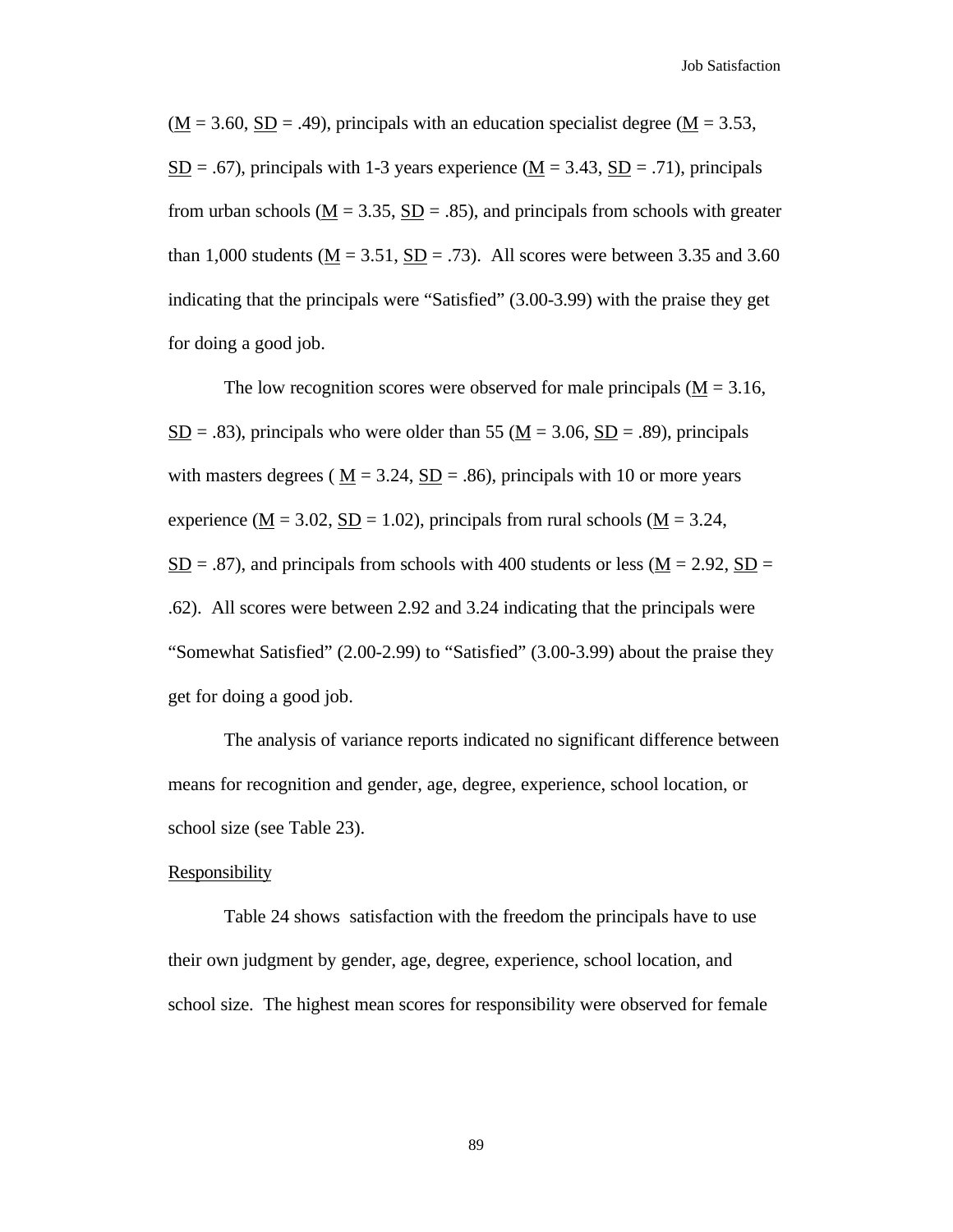# Demographic Scores for MSQ Dimension: Recognition

| Variable               | $\underline{\mathbf{N}}$ | M    | <b>SD</b> | $\mathbf F$ | $\mathbf{p}$ |
|------------------------|--------------------------|------|-----------|-------------|--------------|
| Gender                 |                          |      |           |             |              |
| Male                   | 67                       | 3.16 | .83       |             |              |
| Female                 | 60                       | 3.41 | .90       |             |              |
| Total                  | 127                      | 3.28 | .87       | 2.81        | .10          |
| $\mathbf{Age}$         |                          |      |           |             |              |
| Younger than 35        | $\overline{4}$           | 3.60 | .49       |             |              |
| $36 - 45$              | 30                       | 3.53 | .79       |             |              |
| $46 - 55$              | 82                       | 3.18 | .88       |             |              |
| Older than 55          | 10                       | 3.06 | .89       |             |              |
| Missing                | $\mathbf{1}$             |      |           |             |              |
| Total                  | 127                      | 3.26 | .86       | 1.63        | .19          |
| Degree Status          |                          |      |           |             |              |
| <b>Masters</b>         | 92                       | 3.24 | .86       |             |              |
| Ed. Specialist         | 8                        | 3.53 | .67       |             |              |
| Doctorate              | 26                       | 3.26 | .92       |             |              |
| Missing                | $\mathbf{1}$             |      |           |             |              |
| Total                  | 127                      | 3.26 | .86       | .39         | .68          |
| Yrs. as Mid Sch. Prin. |                          |      |           |             |              |
| $1 - 3$                | 51                       | 3.43 | .71       |             |              |
| $4 - 6$                | 29                       | 3.34 | .92       |             |              |
| $7 - 9$                | 25                       | 3.04 | .88       |             |              |
| 10 or More             | 21                       | 3.02 | 1.02      |             |              |
| Missing                | $\mathbf{1}$             |      |           |             |              |
| Total                  | 127                      | 3.26 | .86       | 1.86        | .14          |
| <b>School Location</b> |                          |      |           |             |              |
| Rural                  | 45                       | 3.24 | .87       |             |              |
| Suburban               | 59                       | 3.26 | .87       |             |              |
| Urban                  | 22                       | 3.35 | .85       |             |              |
| <b>Missing</b>         | $\mathbf{1}$             |      |           |             |              |
| Total                  | 127                      | 3.26 | .86       | .12         | .88          |
| <b>School Size</b>     |                          |      |           |             |              |
| 400 students or less   | 13                       | 2.92 | .62       |             |              |
| $401 - 600$            | 32                       | 3.16 | .88       |             |              |
| $601 - 800$            | 22                       | 3.08 | .83       |             |              |
| $801 - 1,000$          | 27                       | 3.42 | 1.03      |             |              |
| >1,000                 | 32                       | 3.51 | .73       |             |              |
| Missing                | $\mathbf{1}$             |      |           |             |              |
| Total                  | 127                      | 3.26 | .86       | 1.79        | .14          |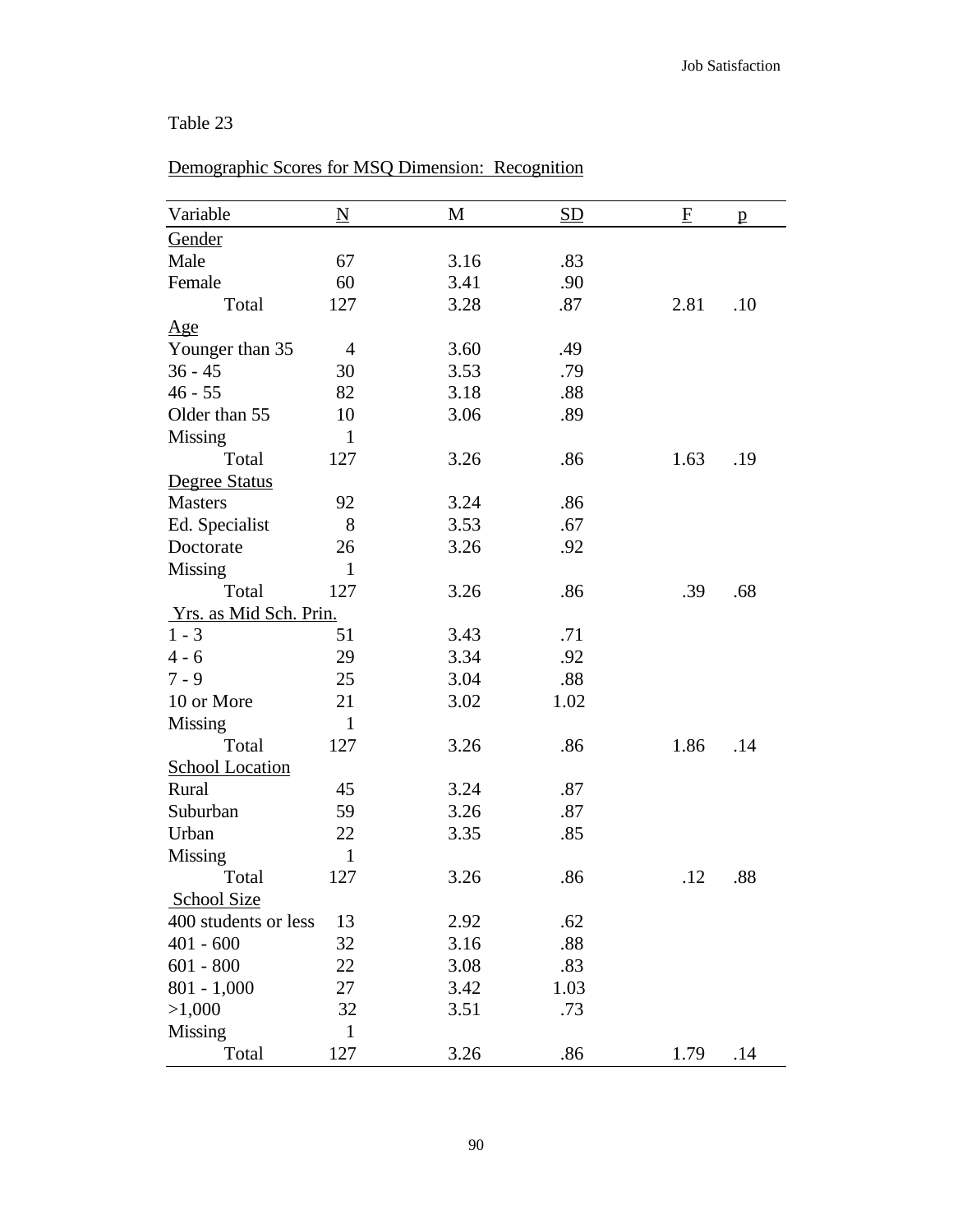principals ( $\underline{M} = 3.99$ ,  $\underline{SD} = .74$ ), principals older than 55 years of age ( $M = 4.22$ ,  $SD = .36$ ), principals with an education specialist degree (M = 4.33, SD = .49), principals with 4-6 years experience ( $M = 4.00$ ,  $SD = .77$ ), principals from suburban schools ( $\underline{M} = 3.93$ ,  $\underline{SD} = .70$ ); and principals from schools with 801-1,000 students. All of the scores were between 3.93 and 4.33 indicating that the principals were "Satisfied" (3.00-3.99) to "Very Satisfied" (4.00-4.99) about the freedom they have to use their own judgment.

The lowest responsibility scores were observed for male principals  $(M =$ 3.81,  $\underline{SD} = .65$ ), principals 46-55 years of age ( $\underline{M} = 3.83$ ,  $\underline{SD} = .73$ ), principals with masters degrees ( $\underline{M} = 3.83$ ,  $\underline{SD} = .72$ ), principals with 7-9 years experience  $(\underline{M} = 3.70, \underline{SD} = .53)$ , principals located at urban schools ( $\underline{M} = 3.85, \underline{SD} = .62$ ), and principals from schools with 400 students or less  $(M = 3.54, SD = .63)$ . All scores were between 3.54 and 3.85 indicating that the principals with low scores were "Satisfied" (3.00-3.99) about the freedom they have to use their own judgment.

The analysis of variance indicated no significant differences between scores for responsibility and gender, age, degree, experience, school location, or school size (see Table 24).

### Security

Table 25 shows principal satisfaction with the security that their positions provide. These scores are presented by gender, age, degree, experience, school location, and school size. The highest scores were observed for female principals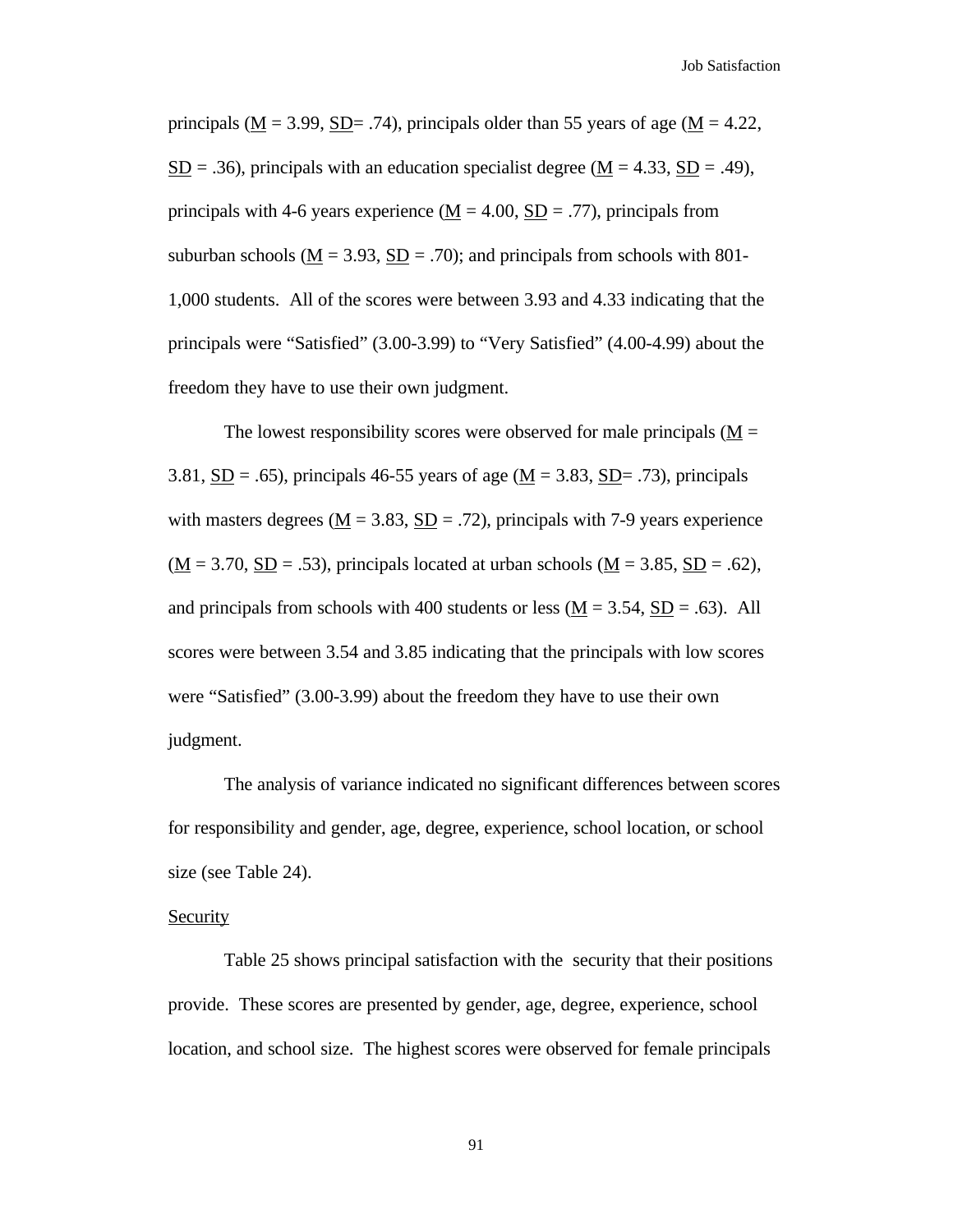## Variable  $N$  M SD F p **Gender** Male 67 3.81 .65 Female 60 3.99 .74 Total 127 3.90 .70 2.03 .16 Age Younger than 35 4 4.00 .71 36 - 45 30 3.93 .67 46 - 55 82 3.83 .73 Older than 55 10 4.22 .36 Missing 1 Total 127 3.89 .69 1.04 .38 Degree Status Masters 92 3.83 .72 Ed. Specialist 8 4.33 .49 Doctorate 26 3.95 .62 Missing 1 Total 127 3.89 .69 2.00 .14 Yrs. as Mid Sch. Prin.  $1 - 3$   $51$   $3.89$   $.70$ 4 - 6 29 4.00 .77 7 - 9 25 3.70 .53 10 or More 21 3.96 .72 Missing 1 Total 127 3.89 .69 .98 .41 School Location Rural 45 3.86 .73 Suburban 59 3.93 .70 Urban 22 3.85 .63 Missing 1 Total 127 3.89 .69 .19 .83 School Size 400 students or less 13 3.54 .63 401 - 600 32 3.74 .77 601 - 800 22 3.81 .73 801 - 1,000 27 4.11 69  $>1,000$  32 4.04 .53 Missing 1

## Demographic Scores for MSQ Dimension: Responsibility

Total 127 3.89 .69 2.38 .06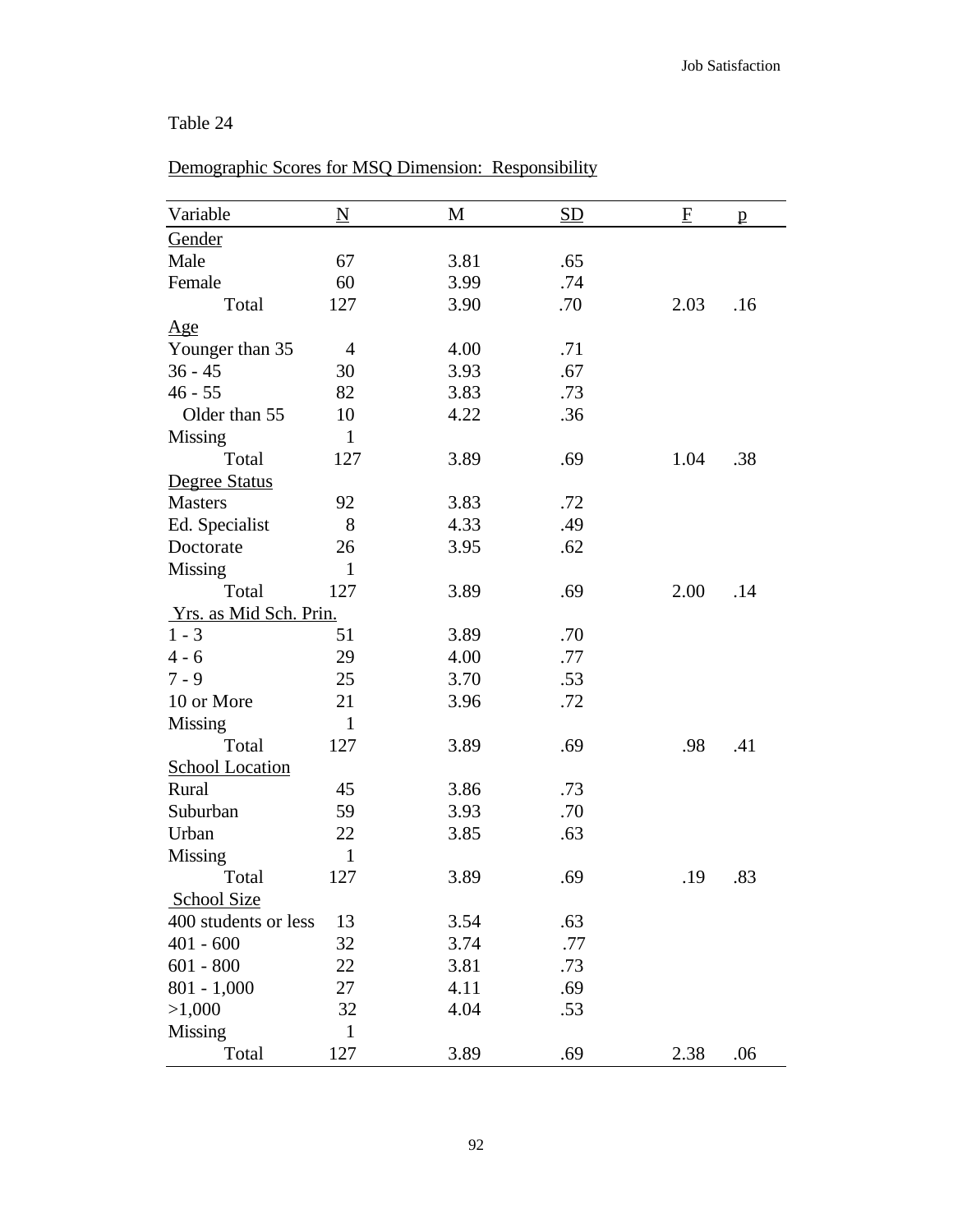$(M = 3.64, SD = .81)$ , principals older than 55 years of age  $(\underline{M} = 4.12, SD = .49)$ , principals with an education specialist degree  $(M = 3.83, SD = .45)$ , principals with 10 or more years experience ( $M = 3.75$ , SD= .84), principals from suburban schools ( $\underline{M} = 3.74$ ,  $\underline{SD}$  .84), and principals from schools with greater than 1,000 students ( $\underline{M} = 3.85$ ,  $\underline{SD} = .69$ ). All scores were between 3.64 and 4.12 meaning that the principals were "Satisfied" (3.00-3.99) to "Very Satisfied" (4.00-4.99) about their job security.

The lowest satisfaction scores for security were seen for male principals  $(M = 3.54, SD = .81)$ , principals 46-55 years of age  $(\underline{M} = 3.49, SD = .83)$ , principals with doctorate degrees ( $\underline{M} = 3.51$ ,  $\underline{SD} = .66$ ), principals with 7-9 years experience ( $\underline{M} = 3.48$ ,  $\underline{SD} = .75$ ), principals from rural schools ( $\underline{M} = 3.38$ ,  $SD = .81$ ), and principals from schools with 400 students or less ( $M = 3.17$ ,  $SD = .72$ ). All of the low scores were between 3.17 and 3.49 indicating that the responding principals were "Satisfied" (3.00-3.99) with the job security this position provides (see Table 25).

The analysis of variance indicated no significant difference between security and gender, age, degree, experience or school location. However, there was a significant difference between security and school size ( $p = .02$ ), although post hoc tests do not show that these groups differ significantly (see Table 26).

#### Social Service

Table 27 shows principal satisfaction with the opportunities their position allows them to be able to do things for others. These scores are shown by gender,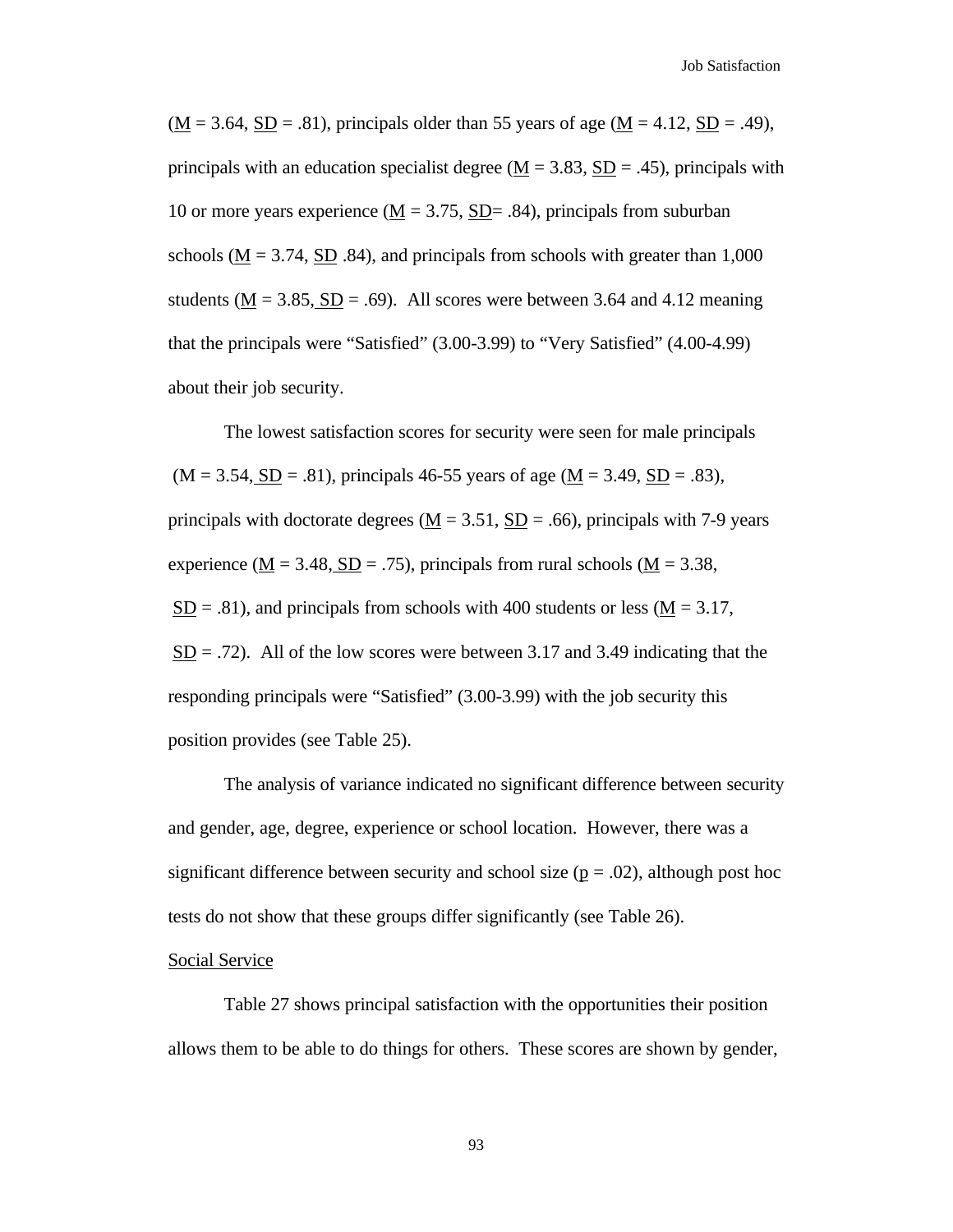# Demographic Scores for MSQ Dimension: Security

| Variable               | $\underline{\mathbf{N}}$ | M    | <b>SD</b> | $\mathbf{F}$ | p      |
|------------------------|--------------------------|------|-----------|--------------|--------|
| Gender                 |                          |      |           |              |        |
| Male                   | 67                       | 3.54 | .81       |              |        |
| Female                 | 60                       | 3.64 | .81       |              |        |
| Total                  | 127                      | 3.59 | .81       | .46          | .50    |
| Age                    |                          |      |           |              |        |
| Younger than 35        | $\overline{4}$           | 3.95 | .72       |              |        |
| $36 - 45$              | 30                       | 3.59 | .76       |              |        |
| $46 - 55$              | 82                       | 3.49 | .83       |              |        |
| Older than 55          | 10                       | 4.12 | .49       |              |        |
| Missing                | $\mathbf{1}$             |      |           |              |        |
| Total                  | 127                      | 3.58 | .80       | 2.21         | .09    |
| Degree Status          |                          |      |           |              |        |
| <b>Masters</b>         | 92                       | 3.58 | .86       |              |        |
| Ed. Specialist         | 8                        | 3.83 | .45       |              |        |
| Doctorate              | 26                       | 3.51 | .66       |              |        |
| Missing                | $\mathbf{1}$             |      |           |              |        |
| Total                  | 127                      | 3.58 | .80       | .48          | .62    |
| Yrs. as Mid Sch. Prin. |                          |      |           |              |        |
| $1 - 3$                | 51                       | 3.57 | .80       |              |        |
| $4 - 6$                | 29                       | 3.54 | .84       |              |        |
| $7 - 9$                | 25                       | 3.48 | .75       |              |        |
| 10 or More             | 21                       | 3.75 | .84       |              |        |
| Missing                | $\mathbf{1}$             |      |           |              |        |
| Total                  | 127                      | 3.58 | .80       | .46          | .71    |
| <b>School Location</b> |                          |      |           |              |        |
| Rural                  | 45                       | 3.38 | .81       |              |        |
| Suburban               | 59                       | 3.74 | .84       |              |        |
| Urban                  | 22                       | 3.55 | .59       |              |        |
| <b>Missing</b>         | $\mathbf{1}$             |      |           |              |        |
| Total                  | 127                      | 3.58 | .80       | 2.64         | .08    |
| <b>School Size</b>     |                          |      |           |              |        |
| 400 students or less   | 13                       | 3.17 | .72       |              |        |
| $401 - 600$            | 32                       | 3.31 | .77       |              |        |
| $601 - 800$            | 22                       | 3.59 | .90       |              |        |
| $801 - 1,000$          | 27                       | 3.76 | .79       |              |        |
| >1,000                 | 32                       | 3.85 | .69       |              |        |
| Missing                | $\mathbf{1}$             |      |           |              |        |
| Total                  | 127                      | 3.58 | .80       | 3.21         | $.02*$ |

 $* p < .05$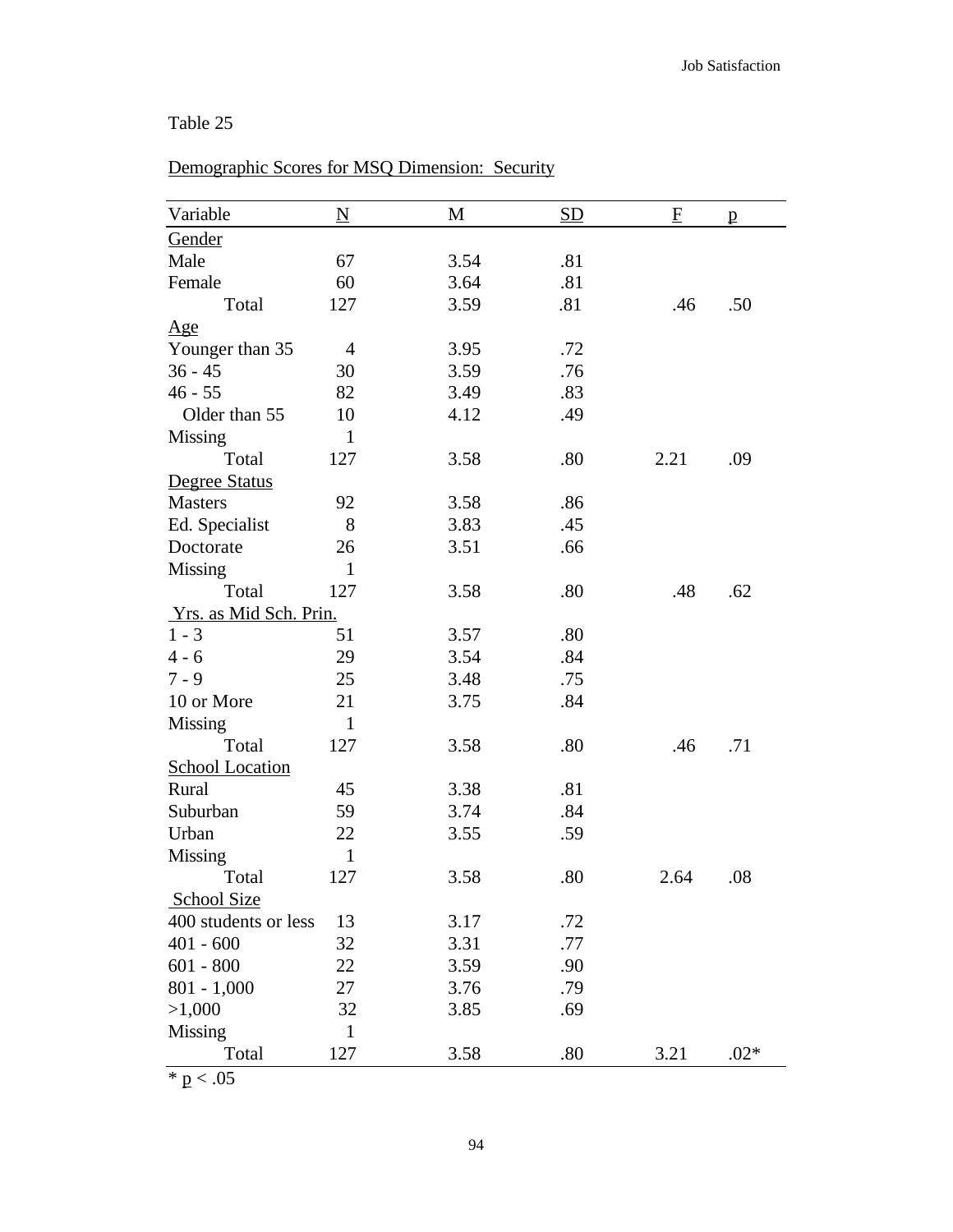| (I) Size             | (J) Size  | Difference (I-J) | <u>p.</u> |
|----------------------|-----------|------------------|-----------|
| 400 students or less | 401-600   | $-.15$           | .99       |
|                      | 601-800   | $-.43$           | .65       |
|                      | 801-1,000 | $-.59$           | .28       |
|                      | >1,000    | $-.68$           | .13       |
| 401-600              | 601-800   | $-.28$           | .79       |
|                      | 801-1,000 | $-.44$           | .32       |
|                      | >1,000    | $-.54$           | .11       |
| 601-800              | 801-1,000 | $-.16$           | .97       |
|                      | >1,000    | $-.26$           | .83       |
| 801-1,000            | >1,000    | $-.09$           | .99       |
|                      |           |                  |           |

## Scheffe Post Hoc Tests: Security

age, degree, experience, school location and school size. The highest satisfaction scores for this dimension were observed for male principals ( $\underline{M} = 4.21$ ,  $\underline{SD} = .70$ ), principals older than 55 years of age ( $\underline{M} = 4.50$ ,  $\underline{SD} = .80$ ), principals with educational specialist degrees ( $M = 4.68$ ,  $SD = .40$ ), principals with 4-6 years experience ( $\underline{M} = 4.48$ ,  $\underline{SD} = .62$ ), principals from suburban schools ( $\underline{M} = 4.24$ ,  $S<sub>D</sub> = .75$ ), and principals from schools with 801-1,000 students ( $M = 4.29$ ,  $SD = .81$ ). All scores were between 4.21 and 4.68 indicating that the principals were "Very Satisfied" (4.00-4.99) with the opportunities they have to be of service to others.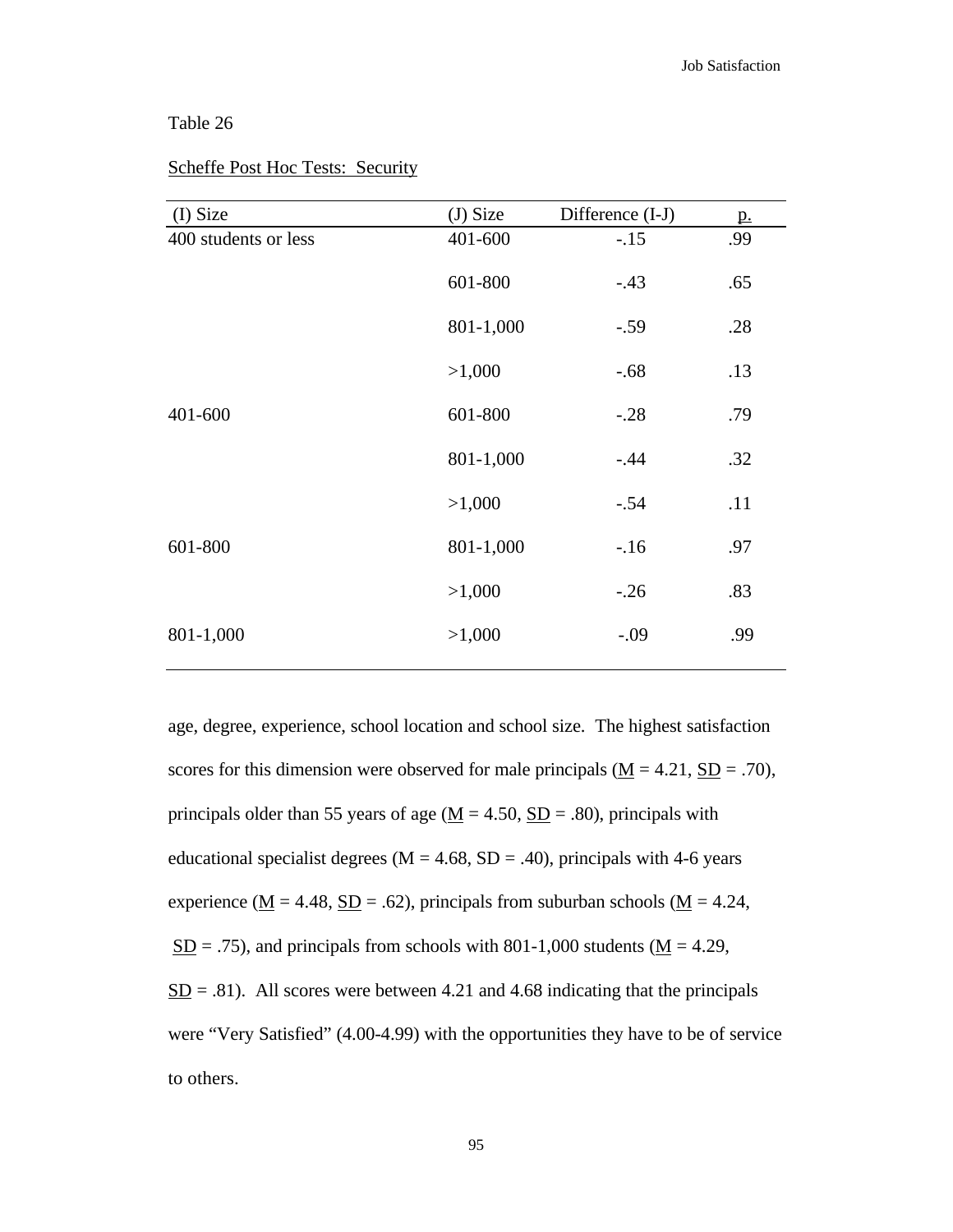| Variable               | $\underline{\mathbf{N}}$ | M    | SD  | F    | $\mathbf{p}$ |
|------------------------|--------------------------|------|-----|------|--------------|
| Gender                 |                          |      |     |      |              |
| Male                   | 67                       | 4.21 | .70 |      |              |
| Female                 | 60                       | 4.17 | .77 |      |              |
| Total                  | 127                      | 4.19 | .73 | .11  | .75          |
| $\mathbf{Age}$         |                          |      |     |      |              |
| Younger than 35        | 4                        | 4.25 | .50 |      |              |
| $36 - 45$              | 30                       | 4.21 | .71 |      |              |
| $46 - 55$              | 82                       | 4.14 | .74 |      |              |
| Older than 55          | 10                       | 4.50 | .80 |      |              |
| Missing                | $\mathbf{1}$             |      |     |      |              |
| Total                  | 127                      | 4.19 | .73 | .73  | .54          |
| Degree Status          |                          |      |     |      |              |
| <b>Masters</b>         | 92                       | 4.12 | .72 |      |              |
| Ed. Specialist         | 8                        | 4.68 | .40 |      |              |
| Doctorate              | 26                       | 4.28 | .79 |      |              |
| Missing                | $\mathbf{1}$             |      |     |      |              |
| Total                  | 127                      | 4.19 | .73 | 2.47 | .09          |
| Yrs. as Mid Sch. Prin. |                          |      |     |      |              |
| $1 - 3$                | 51                       | 4.11 | .75 |      |              |
| $4 - 6$                | 29                       | 4.48 | .62 |      |              |
| $7 - 9$                | 25                       | 3.98 | .68 |      |              |
| 10 or More             | 21                       | 4.22 | .80 |      |              |
| Missing                | $\mathbf{1}$             |      |     |      |              |
| Total                  | 127                      | 4.19 | .73 | 2.56 | .06          |
| <b>School Location</b> |                          |      |     |      |              |
| Rural                  | 45                       | 4.14 | .69 |      |              |
| Suburban               | 59                       | 4.24 | .75 |      |              |
| Urban                  | 22                       | 4.14 | .77 |      |              |
| <b>Missing</b>         | $\mathbf{1}$             |      |     |      |              |
| Total                  | 127                      | 4.19 | .73 | .28  | .76          |
| School Size            |                          |      |     |      |              |
| 400 students or less   | 13                       | 3.79 | .52 |      |              |
| $401 - 600$            | 32                       | 4.20 | .71 |      |              |
| $601 - 800$            | 22                       | 4.07 | .77 |      |              |
| $801 - 1,000$          | 27                       | 4.29 | .81 |      |              |
| >1,000                 | 32                       | 4.33 | .70 |      |              |
| Missing                | $\mathbf{1}$             |      |     |      |              |
| Total                  | 127                      | 4.19 | .73 | 1.60 | .18          |

# Demographic Scores for MSQ Dimension: Social Service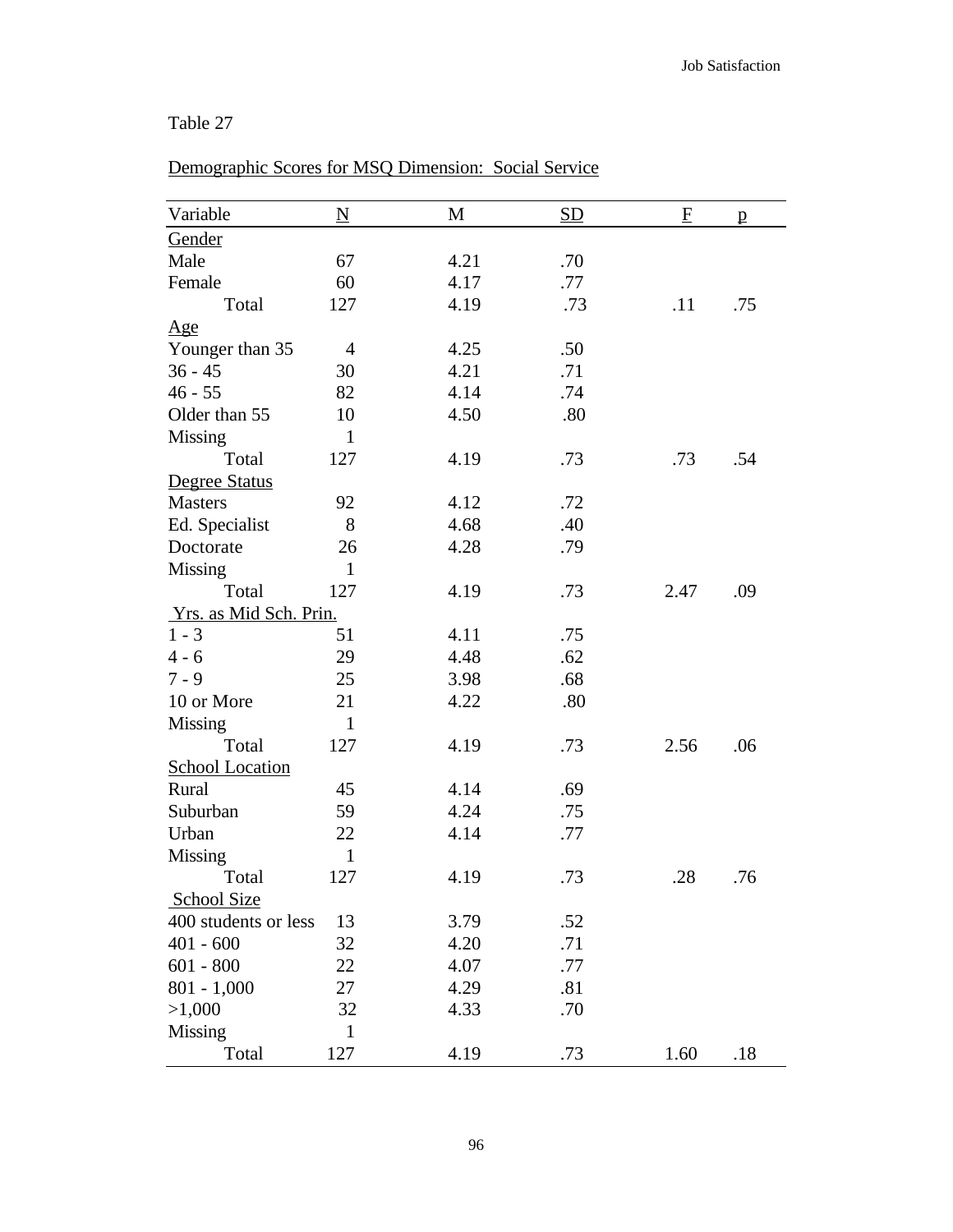The lowest scores for social service (although not very low—3.79 - 4.12) were observed for female principals ( $M = 4.17$ ,  $SD = .77$ ), principals 46-55 years of age ( $M = 4.14$ ,  $SD = .74$ ), principals with masters degrees ( $M = 4.12$ ,  $SD =$ .72), principals with 7-9 years experience ( $M = 3.98$ ,  $SD = .68$ ), principals from urban schools ( $M = 4.14$ ,  $SD = .77$ ); and principals from school with 400 students or less ( $M = 3.79$ ,  $SD = .52$ ). All scores were between 3.79 and 4.12 meaning that the responding principals were "Satisfied" (3.00-3.99) and "Very Satisfied" (4.00- 4.99) about the opportunity to do things for others.

The analysis of variance indicated no significant differences for social service and gender, age, experience, school location, or school size (see Table 27). Social Status

Table 28 shows principals' satisfaction with the opportunity to be "somebody" in the community by gender, age, degree, experience, school location, and school size. The highest scores for this dimension were observed for female principals ( $M = 3.44$ ,  $SD = .73$ ), principals younger than 35 years of age  $(\underline{M} = 3.94, \underline{SD} = .60)$ , principals with masters degrees  $(\underline{M} = 3.38, \underline{SD} = .80)$ , principals with 1-3 years experience ( $\underline{M} = 3.48$ ,  $\underline{SD} = .67$ ), principals from urban schools ( $M = 3.50$ ,  $SD = .51$ ), and principals from schools with greater than 1,000 students ( $M = 3.58$ ,  $SD = .53$ ). All scores were between 3.38 and 3.94 indicating that the responding principals were "Satisfied" (3.00-3.99) with the opportunity to be "somebody" in the community.

The lowest scores for social status were observed for male principals

97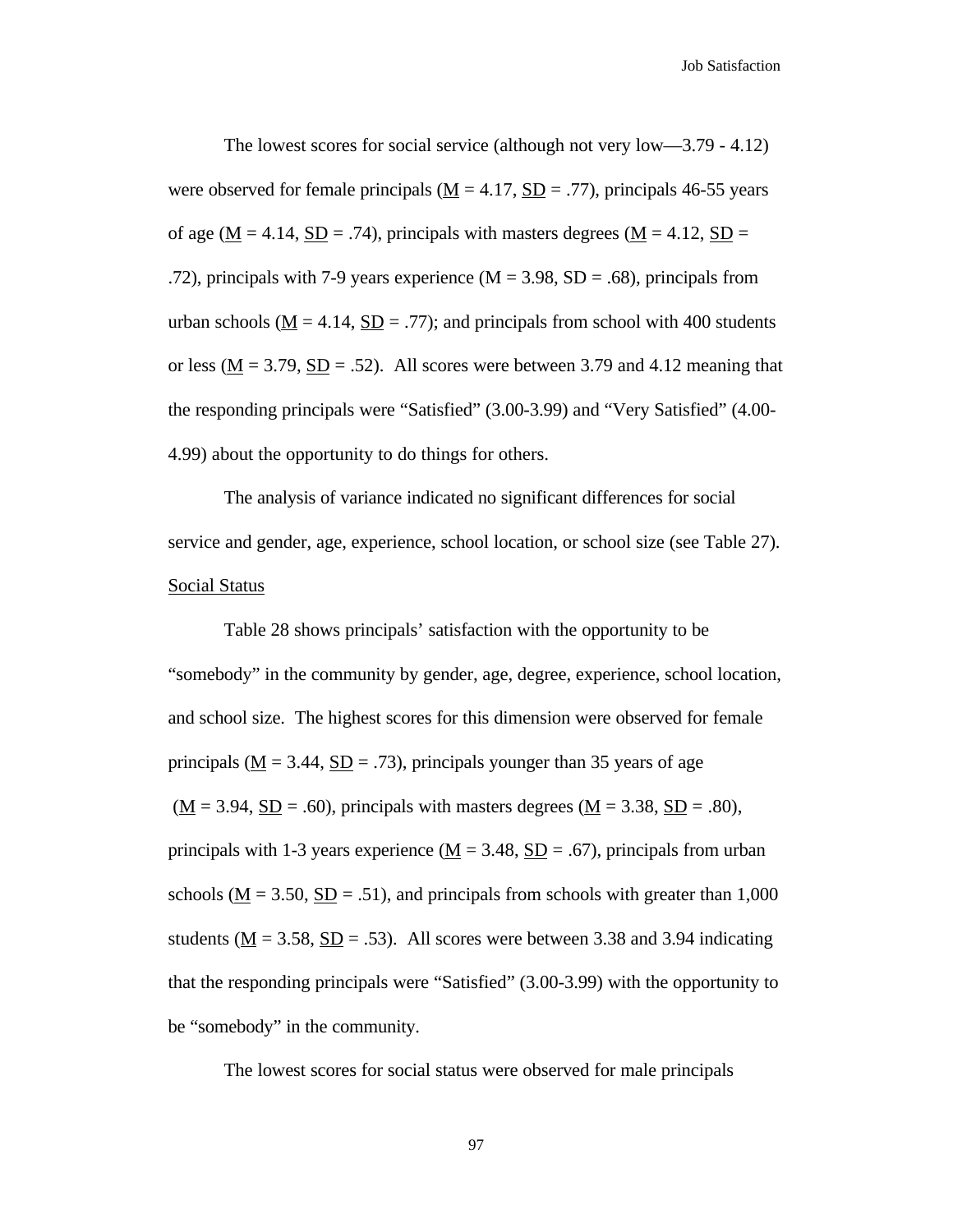# Demographic Scores for MSQ Dimension: Social Status

| Variable               | $\underline{\mathbf{N}}$ | M    | SD  | $\overline{E}$ | p   |
|------------------------|--------------------------|------|-----|----------------|-----|
| Gender                 |                          |      |     |                |     |
| Male                   | 67                       | 3.32 | .80 |                |     |
| Female                 | 60                       | 3.44 | .73 |                |     |
| Total                  | 127                      | 3.38 | .77 | .83            | .36 |
| Age                    |                          |      |     |                |     |
| Younger than 35        | $\overline{4}$           | 3.94 | .60 |                |     |
| $36 - 45$              | 30                       | 3.53 | .79 |                |     |
| $46 - 55$              | 82                       | 3.28 | .74 |                |     |
| Older than 55          | 10                       | 3.34 | .81 |                |     |
| Missing                | $\mathbf{1}$             |      |     |                |     |
| Total                  | 127                      | 3.37 | .76 | 1.57           | .20 |
| Degree Status          |                          |      |     |                |     |
| <b>Masters</b>         | 92                       | 3.38 | .80 |                |     |
| Ed. Specialist         | 8                        | 3.35 | .68 |                |     |
| Doctorate              | 26                       | 3.28 | .62 |                |     |
| Missing                | $\mathbf{1}$             |      |     |                |     |
| Total                  | 127                      | 3.37 | .76 | .43            | .65 |
| Yrs. as Mid Sch. Prin. |                          |      |     |                |     |
| $1 - 3$                | 51                       | 3.48 | .68 |                |     |
| $4 - 6$                | 29                       | 3.43 | .95 |                |     |
| $7 - 9$                | 25                       | 3.13 | .64 |                |     |
| 10 or More             | 21                       | 3.27 | .76 |                |     |
| <b>Missing</b>         | $\mathbf{1}$             |      |     |                |     |
| Total                  | 127                      | 3.37 | .76 | 1.42           | .24 |
| <b>School Location</b> |                          |      |     |                |     |
| Rural                  | 45                       | 3.33 | .88 |                |     |
| Suburban               | 59                       | 3.34 | .74 |                |     |
| Urban                  | 22                       | 3.50 | .51 |                |     |
| Missing                | $\mathbf{1}$             |      |     |                |     |
| Total                  | 127                      | 3.37 | .76 | .42            | .66 |
| <b>School Size</b>     |                          |      |     |                |     |
| 400 students or less   | 13                       | 3.03 | .49 |                |     |
| $401 - 600$            | 32                       | 3.19 | .78 |                |     |
| $601 - 800$            | 22                       | 3.38 | .90 |                |     |
| $801 - 1,000$          | 27                       | 3.49 | .97 |                |     |
| >1,000                 | 32                       | 3.58 | .53 |                |     |
| Missing                | $\mathbf{1}$             |      |     |                |     |
| Total                  | 127                      | 3.37 | .76 | 1.95           | .11 |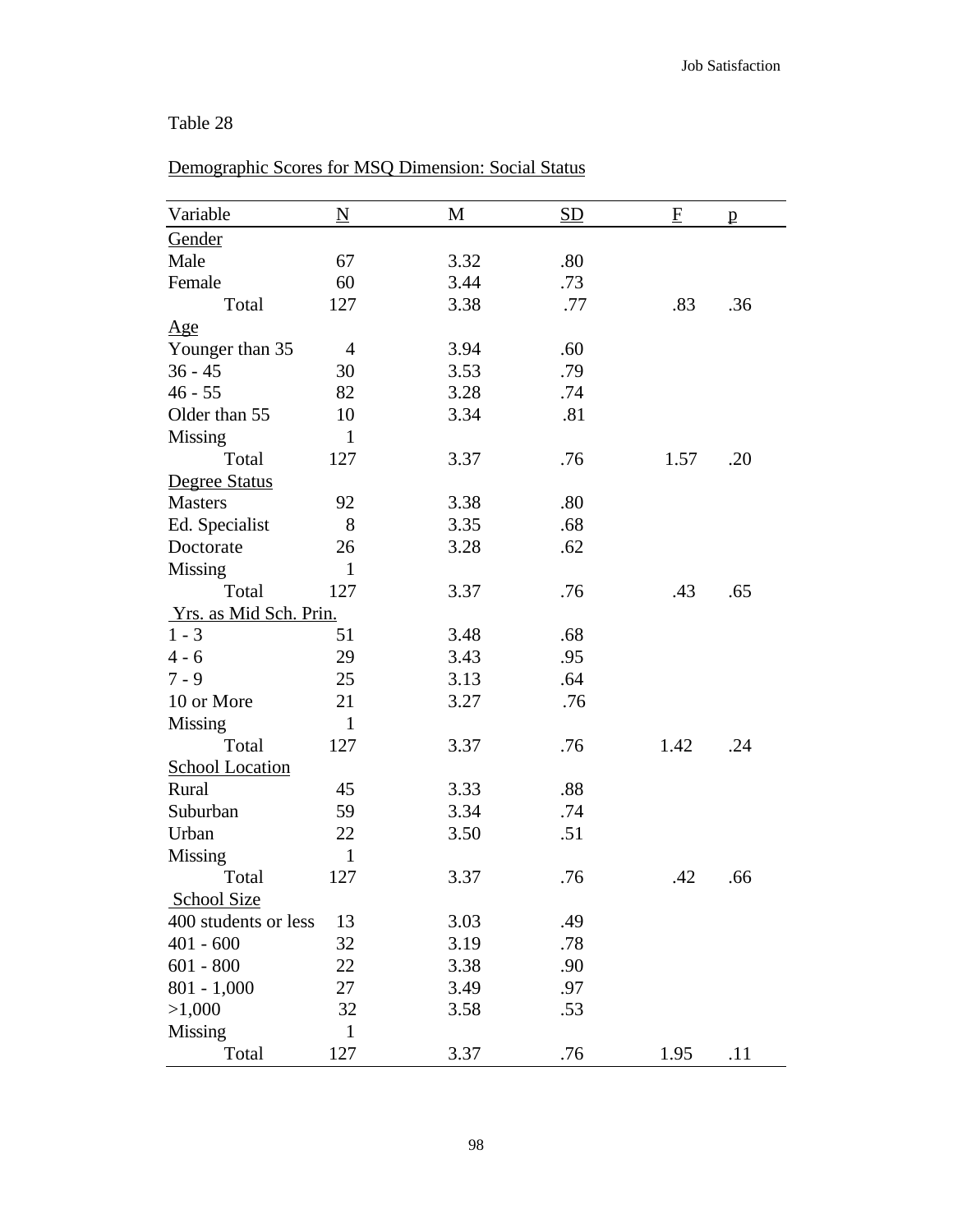$(\underline{M} = 3.32, \underline{SD} = .80)$ , principals 46-55 years of age  $(\underline{M} = 3.28, \underline{SD} = .74)$ , principals with doctorate degrees ( $\underline{M} = 3.28$ ,  $\underline{SD} = .62$ ), principals with 7-9 years experience (M= 3.13, SD = .64), principals from rural schools (M = 3.33,  $\underline{SD}$  = .88), and principals from schools with 400 students or less ( $\underline{M}$  = 3.03,  $SD = .49$ ). All scores were between 3.03 and 3.33 indicating that the responding principals with the lowest scores were also "Satisfied" (3.00-3.99) with the opportunity to be "somebody" in the community.

The analysis of variance report indicated no significant differences between social status and gender, age, degree, experience, school location, or school size (see Table 28).

#### Supervision (Technical)

Table 29 shows principals' satisfaction for the competence of their supervisor to supervise others. The scores for this dimension are presented by gender, age, degree, experience, school location, and school size. The highest scores were observed for female principals  $(M = 3.65, SD = .88)$ , principals older than 55 ( $\underline{M} = 3.80$ ,  $\underline{SD} = .92$ ), principals with education specialist degrees  $(\underline{M} = 3.80, \underline{SD} = .45)$ , principals with 1-3 years experience  $(\underline{M} = 3.64, \underline{SD} = .85)$ , principals from urban schools ( $\underline{M} = 3.70$ ,  $\underline{SD} = .71$ ), and principals from schools with 801-1,000 students ( $M = 3.89$ ,  $SD = .68$ ). All scores were between 3.64 and 3.89 indicating that the responding principals were "Satisfied" (3.00-3.99) with the competence of their supervisor to supervise others.

The lowest satisfaction scores for supervision were observed for male principals ( $\underline{M} = 3.45$ ,  $\underline{SD} = .75$ ), principals 46-55 years of age, ( $\underline{M} = 3.46$ ,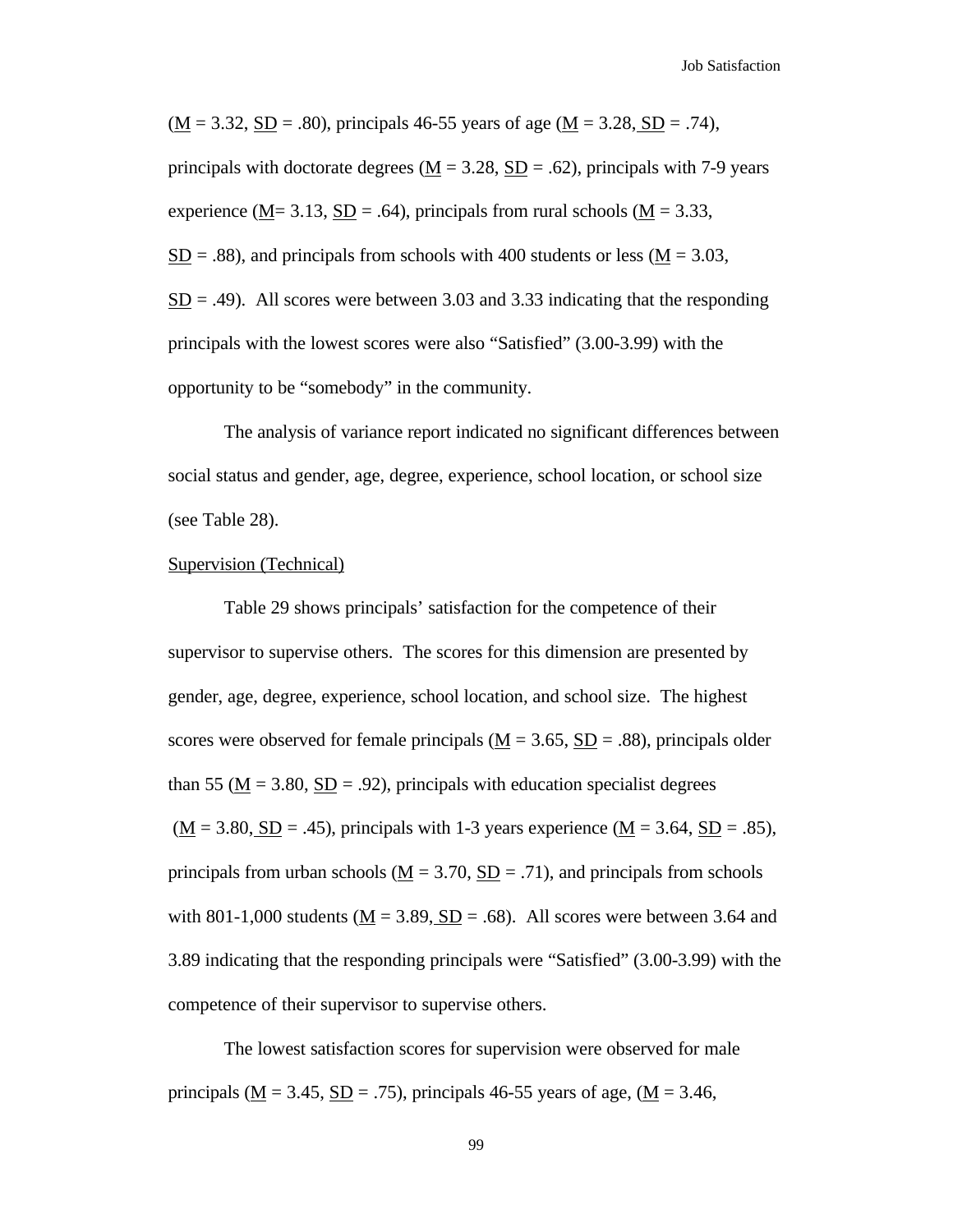Job Satisfaction

 $S<sub>D</sub> = .78$ , principals with doctorate degrees ( $M = 3.43$ ,  $S<sub>D</sub> = .86$ ), principals with 7-9 years experience ( $M = 3.32$ ,  $SD = .87$ ), principals from rural schools  $(\underline{M} = 3.27, \underline{SD} = .83)$ , and principals from schools with 400 students or less  $(\underline{M} = 3.13, \underline{SD} = .73)$ . All low scores were between 3.13 and 3.46 indicating that responding principals with the lowest scores were also "Satisfied" (3.00-3.99) with the competence of their supervisor to supervise others.

The analysis of variance indicated no significant differences for gender, age, experience, or degree. However there were significant differences for school location and school size ( $p = .03$  and .00, respectively). Scheffe post hoc analyses indicated a significant difference between rural and suburban principals, suburban principals were more satisfied with supervision than rural principals. Also, two groups in school size differ on satisfaction with supervision and those in larger groups tend to be more satisfied with the competence of their supervisors to supervise others (see Tables 29 and 30).

### Variety

Table 31 shows principals' satisfaction with their opportunities to do different things in their position. The scores for this dimension are presented by gender, age, degree, experience, school location, and school size. The highest scores were observed for female principals  $(M = 4.06, SD = .61)$ , principals older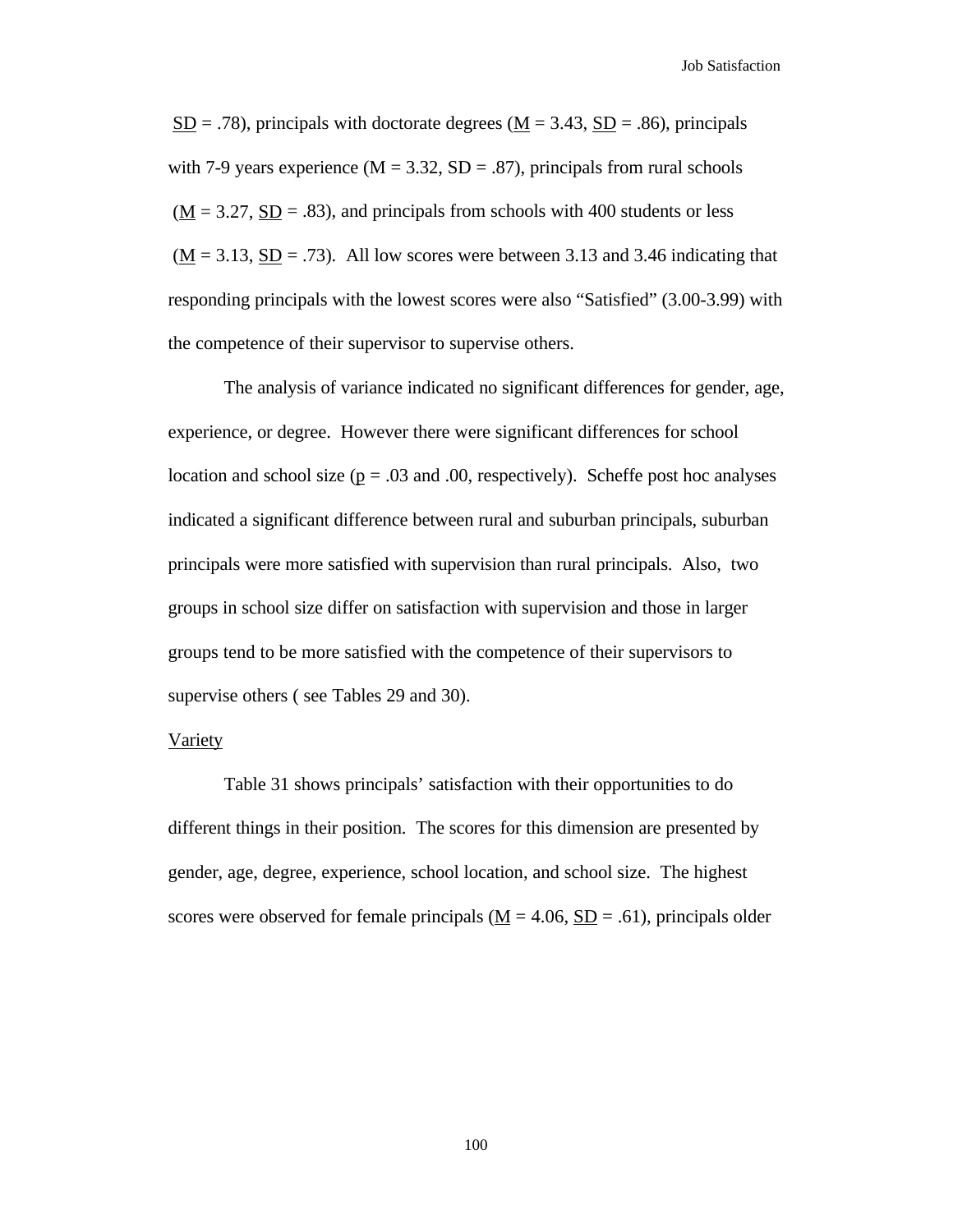### Table 29

| Variable               | $\underline{\rm N}$ | M    | <b>SD</b> | F    | $\mathbf{p}$ |
|------------------------|---------------------|------|-----------|------|--------------|
| <b>Gender</b>          |                     |      |           |      |              |
| Male                   | 67                  | 3.45 | .75       |      |              |
| Female                 | 60                  | 3.65 | .88       |      |              |
| Total                  | 127                 | 3.54 | .82       | 1.85 | .18          |
| $\mathbf{Age}$         |                     |      |           |      |              |
| Younger than 35        | $\overline{4}$      | 3.70 | 1.14      |      |              |
| $36 - 45$              | 30                  | 3.60 | .83       |      |              |
| $46 - 55$              | 82                  | 3.46 | .78       |      |              |
| Older than 55          | 10                  | 3.80 | .92       |      |              |
| Missing                | $\mathbf{1}$        |      |           |      |              |
| Total                  | 127                 | 3.53 | .81       | .67  | .57          |
| Degree Status          |                     |      |           |      |              |
| <b>Masters</b>         | 92                  | 3.54 | .83       |      |              |
| Ed. Specialist         | 8                   | 3.80 | .45       |      |              |
| Doctorate              | 26                  | 3.43 | .86       |      |              |
| <b>Missing</b>         | $\mathbf{1}$        |      |           |      |              |
| Total                  | 127                 | 3.53 | .81       | .63  | .53          |
| Yrs. as Mid Sch. Prin. |                     |      |           |      |              |
| $1 - 3$                | 51                  | 3.64 | .85       |      |              |
| $4 - 6$                | 29                  | 3.54 | .77       |      |              |
| $7 - 9$                | 25                  | 3.32 | .87       |      |              |
| 10 or More             | 21                  | 3.50 | .71       |      |              |
| Missing                | $\mathbf{1}$        |      |           |      |              |
| Total                  | 127                 | 3.53 | .81       | .89  | .45          |
| <b>School Location</b> |                     |      |           |      |              |
| Rural                  | 45                  | 3.27 | .83       |      |              |
| Suburban               | 59                  | 3.66 | .80       |      |              |
| Urban                  | 22                  | 3.70 | .71       |      |              |
| Missing                | $\mathbf{1}$        |      |           |      |              |
| Total                  | 127                 | 3.53 | .81       | 3.67 | $.03*$       |
| <b>School Size</b>     |                     |      |           |      |              |
| 400 students or less   | 13                  | 3.13 | .73       |      |              |
| $401 - 600$            | 32                  | 3.29 | .80       |      |              |
| $601 - 800$            | 27                  | 3.20 | .76       |      |              |
| $801 - 1,000$          | 27                  | 3.89 | .68       |      |              |
| >1,000                 | 32                  | 3.85 | .79       |      |              |
| Missing                | $\mathbf{1}$        |      |           |      |              |
| Total                  | 127                 | 3.53 | .81       | 5.69 | $.00**$      |

Demographic Scores for MSQ Dimension: Supervision (Technical)

\*  $p < .05$  \* \*  $p < .01$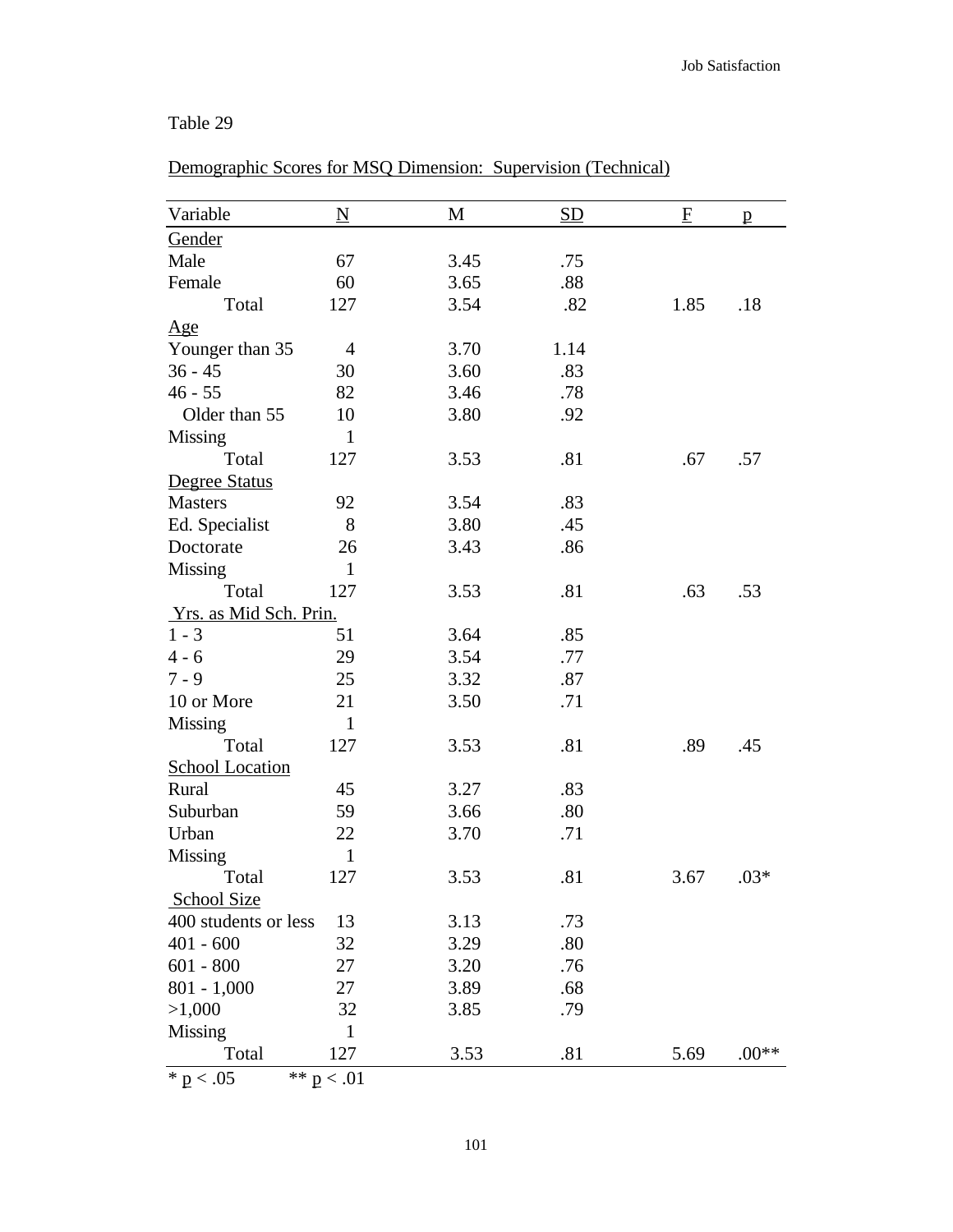### Table 30

| (I) School Location  | (J) School Location | Difference | $\mathbf{p}$ |
|----------------------|---------------------|------------|--------------|
| Rural                | Suburban            | $-.39$     | .05          |
|                      | Urban               | $-.43$     | .13          |
| Suburban             | Urban               | $-.03$     | .98          |
| Urban                | Rural               | .21        | .13          |
| (I) Size             | (J) Size            | Difference | $\mathbf{p}$ |
| 400 students or less | 401-600             | $-.16$     | .98          |
|                      | 601-800             | $-.06$     | 1.00         |
|                      | 801-1,000           | $-.76$     | .08          |
|                      | > 1,000             | $-.73$     | .08          |
| 401-600              | 601-800             | .09        | 1.00         |
|                      | 801-1,000           | $-.60$     | .07          |
|                      | > 1,000             | $-.56$     | .07          |
| 601-800              | 801-1,000           | $-.67$     | $.05*$       |
|                      | >1,000              | $-.66$     | $.05*$       |
| 801-1,000            | > 1,000             | .03        | 1.00         |
|                      |                     |            |              |

### Scheffe Post Hoc Tests for Supervision and School Location and Size

 $* p < .05$ 

than 55 years of age ( $\underline{M} = 4.28$ ,  $\underline{SD} = .53$ ), principals with the educational specialist degree ( $\underline{M} = 4.33$ ,  $\underline{SD} = .45$ ), principals with 10 or more years experience ( $\underline{M} = 3.97$ ,  $\underline{SD} = .68$ ), principals located in rural schools ( $\underline{M} = 3.94$ ,  $SD = .65$ ; and principals from schools with greater than 1,000 students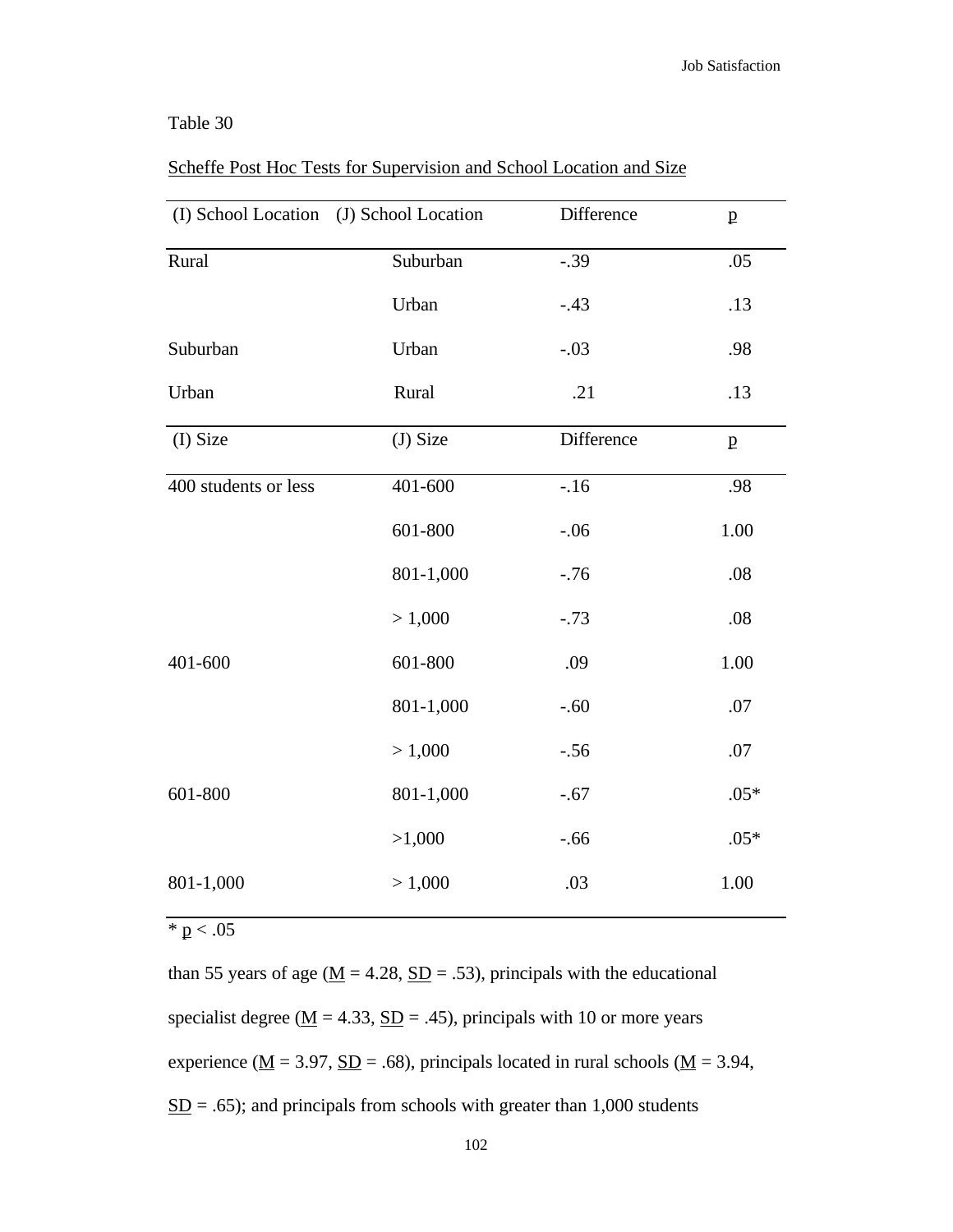$(M = 4.14, SD = .54)$ . All scores were between 3.94 and 4.33 indicating that the principals were "Satisfied" (3.00-3.99) and "Very Satisfied" (4.00-4.99) with doing different things in their position.

The lowest scores for variety were observed for male principals ( $\underline{M} = 3.75$ ,  $S<sub>D</sub> = .68$ ), principals 46-55 years of age ( $M = 3.83$ ,  $S<sub>D</sub> = .67$ ), principals with masters degrees ( $M = 3.82$ ,  $SD = .67$ ), principals with 7-9 years experience  $(M = 3.82, SD = .59)$ , principals located at urban schools  $(M = 3.70, SD = .68)$ , and principals from schools with 401-600 students ( $M = 3.69$ ,  $SD = .69$ ). All of the lowest scores were between 3.69 and 3. 83 indicating that principals were "Satisfied" (3.00-3.99) with doing different things.

Analysis of variance indicated no significant differences for variety and age, degree, experience, or school location. There were significant differences found between variety and the variables gender and school size; female principals were more satisfied with being able to do different things than were male principals and no groups in school size differed significantly ( see Tables 31 and 32).

#### Working Conditions

Table 33 shows principals' satisfaction with the working conditions of their schools by gender, age, degree, experience, school location, and school size. The highest scores for this dimension were reported for female principals  $(M = 3.58)$ ,  $SD = 1.06$ ), principals older than 55 years of age (M = 4.04, SD = 1.01), principals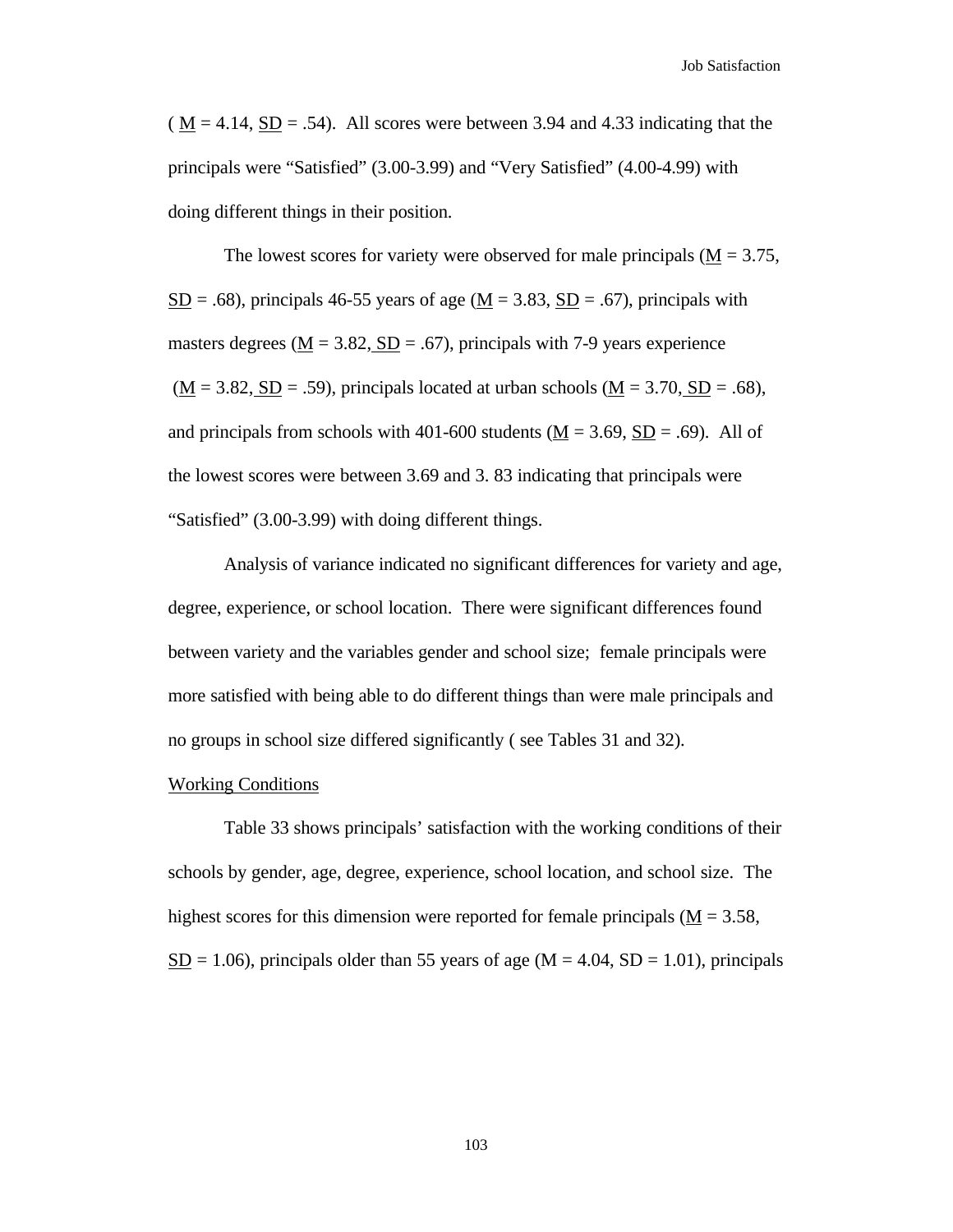| Variable               | N              | M    | SD  | F    | p       |
|------------------------|----------------|------|-----|------|---------|
| Gender                 |                |      |     |      |         |
| Male                   | 67             | 3.75 | .68 |      |         |
| Female                 | 60             | 4.06 | .61 |      |         |
| Total                  | 127            | 3.90 | .66 | 7.30 | $.008*$ |
| Age                    |                |      |     |      |         |
| Younger than 35        | $\overline{4}$ | 4.15 | .57 |      |         |
| $36 - 45$              | 30             | 3.87 | .66 |      |         |
| $46 - 55$              | 82             | 3.83 | .67 |      |         |
| Older than 55          | 10             | 4.28 | .53 |      |         |
| Missing                | $\mathbf{1}$   |      |     |      |         |
| Total                  | 127            | 3.89 | .66 | 1.62 | .19     |
| Degree Status          |                |      |     |      |         |
| <b>Masters</b>         | 92             | 3.82 | .67 |      |         |
| Ed. Specialist         | 8              | 4.33 | .45 |      |         |
| Doctorate              | 26             | 3.98 | .64 |      |         |
| Missing                | $\mathbf{1}$   |      |     |      |         |
| Total                  | 127            | 3.89 | .66 | 2.48 | .09     |
| Yrs. as Mid Sch. Prin. |                |      |     |      |         |
| $1 - 3$                | 51             | 3.91 | .59 |      |         |
| $4 - 6$                | 29             | 3.85 | .81 |      |         |
| $7 - 9$                | 25             | 3.82 | .59 |      |         |
| 10 or More             | 21             | 3.97 | .68 |      |         |
| <b>Missing</b>         | $\mathbf{1}$   |      |     |      |         |
| Total                  | 127            | 3.89 | .66 | .26  | .86     |
| <b>School Location</b> |                |      |     |      |         |
| Rural                  | 45             | 3.94 | .65 |      |         |
| Suburban               | 59             | 3.92 | .65 |      |         |
| Urban                  | 22             | 3.70 | .68 |      |         |
| Missing                | $\mathbf{1}$   |      |     |      |         |
| Total                  | 127            | 3.89 | .66 | 1.13 | .33     |
| School Size            |                |      |     |      |         |
| 400 students or less   | 13             | 3.75 | .61 |      |         |
| $401 - 600$            | 32             | 3.69 | .69 |      |         |
| $601 - 800$            | 22             | 3.71 | .70 |      |         |
| $801 - 1,000$          | 27             | 4.04 | .65 |      |         |
| >1,000                 | 32             | 4.14 | .54 |      |         |
| Missing                | $\mathbf{1}$   |      |     |      |         |
| Total                  | 127            | 3.89 | .66 | 2.92 | $.02*$  |

Table 31 Demographic Scores for MSQ Dimension: Variety

 $\overline{\text{* p} < .05}$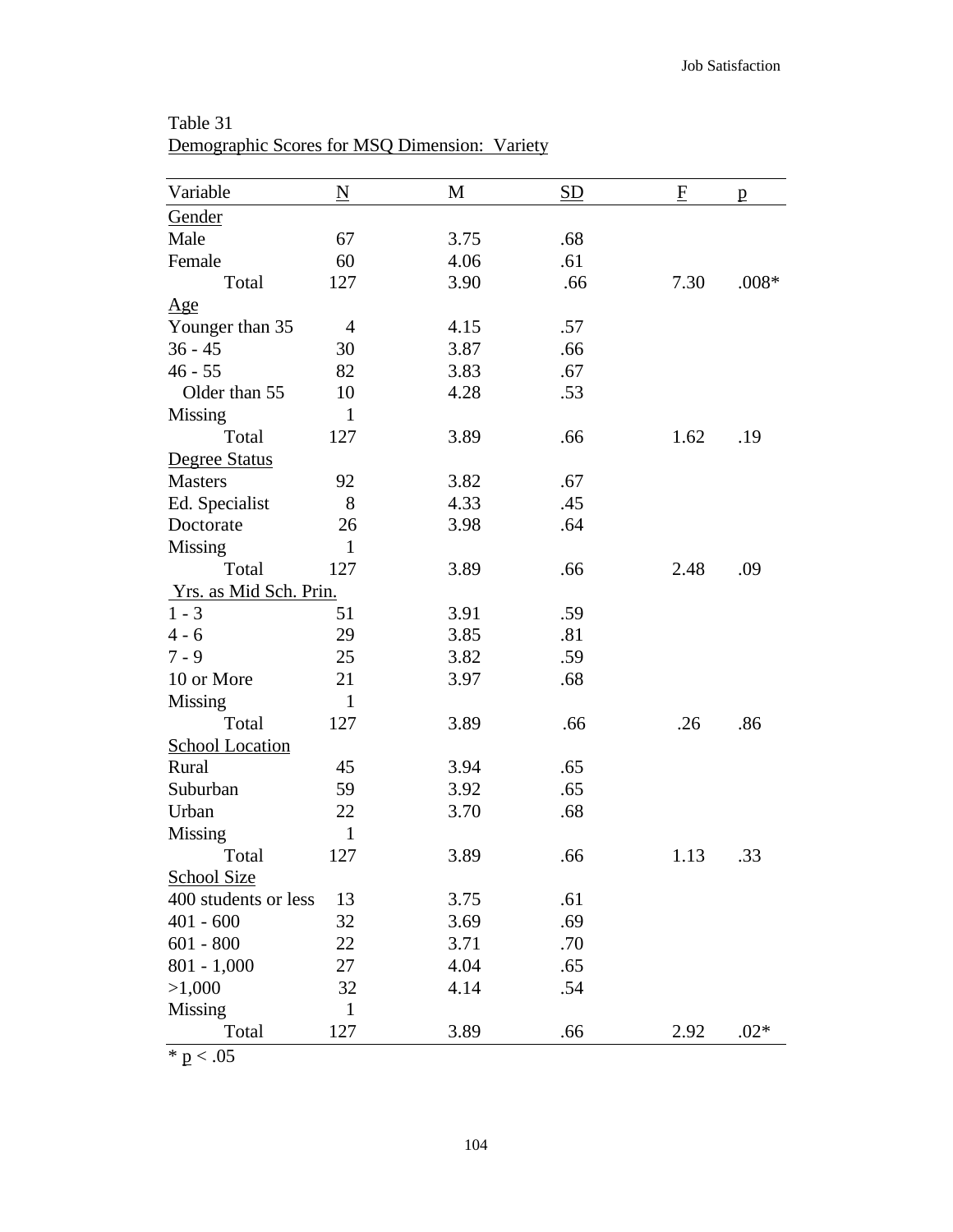### Table 32

| (I) Size             | $(J)$ Size | Difference | $\mathbf{p}$ |
|----------------------|------------|------------|--------------|
| 400 students or less | 401-600    | .06        | 1.00         |
|                      | 601-800    | .03        | 1.00         |
|                      | 801-1,000  | $-.30$     | .78          |
|                      | >1,000     | $-.39$     | .50          |
| 401-600              | 601-800    | $-.02$     | 1.00         |
|                      | 801-1,000  | $-.35$     | .36          |
|                      | > 1,000    | $-.45$     | .10          |
| 601-800              | 801-1,000  | $-.32$     | .54          |
|                      | >1,000     | $-.42$     | .23          |
| 801-1,000            | > 1,000    | $-.09$     | .99          |

Scheffe Post Hoc Tests for Variety and School Size

with doctorate degrees ( $\underline{M} = 3.74$ ,  $\underline{SD} = .87$ ), principals with 10 or more years experience  $\underline{M} = 3.72$ ,  $\underline{SD} = .85$ ), principals from suburban schools ( $\underline{M} = 3.80$ ,  $SD = .89$ ), and principals from schools with greater than 1,000 students ( $M = 3.75$ ,  $SD = .82$ ). All scores were between 3.58 and 4.04 indicating that the principals were "Satisfied" (3.00-3.99) and "Very Satisfied" (4.00-4.99) with the working conditions of their schools.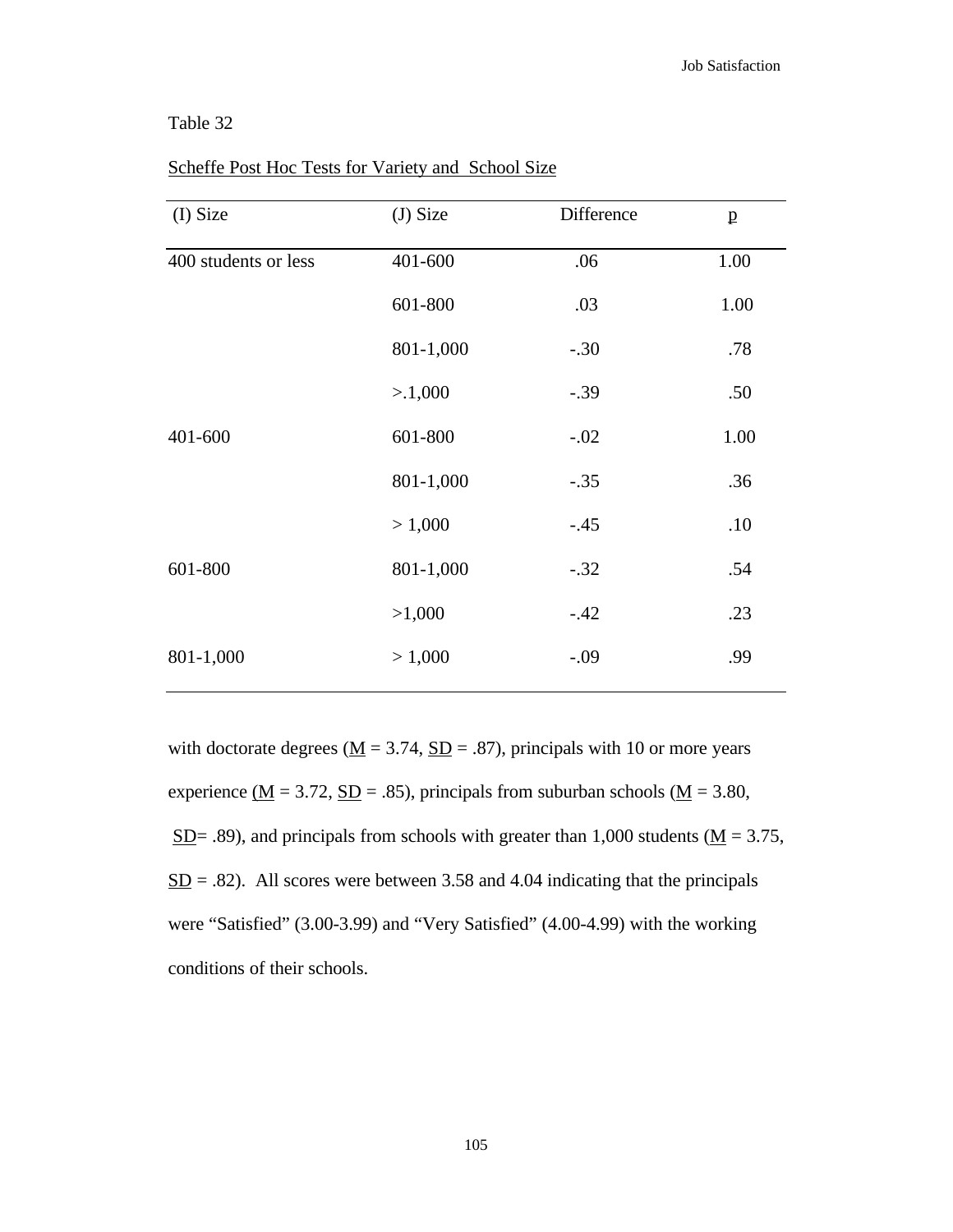### Table 33

| Variable               | $\underline{\mathbf{N}}$ | M    | SD   | $\mathbf{F}$ | p      |
|------------------------|--------------------------|------|------|--------------|--------|
| Gender                 |                          |      |      |              |        |
| Male                   | 67                       | 3.56 | .87  |              |        |
| Female                 | 60                       | 3.58 | 1.06 |              |        |
| Total                  | 127                      | 3.57 | .96  | .02          | .89    |
| <u>Age</u>             |                          |      |      |              |        |
| Younger than 35        | $\overline{4}$           | 3.05 | 1.33 |              |        |
| $36 - 45$              | 30                       | 3.73 | 1.08 |              |        |
| $46 - 55$              | 82                       | 3.47 | .88  |              |        |
| Older than 55          | 10                       | 4.04 | 1.01 |              |        |
| Missing                | $\mathbf{1}$             |      |      |              |        |
| Total                  | 127                      | 3.56 | .95  | 1.83         | .15    |
| Degree Status          |                          |      |      |              |        |
| <b>Masters</b>         | 92                       | 3.53 | .99  |              |        |
| Ed. Specialist         | 8                        | 3.35 | .75  |              |        |
| Doctorate              | 26                       | 3.74 | .87  |              |        |
| Total                  | 126                      | 3.56 | .95  | .70          | .50    |
| Yrs. as Mid Sch. Prin. |                          |      |      |              |        |
| $1 - 3$                | 51                       | 3.46 | 1.06 |              |        |
| $4 - 6$                | 29                       | 3.63 | .93  |              |        |
| $7 - 9$                | 25                       | 3.56 | .86  |              |        |
| 10 or More             | 21                       | 3.72 | .85  |              |        |
| Missing                | 1                        |      |      |              |        |
| Total                  | 127                      | 3.59 | .95  | .46          | .73    |
| <b>School Location</b> |                          |      |      |              |        |
| Rural                  | 45                       | 3.39 | 1.00 |              |        |
| Suburban               | 59                       | 3.80 | .89  |              |        |
| Urban                  | 22                       | 3.26 | .89  |              |        |
| Missing                | 1                        |      |      |              |        |
| Total                  | 127                      | 3.56 | .95  | 3.90         | $.02*$ |
| <b>School Size</b>     |                          |      |      |              |        |
| 400 students or less   | 13                       | 3.30 | 1.06 |              |        |
| $401 - 600$            | 32                       | 3.36 | 1.02 |              |        |
| $601 - 800$            | 22                       | 3.67 | 1.05 |              |        |
| $801 - 1,000$          | 27                       | 3.61 | .88  |              |        |
| >1,000                 | 32                       | 3.75 | .82  |              |        |
| Missing                | $\mathbf{1}$             |      |      |              |        |
| Total                  | 127                      | 3.56 | .95  | .98          | .42    |

# Demographic Scores for MSQ Dimension: Working Conditions

 $* p < .05$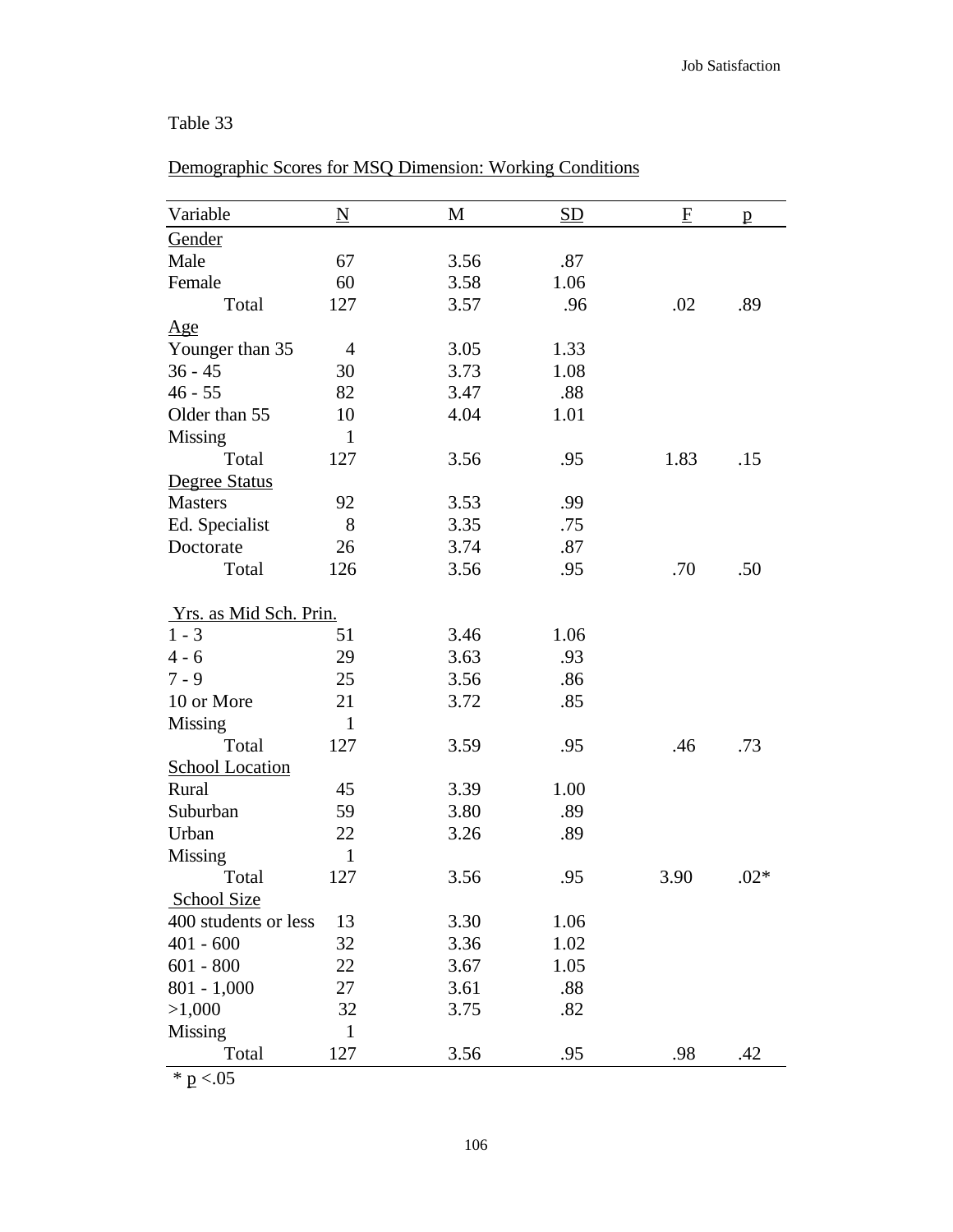|          | (I) School Location (J) School Location | <b>Difference</b> | p   |
|----------|-----------------------------------------|-------------------|-----|
| Rural    | Suburban                                | $-.42$            | .08 |
|          | Urban                                   | .12               | .88 |
| Suburban | Urban                                   | .54               | .07 |

Table 34 Scheffe Post Hoc Tests for Working Conditions and School Location

The lowest working condition scores were observed for male principals  $(\underline{M} = 3.56, \underline{SD} = .87)$ , principals younger than 35 years of age ( $\underline{M} = 3.05$ ,  $S<sub>D</sub> = 1.33$ ), principals with education specialist degrees ( $M = 3.35$ ,  $S<sub>D</sub> = 75$ ), principals with 1-3 years experience ( $\underline{M} = 3.46$ ,  $\underline{SD} = 1.06$ ), principals located at urban schools ( $\underline{M}$  = 3.26,  $\underline{SD}$  = .89), and principals from schools with 400 students or less ( $\underline{M} = 3.30$ ,  $\underline{SD} = 1.06$ ). All low scores were between 3.05 and 3.56

indicating that the responding principals were "Satisfied" (3.00-3.99) with the

working conditions of their schools.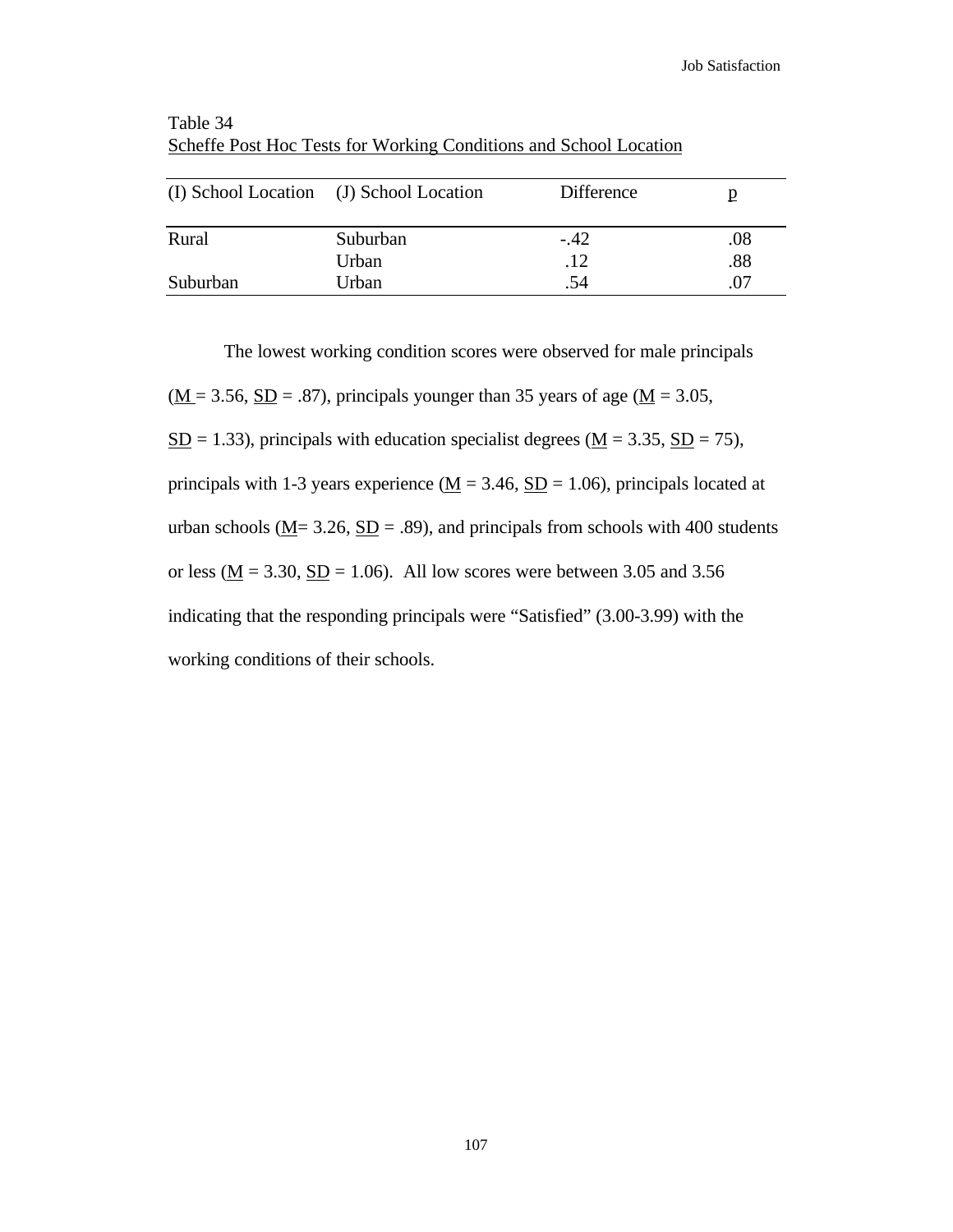#### CHAPTER FIVE

#### SUMMARY AND CONCLUSIONS

The primary purpose of this study was to assess job satisfaction of middle school principals in Virginia. General satisfaction and satisfaction with twenty dimensions of the job were also assessed in relation to certain demographic variables. The purpose of this chapter is to present a summary of the findings, the conclusions, and recommendations as they pertained to the purposes of the study. The first part of the chapter contains a discussion of the summary of the findings, the second part includes conclusions and observations, and the final part contains the recommendations.

#### Summary of Findings

#### Descriptive Findings: Levels of Satisfaction

There was one major question and three sub-questions that guided this study, and each question will be presented on the following pages followed by a summary of the findings for each question. The primary question was: What was the General satisfaction level of middle school principals in Virginia as measured by the Minnesota Satisfaction Questionnaire?

According to the Minnesota Satisfaction Questionnaire, the general satisfaction data resulted in a mean satisfaction score of 3.65 ( $SD = .57$ ). This score indicated that middle school principals in Virginia were "Satisfied" (3.00- 3.99) with their positions.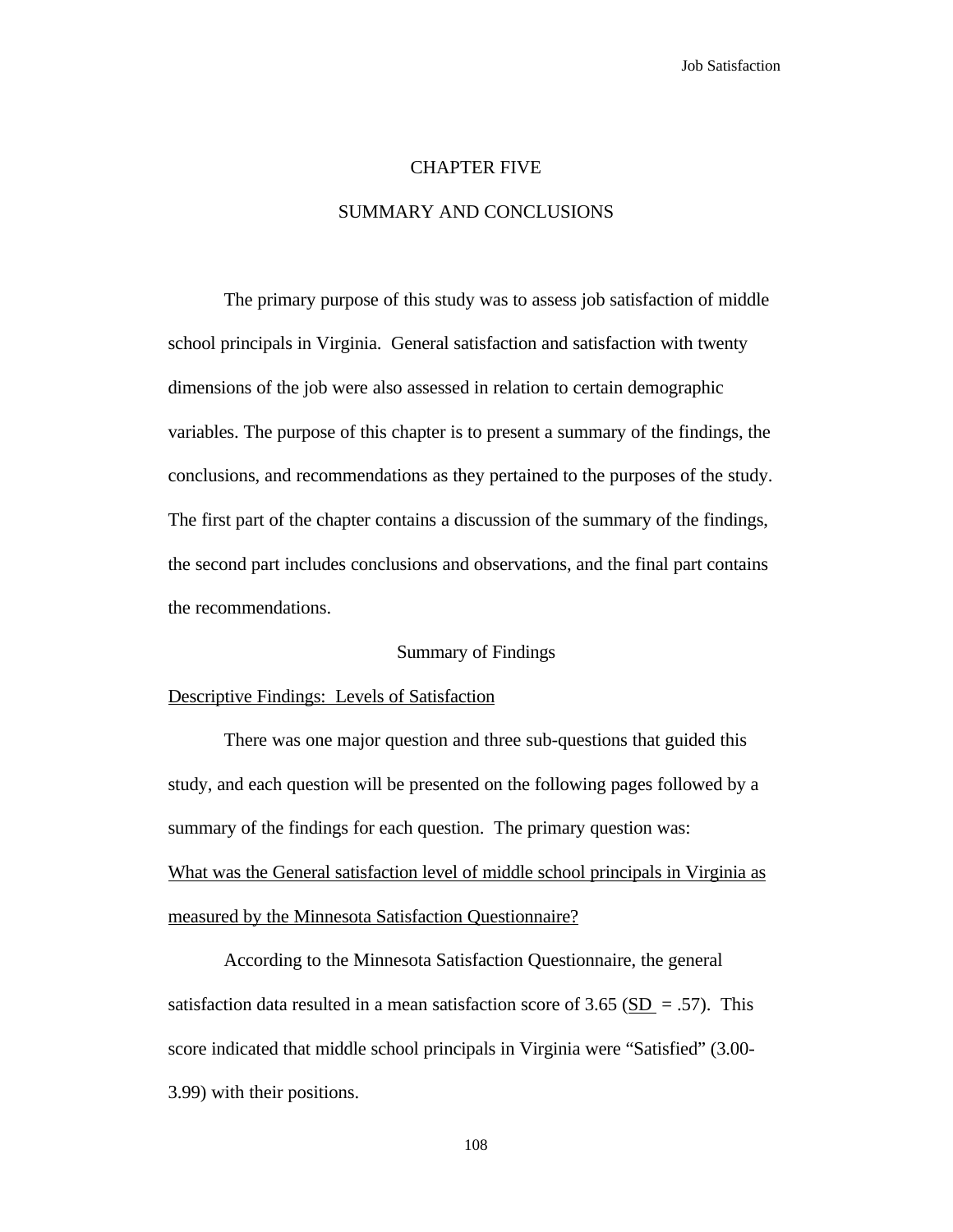The first sub-question was:

What was the General Satisfaction level according to the demographic variables gender, age, degree, experience, school location, and school size?

**Gender:** male and female principals scored  $3.56$  ( $SD = .52$ ) and  $3.74$  $(SD = .61)$ , respectively. In general, this indicated that both male and female principals were satisfied with their position as middle school principals; however, females were more satisfied than males. Similar conclusions were also reported by Fansher and Buxton (1984).

**Age**: data collected for this study showed that the mean score for all age groups were between 3.57 (SD = .57) and 3.91 (SD = .61) meaning that overall, all principals regardless of age were satisfied being a middle school principal. However, the youngest group obtained the highest mean, and then general satisfaction began to decline as principals reached the middle age groups. After age 55, satisfaction started to increase again, but not to the level of the youngest principals. These findings showed a U-shaped curvilinear association between age and satisfaction similar to those findings reported by Herzberg (1957). Contrary to the findings of other researchers (Wright & Hamilton, 1978; Fansher & Buxton, 1984; Finley, 1991; and Schonwetter, 1993) who found that the oldest worker were the most satisfied, in this study the younger principals were the most satisfied.

**Degree Status:** actually, all of the respondents in these categories scored between 3.61 ( $SD = .58$ ) and 3.91 ( $SD = .38$ ) indicating that principals, regardless of their level of education, were satisfied with their jobs. Although all were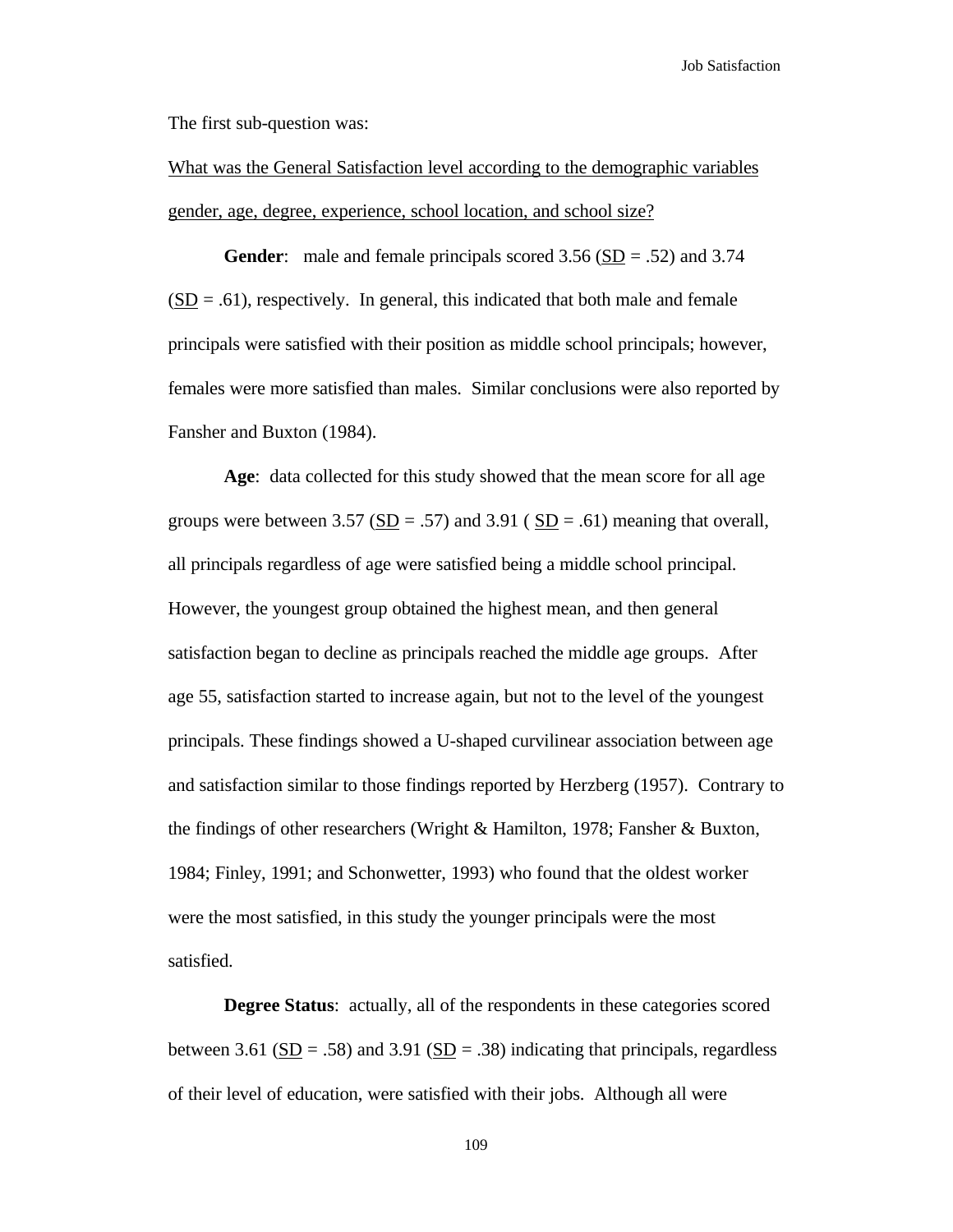satisfied, some were more satisfied than others. Those with educational specialist degrees obtained a higher mean than those with masters and doctoral degrees. Basically, satisfaction increased from the masters level to the education specialist level where it peaked and then dropped at the doctorate level, thus forming a shaped curvilinear association between degree status and satisfaction. These findings are contrary to findings reported in the existing small body of literature which report that the most highly educated employees were the most satisfied because they had secured desirable positions (Quinn, 1974). Because those with educational specialist degrees reported higher scores than those with doctorates, a possible explanation is that those with doctorates are aspiring for higher positions in education.

**Experience**: the respondents' mean scores according to their years of experience were between 3.46 ( $SD = .47$ ) and 3.69 ( $SD = .58$ ) indicating that regardless of experience, these principals were satisfied with their positions. It is important to note that satisfaction declined after 4-6 years experience and then increased after 10 or more years of experience. These findings were congruent with those reported by Cytrynbaum and Crites (1988), whose explanation for the drop related to the presence of barriers encountered on the job. Moreover, their explanation for the resurgence of satisfaction was based upon the confidence and success that were achieved over the course of the subjects careers.

**School Location**: principals in rural, suburban, and urban schools scored between 3.53 ( $SD = .54$ ) and 3.63 ( $SD = .52$ ) indicating that principals located in these areas of Virginia were satisfied with their jobs. Suburban principals,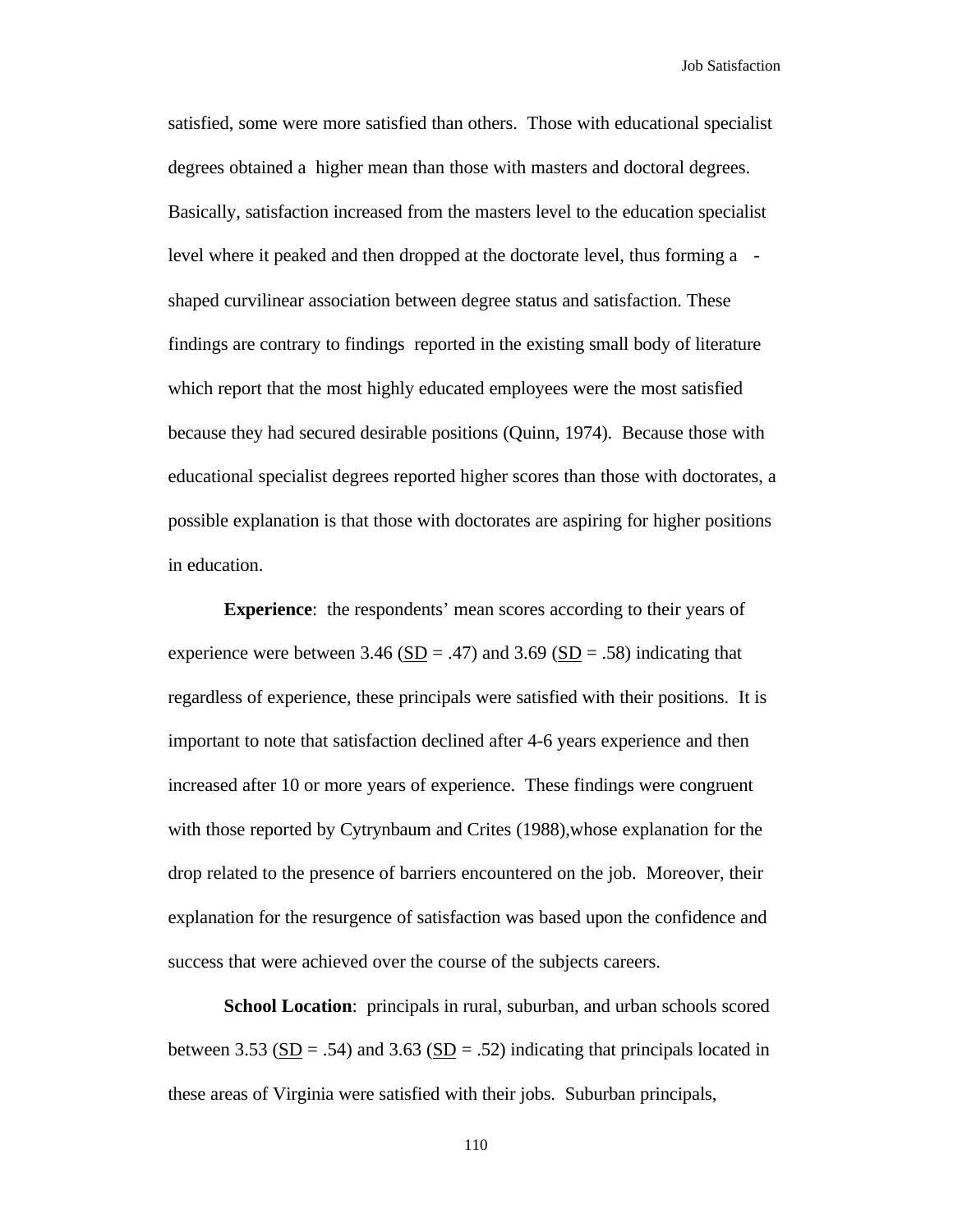however, appeared to be more satisfied than urban and rural principals, and rural principals appeared to be the least satisfied. Finley (1991) reached the same conclusion about secondary principals in Tennessee where rural principals tended to be the least satisfied group.

**School Size**: principals in these categories obtained means between 3.32  $(SD = .38)$  and 3.82  $(SD = .49)$  meaning that principals located in the various school sizes were satisfied with their positions. The results showed that satisfaction increased significantly with school size - - the larger the school, the greater the satisfaction level. Therefore, a positive linear association occurred between school size and satisfaction. Similar results were reached by Finley (1991) and Sparkes and McIntire (1987).

The second sub-question was:

What was the satisfaction level for the 20 dimensions of the job measured by the Minnesota Satisfaction Questionnaire?

The mean scores for the 20 dimensions were ranked from the highest to the lowest and the hierarchy showed that middle school principals in Virginia were very satisfied to be able to be of service to others, to keep busy most of the time, and being able to do things that did not go against their conscience. At the very bottom of the hierarchy was compensation; principals were less than satisfied with the amount of pay they got for the amount of work they did. For the remaining 16 dimensions, principals were satisfied.

The third sub-question was: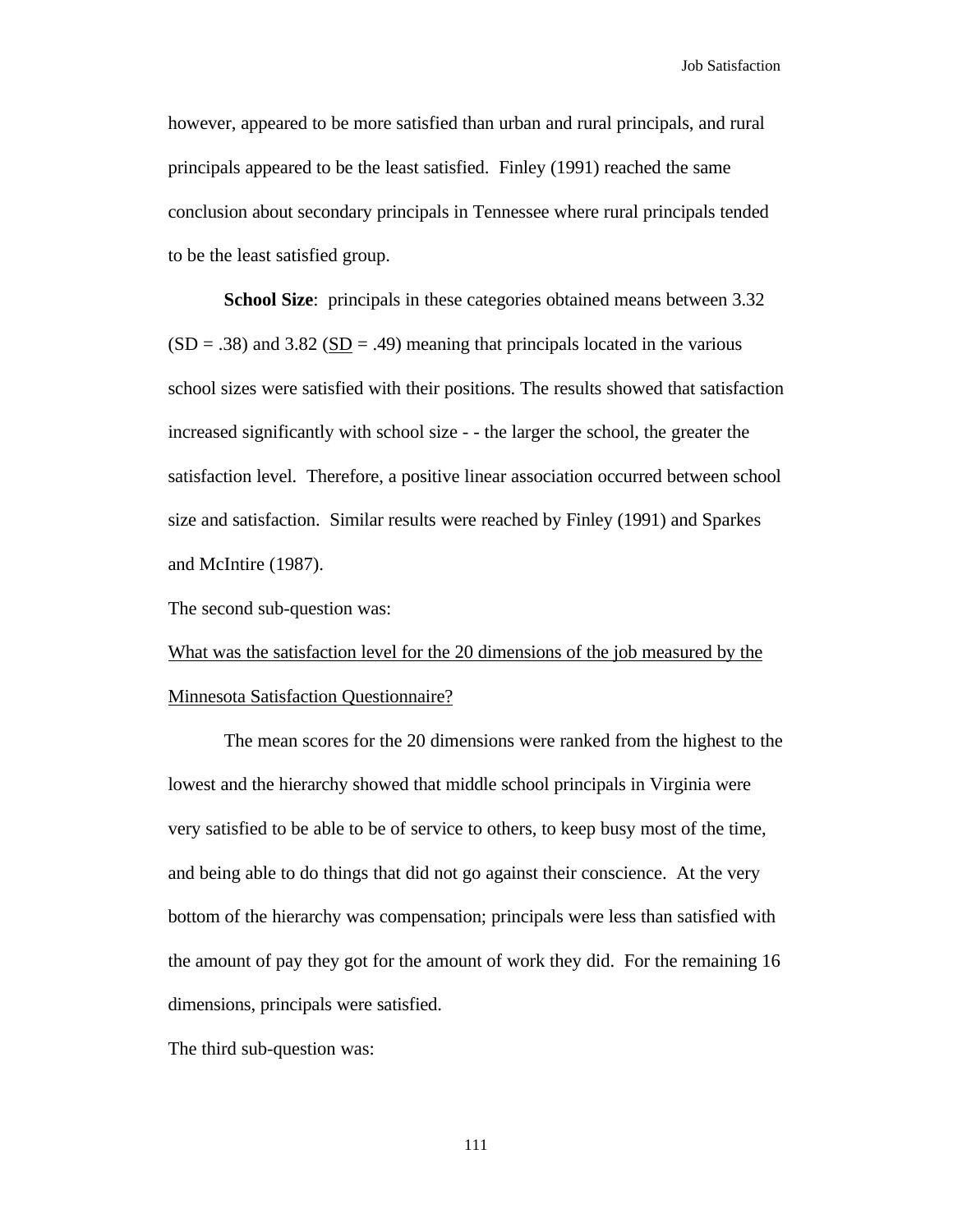What was the satisfaction level for each of the 20 dimensions according to the demographic variables gender, age, degree, experience, school location, and school size?

**Gender**: as far as gender was concerned, women had high satisfaction (4.00 to 4.99) for 7 of the dimensions, and men had high satisfaction for 1 of the dimensions. Women felt that Ability Utilization, Activity, Achievement, Creativity, Moral Values, and Variety contributed to a high feeling of satisfaction. Furthermore, both men and women stated that Social Service created a sense of high satisfaction. Additionally, both men and women felt that Compensation contributed to a low level of satisfaction (2.00 to 2.99).

**Age**: principals in the various age categories were satisfied (3.00-3.99) with some of the dimensions and there were also dimensions where the principals expressed either a high level of satisfaction (4.00 to 4.99) or a low level of satisfaction (2.00 to 2.99). Middle school principals in the oldest age group expressed a high level of satisfaction for Ability Utilization, Achievement, Activity, Creativity, Supervision (Human Relations), Moral Values, Responsibility, Security, Social Service, Variety, and Working Conditions. Likewise, the youngest principals indicated a high level of satisfaction with the same dimensions as the oldest principals; the one exception was Security. On the other hand, middle age principals did not express a high level of satisfaction for as many of the dimensions as did the youngest and oldest principals. Age group 36-45 expressed a high level of satisfaction for Activity, Creativity, and Social Service; and principals in age group 46-55 expressed a high level of satisfaction for Social Service. Regardless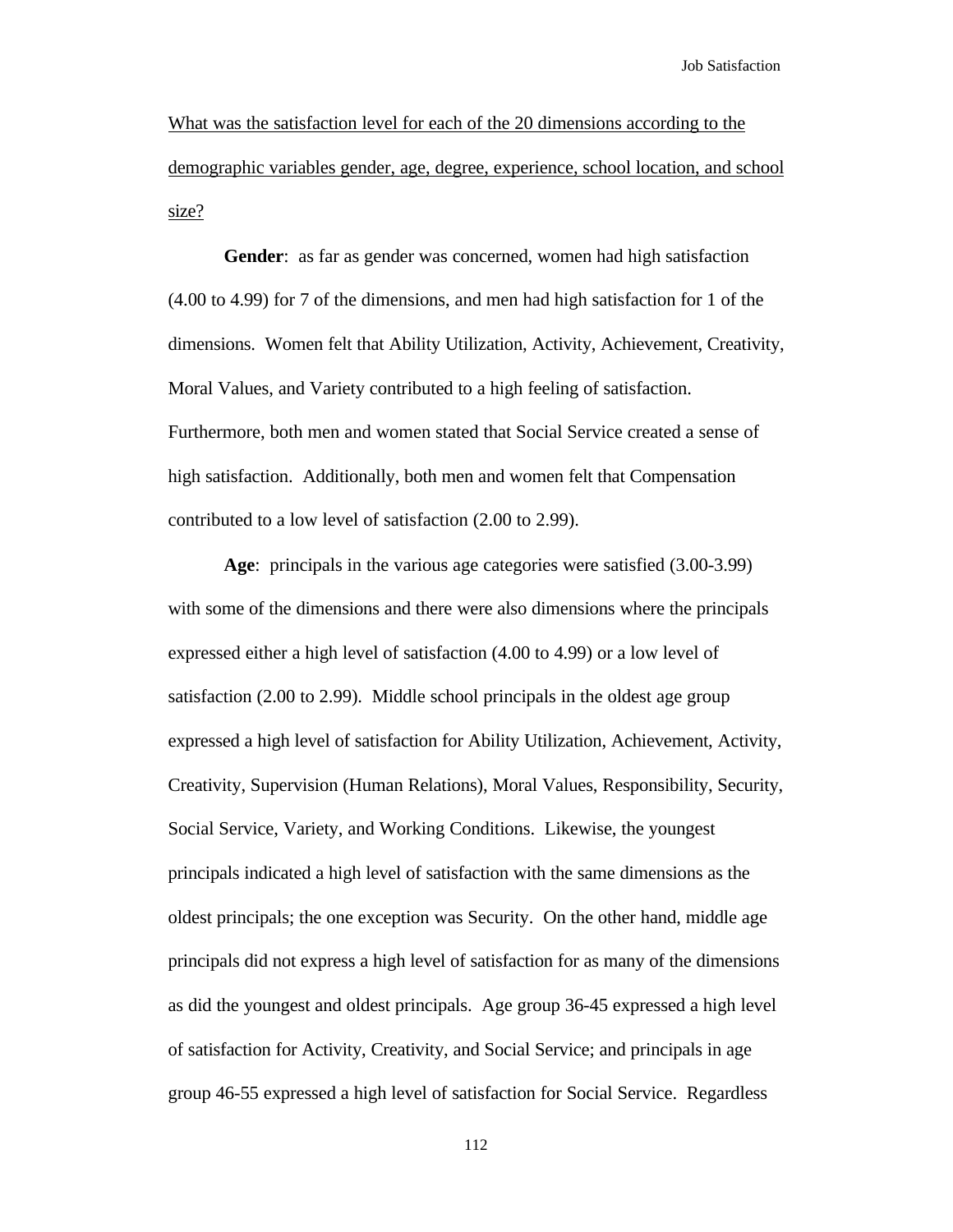of age, Social Service was the only dimension where all middle school principals in Virginia expressed a high level of satisfaction.

The dimension that the principals felt contributed least to their satisfaction , regardless of age, was Compensation. The oldest principals also felt that Advancement contributed to a lower level of satisfaction.

**Degree**: for the most part, middle school principals in the three degree categories felt satisfied with most dimensions of the job; however, they expressed either a high level of satisfaction (4.00 to 4.99) or low level of satisfaction (2.00 to 2.99) for several of the dimensions. Principals with doctoral degrees and those with educational specialist degrees expressed a high level of satisfaction for Ability Utilization, Achievement, Activity, Creativity, Co-worker, Moral Value, Responsibility, Social Service, and Variety. Principals with doctoral degrees expressed a high level of satisfaction for Ability Utilization, Achievement, Activity, Moral Value, and Social Service; and, the masters principals felt a high level of satisfaction for Activity, Moral Value, and Social Service. Activity, Moral Value, and Social Service were three dimensions that middle school principals, regardless of degree status, felt a high level of satisfaction.

Principals with masters and education specialist degrees felt that Compensation contributed to a lower degree of satisfaction as a middle school principal in Virginia.

**Experience**: those who had been middle school principals for various numbers of years felt that they were satisfied with most of the dimensions; however, there were areas where they also felt either a high level of satisfaction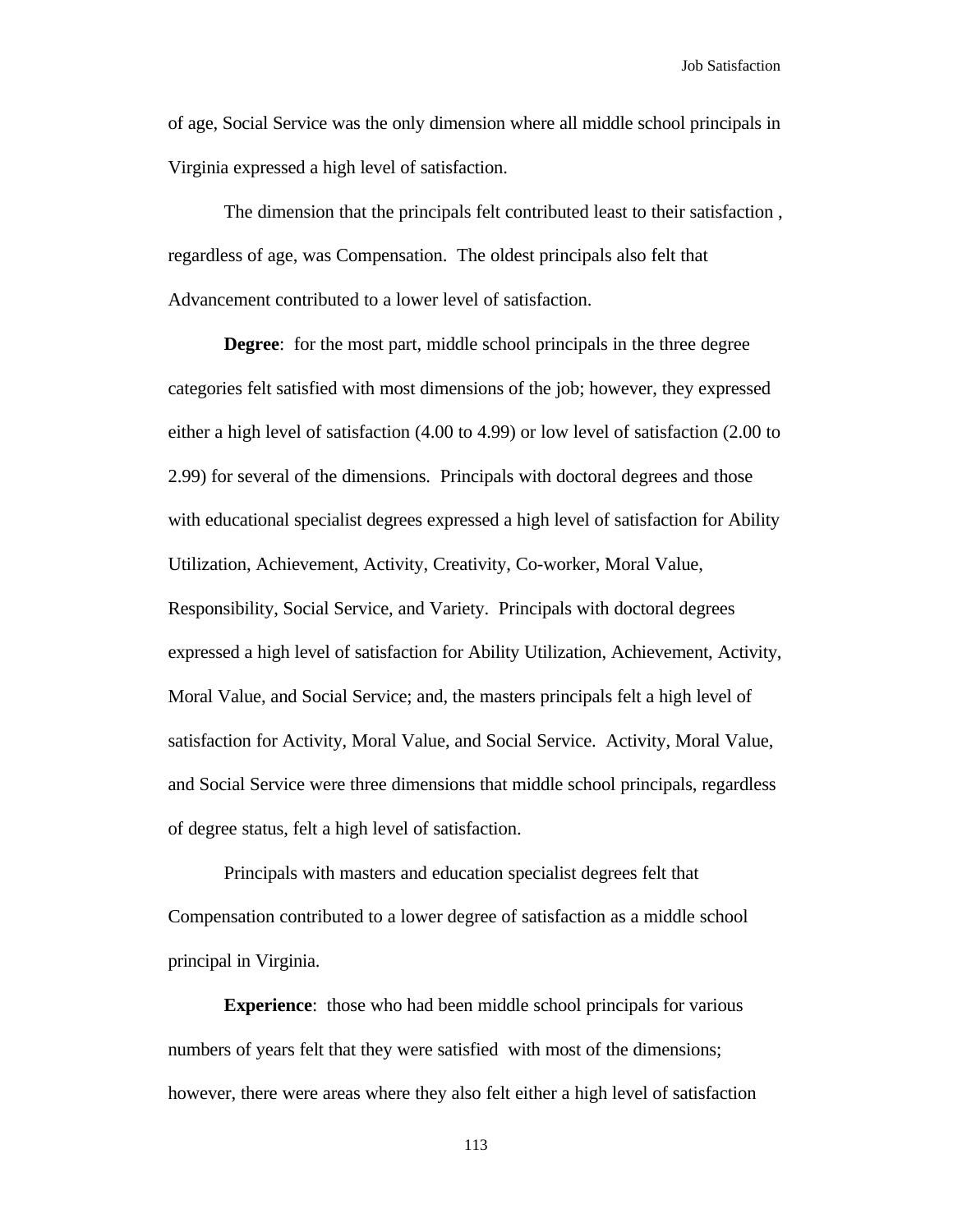(4.00 to 4.99) or a low level of satisfaction (2.00 to 2.99). Principals who had been middle school principals for 4-6 years felt a high level of satisfaction for Ability Utilization, Achievement, Activity, Creativity, Moral Value, Responsibility, and Social Service. Likewise, principals with 10 or more years experience expressed high satisfaction for the same dimensions as those stated above, the only exception was Responsibility. Principals with 1-3 years experience expressed a high level of satisfaction only for Activity and Social Service. On the contrary, principals with 7-9 years experience did not find any of the dimensions to be of high satisfaction.

Regardless of the number of years as middle school principal, all respondents felt that compensation contributed to a low level of satisfaction.

**School Location**: Principals in this study were located in rural, suburban, and urban schools in Virginia. These principals felt satisfied with the majority of the dimensions measured on the MSQ. However, suburban principals expressed a high level of satisfaction for Achievement, Activity, Moral Value, and Social Service. Urban principals were more than satisfied with Creativity, Moral Value, and Social Service; and, rural principals were more than satisfied about Activity and Social Service. Social Service was the only dimension on which middle school principals in all areas of Virginia expressed a high level of satisfaction.

Rural and urban principals felt less than satisfied (2.00-2.99) about Compensation while suburban principals were satisfied (3.00-3.99) with their Compensation.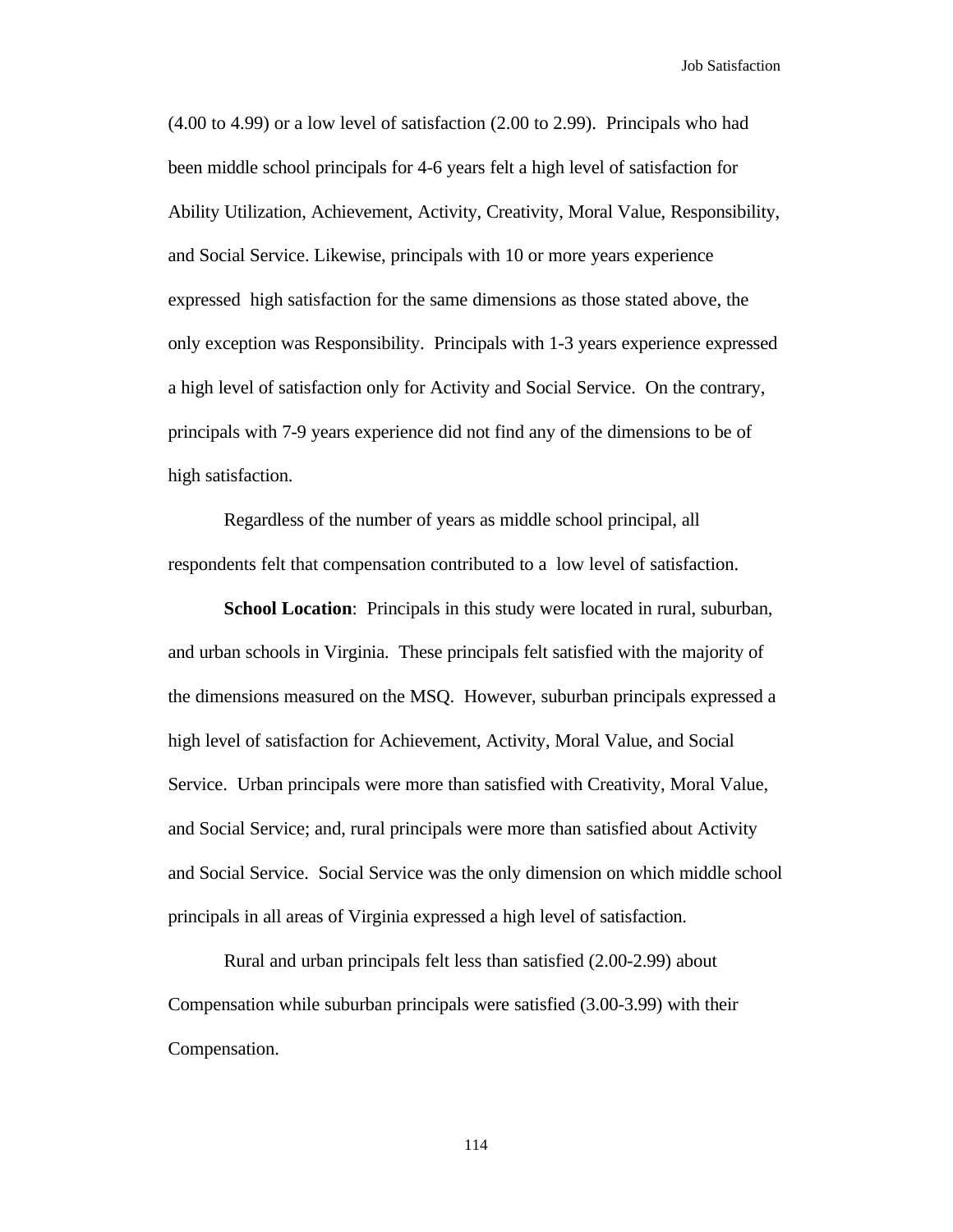**School Size**: although middle school principals in various school sizes were also satisfied with many of the dimensions measured by the MSQ, there were several dimensions for which they had high satisfaction (4.00 to 4.99) or low satisfaction (2.00 to 2.99). Data indicated that principals from schools with 801 to greater than 1,000 students expressed a high level of satisfaction for Ability Utilization, Achievement, Activity, Creativity, Moral Values, Responsibility, Social Service, and Variety. Principals from schools with 401-800 students felt a high level of satisfaction for Moral Values and Social Service. Principals from the smallest schools, 400 students or less, did not express a high level of satisfaction for any of the dimensions.

Principals from the smallest schools expressed low satisfaction (2.00-2.99) for Advancement, Compensation, Independence, and Recognition. Principals from schools with 400 to 800 students had low satisfaction for Compensation. Advancement was an area of low satisfaction for principals from schools with 601- 800 students.

**Overall:** satisfaction with Social Service ranked the highest among middle school principals in Virginia. Social Service was also ranked high by middle school principals in Indiana (Lehman, 1991).

Compensation, for the most part , contributed to low satisfaction (2.00- 2.99) for middle school principals in Virginia. Comparatively, middle school principals in California identified pay as contributing to low satisfaction (Rasmussen, 1991), and middle school principals in Connecticut's small schools cited pay as least satisfying (Lehman, 1991). Contrary to these findings, middle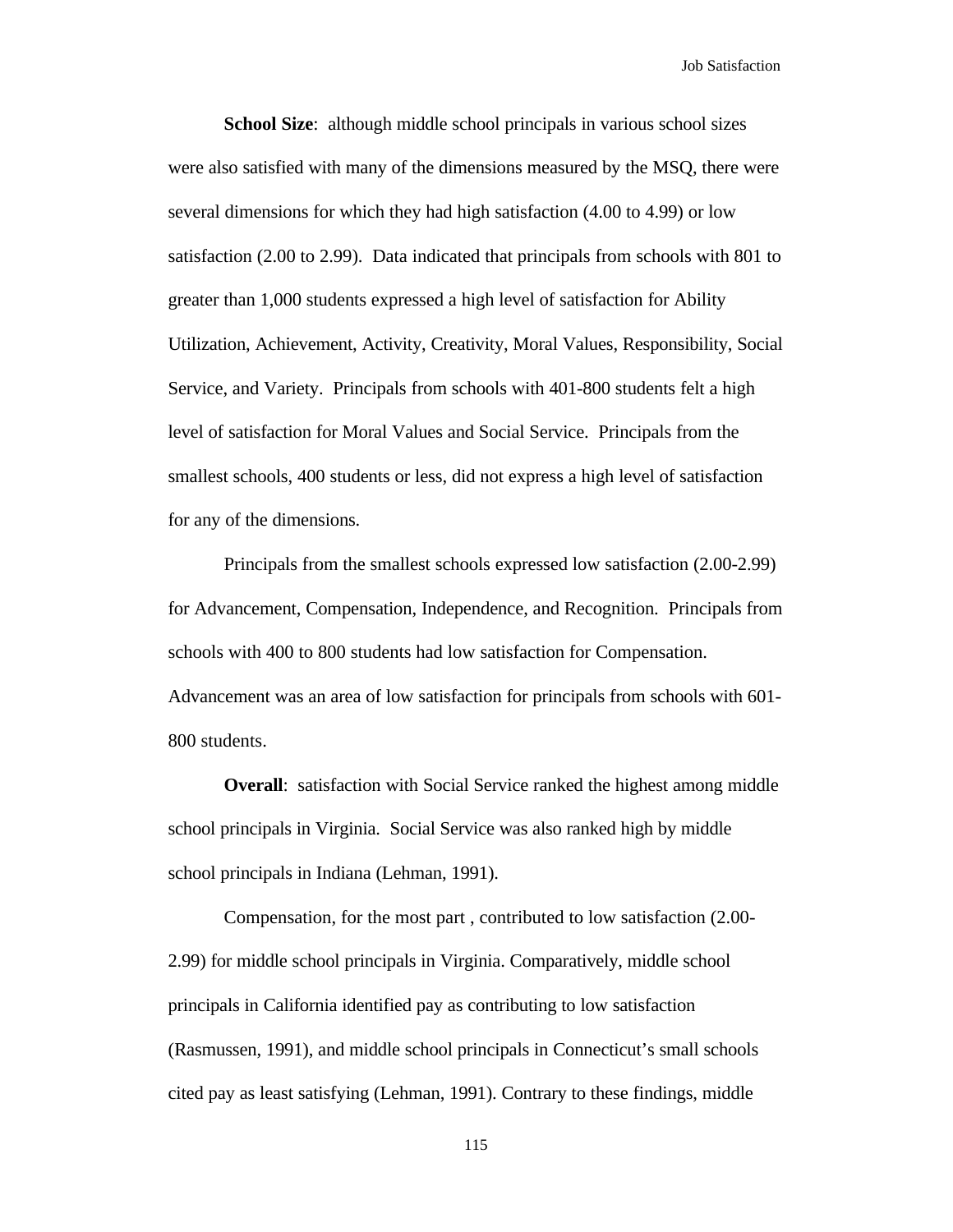school principals in Connecticut identified Compensation as a contributor to their satisfaction (Ashton, 1989). Nevertheless, a small body of research concurs that principals say that they need greater compensated for the responsibilities associated with their jobs.

#### Statistical Findings: Comparisons Among Groups

- 1. Generally, principals from larger schools exhibited higher overall satisfaction than principals from smaller schools.
- 2. Principals with education specialist degrees appeared to be significantly more satisfied with their achievement than principals with masters degrees.
- 3. Female principals were significantly more satisfied with keeping busy all the time than males.
- 4. Both younger and older principals were significantly more satisfied with keeping busy than middle aged principals.
- 5. Principals from larger schools were significantly more satisfied with opportunities for advancement than principals from small schools.
- 6. Suburban principals were significantly more satisfied with the amount of pay they received than principals from rural and urban schools.
- 7. Principals from large schools were significantly more satisfied with the way their supervisors supervised others than principals from small schools.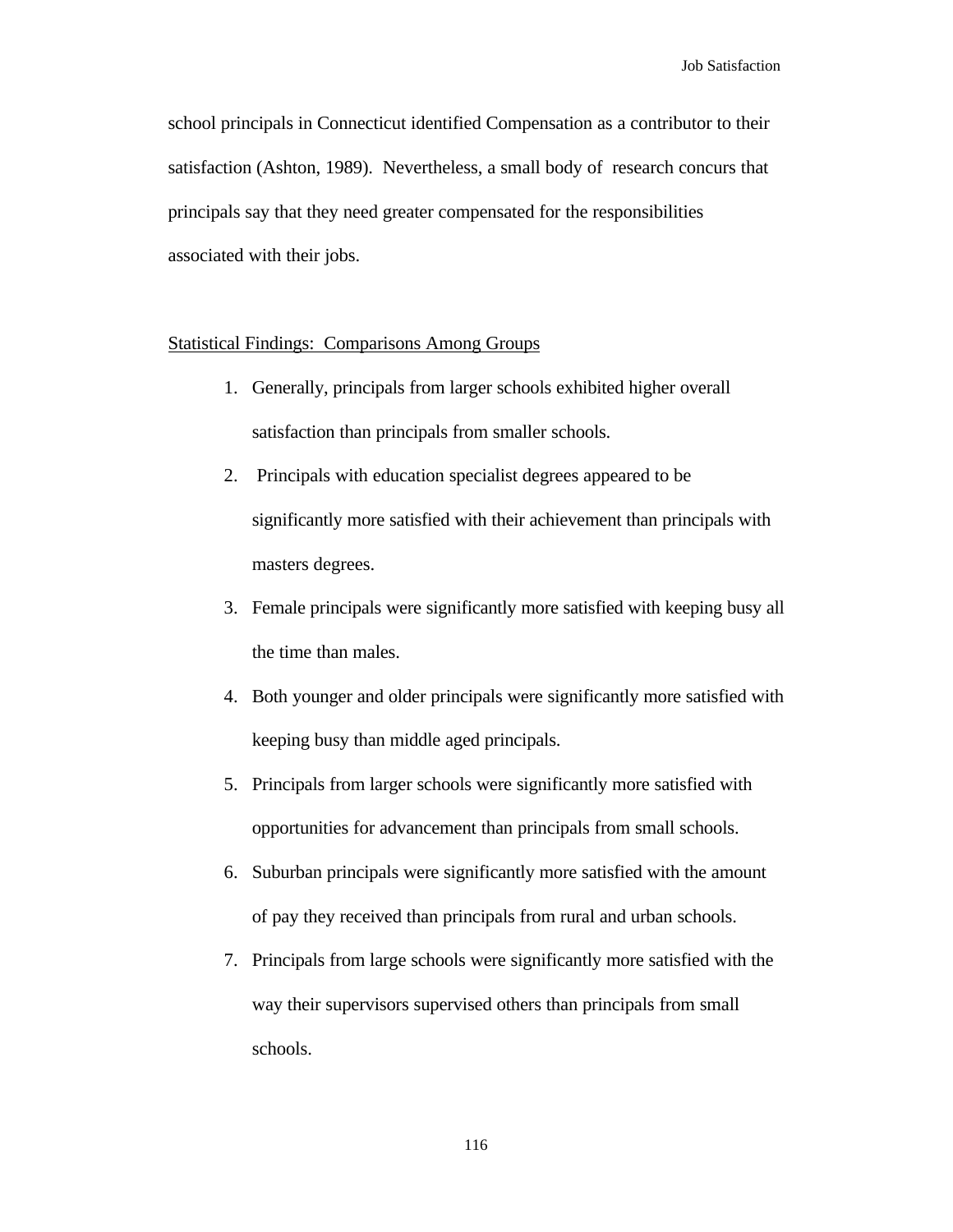- 8. Principals from large schools were significantly more satisfied with the security their position provided than principals from small schools.
- 9. Principals from suburban schools were more satisfied with the competence of their supervisor to make decisions than principals from rural schools.
- 10. Principals from large schools were more satisfied with the competence of their supervisor to make decisions than principals from small schools.
- 11. Female principals were significantly more satisfied to do a variety of things on the job than male principals.
- 12. Suburban principals were more satisfied about the working conditions of their schools than principals from rural schools.

#### **Conclusions**

The primary purpose for this study was to assess the job satisfaction level of middle school principals in Virginia as measured by the Minnesota Satisfaction Questionnaire. Considering this purpose, the findings revealed that overall, middle school principals were satisfied with their positions. The mean satisfaction score of 3.65 on a scale of 1.00 (not satisfied) to 5.00 (extremely satisfied) was the finding that supports this conclusion. In fact, this conclusion was not surprising, since the same conclusions were reached for middle school principals in Connecticut (Ashton, 1989), Indiana (Lehman, 1991), and California (Rusmussen, 1990).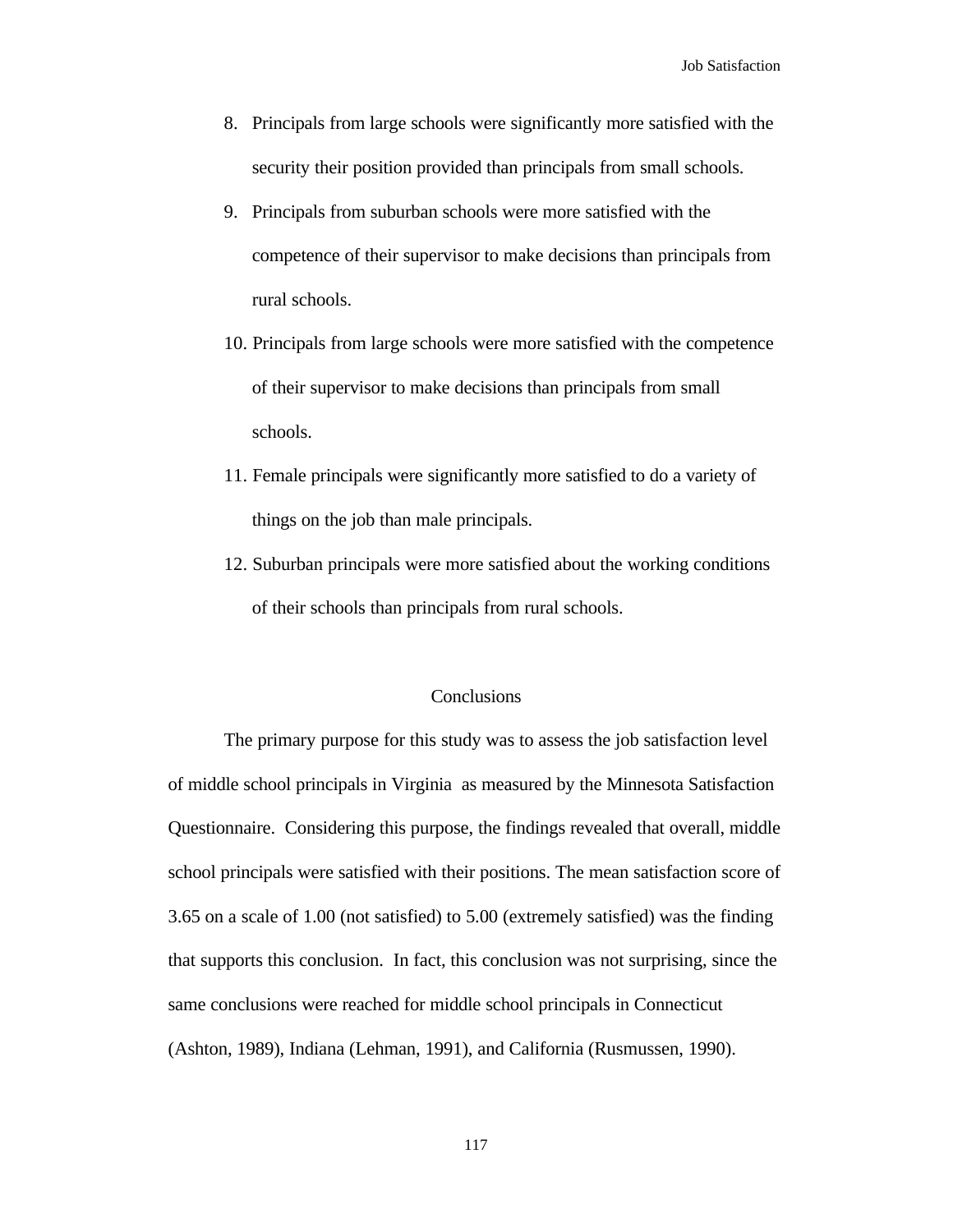#### **Discussion**

The questionnaire was mailed to 188 middle school principals across the state, and 132 responded; giving the study a response rate of just over 70 percent. This rate was fairly high in light of the fact that the number of responses was obtained without the added effort of (1) sending a pre-questionnaire letter, (2) a third mailing, nor (3) making any personal or telephone contacts. The willingness of the principals to participate was perhaps either indicative of their interest and enthusiasm for discerning their thoughts about their positions, or due to their desire to assist a fellow colleague. Whichever the reason, the responses from the principals revealed interesting findings concerning the job satisfaction of middle school principals in Virginia.

Overall, the responses indicated that the respondents in this study were satisfied with their positions. They also indicated that being of service to others was the highest contributor to their satisfaction. One can speculate that the reason for such high social service satisfaction was mainly because the school is considered a social system made up of students, teachers, support staff, paraprofessionals, specialists, volunteers, and administrators. The principal, who is the leader of this system, is constantly interacting with groups and individuals advising, recommending, praising, and encouraging others toward the attainment of school goals. Obviously, principals in this study deliver services to other people that create opportunities for others to derive satisfaction from the work that they perform. In return, principals derive satisfaction because they have created a sense of satisfaction for others.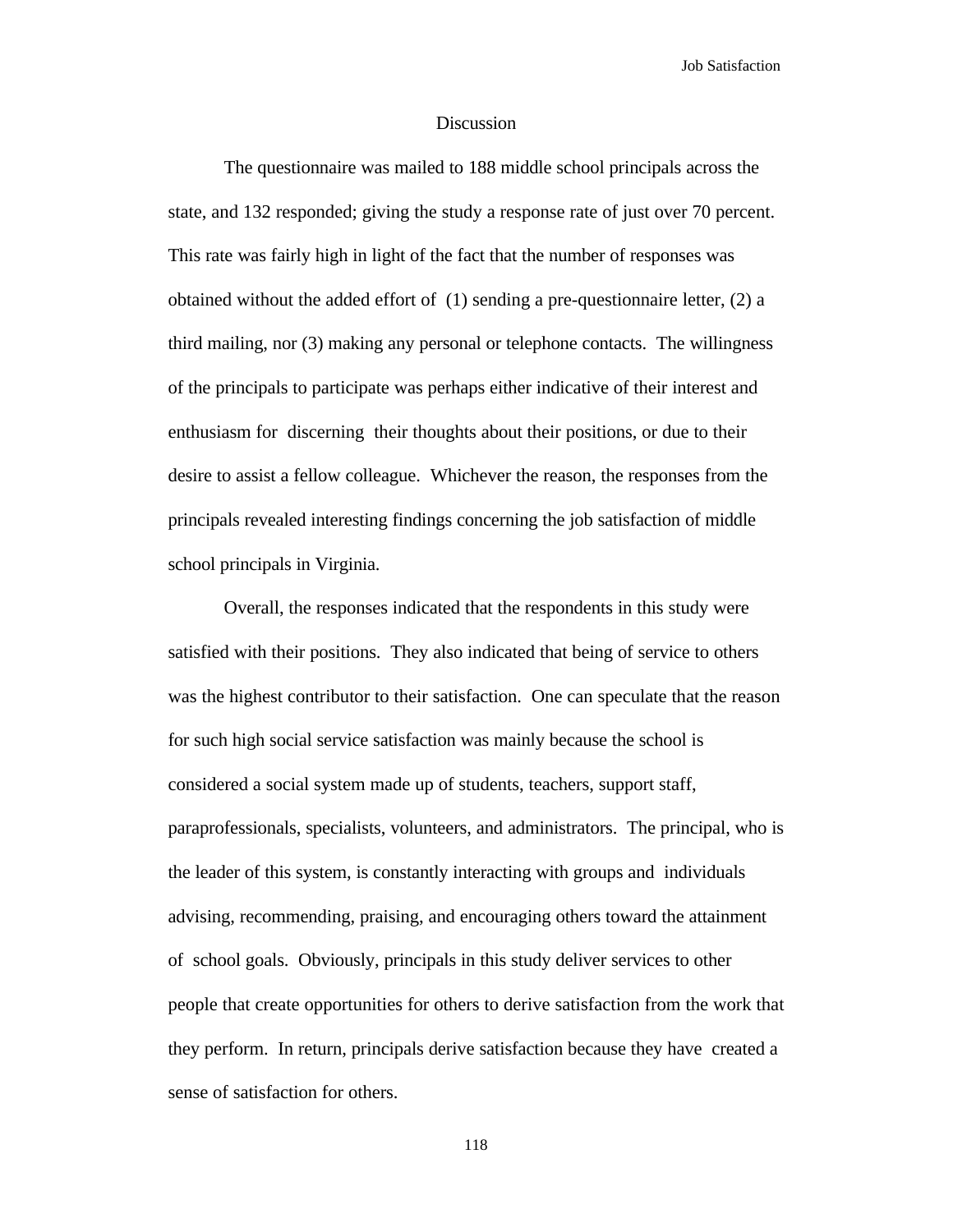On the other hand, overall satisfaction with compensation contributed least to the satisfaction of these principals. The reason for the low satisfaction was not explored in this study; however, principals may feel that their compensation is low compared to that of teachers. Virginia has a very active teacher association that has been a strong advocate for increased teacher salaries over the past decade. The attention given to teacher salaries has probably prompted school divisions across the state to raise salaries for teachers at a moderate rate while, perhaps, principal salaries continue to increase at a slower rate. The rate of increase has, maybe, caused the difference between teacher salaries and principal salaries to be a narrow one. Considering the responsibilities of the teacher and their pay versus the responsibilities of the principals and their pay, the small salary difference between the two may be creating some concern among principals to the extent that satisfaction is affected.

Findings in this study showed that principals in suburban schools were more satisfied with their compensation than principals at urban and rural schools. Suburban principals are probably more satisfied with compensation because their pay may be higher than principal pay in urban and rural schools. The socioeconomic status of the suburban community is higher than the other communities and results in more affluent school boards that are aware of the special training required or the contributions that principals make to the total educational program. Affluent board members in suburban localities may push for higher salaries for administrators because their own incomes may be within the same range as that of the principal; for board members tend to establish salaries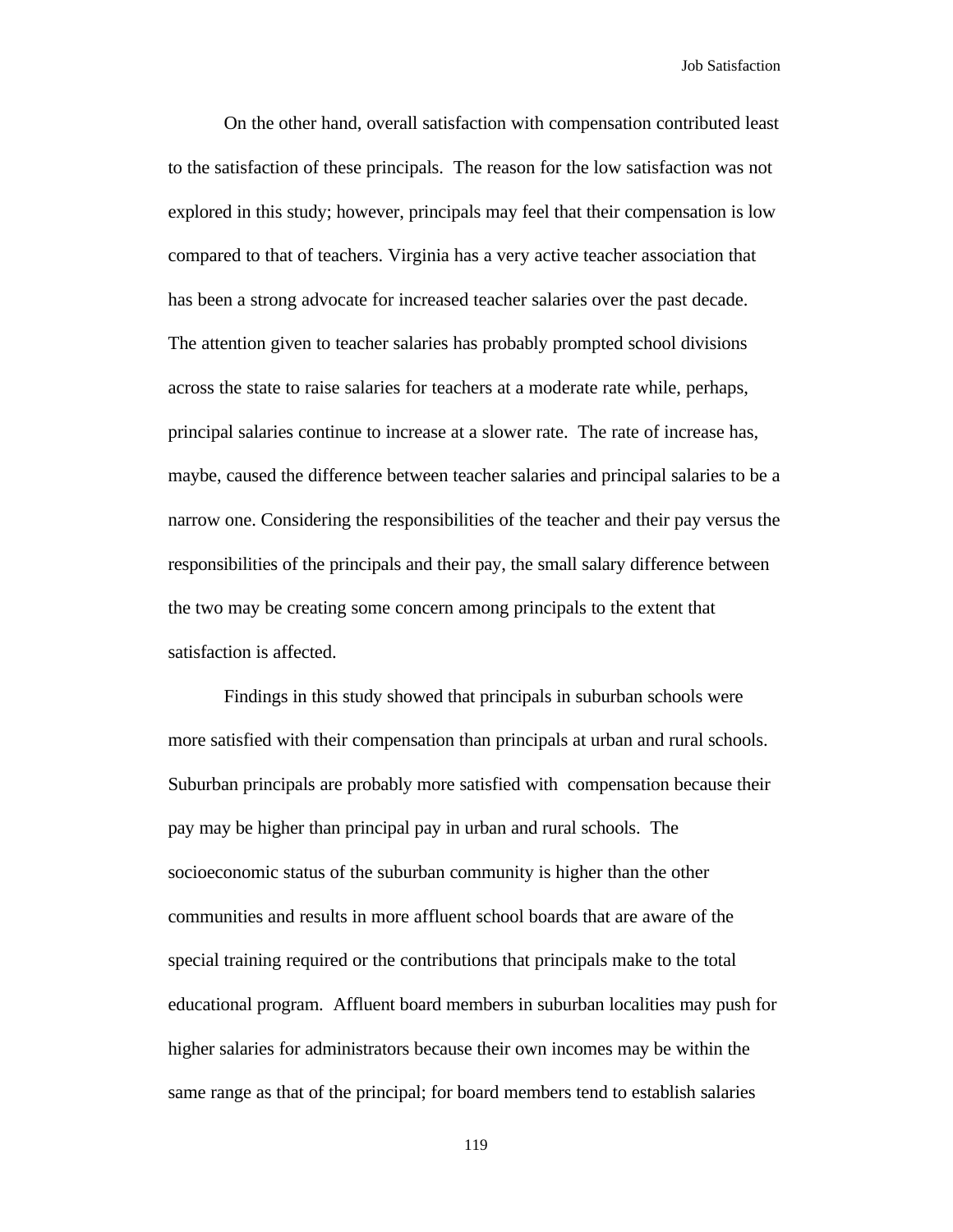based on their own degree of affluence. Consequently, the inequity that exists in principal salaries from one locality to another has some effect on principal satisfaction.

In addition to compensation, supervision and working conditions also contributed to high satisfaction of suburban principals. The reasons for these findings may also be related to the socioeconomic status of the community. Suburban communities that are able and willing to pay for quality education usually attract and hire competent principals. Not only do they hire qualified principals, but they also provide modern facilities where students can be educated in environments that are comparable to the homes in which they live.

Findings pertaining to school size indicated that principals from large schools were highly satisfied with advancement, supervision, and security. The reasons for such high satisfactions are unclear, for they were not investigated in this study. However, it is not surprising that principals from large schools were more satisfied with advancement than principals from small schools. This is because principals from large schools are probably from large school districts where there are several layers in the hierarchy which provide for more advancement opportunities.

Principals from large schools also cite supervision (human relations and technical) as sources of satisfaction. The respondents think that their supervisors make competent decisions, and that their supervisors also supervise others appropriately. Proceeding on the assumption that large schools are located in large districts, it may be that supervisors of large schools have only supervisory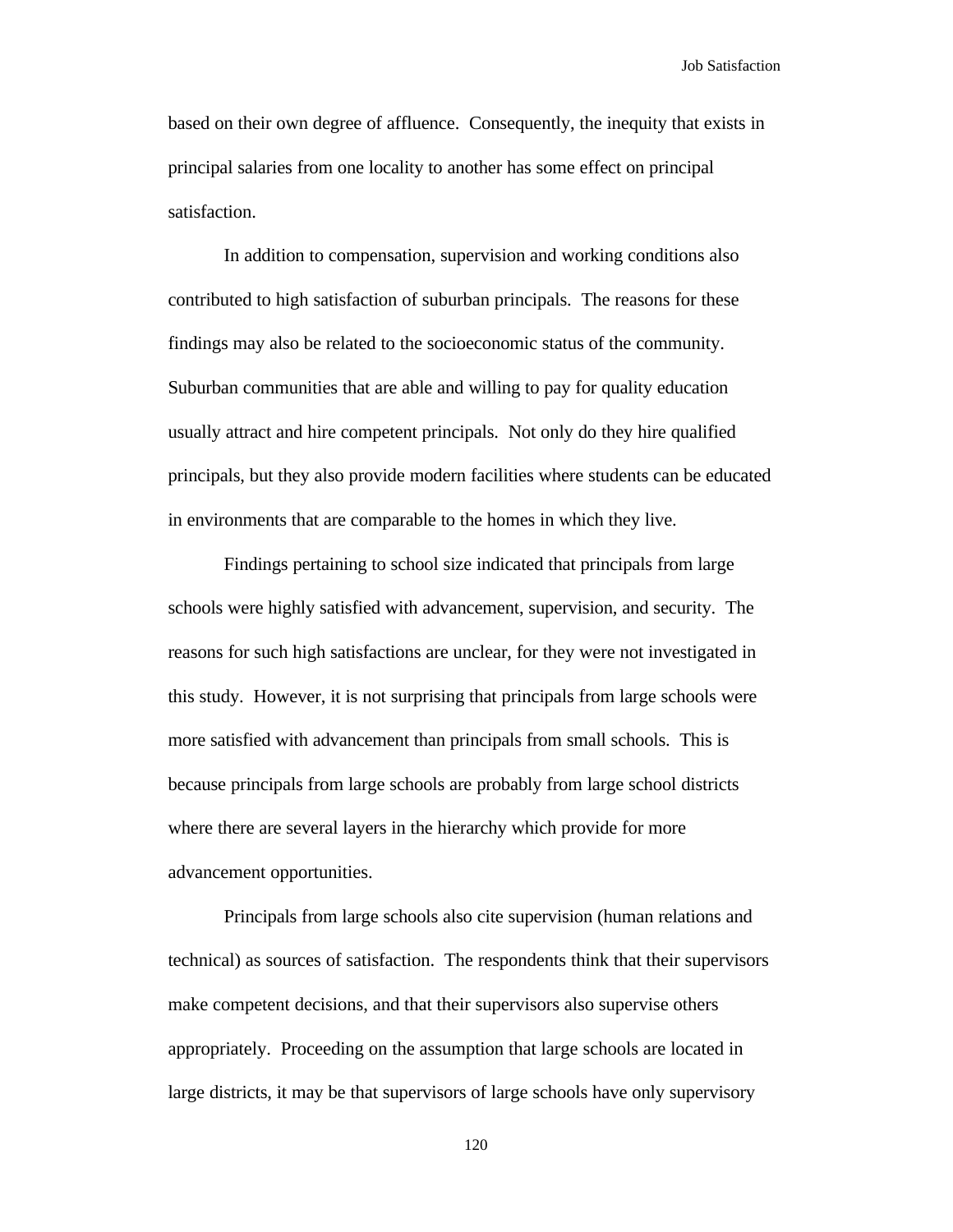responsibilities. Because of this, they may be able to do the job more effectively; whereas, supervisors in small schools may "wear several hats", and the supervisory responsibilities may be one shared among others.

Security was another area where principals from large schools felt a strong sense of satisfaction. It could be that respondents from large schools have administrators and school boards that have arranged for protection of principals from threats that could affect their productivity. Their administrators probably have developed and communicated sound contract terms, grievance procedures, dismissal procedures, and other policies that clearly delineate expectations for all. With these policies and procedures in place, principals may feel protected from arbitrary treatment to the extent that they are highly satisfied with the job security that their school system provides.

A final area of discussion is gender. Findings in this study concluded that females like to be busy doing a variety of different tasks, more so than males. The reason for the difference was unclear for it was not investigated in this study; however, one possibility is that female principal behavior may be associated with female teacher behavior. Most gender literature that say women stay in the classroom much longer than men before taking a principalship. If this is so, then women would have had a much longer period of time to operate at the unrelenting pace of a classroom teacher. Female principals are, therefore, more likely to exhibit the work behavior of a teacher. Another possibility for high activity and variety among female principals is that females generally prefer to be directly involved in all aspects of the school; therefore, they may delegate less than males.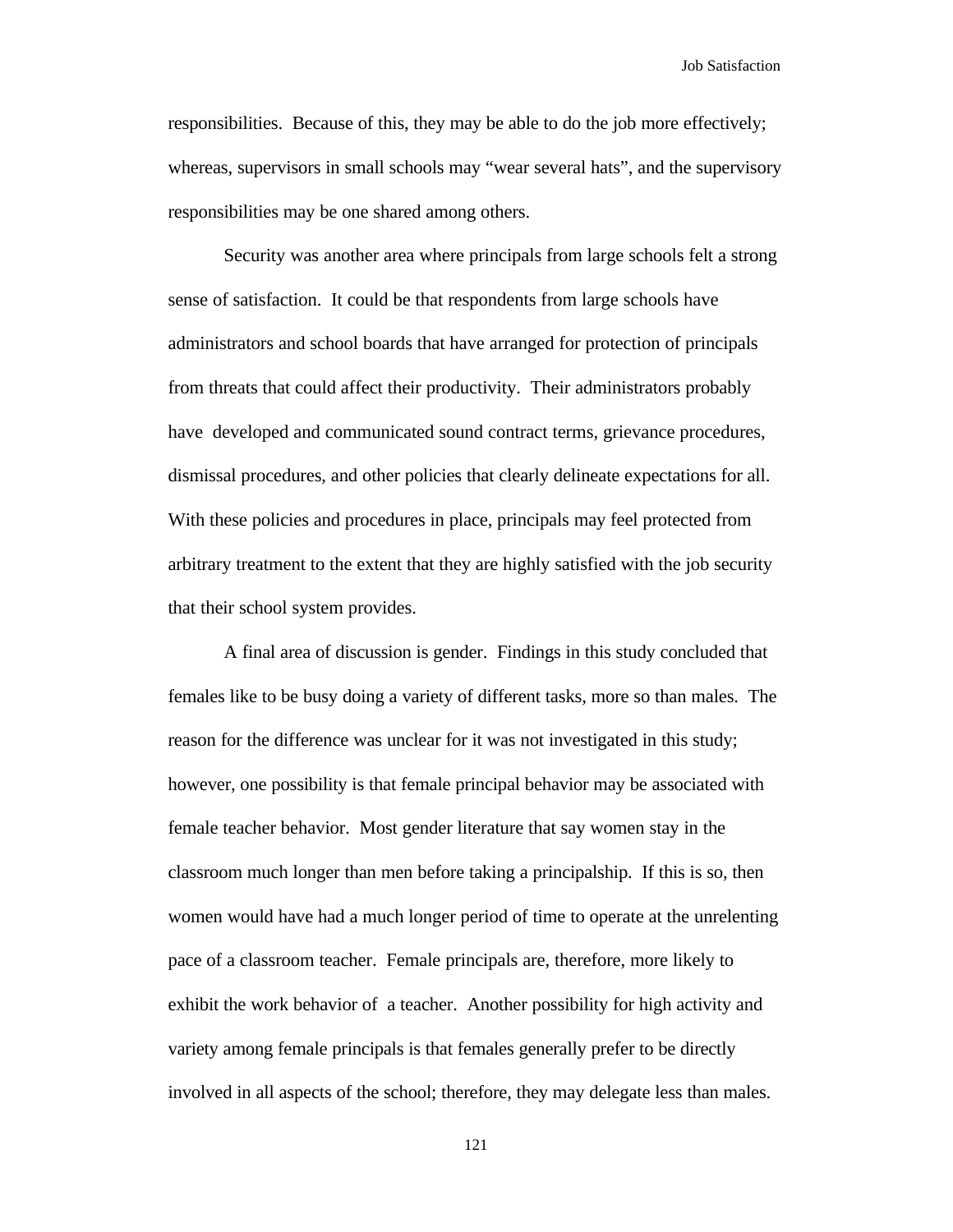It was also interesting to note that females scored higher (although not significantly higher) than males on 18 of the 20 job dimensions measured on the MSQ. This may indicate that females were more satisfied than males because many females may consider this position to be the highest step in their career ladder.

#### Recommendations for Further Research

- 1. A study of principal job satisfaction and student performance of Virginia schools should be conducted by the year 2003, after the implementation of the new standards for accrediting schools in Virginia. The new standards were designed to make principals more accountable for student performance. By 2003, schools where student performance meets state requirements will be accredited, and schools where students do not meet the requirements will not be accredited. The findings from such a study would compare principal satisfaction at accredited and unaccredited schools to determine the impact of the new standards on principal satisfaction.
- 2. A comparative study of elementary, middle, and secondary principal job satisfaction should be conducted to determine if one group is more or less satisfied than the other.
- 3. Studies on satisfaction and school size should be conducted to investigate the reason why principals at large schools are more satisfied with Advancement, Supervision, and job Security than principals at small schools.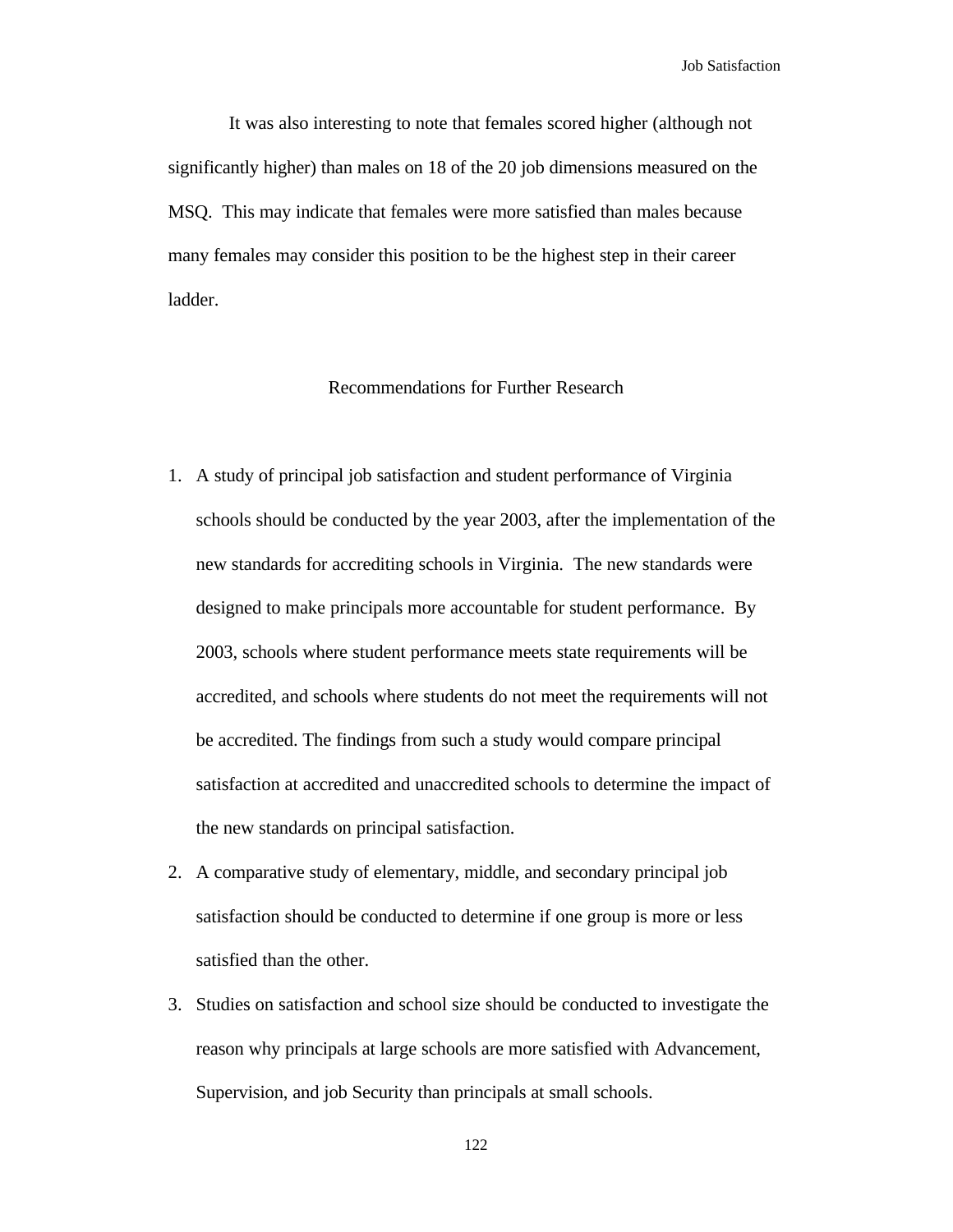4. A study of principal job satisfaction should be done using either the interview technique or an open-ended survey instrument. This method would allow respondents the opportunity to express ideas that maybe more closely related to the day-to-day tasks of the principal.

#### Recommendations for Practitioners

The following recommendations are based on the results of this study. It is hoped that state and local policy makers, superintendents, and school administrators will use these recommendations to initiate actions that will enhance the satisfaction of middle school principals in Virginia. These recommendations are also useful for educators who provide principal training programs.

- 1. On the basis of the responses to the MSQ, it appears that middle school principals in Virginia are satisfied with their positions. State policy makers, school boards, and superintendents should put forth effort to either maintain this level of satisfaction or increase it to a higher level in order to promote positive perceptions for this important position. This can be done by increasing satisfaction for Recognition, Advancement, Independence, and Compensation in the following manners:
	- a) Satisfaction level for Recognition can be improved by recognizing principals when they successfully attain a school goal. Recognition can include public statements and awards, as well as private statements of praise and congratulations.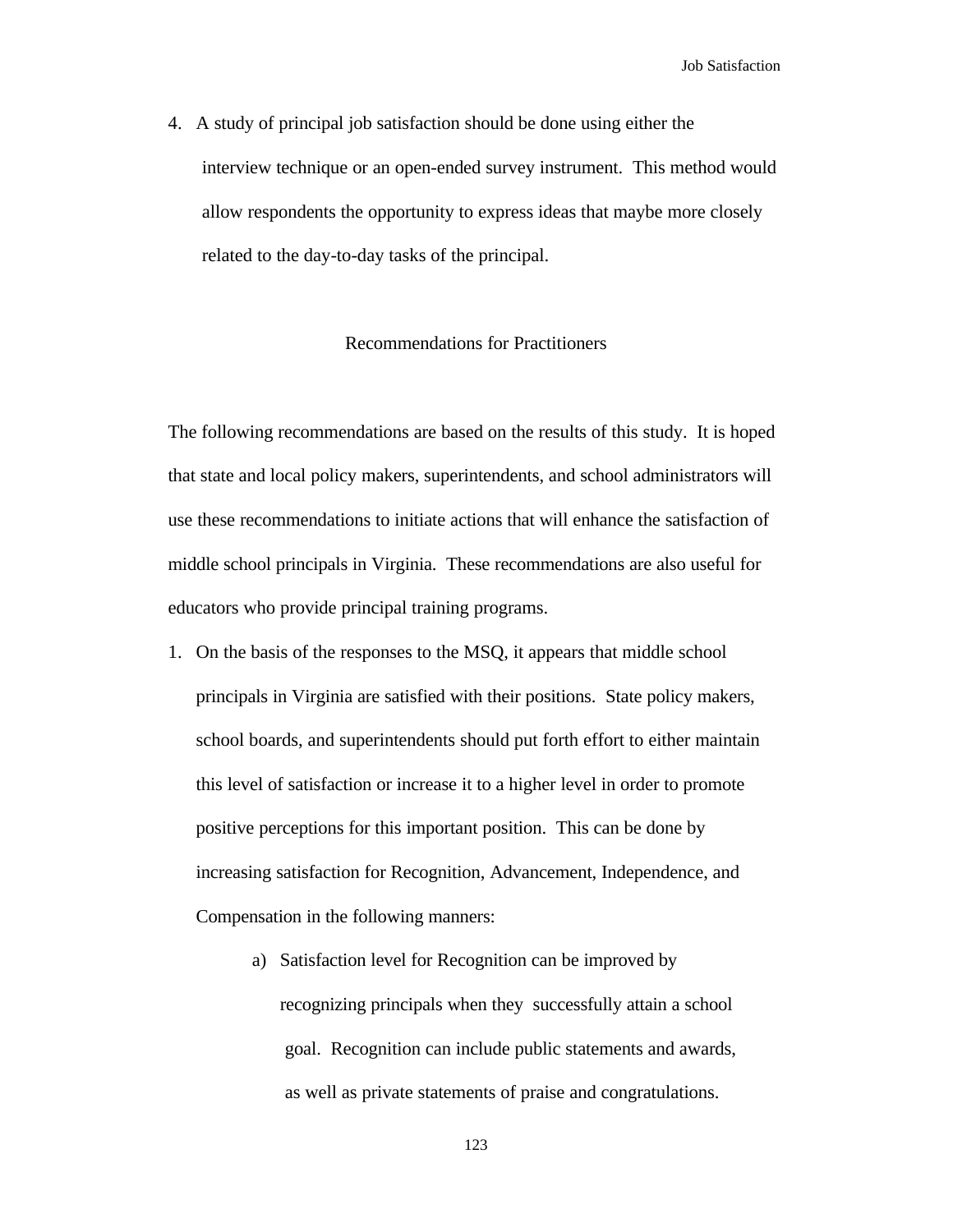- b) The satisfaction level for Advancement can be improved by encouraging qualified principals to apply for principal positions in affluent and large schools.
- c) Independence or the opportunity to work alone, ranked next to the last dimension on the hierarchy. Usually, principals work extended hours in order to be alone to complete certain tasks. It is therefore recommended that training on time management be provided so that principals will be able to handle the workload within the regular school hours.
- d) Compensation ranked the lowest in the hierarchy for respondents in this study. School boards need to be sure that principal salaries are competitive across the state. Also, increasing pay needs to be considered in order to attract a qualified pool of applicants to replace principals who will be retiring in the next 10 years. According to the ages of respondents in this study, 72 percent of the principals are between the ages 46 and over 55; which means that quite a few principals will be retiring soon. A recent national study indicated that there is a shortage of qualified principal applicants due to dissatisfaction with principal compensation. Therefore, if compensation is not increased, superintendents and school boards will have difficulty replacing these principals who are approaching retirement.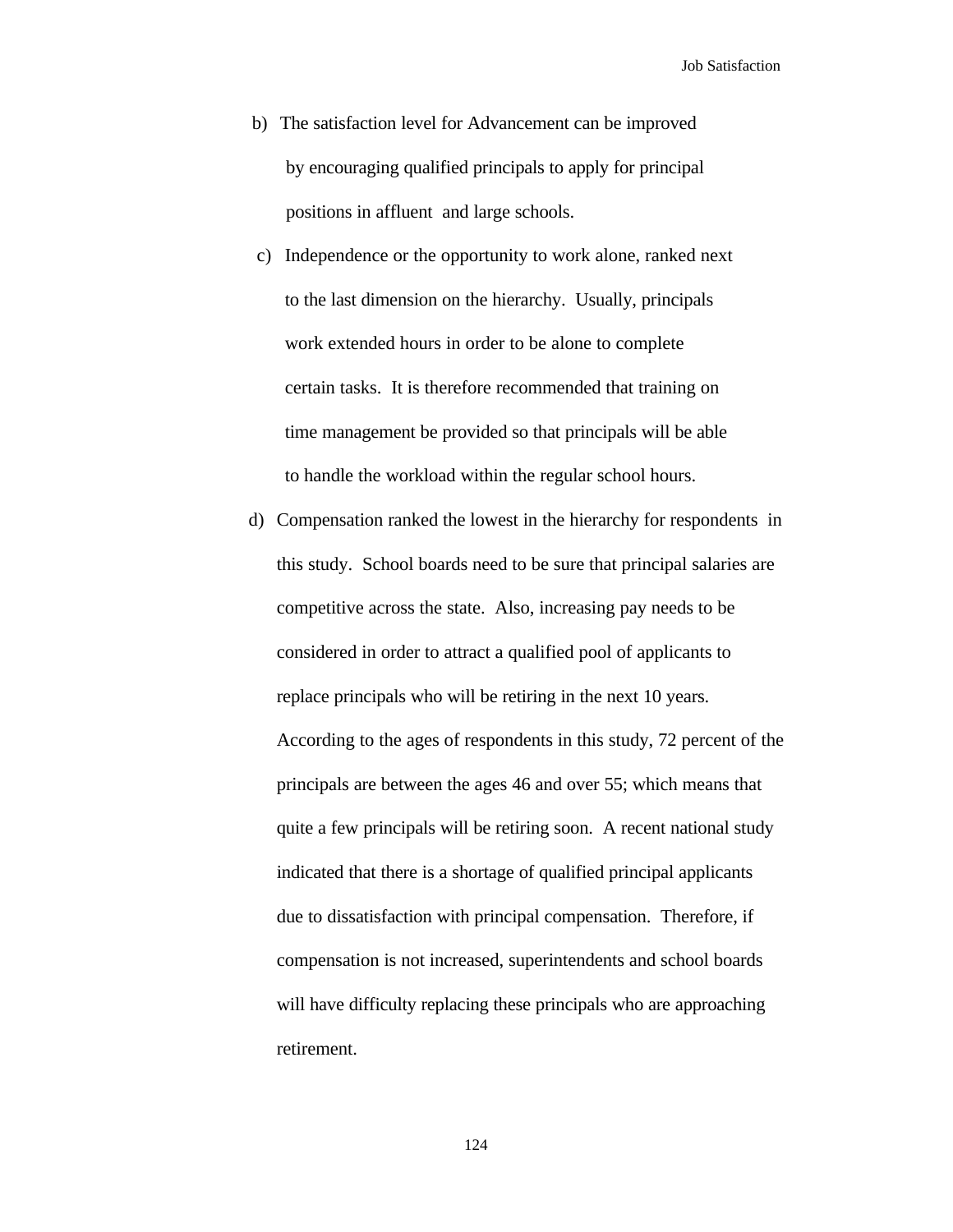- 2. For principals in this study, the greatest source of job satisfaction comes from the Social Service aspect of their jobs. Social service refers to being able to do things for others. Principals should be encouraged and commended for their leadership abilities in assisting others toward the attainment of school goals. The practices of these principals should be incorporated in principal training programs.
- 3. Activity and Moral Values were two aspects of the job that contributed to high satisfaction of the respondents in this study. It is encouraging for aspiring principals to know that principals find satisfaction in doing the many tasks associated with their jobs, and that these tasks and responsibilities do not conflict with their religious beliefs.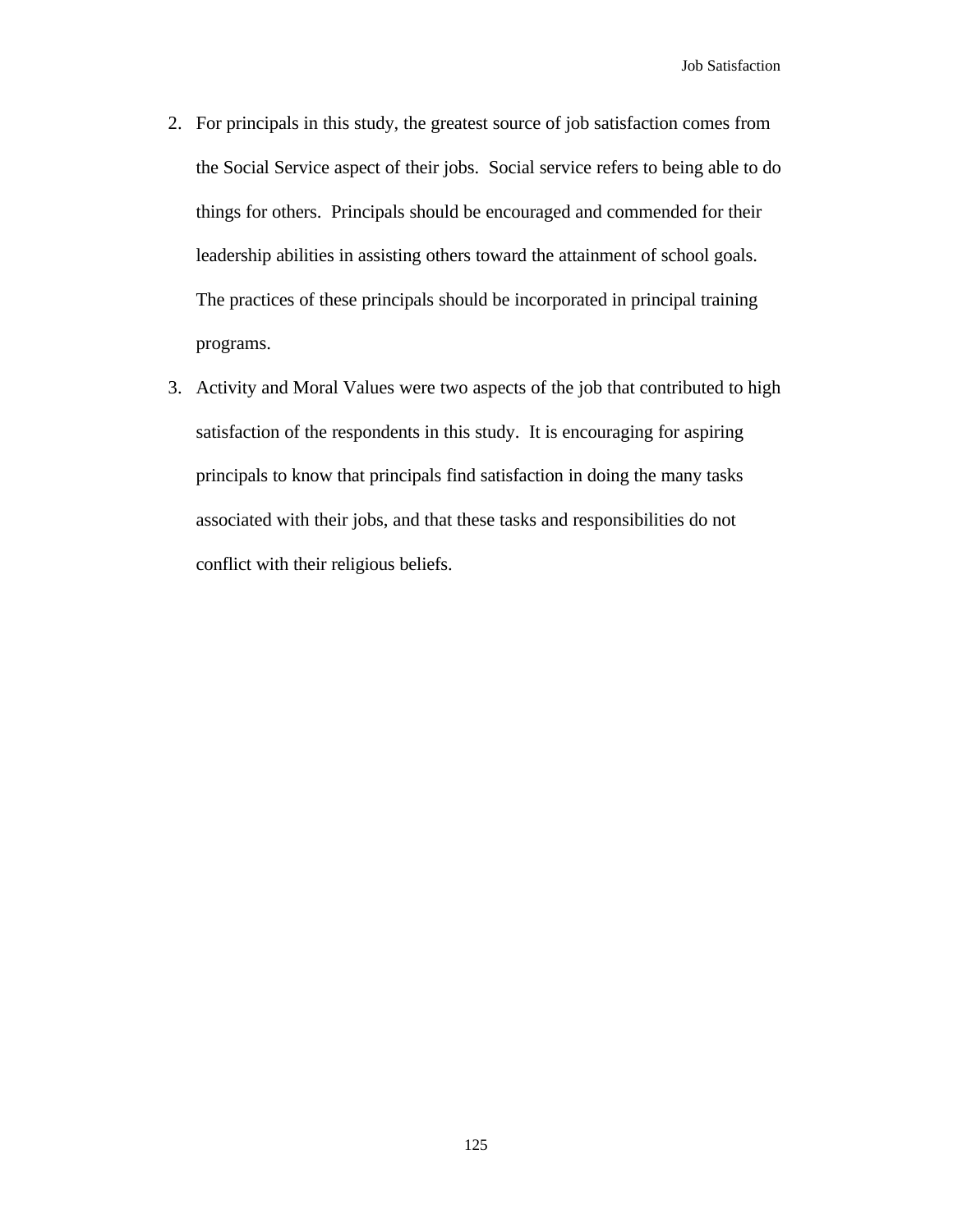#### **Bibliography**

- Adcock, P. (1992). A comprehensive study concerning the job satisfaction of Arkansas school superintendents. Unpublished Doctoral Dissertation, East Texas State University, Commerce, Texas.
- Bakan, D. (1966). the duality of human existence: An essay on psychology and religion. Chicago: Rand MeNally.
- Barker, B. O. (1986) The advantages of small schools. (Report No. RC 015-607). Las Cruces, NM. Eric Clearing House of Rural Education and Small Schools. (Eric Document Reproduction Service No. ED 265-988).
- Barrett, G. V. (1972). Research models of the future for industrial and organizational psychology. Personnel Psychology, 25, 1-17.
- Bedeimx, A. G.; Ferris, G. R.; & Kacmar, M. K. (1992). Age, tenure, and job satisfaction: A tale of two perspectives. Journal of Vocational Behavior, 40, 33-48.
- Betz, E.; Weiss, D.; Dawis, R.; England, G.; & Lofquist, L. (1968). Seven years of research on work adjustment. Industrial Relations Center, University of Minnesota, Minneapolis, MN.
- Bogotch, I. E. & Riedlinger, B. (1991). Differences between new and experienced principals within an urban school system. Paper presented at the Annual Meeting of the Mid-South Educational Research Association, Lexington, KY. Nov. 13-15, 1991.
- Borg, W. R. & Crag, M. (1983). Educational Research. New Jersey, Longman, Inc.
- Bourne, B. (1982). Effects of aging on work satisfaction, performance, and motivation. Aging and Work, 5, 37-47.
- Cytrynbaum, S. & J. O. Crites (1988) "The utility of adult development theory in understanding career adjustment process" in M. B. Arthur, D. T. Hope, & B. S. Lawrence. Handbook of Career Theory. Cambridge: Cambridge University Press. 66-88.
- Dawis, R.; Lofquist, L.; & W., David (1968). A theory of work adjustment. Industrial Relations Center, University of Minnesota, Minneapolis, MN.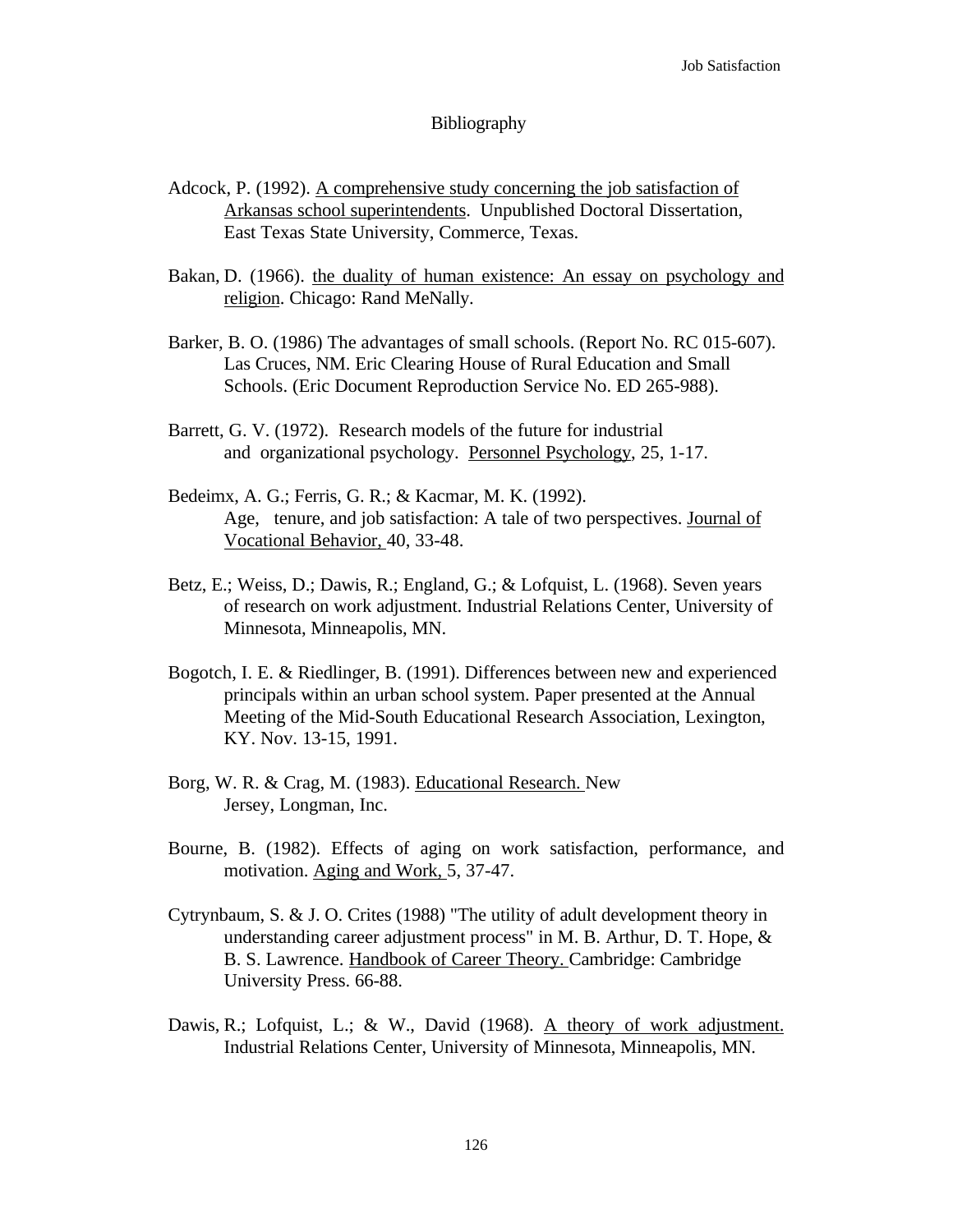- Derlin, R. & Schneider, G. T. (1994) Understanding job satisfaction principals and teachers, urban and suburban. Urban Education. vol. 29, No. 1, 63-88
- Dinham, S. & Scott, C. (1996). Teacher satisfaction, motivation, and health: Phase one of the Teacher 2000 Project. Paper presented at Annual Meeting of the American Research Association, New York, NY.
- Dupree, M. B. (1989). Job satisfiers and dissatisfiers as perceived by public school elementary principals in South Carolina. Doctoral Dissertation, South Carolina State University, Orangeburg, SC.
- Eagly, A. H. (1987) Sex differences in social behavior: A social-role interpretation. Hillsdale, NJ: Erlbaum.
- Fansher, T. A. & Buxton, T. H. (1984) A job satisfaction profile of the female secondary school principal in the United States. NASSP Bulletin.
- Finley, W. H. (1991). High school principal job satisfaction. Unpublished doctoral dissertation, Memphis State University, Memphis, Tennessee.
- Freeman, Dallas M. (1990) Job satisfiers and job dissatisfiers as perceived by public elementary school principals in North Carolina. Unpublished doctoral dissertation, South Carolina State College, Orangeburg, SC.
- Funderburg, D. L. & Kapes, J. T. (1997) Work values and job satisfaction of Arkansas business educators in secondary systems and community/technical colleges. Paper presented at the annual meeting of the Southwest Educational Research Association (Austin, TX).
- Gains, Judith S. (1984). The relationship between perceived sex role description and job satisfaction of female administrators in the field of education. Unpublished doctoral dissertation, New York University.
- Gordon, M. E. & Johnson, W. A. (1982) Seniority: A review of its legal and scientific standing. Personnel Psychology. 35, 255-280.
- Gruenberg, E. (1979). Understanding job satisfaction. New York: John Wiley and Sons.
- Hall, S. E. (1977). The satisfiers and dissatisfiers of catholic elementary school principals. Unpublished doctoral dissertation, University of Virginia, Charlottsville.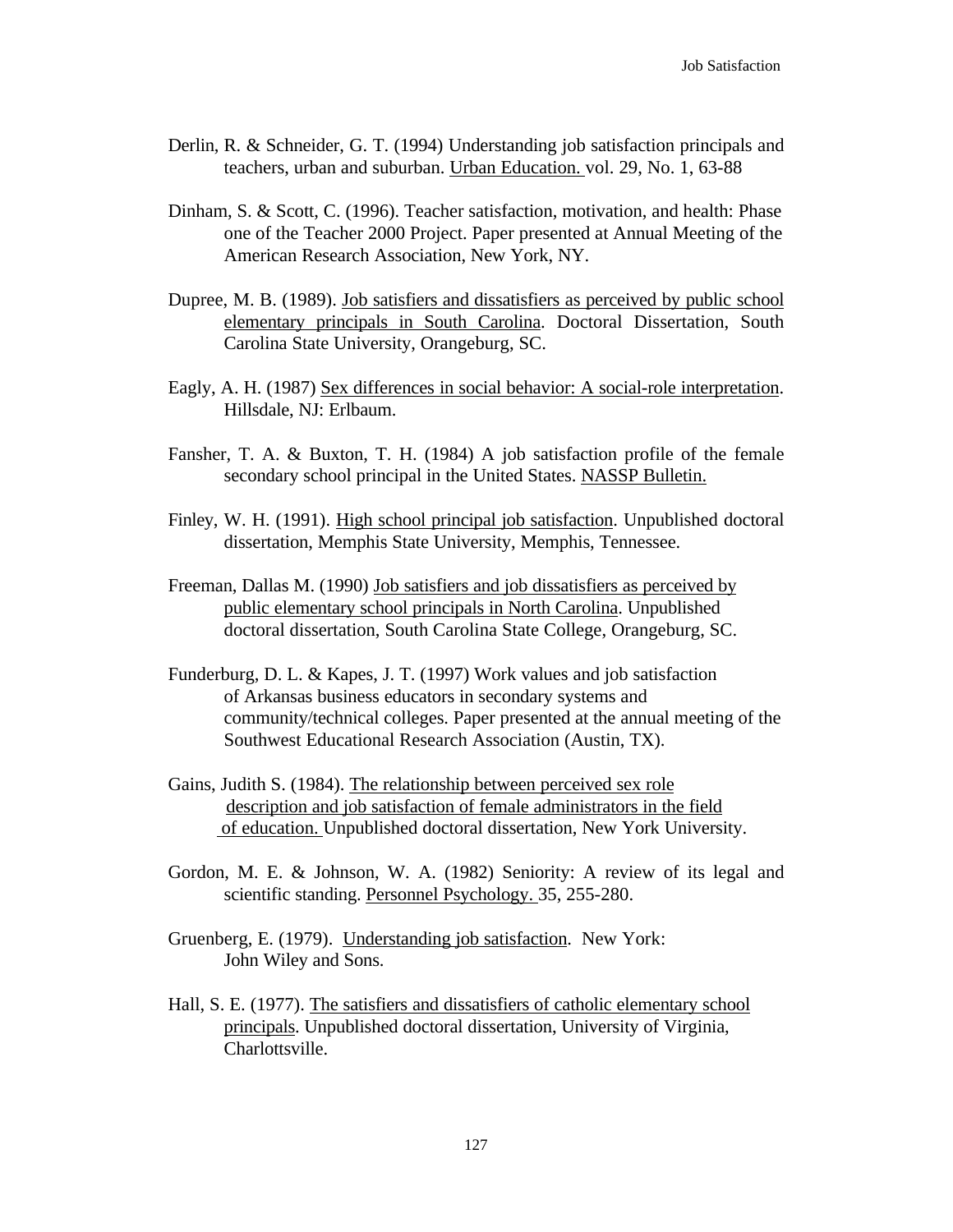- Herzberg, F., Mausner, B., Patterson, R. O., & Capwell, D. F. (1957). Job attitude: Review of research and opinion. Pittsburgh: Psychological Services of Pittsburgh.
- Herzberg, F., Mausner, B., & Snyderman, B**.** (1959). The Motivation to Work New York: John Wiley & Sons.
- Hoppock, R. (1935). Job satisfaction. New York: Harper
- Hulin, C. L. (1964). Sex differences in job satisfaction. Journal of Applied Psychology, 48 88-92.
- Kacmar, Michele K. & Ferris Gerald R. (1989). Theoretical and methodological considerations in the age-job satisfaction relationship. Journal of Applied Psychology. vol. 74, no. 2, 201-207.
- Kalleberg, A. L. & Loscocco, K. A. (1983) Aging, values, and rewards: Explaining age differences in job satisfaction. American Sociological Review vol. 48, 78-90.
- Kirk, D. (1990). Job satisfaction among elementary school counselors in Virginia. Doctoral Dissertation, Virginia Polytechnic Institute and State University, Blacksburg, VA.
- Lawler, E. E. (1973). Motivation in Work Organizations. Montery, California: Brooks/Cole Publishing Co.
- Lawrence, M. H. (1979). The satisfaction and dissatisfaction of elementary school supervisors. Doctoral Dissertation, University of Virginia, Charlottesville, VA.
- Lehman, L. E. (1991). School size as a correlate of job satisfaction among middle level principals in Indiana. Unpublished doctoral dissertation. Indiana University, Terre haute, Indiana.
- Locke, E. A. (1969). What is job satisfaction? Organizational Behavior and Human performance , 1969, 4, 309-336.
- Lofquist, L. & Dawis, R. (1969)..Adjustment to work. New York, Meredith Cooperation.
- Lofquist, L. & Dawis, R. (1991). Essentials of person environment correspondence counseling. Minneapolis, University of Minnesota Press.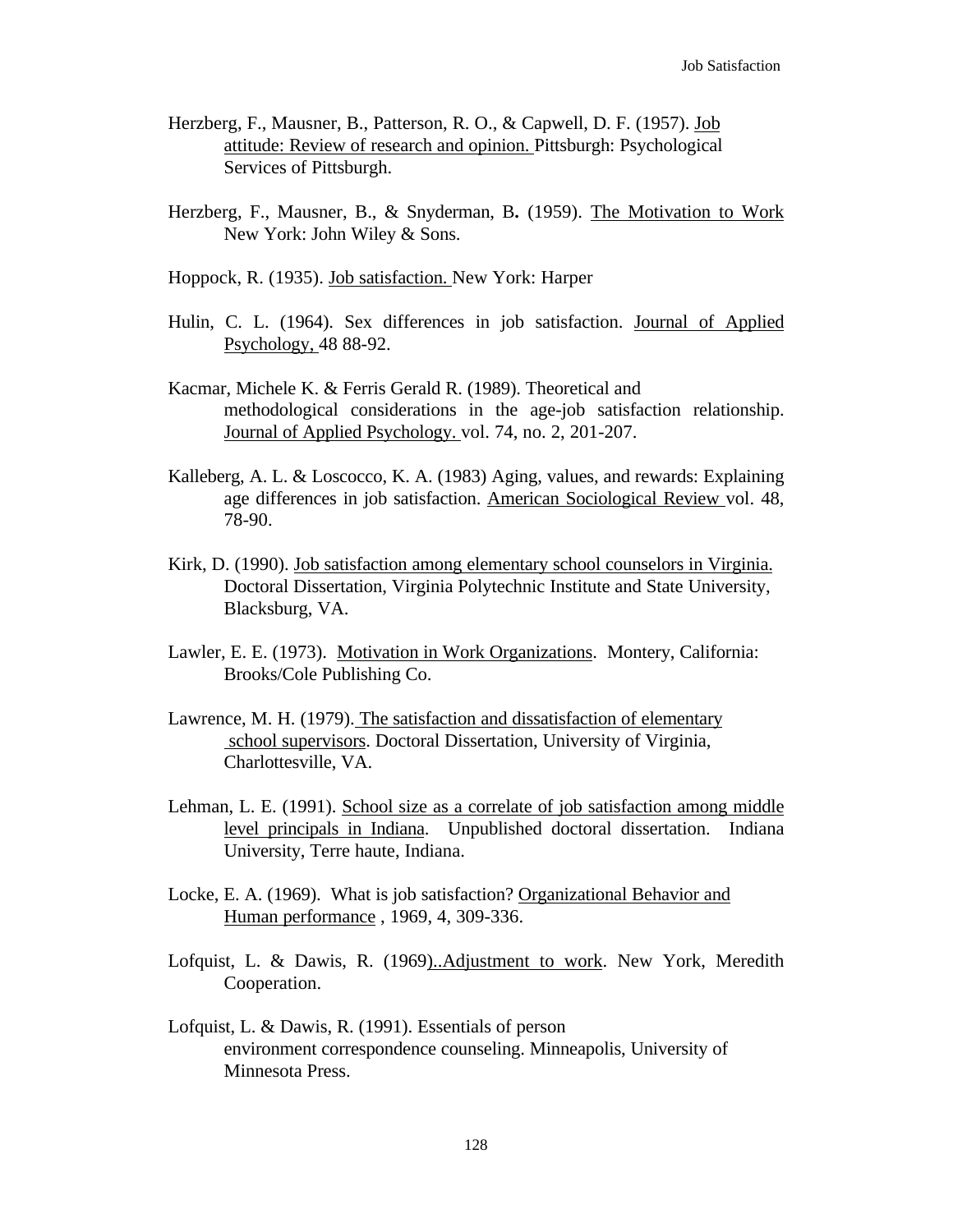- Long, F. A. (1989). Connecticut middle school principals job satisfaction with respect to selected motivators and hygienes. Unpublished doctoral dissertation, University of Connecticut, Storrs, CT.
- Manning, R. C. (1976). Sati, fiers and dissatisfiers of Virginia superintendent of schools. Unpublished doctoral dissertation. University of Virginia, Charlottsville, VA.
- Marr, B. D. (1992). A survey of job satisfaction for administrative women in Michigan education today. Unpublished master's thesis, Central Michigan University
- Maslow, A. H. (1943). A theory of human motivation. Psychological Review, 50, 370-396.
- Mason, S. E. (1994) Gender differences in job satisfaction. The Journal of Social Psychology, 135 (2), 143-151.
- Metcalfe, E. L. (1992). Job satisfaction of the elementary and middle school principal. Unpublished doctoral dissertation, University of California.
- O'Conner, E. J. & Peters, L. H. (1978). The measurement of job satisfaction: Current practices and future considerations. Journal of Management , 4, 17-26.
- Penn, Clarence P. (1985). Satisfiers and dissatisfiers of selected black school administrators in Virginia. Unpublished doctoral dissertation, University of Virginia, Charlottsville, VA.
- Pinder, C. (1984). Work Motivation. Dallas: Scott Foresman and Company.
- Poole, B. W. (1993). A study of the relationship between gender and job satisfaction/ dissatisfaction, Unpublished doctoral dissertation, University of San Francisco.
- Profit, A. C. (1991). The relationship between locus of control and job satisfaction of Appalachian principals. Unpublished doctoral dissertation, West Virginia University.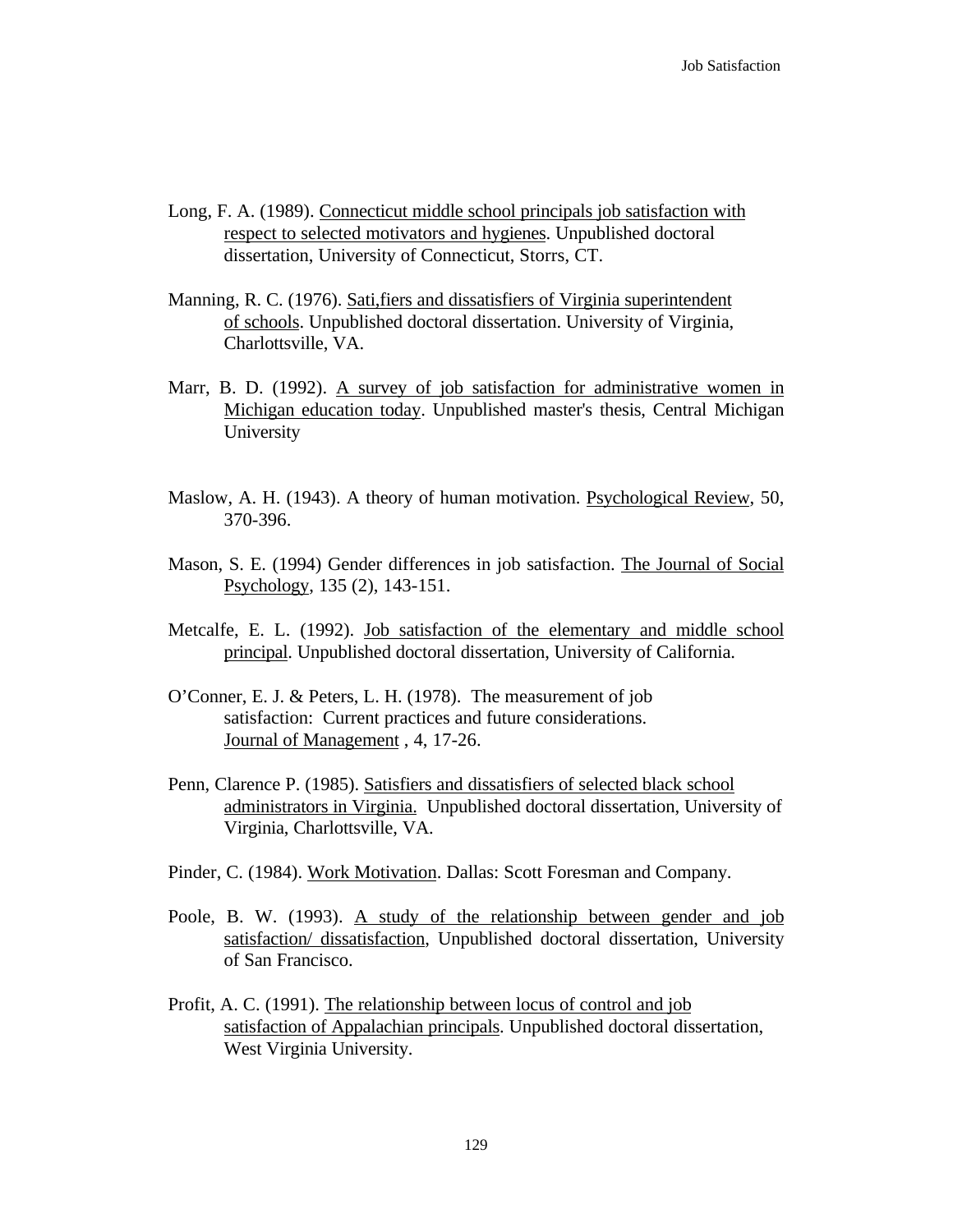- Quinn, R. P. , Graham, L. S., & M. R. McCullough (1974). Job satisfaction: Is there a trend? Washington, D. C.: U. S. Department of Labor.
- Rasmussen, A. G. (1991). The Herzberg motivation-hygiene theory as it applies to middle school principals. University of LaVerne DAI - A 51/10, p. 3294.
- Robbins, S. P. (1988). Essentials of organizational behavior. Englewood Cliffs, NJ. Prince Hall.
- Saleh, Shoukry D. (1964). A study of attitude change in the retirement period. Journal of Applied Psychology. 48 310-12.
- Saleh, Shoukry D & Jay L. Otis (1964). Age and level of job satisfaction. Personnal Psychology. 17 (winter) 425-30.
- Scarpello, V. & Campbell, J. P. (1983). Job Satisfaction: Are all the parts there? Personnel Psychology. 36, 577-600.
- Schonwetter, D. J. 91993) Women academic and career administrators' role perceptions and occupational satisfaction: Implications for appointment and professional development. Paper presented at the Annual Meeting of the American Education Research Association (Atlanta, GA, April 16, 1993).
- Schultz, D. P. (1982). Psychology and industry today. New York: Macmillan
- Sergiovanna, T. (1966). Investigation of factors which affect job satisfaction and job dissatisfaction of teachers. Unpublished doctoral dissertation, University of Rochester, Rochester, New York.
- Smith, J. J. (1976). Job satisfaction of Connecticut public senior high school principals as related to school location and school size. Dissertation Abstracts International, 37/09A, 5517. (University Microfilms No. AAC7704297).
- Smith, P., Kendall, L. M., & Hulin, C. L. (1969). The measurement of satisfaction in work and retirement. Skokie, IL: Rand McNally.
- Sparkes, R. L. & McIntire, W. G. (1987). Community and school size as factors in the job satisfaction of principals in Newfoundland and [,abradore. Journal of Rural and Small Schools. 2,3, 11-15.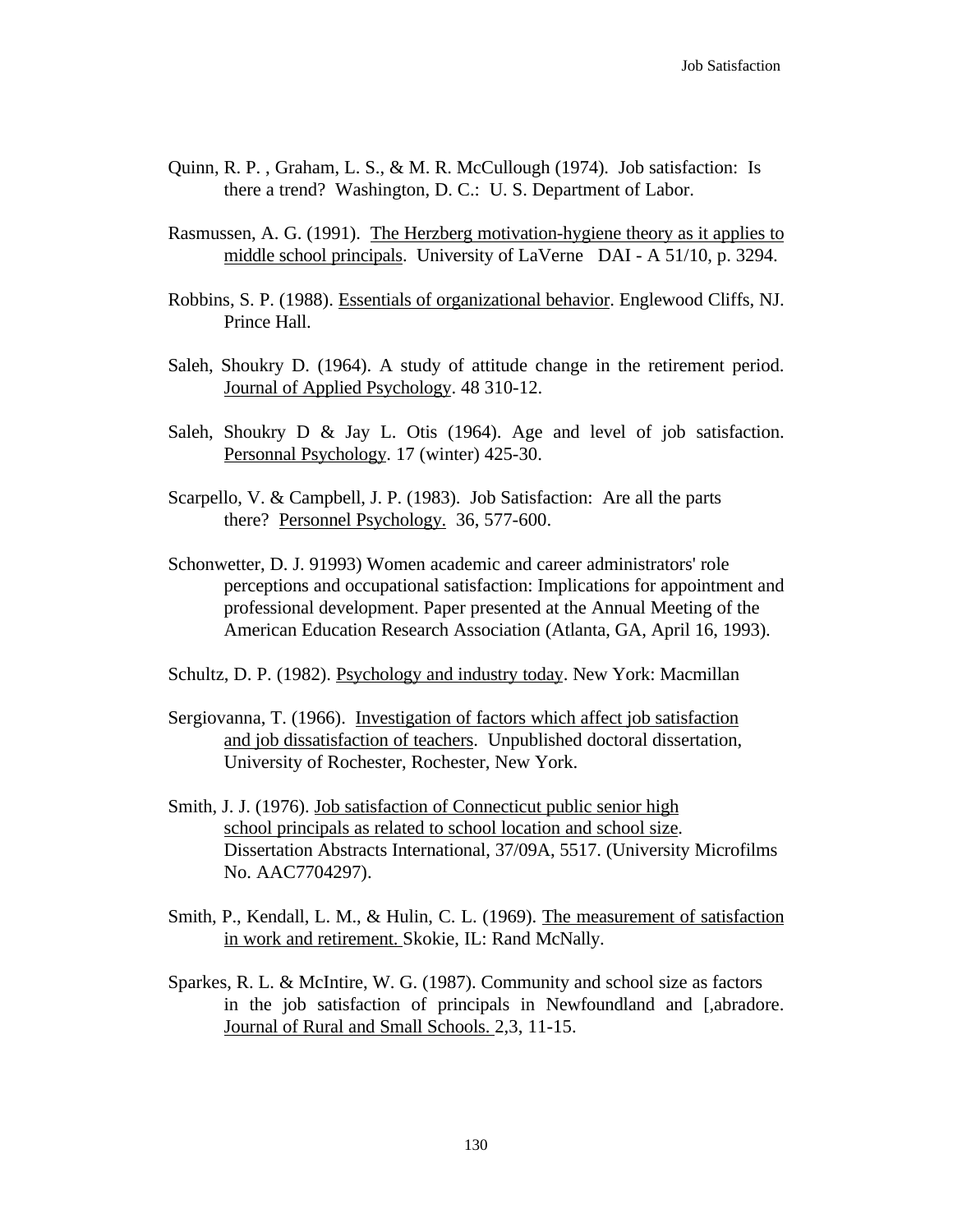- Sutter, M. (1996). What do we know about the job and career satisfaction of secondary school assistant principals? NASSP Bulletin, vol.80 n579 p 108- 11.
- Vaughan-Wiles, G. (1987). The perceived satisfiers and dissatisfiers of women in educational administration in the Department of Defense Dependent Schools in Germany. Unpublished doctoral dissertation, Michigan State University.
- Villines, V. F. (1987) The relationship between communication satisfaction and job satisfaction of elementary school principals. Doctoral Dissertation, Virginia Polytechnic Institute and State University, Blacksburg, VA.
- Wanous, J. P. & Lawler, E. E. (1972). Measurement of meaning of job satisfaction. Journal of Applied Psychology. 59, 95-105.
- Ward, C. S. (1977). Satisfiers and dissatisfiers of Virginia elementary principals. Unpublished doctoral dissertation, University of Virginia, Charlottsville, VA.
- Watson, G.A. (1991). Job satisfaction of secondary- principals. Doctoral Dissertation, University of LaVerne, LaVerne, CA.
- Weiss, D.; Dawis, R.; Lofquist, L., & England, G. (1966). Instrumentation for the theory of work adjustment. Industrial Relations Center, University of Minnesota, Minneapolis, MN.
- Weiss, D.; Dawis, R.; England, G.; Lofquist, L. (1967).Manual for the Minnesota Satisfaction Questionnaire. Work Adjustment Project, Industrial Relations Center, University of Minnesota, Minneapolis, MN.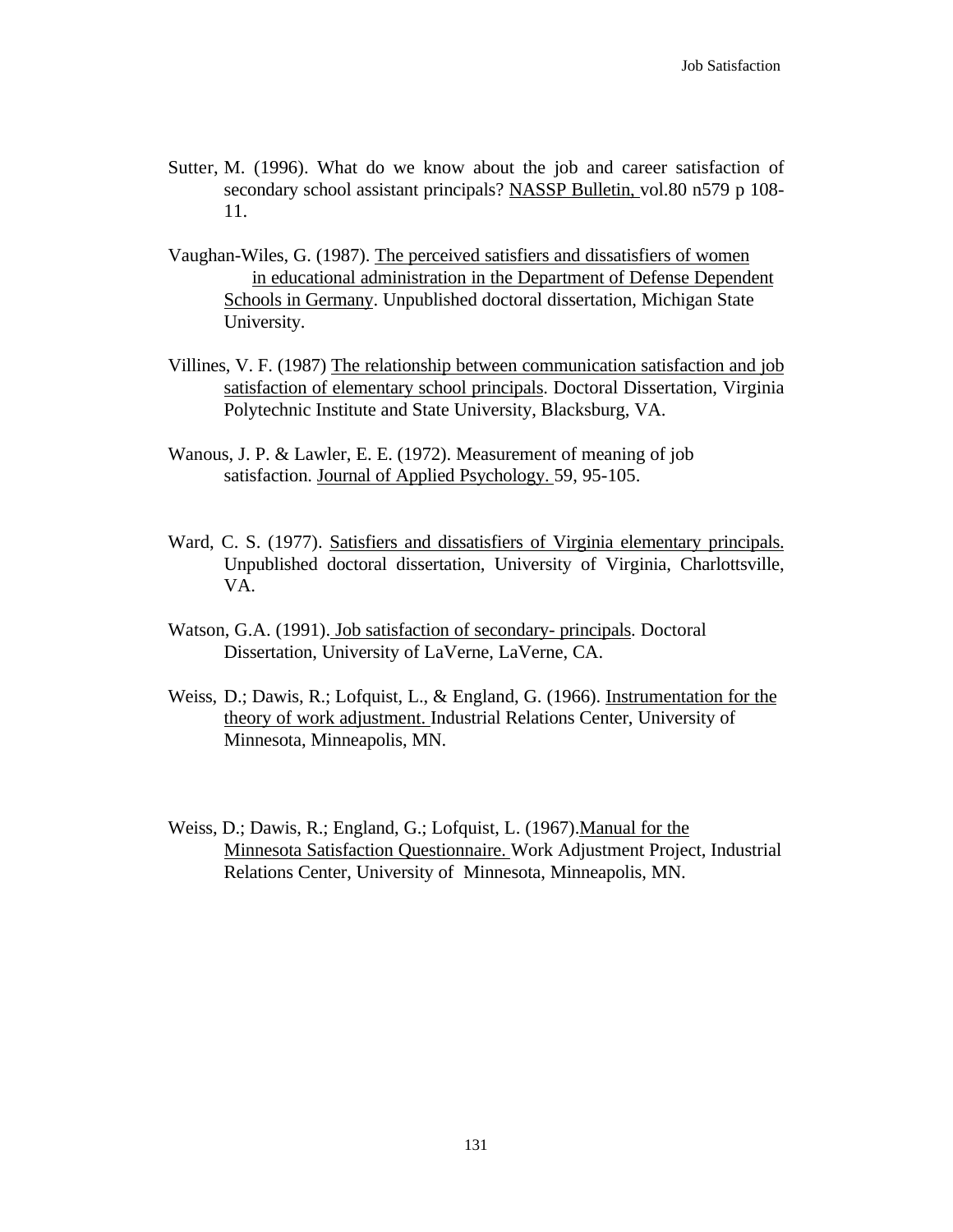## **APPENDIX A**

### **INDIVIDUAL DATA SHEET**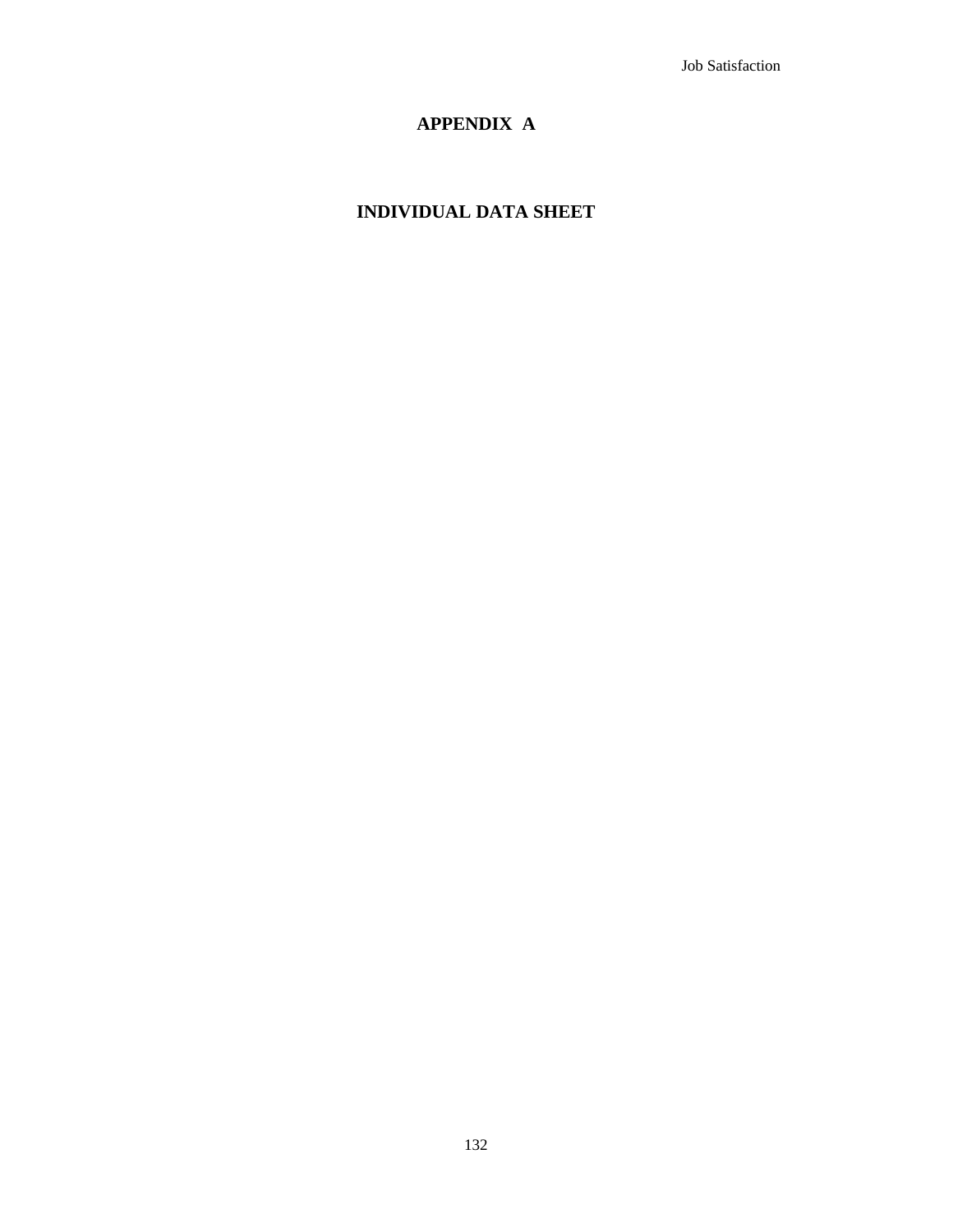## *INDIVIDUAL DATA SHEET*

### **Directions: Please circle the appropriate letter to indicate your answer for**

### **each question.**

- 1. What is your age?
	- a. **YOUNGER THAN 35**
	- b. **36 45**
	- c. **46 55**
	- d. **OLDER THAN 55**
- 2. What is your sex?
	- a. **MALE**
	- b. **FEMALE**
- 3. What is your current degree status?
	- a. **BACHELOR**
	- b. **MASTERS**
	- c. **EDUCATIONAL SPECIALIST**
	- d. **DOCTORATE**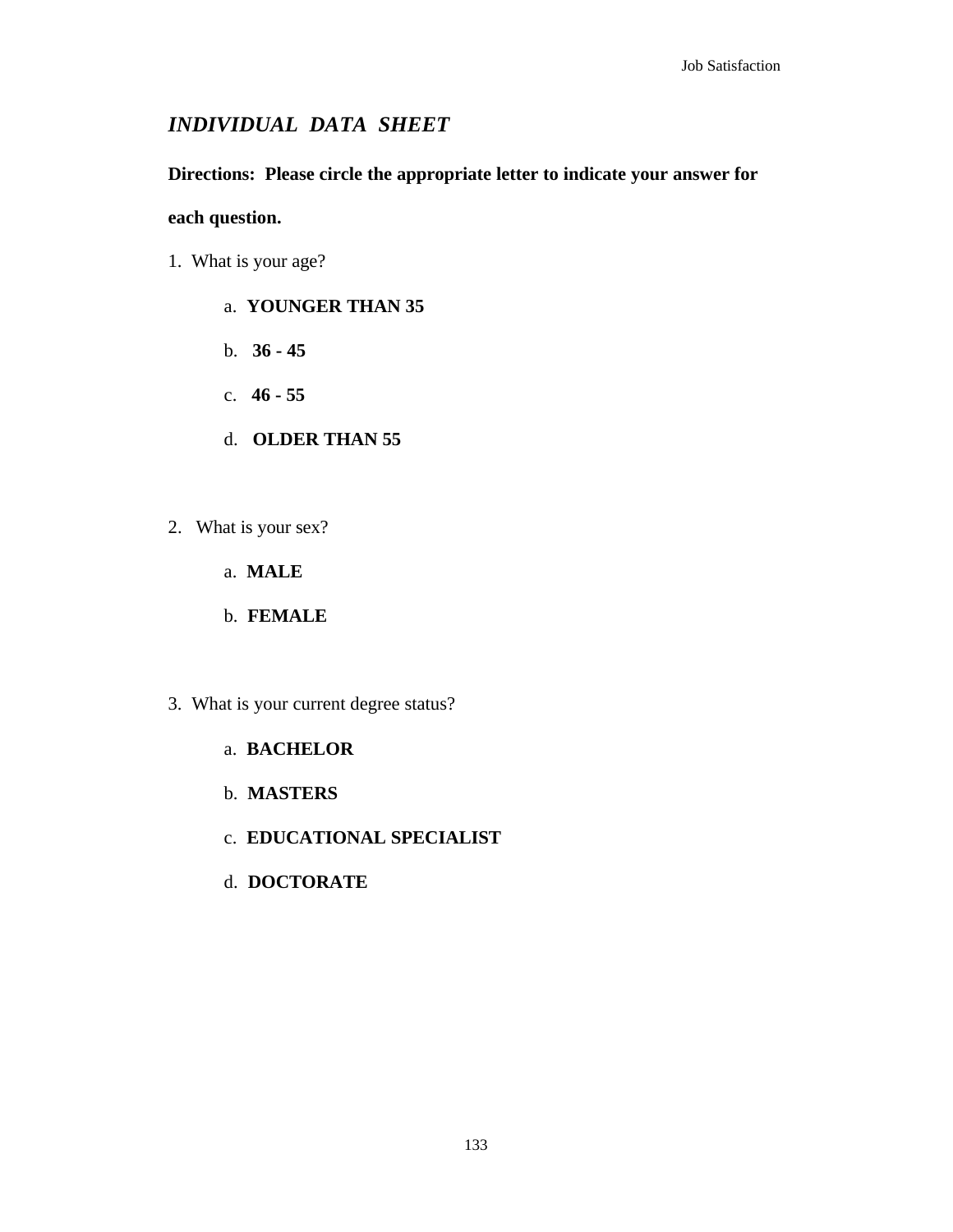- 4. How Many years have you been a Middle school principal?
	- a. **1 3** b. **4 - 6** c. **7 - 9** d. **10 OR MORE**
- 5. The area in which your school is located is best described as:
	- a. **RURAL**
	- b. **SUBURBAN**
	- c. **URBAN**
- 6. What is the size of your school?
	- a. **400 STUDENTS OR LESS**
	- b. **401 600 STUDENTS**
	- c. **601 800 STUDENTS**
	- d. **801 1,000 STUDENTS**
	- e. **GREATER THAN 1,000 STUDENTS**

#### **APPENDIX B**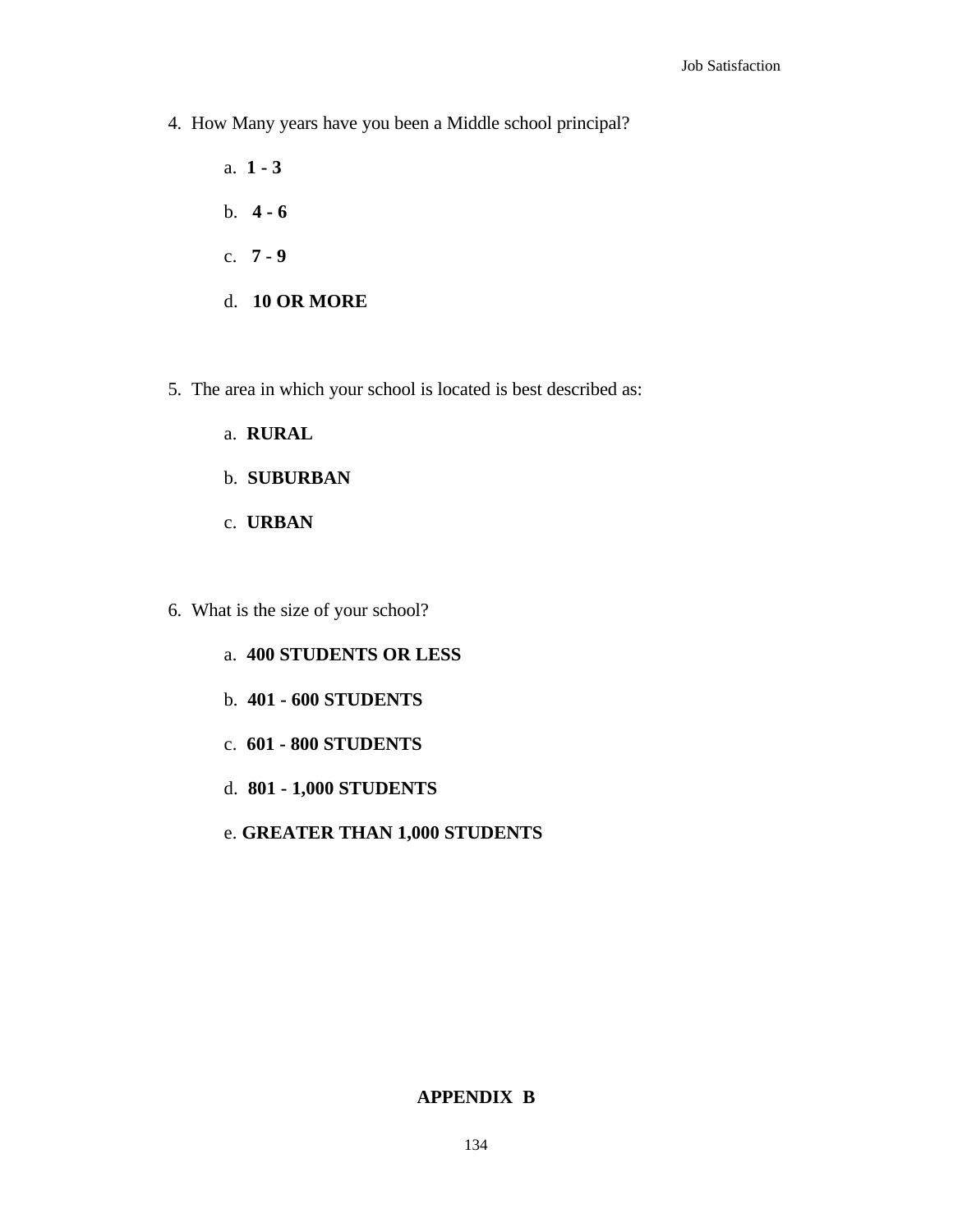## **Range of Scores for MSQ Scale**

**Tables B5 - B25**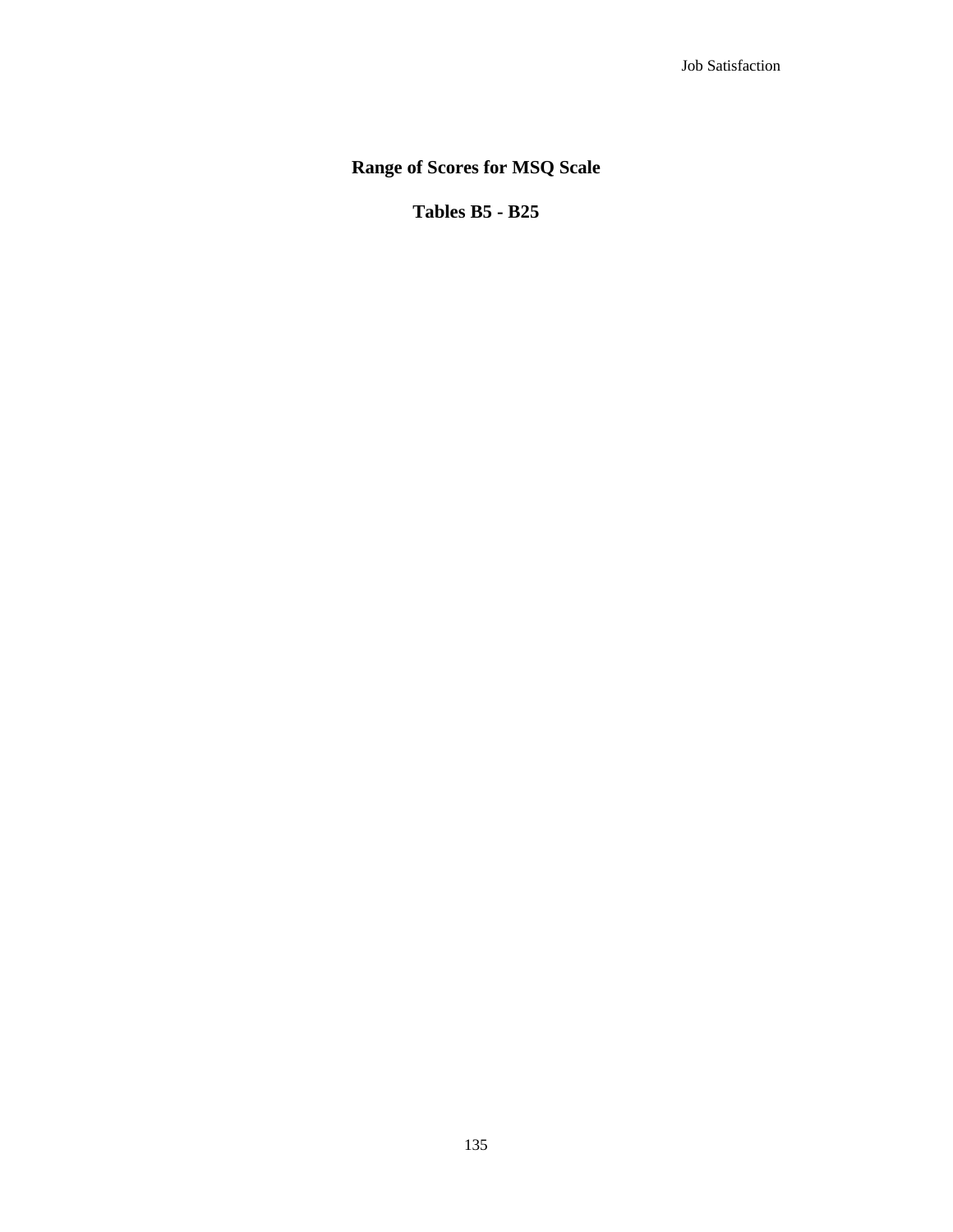## Table 5B

## Frequency of Responses for MSQ Dimension: Ability Utilization

| Scale                            | f   | Percent           |
|----------------------------------|-----|-------------------|
| Not Satisfied (1.00 - 1.99)      | 1   | $\boldsymbol{.8}$ |
| Slightly Satisfied (2.00 - 2.99) | 10  | 7.8               |
| Satisfied (3.00 - 3.99)          | 39  | 30.7              |
| Very Satisfied (4.00 - 4.99)     | 55  | 43.30             |
| Extremely Satisfied (5.00)       | 22  | 17.3              |
| Total                            | 127 | 100.0             |
|                                  |     |                   |

## Table 6B

### Frequency of Responses for MSQ Dimension: Achievement

| Scale                            | $\mathbf f$    | Percent  |
|----------------------------------|----------------|----------|
| Not Satisfied (1.00 - 1.99)      | $\overline{0}$ | $\theta$ |
| Slightly Satisfied (2.00 - 2.99) | 8              | 6.3      |
| Satisfied (3.00 - 3.99)          | 40             | 31.5     |
| Very Satisfied (4.00 - 4.99)     | 65             | 51.18    |
| Extremely Satisfied (5.00)       | 14             | 11.0     |
| Total                            | 127            | 100.0    |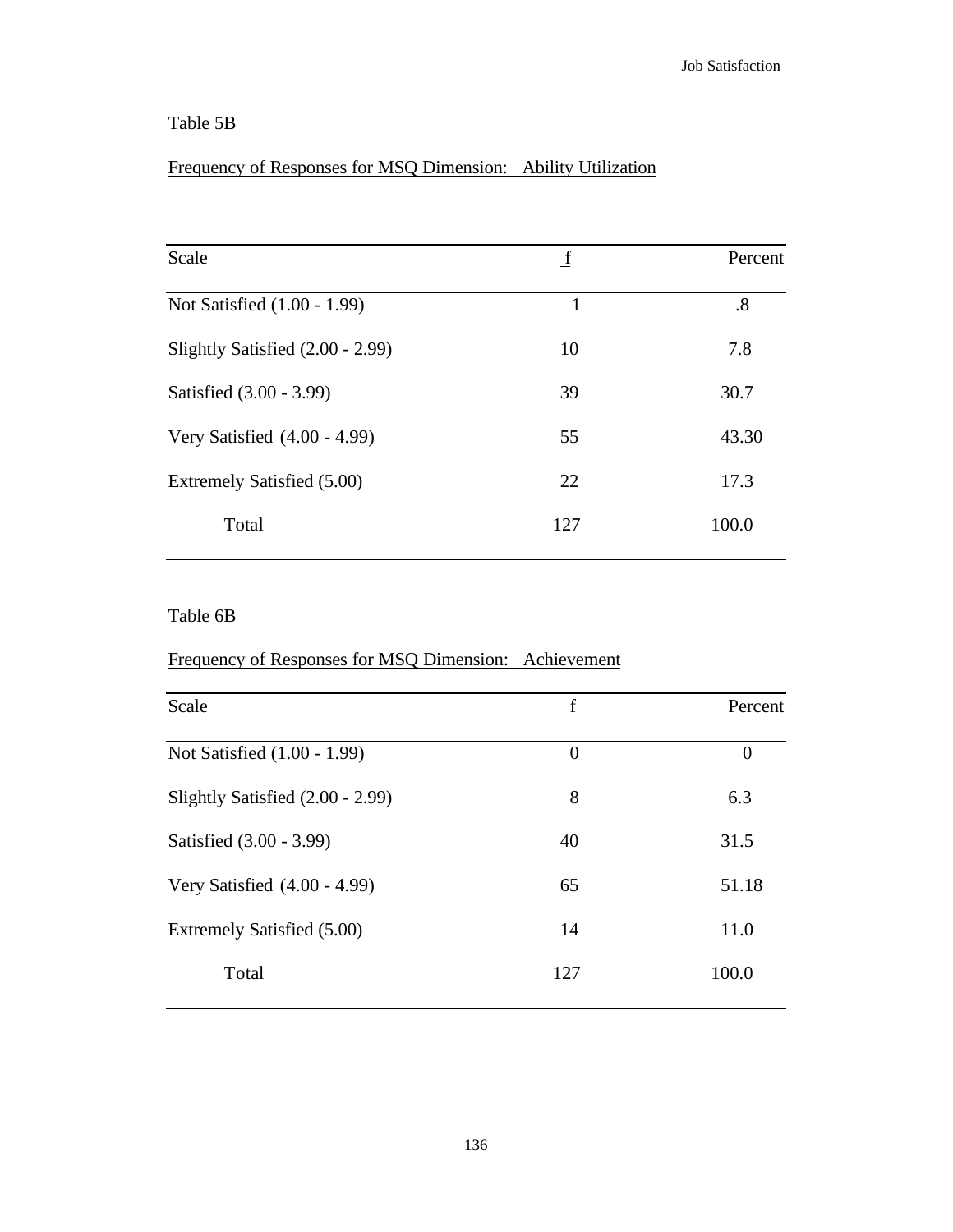## Table 7B

# Frequency of Responses for MSQ Dimension: Activity

| Scale                            | f        | Percent  |
|----------------------------------|----------|----------|
| Not Satisfied (1.00 - 1.99)      | $\theta$ | $\theta$ |
| Slightly Satisfied (2.00 - 2.99) | 6        | 4.7      |
| Satisfied (3.00 - 3.99)          | 43       | 33.8     |
| Very Satisfied (4.00 - 4.99)     | 53       | 41.73    |
| Extremely Satisfied (5.00)       | 25       | 19.7     |
| Total                            | 127      | 100.0    |

#### Table 8B

### Frequency of Responses for MSQ Dimension: Advancement

| Scale                            | $\mathbf f$    | Percent |
|----------------------------------|----------------|---------|
| Not Satisfied (1.00 - 1.99)      | $\overline{4}$ | 3.1     |
| Slightly Satisfied (2.00 - 2.99) | 29             | 22.8    |
| Satisfied (3.00 - 3.99)          | 69             | 54.3    |
| Very Satisfied (4.00 - 4.99)     | 17             | 13.4    |
| Extremely Satisfied (5.00)       | 8              | 6.3     |
| Total                            | 127            | 100.0   |
|                                  |                |         |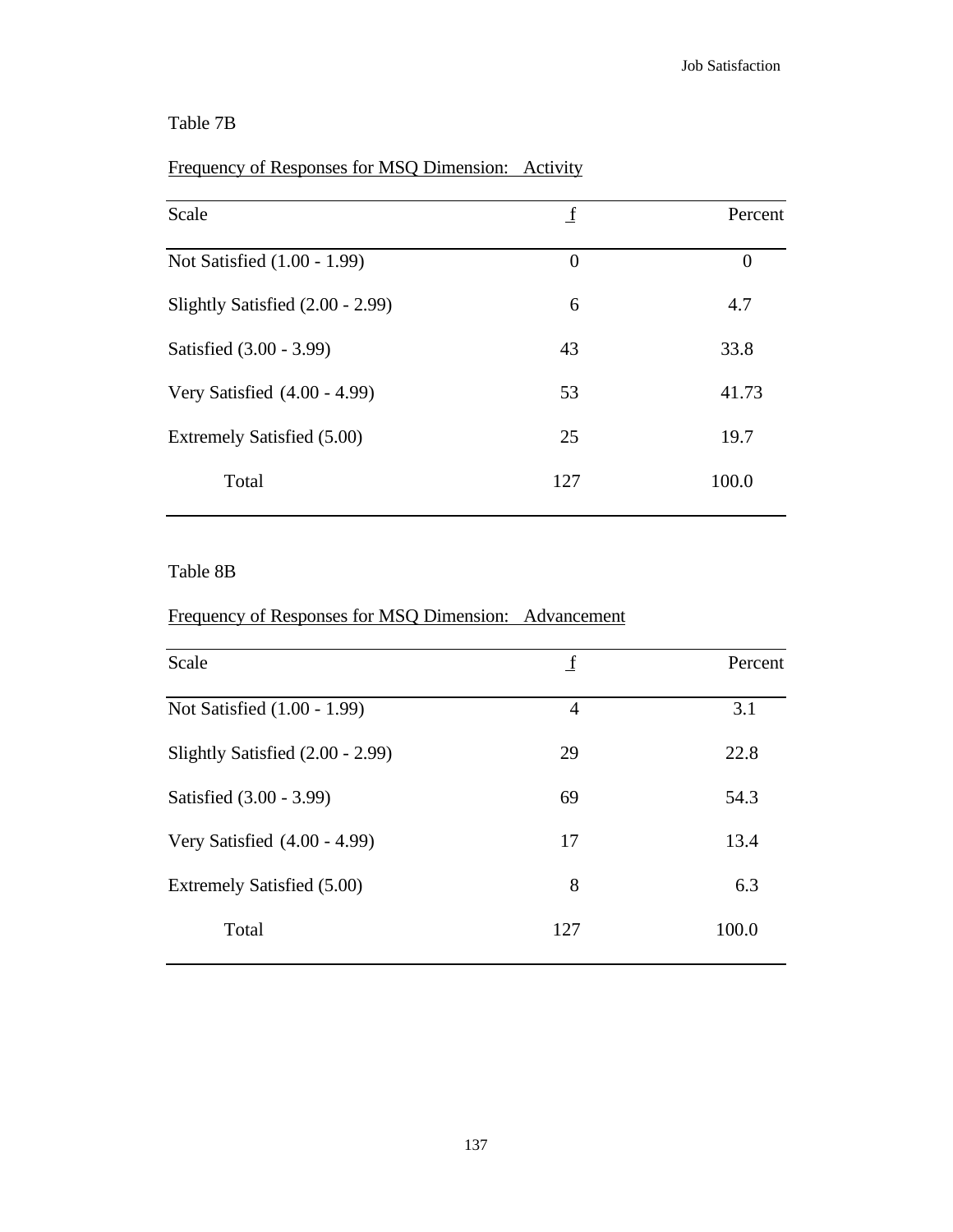### Table 9B

### Frequency of Responses for MSQ Dimension: Authority

| Scale                            | _f       | Percent  |
|----------------------------------|----------|----------|
| Not Satisfied (1.00 - 1.99)      | $\theta$ | $\theta$ |
| Slightly Satisfied (2.00 - 2.99) | 16       | 12.6     |
| Satisfied (3.00 - 3.99)          | 72       | 56.7     |
| Very Satisfied $(4.00 - 4.99)$   | 33       | 26.0     |
| Extremely Satisfied (5.00)       | 6        | 4.7      |
| Total                            | 127      | 100.0    |

#### Table 10B

### Frequency of Responses for MSQ Dimension: Compensation

| Scale                            | $\mathbf f$ | Percent |
|----------------------------------|-------------|---------|
| Not Satisfied (1.00 - 1.99)      | 20          | 15.74   |
| Slightly Satisfied (2.00 - 2.99) | 39          | 30.7    |
| Satisfied (3.00 - 3.99)          | 53          | 41.7    |
| Very Satisfied (4.00 - 4.99)     | 13          | 10.2    |
| Extremely Satisfied (5.00)       | 2           | 1.6     |
| Total                            | 127         | 100.0   |
|                                  |             |         |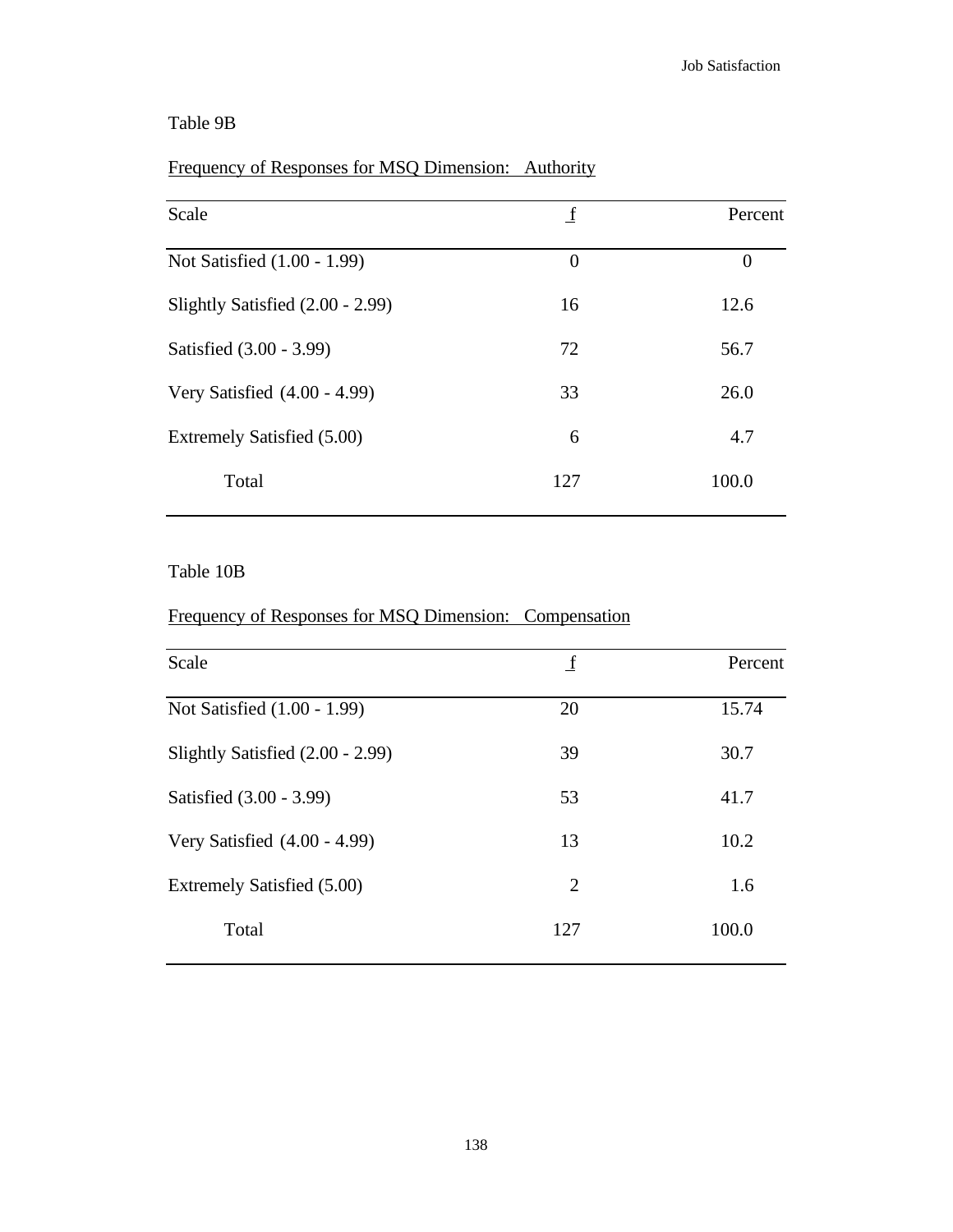### Table 11B

### Frequency of Responses for MSQ Dimension: Coworker

| Scale                            | $\mathbf f$    | Percent |
|----------------------------------|----------------|---------|
| Not Satisfied (1.00 - 1.99)      | $\overline{2}$ | 1.6     |
| Slightly Satisfied (2.00 - 2.99) | 21             | 16.5    |
| Satisfied (3.00 - 3.99)          | 49             | 38.6    |
| Very Satisfied $(4.00 - 4.99)$   | 45             | 35.4    |
| Extremely Satisfied (5.00)       | 10             | 7.9     |
| Total                            | 127            | 100.0   |
|                                  |                |         |

### Table 12B

### Frequency of Responses for MSQ Dimension: Creativity

| Scale                            | $\mathbf f$    | Percent |
|----------------------------------|----------------|---------|
| Not Satisfied (1.00 - 1.99)      | $\overline{0}$ | .0      |
| Slightly Satisfied (2.00 - 2.99) | 11             | 8.7     |
| Satisfied (3.00 - 3.99)          | 44             | 34.6    |
| Very Satisfied (4.00 - 4.99)     | 59             | 46.5    |
| Extremely Satisfied (5.00)       | 13             | 10.2    |
| Total                            | 127            | 100.0   |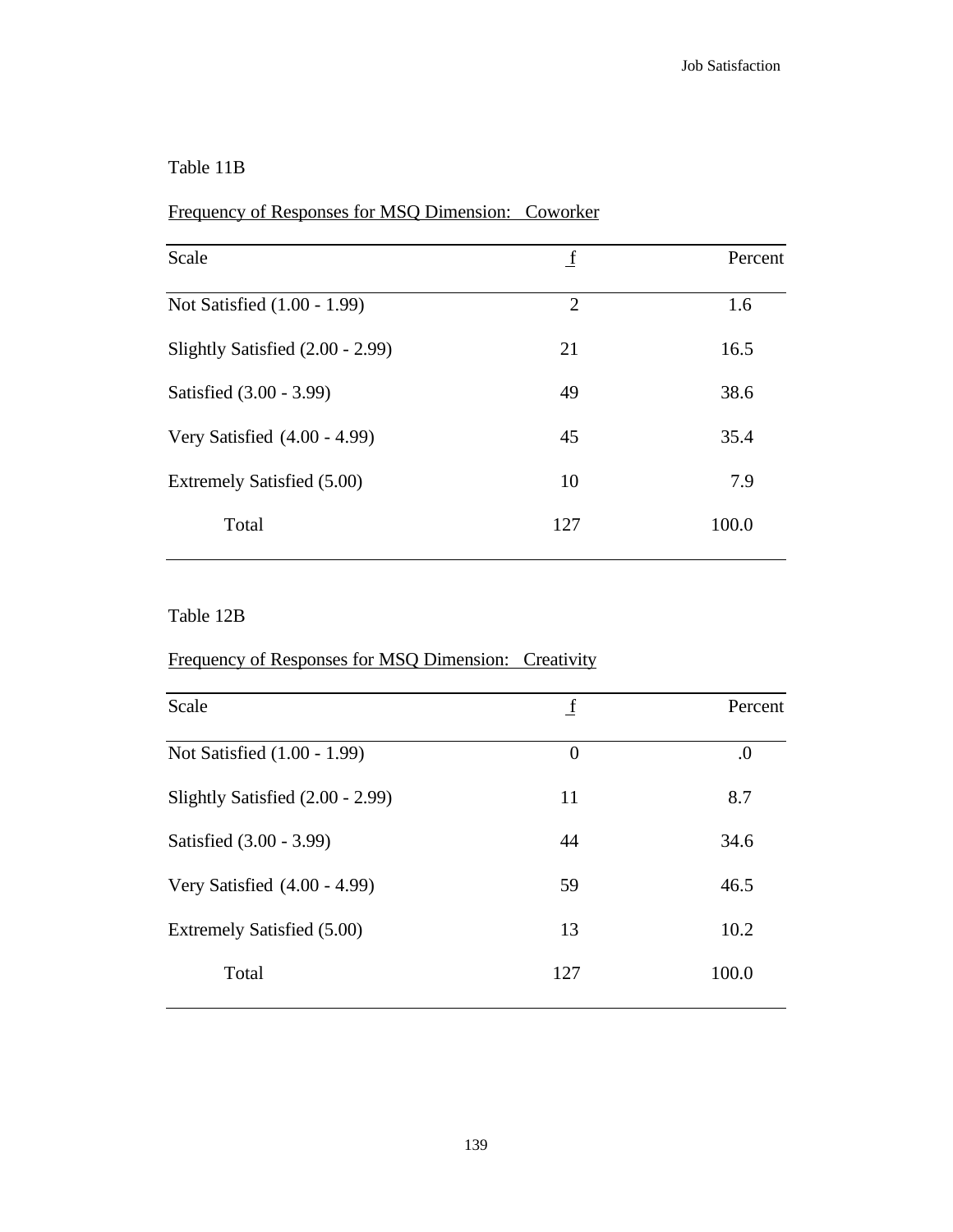## Table 13B

# Frequency of Responses for MSQ Dimension: Supervision ( Human Relations)

| Scale                            | f              | Percent |
|----------------------------------|----------------|---------|
| Not Satisfied (1.00 - 1.99)      | $\overline{2}$ | 1.6     |
| Slightly Satisfied (2.00 - 2.99) | 27             | 21.3    |
| Satisfied (3.00 - 3.99)          | 36             | 28.3    |
| Very Satisfied (4.00 - 4.99)     | 45             | 35.4    |
| Extremely Satisfied (5.00)       | 17             | 13.4    |
| Total                            | 127            | 100.0   |
|                                  |                |         |

#### Table 14B

### Frequency of Responses for MSQ Dimension: Independence

| Scale                            | $\mathbf f$    | Percent |
|----------------------------------|----------------|---------|
| Not Satisfied (1.00 - 1.99)      | 8              | 6.3     |
| Slightly Satisfied (2.00 - 2.99) | 21             | 16.5    |
| Satisfied (3.00 - 3.99)          | 67             | 52.8    |
| Very Satisfied $(4.00 - 4.99)$   | 24             | 18.9    |
| Extremely Satisfied (5.00)       | 3              | 2.4     |
| Missing                          | $\overline{4}$ | 3.1     |
| Total                            | 127            | 100.0   |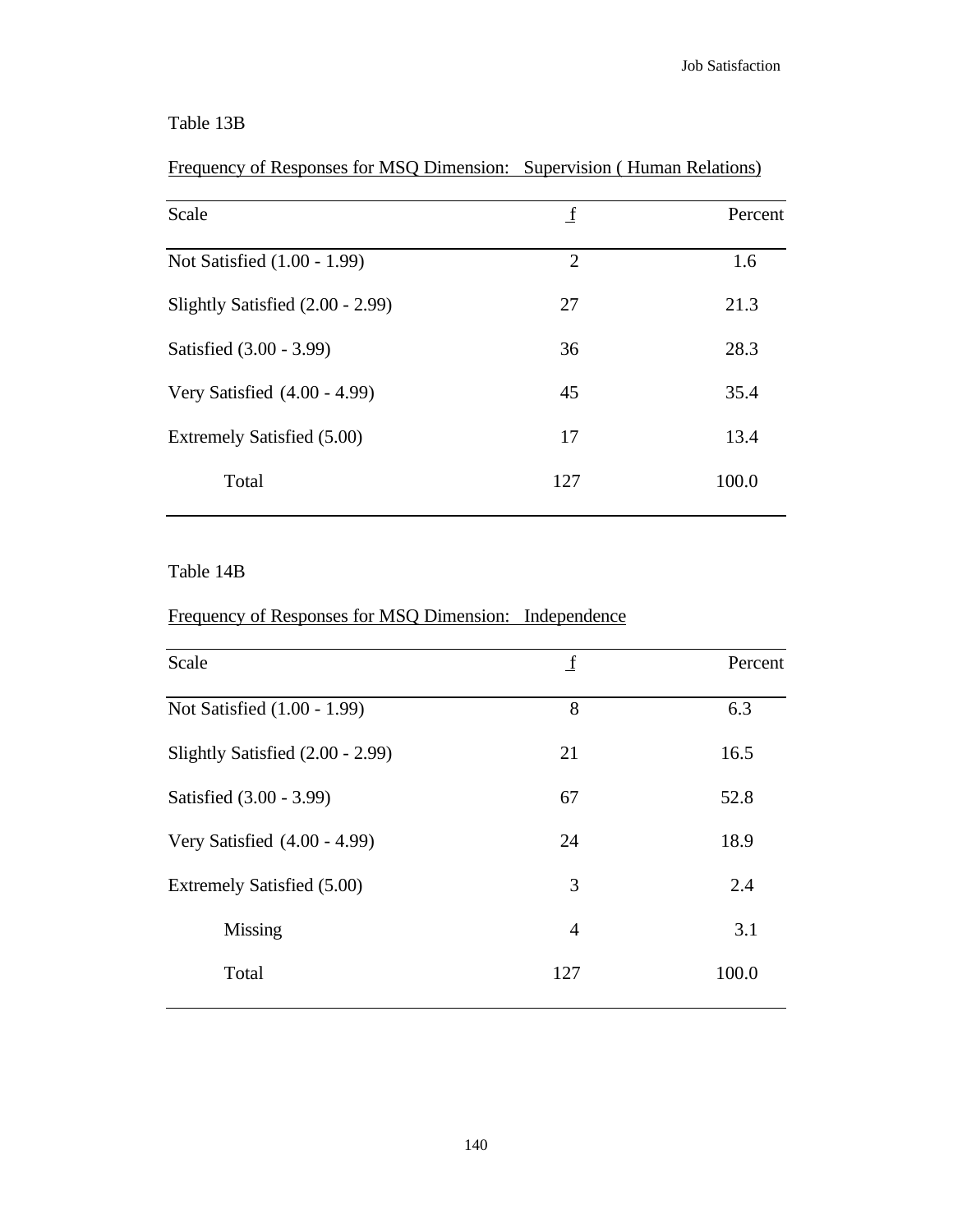### Table 15B

### Frequency of Responses for MSQ Dimension: Moral Values

| Scale                            | <u>_f</u>      | Percent        |
|----------------------------------|----------------|----------------|
| Not Satisfied (1.00 - 1.99)      | $\overline{0}$ | $\overline{0}$ |
| Slightly Satisfied (2.00 - 2.99) | 4              | 3.1            |
| Satisfied (3.00 - 3.99)          | 47             | 37.0           |
| Very Satisfied $(4.00 - 4.99)$   | 59             | 46.6           |
| Extremely Satisfied (5.00)       | 17             | 13.4           |
| Total                            | 127            | 100.0          |
|                                  |                |                |

### Table 16B

### Frequency of Responses for MSQ Dimension: School Policies

| Scale                            | $\mathbf f$ | Percent |
|----------------------------------|-------------|---------|
| Not Satisfied (1.00 - 1.99)      | 3           | 2.4     |
| Slightly Satisfied (2.00 - 2.99) | 29          | 22.8    |
| Satisfied (3.00 - 3.99)          | 60          | 47.2    |
| Very Satisfied (4.00 - 4.99)     | 28          | 22.0    |
| Extremely Satisfied (5.00)       | 7           | 5.5     |
| Total                            | 127         | 100.0   |
|                                  |             |         |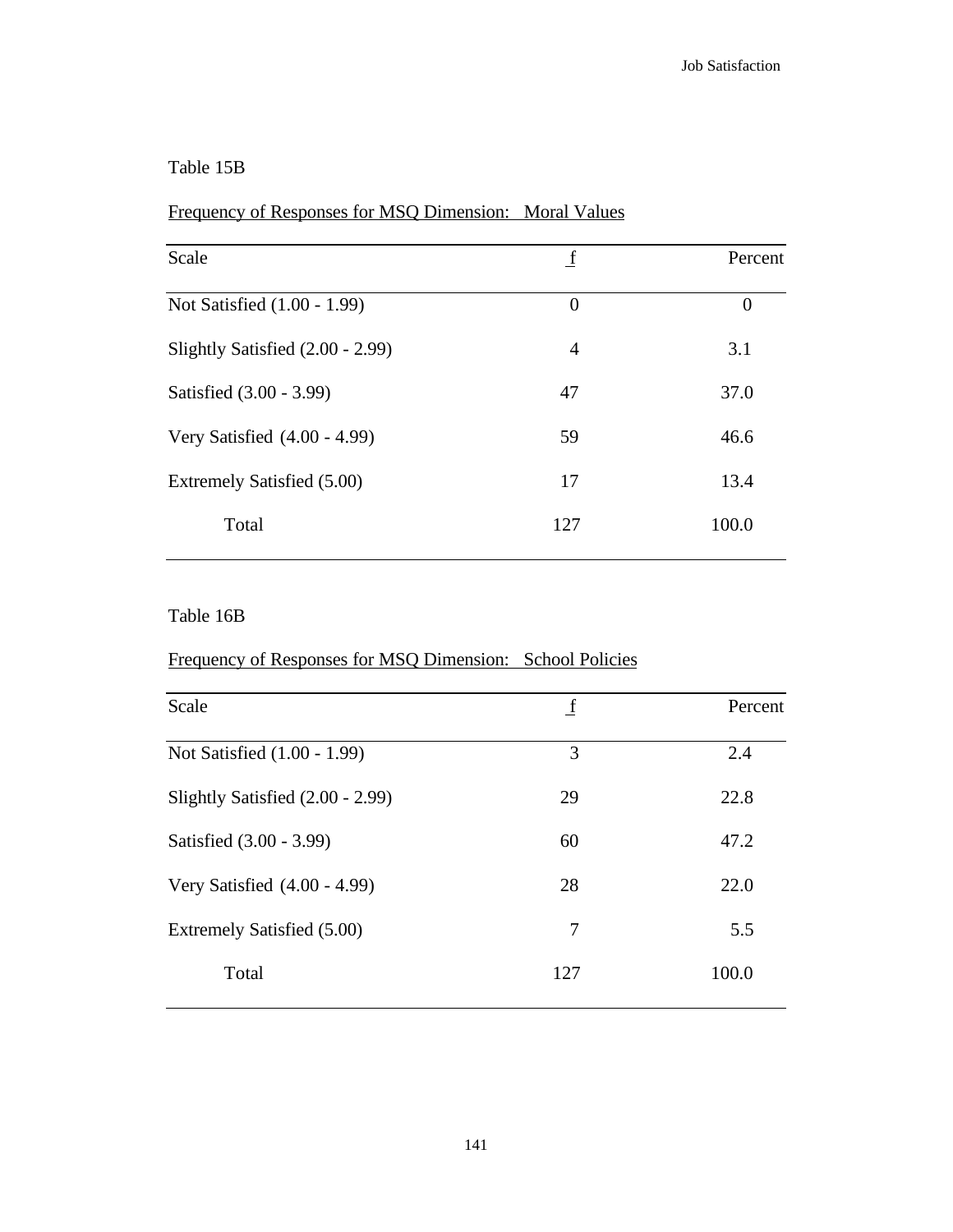## Table 17B

# Frequency of Responses for MSQ Dimension: Recognition

| Scale                            | f   | Percent |
|----------------------------------|-----|---------|
| Not Satisfied (1.00 - 1.99)      | 7   | 5.5     |
| Slightly Satisfied (2.00 - 2.99) | 25  | 19.7    |
| Satisfied (3.00 - 3.99)          | 58  | 45.7    |
| Very Satisfied (4.00 - 4.99)     | 31  | 24.4    |
| Extremely Satisfied (5.00)       | 6   | 4.7     |
| Total                            | 127 | 100.0   |

#### Table 18B

### Frequency of Responses for MSQ Dimension: Responsibility

| Scale                            | $\mathbf f$    | Percent          |
|----------------------------------|----------------|------------------|
| Not Satisfied (1.00 - 1.99)      | $\overline{0}$ | $\boldsymbol{0}$ |
| Slightly Satisfied (2.00 - 2.99) | 13             | 10.2             |
| Satisfied (3.00 - 3.99)          | 44             | 36.6             |
| Very Satisfied (4.00 - 4.99)     | 59             | 46.4             |
| Extremely Satisfied (5.00)       | 11             | 8.7              |
| Total                            | 127            | 100.0            |
|                                  |                |                  |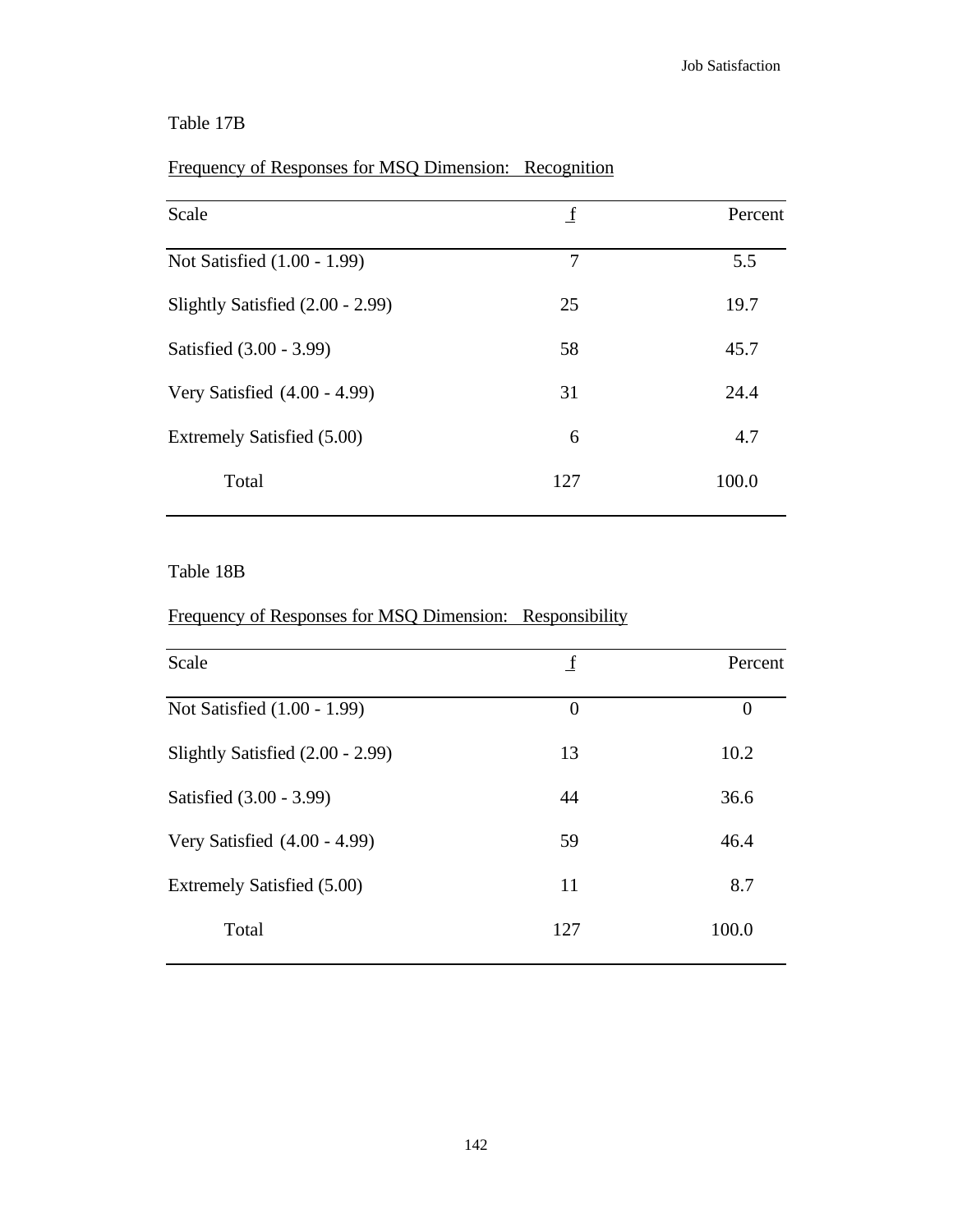### Table 19B

### Frequency of Responses for MSQ Dimension: Security

| $\mathbf f$    | Percent |
|----------------|---------|
| $\overline{4}$ | 3.1     |
| 16             | 12.6    |
| 59             | 46.4    |
| 39             | 30.7    |
| 9              | 7.1     |
| 127            | 100.0   |
|                |         |

### Table 20B

### Frequency of Responses for MSQ Dimension: Social Service

| Scale                            | $\mathbf f$    | Percent  |
|----------------------------------|----------------|----------|
| Not Satisfied (1.00 - 1.99)      | $\overline{0}$ | $\theta$ |
| Slightly Satisfied (2.00 - 2.99) | 1              | .8       |
| Satisfied (3.00 - 3.99)          | 40             | 31.5     |
| Very Satisfied (4.00 - 4.99)     | 51             | 40.1     |
| Extremely Satisfied (5.00)       | 35             | 27.6     |
| Total                            | 127            | 100.0    |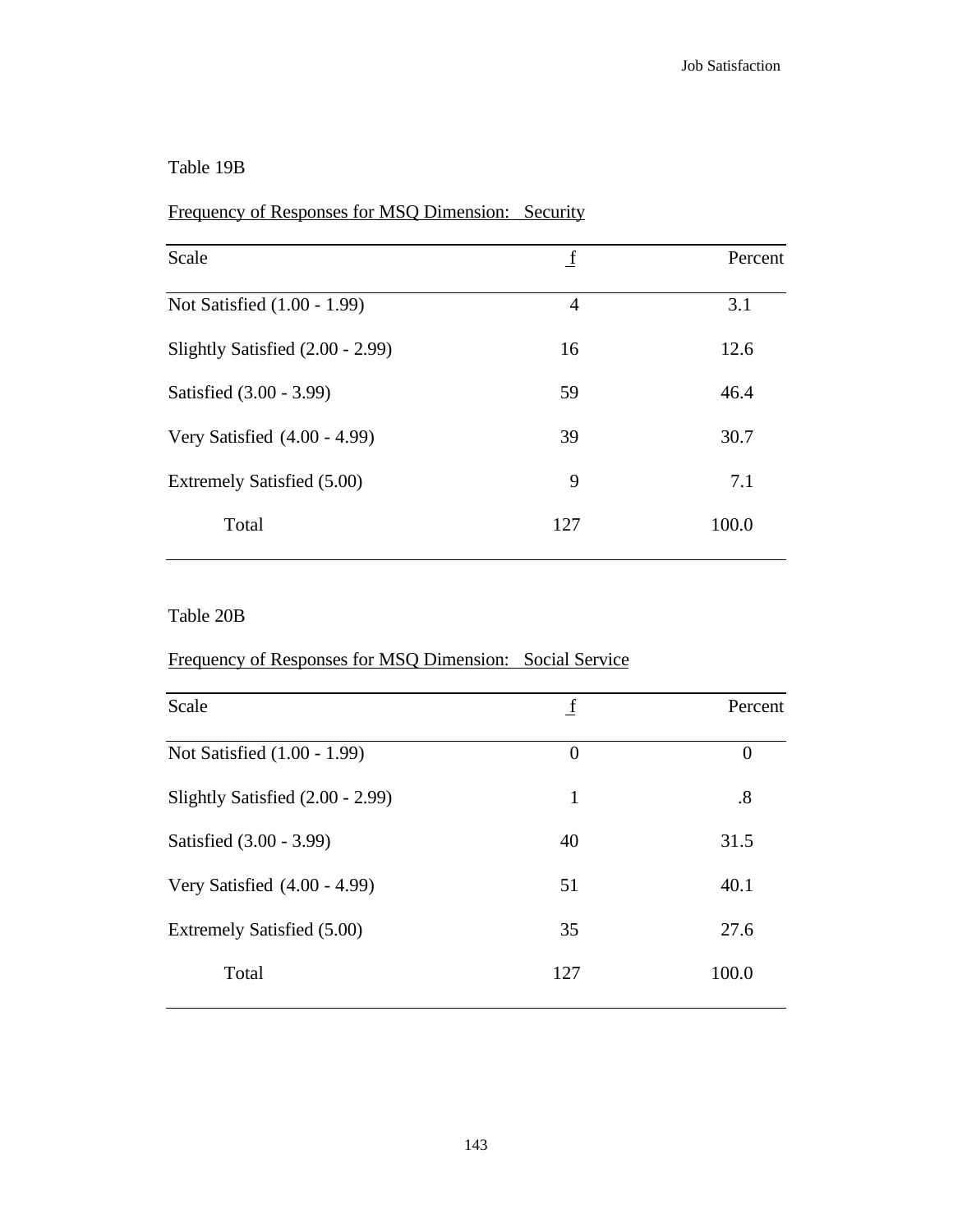### Table 21B

# Frequency of Responses for MSQ Dimension: Social Status

| Scale                            | $\mathbf f$ | Percent |
|----------------------------------|-------------|---------|
| Not Satisfied (1.00 - 1.99)      | 5           | 3.9     |
| Slightly Satisfied (2.00 - 2.99) | 17          | 13.4    |
| Satisfied (3.00 - 3.99)          | 70          | 55.1    |
| Very Satisfied $(4.00 - 4.99)$   | 28          | 22.0    |
| Extremely Satisfied (5.00)       | 7           | 5.5     |
| Total                            | 127         | 100.0   |
|                                  |             |         |

### Table 22B

### Frequency of Responses for MSQ Dimension: Supervision Technical

| Scale                            | $\mathbf f$    | Percent |
|----------------------------------|----------------|---------|
| Not Satisfied (1.00 - 1.99)      | $\overline{2}$ | 1.6     |
| Slightly Satisfied (2.00 - 2.99) | 27             | 21.3    |
| Satisfied (3.00 - 3.99)          | 50             | 39.4    |
| Very Satisfied (4.00 - 4.99)     | 39             | 30.7    |
| Extremely Satisfied (5.00)       | 9              | 7.1     |
| Total                            | 127            | 100.0   |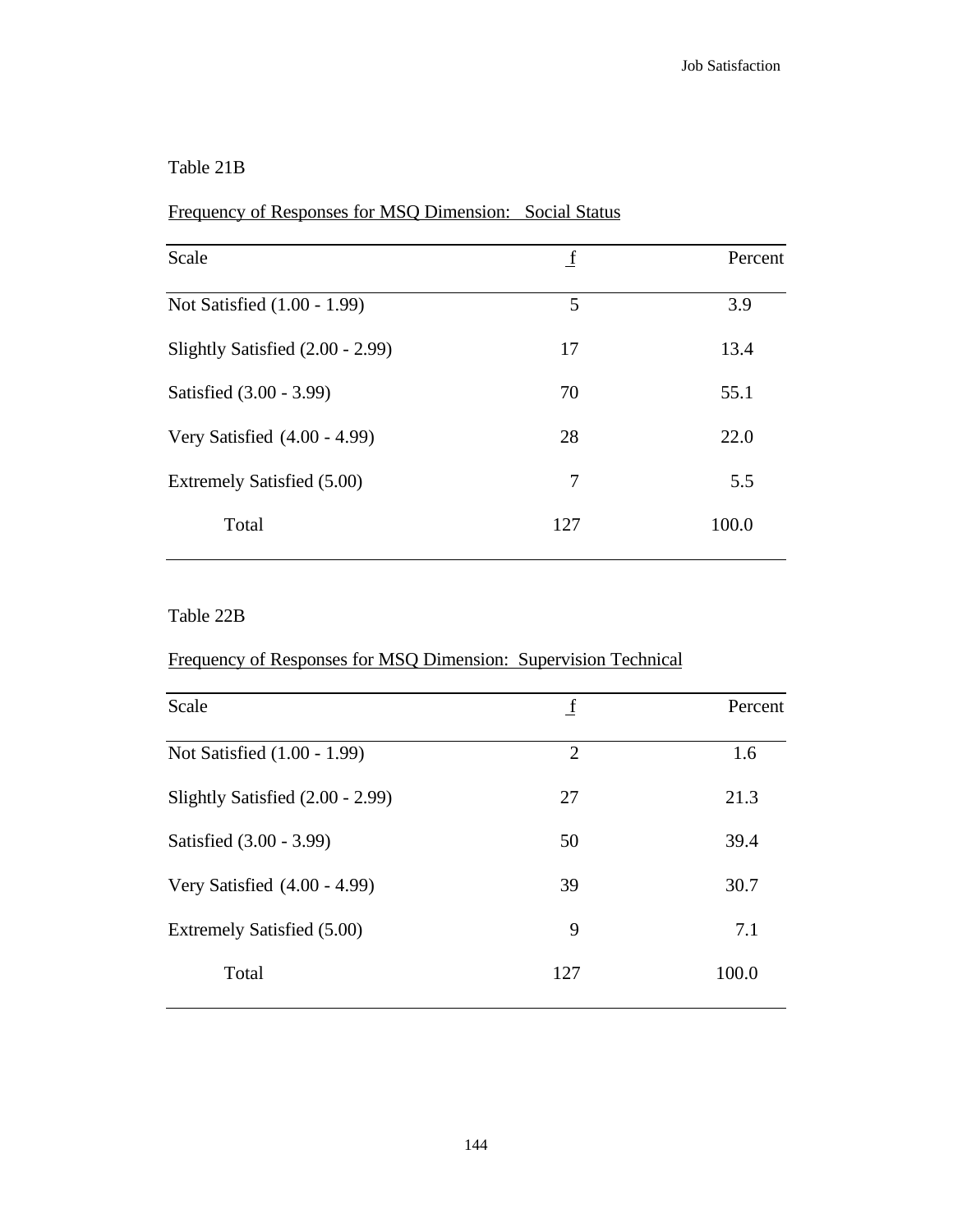## Table 23B

# Frequency of Responses for MSQ Dimension: Variety

| f        | Percent  |
|----------|----------|
| $\theta$ | $\theta$ |
| 5        | 3.9      |
| 60       | 47.2     |
| 53       | 41.7     |
| 9        | 7.1      |
| 127      | 100.0    |
|          |          |

#### Table 24B

### Frequency of Responses for MSQ Dimension: Working Conditions

| Scale                            | $\mathbf f$ | Percent |
|----------------------------------|-------------|---------|
| Not Satisfied (1.00 - 1.99)      | 4           | 3.1     |
| Slightly Satisfied (2.00 - 2.99) | 21          | 16.5    |
| Satisfied (3.00 - 3.99)          | 47          | 37.0    |
| Very Satisfied (4.00 - 4.99)     | 40          | 31.5    |
| Extremely Satisfied (5.00)       | 15          | 11.8    |
| Total                            | 127         | 100.0   |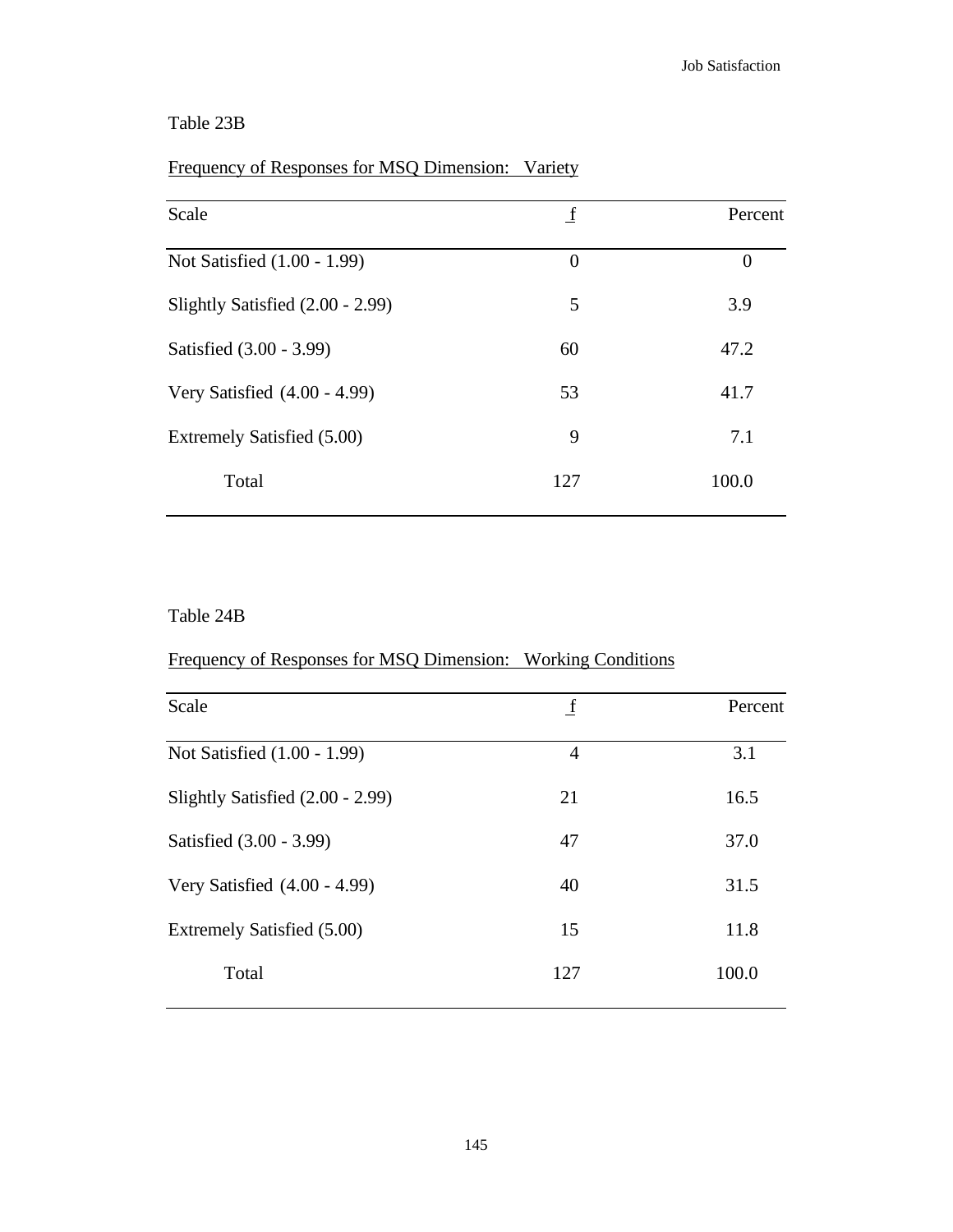### Table 25B

|  |  | Frequency of Responses for MSQ Dimension: General Satisfaction |  |
|--|--|----------------------------------------------------------------|--|
|  |  |                                                                |  |

| Scale                            | $\mathbf f$ | Percent        |
|----------------------------------|-------------|----------------|
| Not Satisfied (1.00 - 1.99)      | $\theta$    | $\overline{0}$ |
| Slightly Satisfied (2.00 - 2.99) | 21          | 16.5           |
| Satisfied (3.00 - 3.99)          | 70          | 55.1           |
| Very Satisfied $(4.00 - 4.99)$   | 35          | 27.6           |
| Extremely Satisfied (5.00)       | 1           | .8             |
| Total                            | 127         | 100.0          |